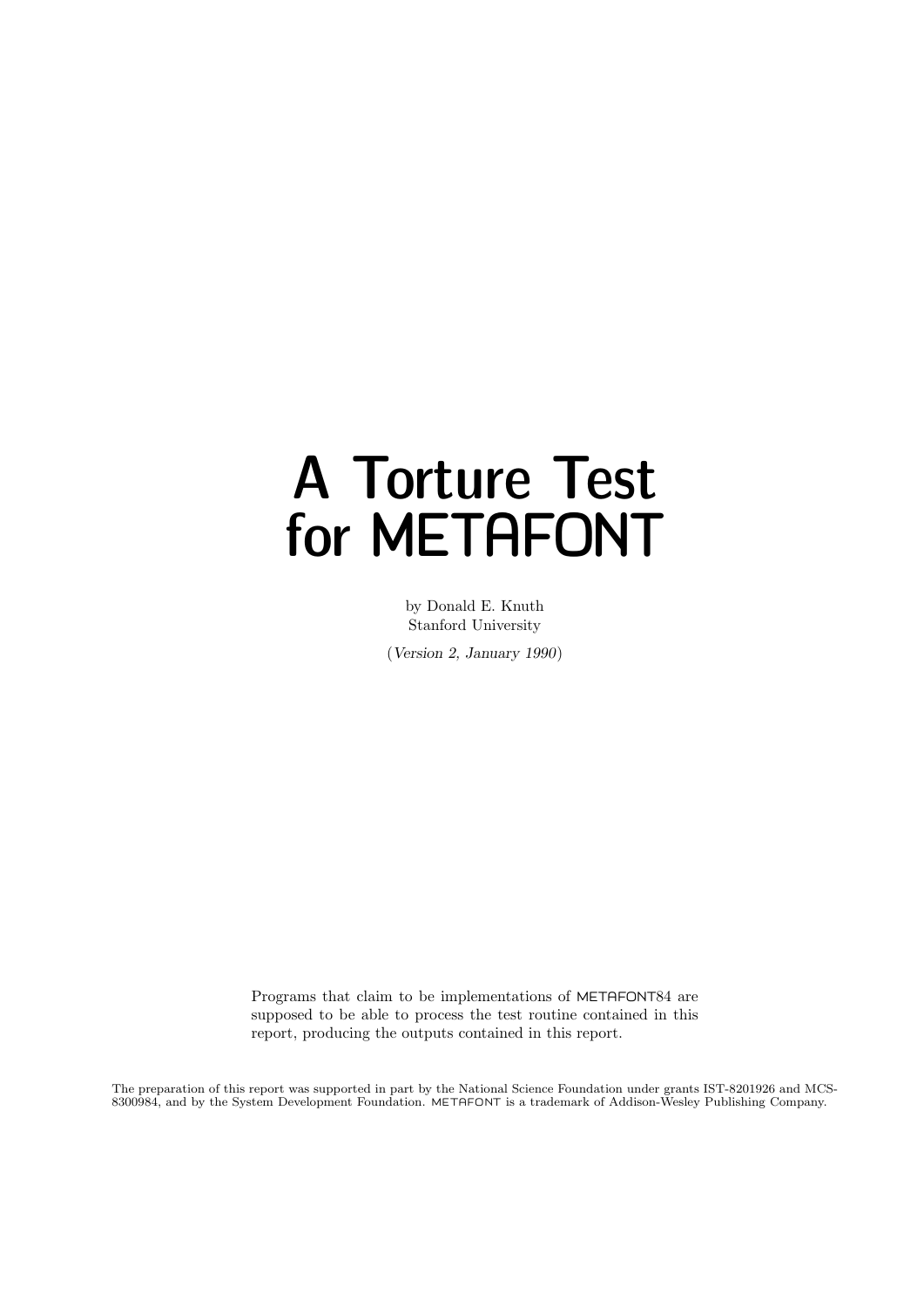### INTRODUCTION 1

Introduction. People often think that their programs are "debugged" when large applications have been run successfully. But system programmers know that a typical large application tends to use at most about 50 per cent of the instructions in a typical compiler. Although the other half of the code—which tends to be the "harder half"—might be riddled with errors, the system seems to be working quite impressively until an unusual case shows up on the next day. And on the following day another error manifests itself, and so on; months or years go by before certain parts of the compiler are even activated, much less tested in combination with other portions of the system, if user applications provide the only tests.

How then shall we go about testing a compiler? Ideally we would like to have a formal proof of correctness, certified by a computer. This would give us a lot of confidence, although of course the formal verification program might itself be incorrect. A more serious drawback of automatic verification is that the formal specifications of the compiler are likely to be wrong, since they aren't much easier to write than the compiler itself. Alternatively, we can substitute an informal proof of correctness: The programmer writes his or her code in a structured manner and checks that appropriate relations remain invariant, etc. This helps greatly to reduce errors, but it cannot be expected to remove them completely; the task of checking a large system is sufficiently formidable that human beings cannot do it without making at least a few slips here and there.

Thus, we have seen that test programs are unsatisfactory if they are simply large user applications; yet some sort of test program is needed because proofs of correctness aren't adequate either. People have proposed schemes for constructing test data automatically from a program text, but such approaches run the risk of circularity, since they cannot assume that a given program has the right structure.

I have been having good luck with a somewhat different approach, first used in 1960 to debug an ALGOL compiler. The idea is to construct a test file that is about as different from a typical user application as could be imagined. Instead of testing things that people normally want to do, the file tests complicated things that people would never dare to think of, and it embeds these complexities in still more arcane constructions. Instead of trying to make the compiler do the right thing, the goal is to make it fail (until the bugs have all been found).

To write such a fiendish test routine, one simply gets into a nasty frame of mind and tries to do everything in the unexpected way. Parameters that are normally positive are set negative or zero; borderline cases are pushed to the limit; deliberate errors are made in hopes that the compiler will not be able to recover properly from them.

A user's application tends to exercise 50% of a compiler's logic, but my first fiendish tests tend to improve this to about 90%. As the next step I generally make use of frequency-counting software to identify the instructions that have still not been called upon. Then I add ever more fiendishness to the test routine, until more than 99% of the code has been used at least once. (The remaining bits are things that can occur only if the source program is really huge, or if certain fatal errors are detected; or they are cases so similar to other well-tested things that there can be little doubt of their validity.)

Of course, this is not guaranteed to work. But my experience in 1960 was that only two bugs were ever found in that ALGOL compiler after it correctly translated that original fiendish test. And one of those bugs was actually present in the results of the test; I simply had failed to notice that the output was incorrect. Similar experiences occurred later during the 60s and 70s, with respect to a few assemblers, compilers, and simulators that I wrote.

This method of debugging, combined with the methodology of structured programming and informal proofs (otherwise known as careful desk checking), leads to greater reliability of production software than any other method I know. Therefore I have used it in developing METAFONT84, and the main bulk of this report is simply a presentation of the test program that was used to get the bugs out of METAFONT.

Such a test file is useful also after a program has been debugged, since it can be used to give some assurance that subsequent modifications don't mess things up.

The test file is called TRAP.MF, because of my warped sense of humor: METAFONT's companion system, TEX, has a similar test file called TRIP, and I couldn't help thinking about Billy Goat Gruff and the story of "trip, trap, trip, trap."

The contents of this test file are so remote from what people actually do with METAFONT, I feel apologetic if I have to explain the correct translation of TRAP.MF; nobody really cares about most of the nitty-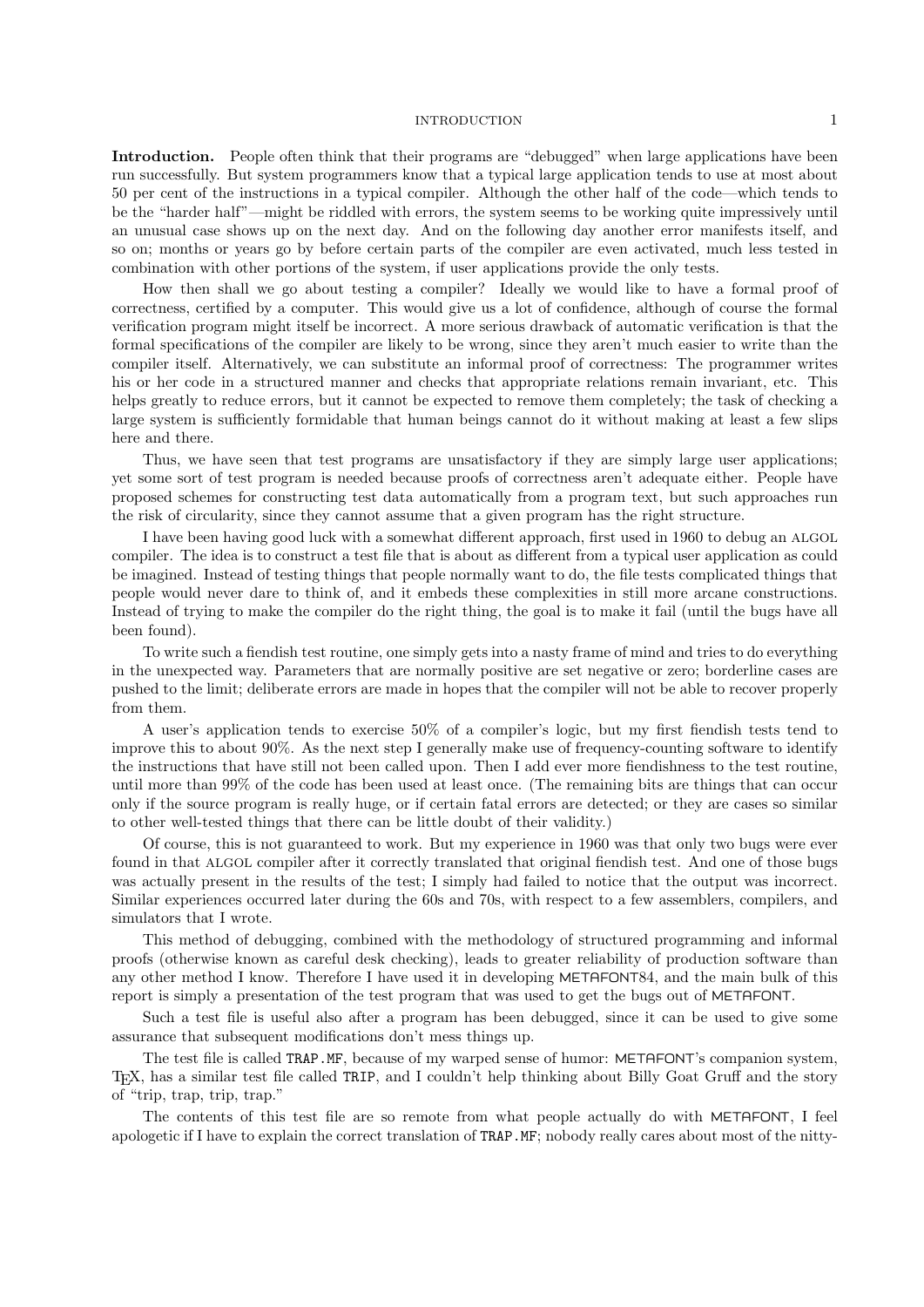## 2 INTRODUCTION

gritty rules that are involved. Yet I believe TRAP exemplifies the sort of test program that has outstanding diagnostic ability, as explained above.

If somebody claims to have a correct implementation of METAFONT, I will not believe it until I see that TRAP.MF is translated properly. I propose, in fact, that a program must meet two criteria before it can justifiably be called METAFONT: (1) The person who wrote it must be happy with the way it works at his or her installation; and (2) the program must produce the correct results from TRAP.MF.

METAFONT is in the public domain, and its algorithms are published; I've done this since I do not want to discourage its use by placing proprietary restrictions on the software. However, I don't want faulty imitations to masquerade as METAFONT processors, since users want METAFONT to produce identical results on different machines. Hence I am planning to do whatever I can to suppress any systems that call themselves METAFONT without meeting conditions (1) and (2). I have copyrighted the programs so that I have some chance to forbid unauthorized copies; I explicitly authorize copying of correct METAFONT implementations, and not of incorrect ones!

The remainder of this report consists of appendices, whose contents ought to be described briefly here:

Appendix A explains in detail how to carry out a test of METAFONT, given a tape that contains copies of the other appendices.

Appendix B is TRAP.MF, the fiendish test file that has already been mentioned. People who think that they understand METAFONT are challenged to see if they know what METAFONT is supposed to do with this file. People who know only a little about METAFONT might still find it interesting to study Appendix B, just to get some insights into the methodology advocated here.

Appendix C is TRAPIN.LOG, a correct transcript file TRAP.LOG that results if INIMF is applied to TRAP.MF. (INIMF is the name of a version of METAFONT that does certain initializations; this run of INIMF also creates a binary base file called TRAP.BASE.)

Appendix D is a correct transcript file TRAP.LOG that results if INIMF or any other version of METAFONT is applied to TRAP.MF with base file TRAP.BASE.

Appendix E is TRAP.TYP, the symbolic version of a correct output file TRAP.72270GF that was produced at the same time as the TRAP.LOG file of Appendix D.

Appendix F is TRAP.PL, the symbolic version of a correct output file TRAP.TFM that was produced at the same time as the TRAP.LOG file of Appendix D.

Appendix G is TRAP.FOT, an abbreviated version of Appendix D that appears on the user's terminal during the run that produces TRAP.LOG, TRAP.72270GF, and TRAP.TFM.

The debugging of METAFONT and the testing of the adequacy of TRAP.MF could not have been done nearly as well as reported here except for the magnificent software support provided by my colleague David R. Fuchs. In particular, he extended our local Pascal compiler so that frequency counting and a number of other important features were added to its online debugging abilities.

The method of testing advocated here has one chief difficulty that deserves comment: I had to verify by hand that METAFONT did the right things to TRAP.MF. This took many hours, and perhaps I have missed something (as I did in 1960); I must confess that I have not checked every single number in Appendices D, E, and F. However, I'm willing to pay \$81.92 to the first finder of any remaining bug in METAFONT, and I will be surprised if that bug doesn't show up also in one of these appendices.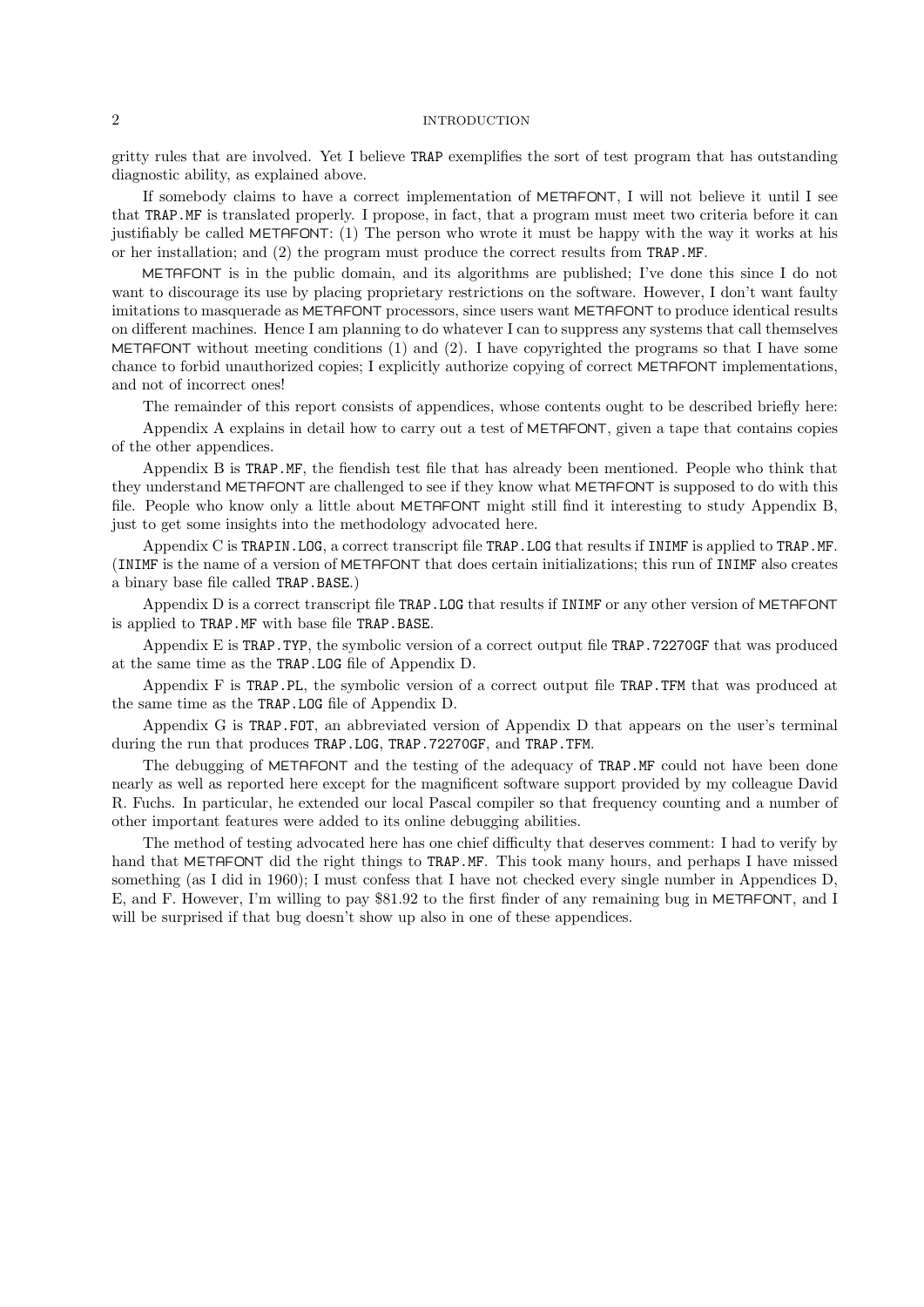### Appendix A: How to test METAFONT.

- 0. Let's assume that you have a tape containing TRAP.MF, TRAPIN.LOG, TRAP.LOG, TRAP.TYP, TRAP.PL, and TRAP.FOT, as in Appendices B, C, D, E, F, and G. Furthermore, let's suppose that you have a working WEB system, and that you have working programs TFtoPL and GFtype, as described in the T<sub>E</sub>Xware and METAFONTware reports.
- 1. Prepare a version of INIMF. (This means that your WEB change file should have init and tini defined to be null.) The debug and gubed macros should be null, in order to activate special printouts that occur when  $tracingedges > 1.0$ . The stat and tats macros should also be null, so that statistics are kept. Set mem top and mem max to 3000 (or to mem min plus 3000, if mem min isn't zero), for purposes of this test version. Also set error\_line = 64, half\_error\_line = 32, max\_print\_line = 72, screen\_width = 100, and screen\_depth  $= 200$ ; these parameters affect many of the lines of the test output, so your job will be much easier if you use the same settings that were used to produce Appendix E. Also (if possible) set  $gf_buf_size = 8$ , since this tests more parts of the program. You probably should also use the "normal" settings of other parameters found in MF.WEB (e.g.,  $max\_internal = 100$ ,  $buf\_size = 500$ , etc.), since these show up in a few lines of the test output. Finally, change METAFONT's screen-display routines by putting the following simple lines in the change file:

```
@x Screen routines:
begin init_screen:=false;
@y
begin init_screen:=true; {screen instructions will be logged}
@z
```
None of the other screen routines (*update\_screen*, *blank\_rectangle*, *paint\_row*) should be changed in any way; the effect will be to have METAFONT's actions recorded in the transcript files instead of on the screen, in a machine-independent way.

- 2. Run the INIMF prepared in step 1. In response to the first '\*\*' prompt, type carriage return (thus getting another '\*\*'). Then type '\input trap'. You should get an output that matches the file TRAPIN.LOG (Appendix C). Don't be alarmed by the error messages that you see, unless they are different from those in Appendix C.
- 3. Run INIMF again. This time type ' $\mu$ trap $\mu$ ' are  $\mu$ '. (The spaces in this input help to check certain parts of METAFONT that aren't otherwise used.) You should get outputs TRAP.LOG, TRAP.72270GF, and TRAP.TFM. Furthermore, your terminal should receive output that matches TRAP.FOT (Appendix G). During the middle part of this test, however, the terminal will not be getting output, because batchmode is being tested; don't worry if nothing seems to be happening for a while—nothing is supposed to.
- 4. Compare the TRAP.LOG file from step 3 with the "master" TRAP.LOG file of step 0. (Let's hope you put that master file in a safe place so that it wouldn't be clobbered.) There should be perfect agreement between these files except in the following respects:
	- a) The dates and possibly the file names will naturally be different.
	- b) If you had different values for  $stack.size$ ,  $buf.size$ , etc., the corresponding capacity values will be different when they are printed out at the end.
	- c) Help messages may be different; indeed, the author encourages non-English help messages in versions of METAFONT for people who don't understand English as well as some other language.
	- d) The total number and length of strings at the end and/or "still untouched" may well be different.
	- e) If your METAFONT uses a different memory allocation or packing scheme, the memory usage statistics may change.
	- f) If you use a different storage allocation scheme, the capsule numbers will probably be different, but the order of variables should be unchanged when dependent variables are shown. METAFONT should also choose the same variables to be dependent.
	- g) If your computer handles integer division of negative operands in a nonstandard way, you may get results that are rounded differently. Although T<sub>EX</sub> is careful to be machine-independent in this regard, METAFONT is not, because integer divisions are present in so many places.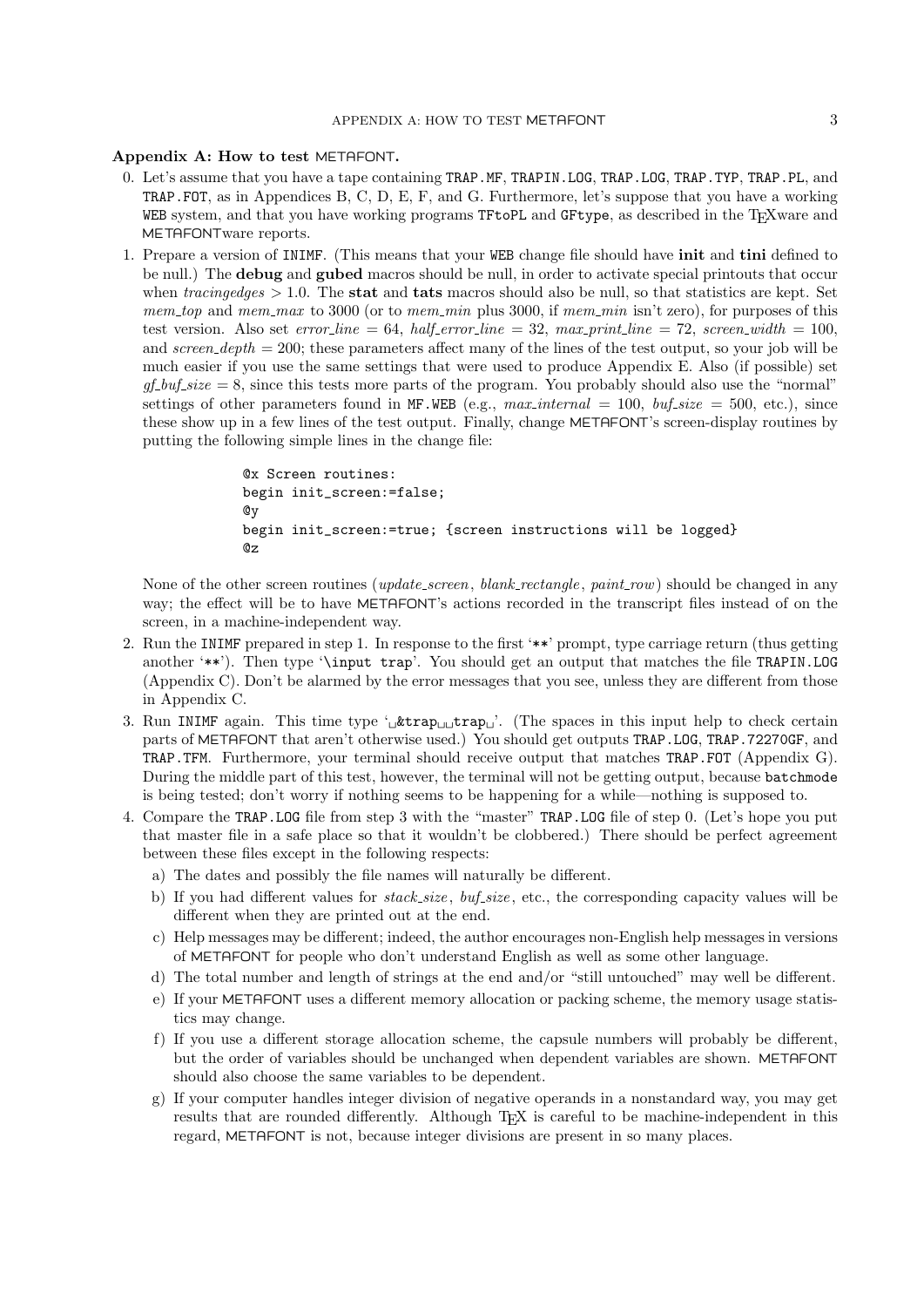- 5. Use GFtype to convert your file TRAP.72270GF to a file TRAP.TYP. (Both of GFtype's options, i.e., mnemonic output and image output, should be enabled so that you get the maximum amount of output.) The resulting file should agree with the master TRAP.TYP file of step 0, assuming that your GFtype has the "normal" values of compile-time constants  $(top\_pixel = 69, etc.).$
- 6. Use TFtoPL to convert your file TRAP.TFM to a file TRAP.PL. The resulting file should agree with the master TRAP.PL file of step 0.
- 7. You might also wish to test TRAP with other versions of METAFONT (i.e., VIRMF or a production version with another base file preloaded). It should work unless METAFONT's primitives have been redefined in the base file. However, this step isn't essential, since all the code of VIRMF appears in INIMF; you probably won't catch any more errors this way, unless they would already become obvious from normal use of the system.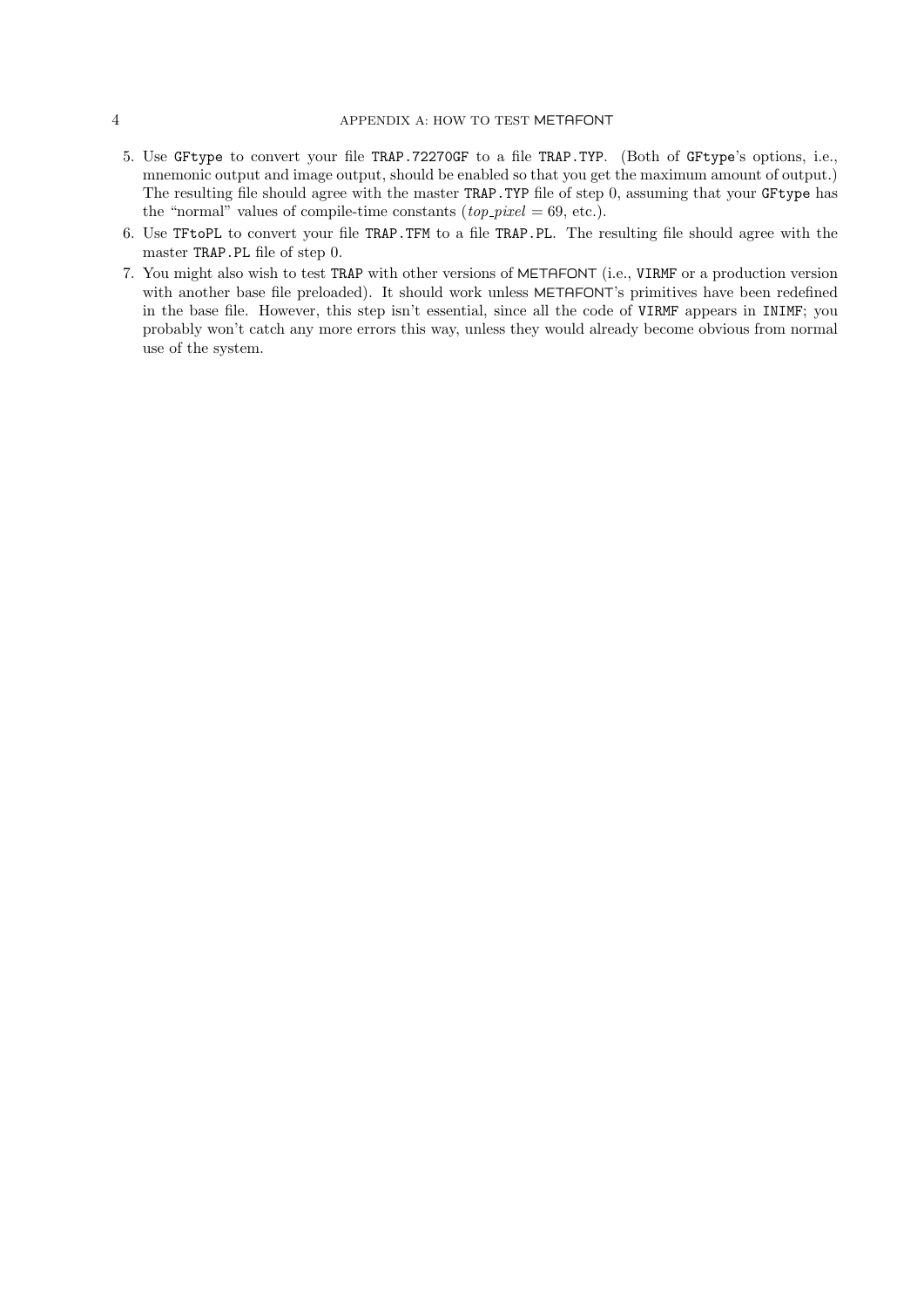Appendix B: The TRAP.MF file. The contents of the test routine are prefixed here with line numbers, for ease in comparing this file with the error messages printed later; the line numbers aren't actually present.

```
1 % This is a diabolical test file for MF84. Don't get stuck.
2 if not known inimf: .inimf.=.0. % next lines are skipped if format loaded
3 inimf; nonstopmode; tracingtitles:=day; showstopping:=year; hppp:=1000;
4 \langle \langle 5.5.5 \rangle ++ "..";
5 begingroup save =; let=,; save,; newinternal \hat{\xi}=,; let ):=, endgroup;
6 let year=month; showvariable errorstopmode, readstring, 2, "2", , , ( , ), \leq, year;
7 tracingrestores:=tracingcommands:=.00000762939453125; % that's 2^{\degree}(-17)
8 if tracingcommands>0:tracingcommands:=if not cycle "":1.1 forever;fi;
9 tracingcommands:=2.1 exitif tracingcommands>2 endfor; showtoken |=:|>;
10 tracingedges:=1/.00001; tracingequations:=$+1; p~=tracingedges+.00001;
11 interim tracingspecs:=tracingpens:=tracingchoices:=tracingstats:=
12 warningcheck:=tracingoutput:=tracingmacros:=1; $:=ASCII""; $:=x; p ~:=p ~;
13 delimiters (); delimiters begintext endtext; vardef foo(text t)=t enddef;
14 def lig(text t, | )=ligtable0::for *=1step1until60:0kern boundarychar+*, endfor
15 skipto0;ligtable t:t|0,skipto255;boundarychar:=boundarychar+51.29999enddef;
16 foo begintext interim proofing:=(-.5; shipout nullpicture; special"3" endtext;
17 for n=tracingpens step 1 until proofing:fi endfor showstats; let!!=skipto;
18 path p<sup>\sim</sup>; p<sup>\sim</sup>=(0,0)..controls (15,4) and (-15,-12)..(4,0); everyjob /*\;;
19 vardef /*\''@#=message @ & str#@ &jobname&char ASCII''&str@#!enddef;
20 let next=dump; vardef ''='' enddef; def ''="\*/" enddef;
21 elseif known"": ''pass[2.]; outer\; let next=\; delimiters ^~7! fi
22 next\; % the second pass will now compute silently; the first pass will halt
23 batchmode; ^~7,endgroup pausing:=1; exitif p exitif boolean pen pencircle endfor
24 scantokens begingroup message char0&"watch this"; "pair p[],';"&char-1endgroup
25 path p[][]p,w,qw; qw=(1,-2)..(2,-1)..(2.5,0.5)..(1,2)..(turningnumber',2.5);
26 numeric p[][]; p[[ [$] ]]=10000000000000000; "this string constant is incomplete
27 string foo[]p,p~if true:[]; p~000=char34&char200&char34;
28 boolean p[]", boolean fi.boolean; showvariable boolean; def\iota = =end enddef;
29 picture e[]e[], e[], p^*[]<sup>\lceil</sup>[][]; show length scantokens p<sup>\lceil</sup>0;
30 pen p^{\sim}[]\sim,q["a",qq; p^{\sim}1^{\sim}=q=pencircle scaled mexp(-3016.57654);
31 transform p,pp0; if p=p:qq=makepen((1,0)...cycle) xscaled hex "1000";fi
32 qq:=makepen((0,0)..(1,0)..(0,1)..(0,0)..(1,0)..(0,1)..cycle);
33 vardef p[][]p~ begintext suffix a,b endtext())suffix@=show #@; p.a.b() enddef;
34 expandafter let\endtext\\; outer endtext,\,;;qq:=pencircle scaled 4.5 yscaled 2;
35 (6,12)-p7=(0,1)transformed p=(2/(x-x),3/0)transformed p;
36 p1\2p=p007=begintext if string p~[$]: p.1.2-p.1.199999,1 endtext transformed p;
37 showstopping:=0;showvariable p; p=p; let [[=begingroup; let ]]=endgroup;
38 (xxpart p+.002, yxpart p)=1[p1,p2] = (5,y+0.0001) = (5,y) = (yypart p,xypart p);
39 reverse(p~..cycle) transformed p=p2. 3.p;
40 p[000000000001]2p~(,[2]3p~,-)=p~1~2[pausing];
41 vardef p<sup>\sim</sup>[]@# tertiary t:=if p@ @=@ @p fi; vardef p[][]p\sim[]=BAD; inner ;;
42 show p^{-}[-2] [3000, x] ++4000>path p3; showvariable p, P;
43 numeric p[]"; p3"=2alpha; p[1/$]"=3beta;
44 begingroup save p; showvariable p; 3beta=1]]; showvariable p;
45 def//expr;=enddef;def!primary!false):!fi enddef;
46 def _aa__ secondary _a_=if(true enddef; qq:=makepen(qw..(qw scaled$)..cycle);
47 primarydef -* = [[show -* ]] enddef;
48 secondarydef _***__=expandafter __ scantokens"**oct"_ enddef;
49 // //pencircle slanted length p<sup>~**makepen</sup> reverse subpath p7-p2 of
50 (p7{p2}..controls \text{aa}_{-} not odd.1(15) and known p or !p2and-p2..{1,1}(-p2
51 {curl- +1)..tension atleast1..cycle sqrt2++sqrt2***[[]];
```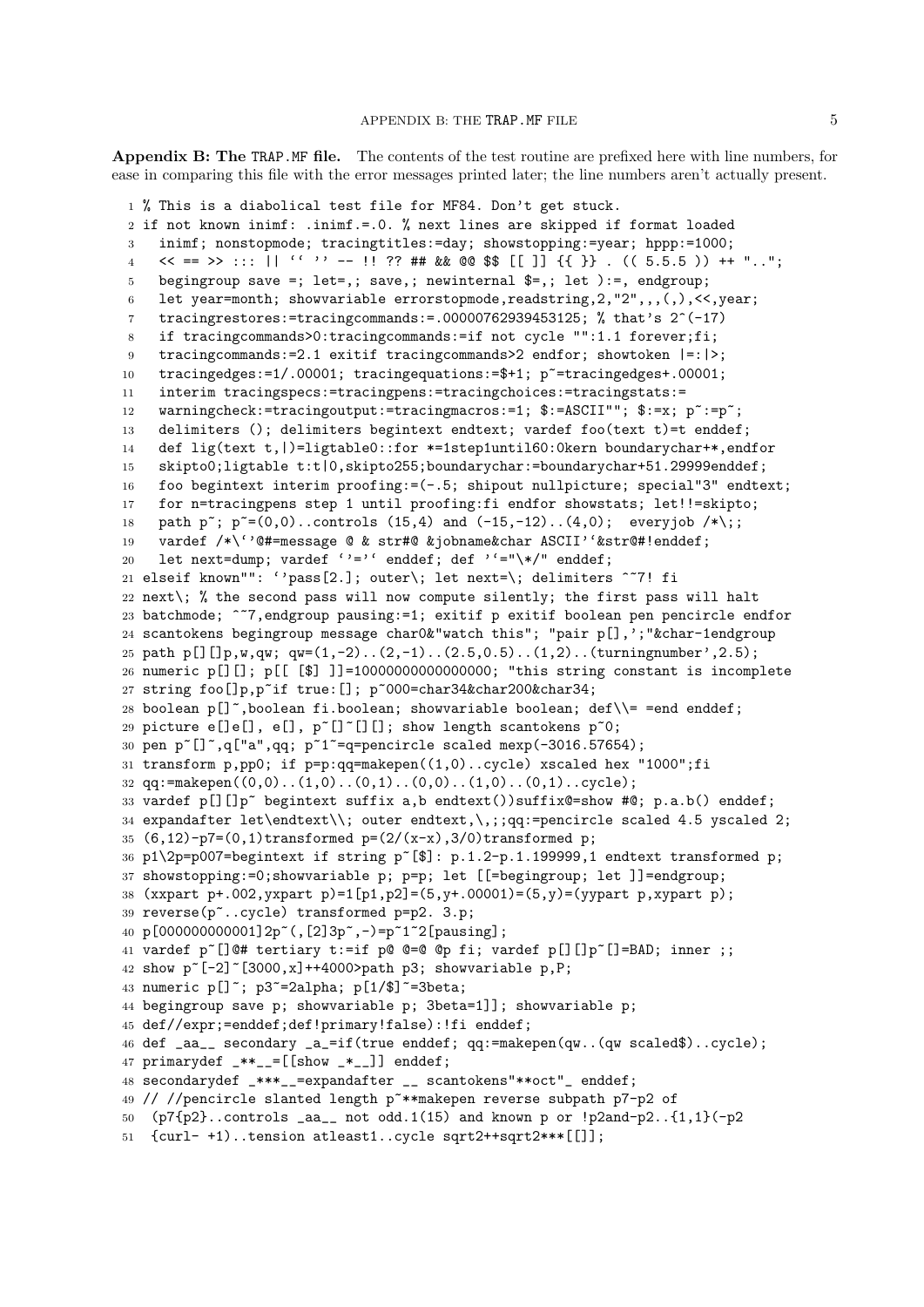```
52 [[interim proofing:=charcode:=-20.5;chardp:=-2048;shipout nullpicture]];
53 if charexists -275.50002>known p0 Op=known p<sup>o</sup>: randomseed charcode; fi
54 randomseed:="goof"; a[($,18++1+-+18),(2,3)]=b[(3,2),(1,$);
55 show (*1, *2) slanted-1 yscaled-2 zscaled-(3,4), p transformed(pp xscaled 9),
56 pp shifted (1,2) transformed(p transformed p), -[0][1,2]; show
57 floor sind mlog sqrt mexp200cosd angle(normaldeviate,uniformdeviate-chardp);
58 string s[]; s1=s2=s4; s3=s5; s1=s2; if s1<=s4<>(s1<>s3):show[[char34=s2:=s3]]fi;
59 substring penoffset point.1of.p~of[[pencircle]]rotated1080/2/1/3of decimal
60 directiontime postcontrol-1.5of(p~&cycle)-precontrol1/2of p~(p~)=s1:=s4:=s4;
61 path p~[]; p~1=p2{length" "}&cycle; p~1=p2=p~0; p2..controls-p2..cycle=p~2;(p7
62 ..tension1.2..p~[length p~2]..p~2&{0,1}p2..tension1and atleast1..cycle)..tension
63 x..{curl1}-p7{curl hex "IsBad"}..tension.75and.74999..p2{0,1}&p2{_,'}..cycle:=p
64 ~4; subpath(-9,9)of subpath(3.5001,7.00001)of p~4=p~6;
65 show p~6, directiontime(1,2) of p~6, directiontime(1,-1.00001) of p~6;
66 p^3=(0,0)..controls (1,1) and (0,1)..(1,0); show p^2..p2{p7}&{$,$}cycle,
67 (directiontime(1,1) of subpath(.314159,1) of p~3)[.314159,1];
68 p<sup>s</sup>=(subpath(0,.25)of p<sup>s</sup>&subpath(.25,1)of p<sup>s</sup>3)shifted begintext1,0;
69 p<sup>3:=2/3'</sup>zscaled'{p<sup>3</sup>}..controls(2,2/3(3))and penoffset(1/2x,y)of(0,1)(1,0);
70 show p~3 intersectiontimes reverse p~3, point.17227 of p~3, point1-.28339of p~3;
71 show point xpart(p~5 intersectiontimes p~5 shifted (.01,0))of p~5-
72 point ypart(p~5 intersectiontimes p~5 shifted (.01,0))of p~5;
73 [[interim tracingedges:=1; e[-1+-+ -1.00001]=nullpicture; addto e1 also[[
74 addto e0 doublepath p~5 scaled 3 withpen q; e0=e1=e2; cull e1 dropping (0,.1);
75 nullpicture]];show e1 shifted(4089,-4095), e2 shifted(-4095,4092)shifted (-3,0),
76 e2 shifted(4089,-4095)]];addto e1 also e2 shifted(-2,$); e1:=e1 shifted(-4,$);
77 addto e0 also e1rotated89.999+e1scaled$; show e0 xscaled-10 yscaled2 xscaled82
78 yscaled683;addto e1 doublepath (0,9) withweight-3 withweight turningnumber p~6
79 withpen pencircle xscaled(oct"180"++1) rotated-angle(64,$) shifted (9,8)
80 withpen makepen(($,$)..(1,0)..(1,1)..($,0)..($,$)&cycle)xscaled4095.49999;
81 show e1, totalweight e1; chardp:=charcode:=5; xoffset:=-1.5; shipout e1;
82 showstats; addto e2doublepath p<sup>~</sup> yscaled1/60; e3:=e2 yscaled 0;
83 autorounding:=2; addto e3doublepath(.5,0)..(3.5,1.5)withweight2;
84 tracingspecs:=0; q:=makepen((1,1)...c<sub>y</sub>cle) yscaled 1.5;
85 p~8=(($,yy)rotated p{0,1}..{0,$}(1,0){0,$}..cycle)scaled2shifted(1000.49,9);
86 turningcheck:=1;addto e2doublepath p<sup>~8</sup> withpen q withweight p withpen cycle p;
87 [[interim autorounding:=xx=.1; addto e2 contour p~8 withpen q withweight2]];
88 chardx:=chardp:=charext:=-14.5;shipout-(-e0-e2)+e2shifted(0,6turningnumber p~8);
89 p<sup>s</sup>9=(0,0)..(1, .5)..(5,1.5)..(7,2.5)..(12,3.5)..(13,4);addto e3 doublepath p<sup>s</sup>9;
90 smoothing:=1; addto e3 doublepath p~9; addto e3 doublepath (-4095,0)..tension
91 3/4 and 999..(0,2); show e3 rotated-90, (e0+e0) rotated90$ rotated90;
92 if "a" if "ab">"b" elseif path reverse (3,4): >="aa":foo elseif fi "bar"
93 else if '-(1,yy) :: fi else def dup text t=[[t;save enddef;def|suffix$=,$
94 enddef; def||tertiary p=show substring p of("a" enddef;||(2,$)&"bc");
95 tertiarydef x++y=[[dup showtoken x;]];def quote x expr z of y=z enddef;
96 texts(quote x=(y+0)y+y)("xx",foo(x))=0]] enddef; def texts(text t,tt)expr?=
97 for n:=,for n"yy":n,length if false:endfor tt,t,:if string n:forsuffixes n=
98 foo1, [foo(n)], ':show t,tt(n; exit if not ('<= '+(?,yy)) endfor for m= :+endfor
99 for m=alpha step-1.1 3$: +m endfor fi endfor enddef; show (0,0){curl2}..
100 subpath(23.3,4.5)of p~9{curl3}..($,$){curl4}..cycle;numspecial p~++2+3;[[
101 let?=if;save if,\;def if=endinput?enddef;def texts=input enddef;texts trap ]];
102 dup[[def texts secondary x=primarydef y++y=x@y enddef; showtoken++;x enddef]]\;
103 proofing:=1;texts:="a"&"b";% strings "yy" and "ab" no longer appear in memory
104 texts-1.00001a1=-(a2+a3+a4+a5+a6);-(a3,a2)/.99999=-(a4+a5+[[showdependencies;
```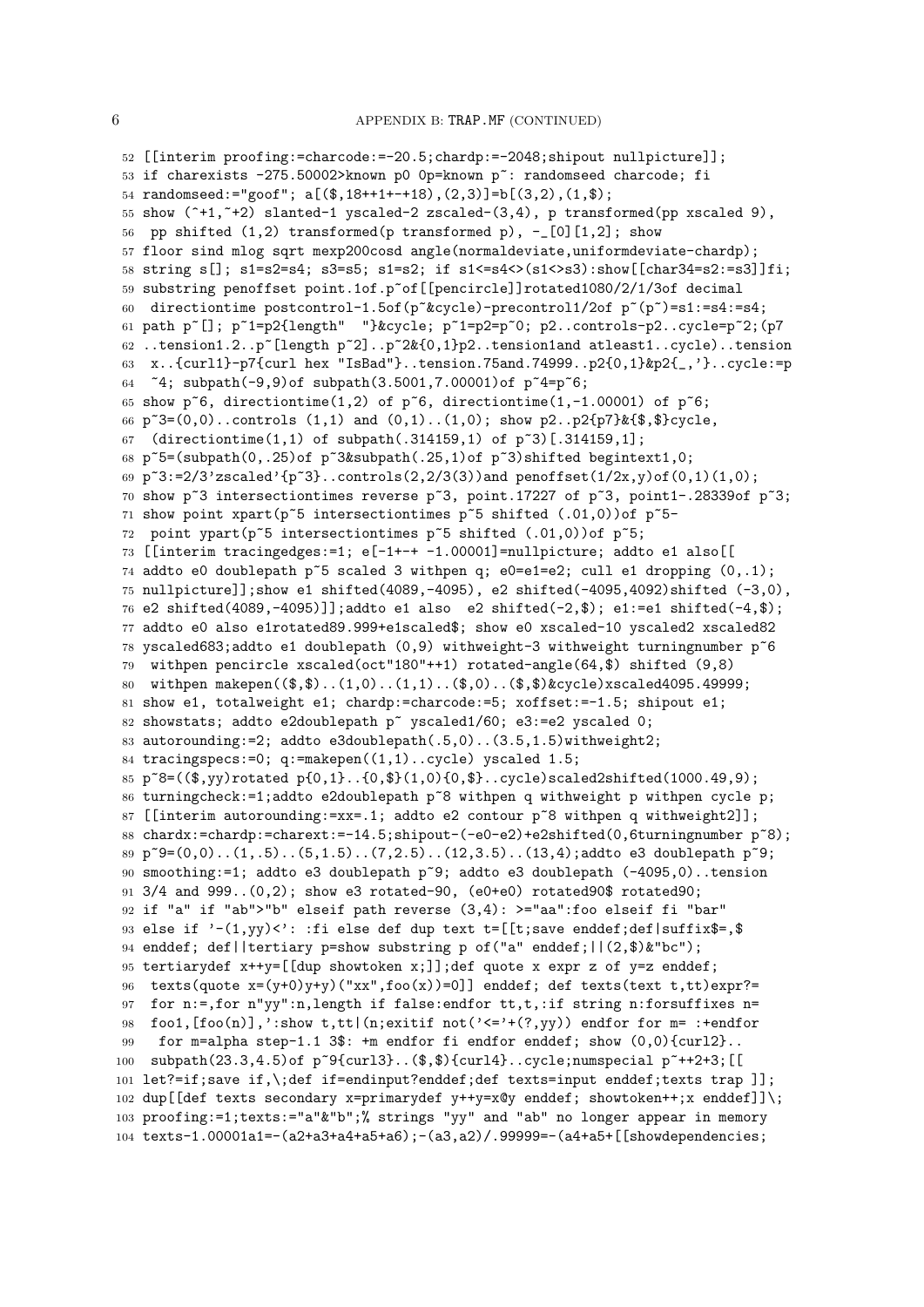```
105 a6]],a3+a4+a5+a6)]]; 1.00001a4+1=a5+a6; alpha:=.9alpha+7; showdependencies;
106 a5=a6=2/3-a6; cull e1 dropping($,4a5)withweight1.5; charcode:=chardp:=27;
107 openwindow 3 from (0,0) to (0,0) at "whoops"; addto p; shipout p; cull p;
108 openwindow -.5 from (\text{$\frac{1}{5}$}, \text{$\frac{1}{5}$}) to (\text{$\frac{1}{5}$}, \text{$\frac{1}{5}$}) at (0,0); special p; numspecial "p";
109 openwindow 15.49999 from (0,32*1024) to (1,31*1057) at (0,0); shipout e1;
110 openwindow 5 from (0, length((0,0)\{0,0\})) to (4,2) at (\text{$\ast$},1);
111 openwindow 6 from (length(\text{$\frac{6}{9}$},0),1) to (3,10) at (-5,2);
112 display nullpicture; display p inwindow 3; display p inwindow 6;
113 display e1 inwindow 6; cull e0 dropping (0.1,4095.999999) withweight 3.5
114 withweight-3.5; display e0 inwindow 5.5; addto e0 also p; addto e0 contour 0;
115 display e0 inwindow 5.49999; addto e0 contour p<sup>~9</sup>;
116 display e1 inwindow 3+3; display e0e0 inwindow[[vardef e[]e=enddef;6]];
117 addto e0 also e1; display e0 inwindow 5; ligtable||:255|=:|>>0,skipto0;
118 display e1 inwindow 15; display e1 inwindow 6;
119 show [[interim tracingcommands:=0; lig("g")(=:|); lig("h":"i")(|=:);
120 \text{lig}("i")(|=:>); \text{lig}("k") (=:|>); \text{lig}("l")(|=:|>)];
121 b1:=c.a[ [[let c=++;vardef b=enddef;1]] ]; ligtable"m":0=:0,skipto5;
122 !!; errhelp 0; errmessage "Be like Jane";
123 errhelp "He%%%lp%"; errmessage""; errhelp ""; errmessage "Another";
124 headerbyte 0; headerbyte(48.5)substring(-9,9)of"long"; for\geq 0:\125 headerbyte 9:2a6,"q"; fontdimen 9:2a6,"q"; fontdimen 1:2048;
126 fontmaking:=1; extensible 5 5,"c"255.5,"d"; charlist 0:5:"a":"d";
127 ligtable255:255::"a"=:"b","d" kern -2048,"c":0:99.5:"e"|=:|"f",0kern';
128 ligtable 5:0; def clear(text x)=interim x:=$ enddef; clear(hppp); vppp=0;
129 [[clear(tracingmacros); clear(tracingcommands); clear(tracingoutput\;
130 clear(proofing);designsize:=.99999;charcode:=ASCII char-418.5;vppp:=designsize;
131 def dp expr d = charcode:=charcode+1; chardp:=d; shipout nullpicture enddef;
132 dp 13; dp 12; dp 0; dp 21; dp -2; dp 17; dp 11; dp 3; charic:=-1000; dp -1;
133 dp 25; dp 31; dp 19; dp 7; charwd:=256; chardy:=6; dp 23; dp 30]];
134 def f(suffix@@)(expr a,b)(text t)=numeric w; show a; % wipes out the old w
135 addto @@ contour (0,0)..(2,0)..(1,$)..(1,1)..cycle withpen qq; % strange path
136 addto @@ doublepath (0,0)\{1,1\}..\{2,1\}(2,1) withpen qq; % carefully chosen
137 addto @Q doublepath((\text{\$},\text{\$}){1,0}...(1,1){1,0})scaled.5 withpen nullpen;
138 cull @@ keeping (4,4) withweight1.5; enddef; def g(suffix$)=show $ enddef;
139 addto e0 contour (0,0){1,0}..{1,0}(1,0){0,$}..{0,1}cycle withpen qq;
140 f(e[3,w); g(e3,transformed p,penoffset-(1,1.3)of(pencircle scaled20 yscaled-.5),
141 directiontime (0,1) of ((0,0)..controls(1,1) and(\$,1)..(3,0)),
142 point 3.14159 of p~9 intersectiontimes subpath (3.14159, 4) of p~9,
143 ((*,1.1)...(1,*)) intersectiontimes precontrol$ of (0,0);
144 addto e3 doublepath(-4094.99998,0)..(4094.99998,-.00001) withpen penoffset 0 of
145 pencircle; addto e3 also e3 shifted (0,257); ,"flushed with pride"; numeric xx;
146 def f(expr x,y,z)=showdependencies;tracingcapsules:=1;showdependencies;show
147 \quad 1/3(3,6)*(x+y)+(y-x)), \quad (1,1)/sqrtz zscaled (x+1,x+2) - (x+1,x+2) rotated 45,
148 (0,1) zscaled (1,y+2)-(1,y+2) rotated 90 enddef; f((xx+1)/.3,(yy-1)/.5,(xx,0));
149 '=(1000o3-4000(o1-o2)+4000o2+9,-.01o3+3ooo+
150 [[oo=9/10(o2+o4+o5-20);o4=o5=8/9(o1+.5o2); o6=-.0001o2;showdependencies;
151 numeric o[];xpart(alfa,[[pair alfa;0]])]])=-2/3[[save p;(p$,1-p$)]];
152 xoffset:=yoffset:=4000[[oo=.5ooo=2*-1/2(ooo+[[numeric ooo;1]]);oo]];
153 for @=angle(sqrt$,mlog$):charext:=uniformdeviate$;charht:=2048;granularity:=-8;
154 addto e3 contour (0,-100)..tension 500..(100,-99)..tension 3000..cycle;
155 tracingoutput:=@; shipout e3; special "bye"; interim char 99 = "c"; true=false;
156 [[clear(tracingcommands); charcode:=ASCII char 269-13; shipout+nullpicture;
157 "careful" quote for for = @ step 200 until 2*2600: &" METAFONT" endfor;]];
```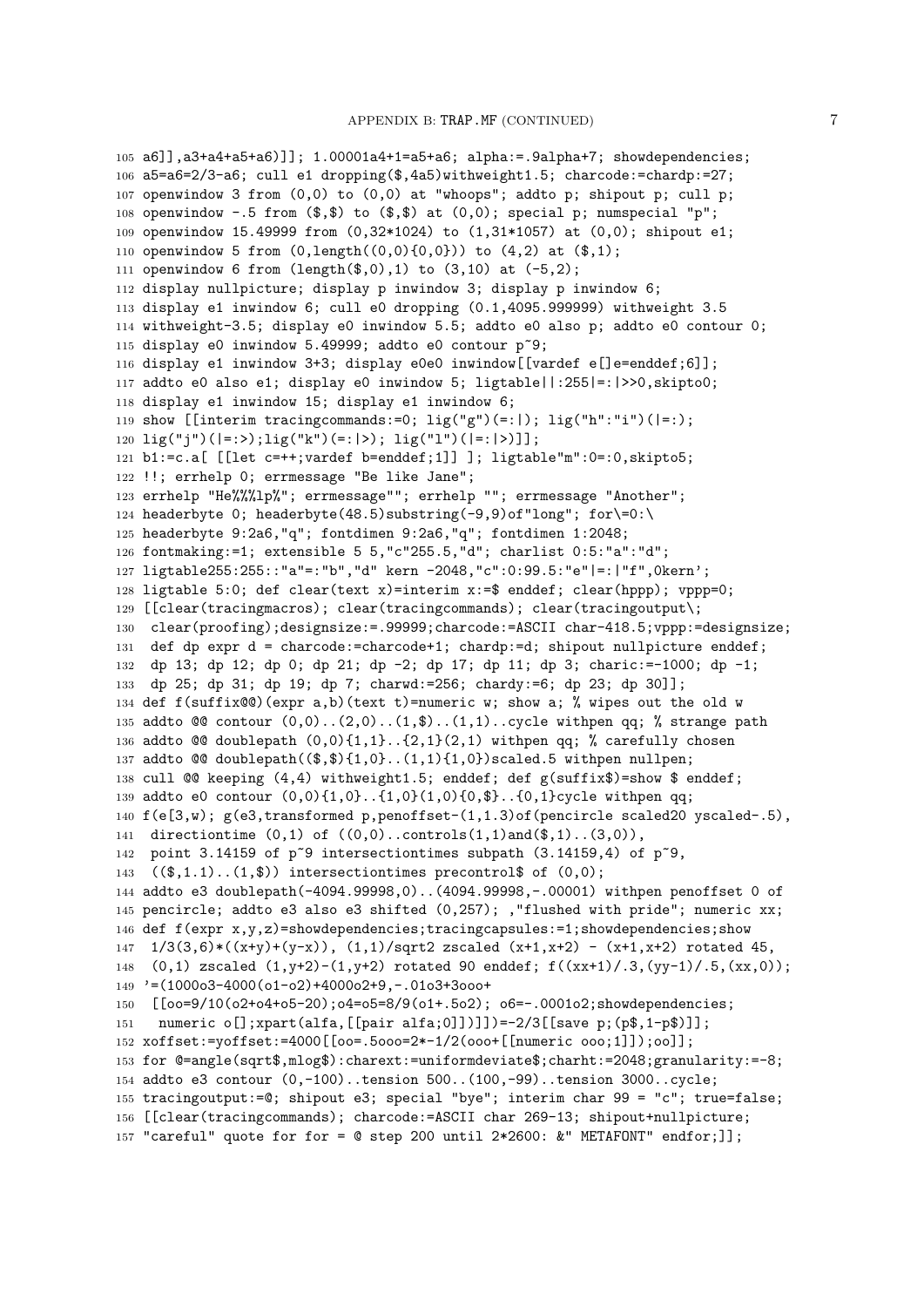scrollmode; "hello again"&char31; save p; fillin:=-.043; def f expr x=let )=]; let [=(; show \_ enddef; begingroup tracingspecs:=1; show nullpen, makepath.qq, makepath(q rotated1), makepath pencircle rotated \$; addto e0 doublepath (0,2){0,\$}..{0,\$}(0,1)..{1,0}(3,0)..(4,0){1,0}..cycle withpen makepen((0,0)..(5,2.9)..(4,3)..cycle); tracingonline:=1; f xx[1); showdependencies; qq:=q; showstats; bye endtext % things not tested: % interaction (error insertion/deletion, interrupts, \pausing, files not there) % date, time; initialization of random number generator without randomseed % system-dependent parsing of file names, areas, extensions % certain error messages, especially fatal ones % things that can't happen in INIMF % unusual cases of fixed-point arithmetic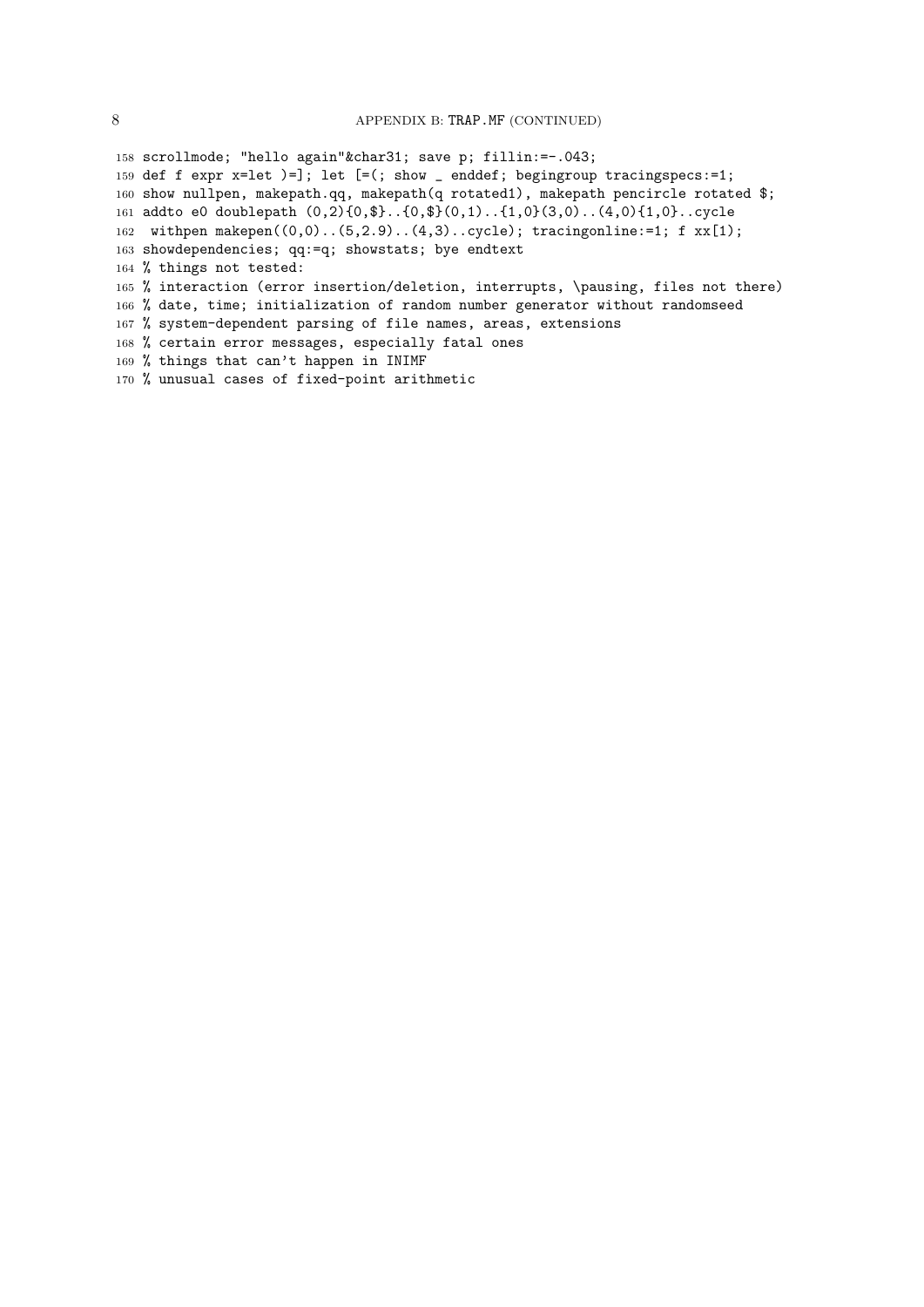Appendix C: The TRAPIN.LOG file. When INIMF makes the TRAP.BASE file, it also creates a file called TRAP.LOG that looks like this.

```
This is METAFONT, Version 2.71828182 (INIMF) 4 JUL 1776 12:00
**\input trap
(trap.mf
>> << == >> ::: ||{'}`' -- || ?? # # \&& @ \$$[[]]{ {\ }& {\ }}. (5.5 0.5))
>> ".."
! Not implemented: (unknown numeric)++(string).
<to be read again>
                    ;
1.4 ...} } . ((5.5.5)) ++ "..";
I'm afraid I don't know how to apply that operation to that
combination of types. Continue, and I'll return the second
argument (see above) as the result of the operation.
..
! Missing ' =' has been inserted.
<to be read again>
                    ,
l.5 begingroup save =; let=,
                               ; save,; newinternal $=,; let )...
You should have said 'let symbol = something'.
But don't worry; I'll pretend that an equals sign
was present. The next token I read will be 'something'.
> errorstopmode=errorstopmode
> readstring=readstring
> 2
> "2"
>, =,
> (=tag
> )=,
\langle \langle == \rangle ::: ||''''--!! ??## && @@ $$[[]]{{ }}(([][]))=numeric
<< == >> :: :: ||' ' ' -- :: ?## && @@ $$[[]]{{ }}((5.5 0.5))=<< == >> ::||'' ''--!! ??## && @@ $$[[]]{{ }}((5.5 0.5))
> year=month
! OK.
l.6 ...ring,2,"2",,,(,),<<,year;
! Missing ':' has been inserted.
<to be read again>
                    ;
l.8 ...not cycle "":1.1 forever;
                                 fi;
The next thing in this loop should have been a ' :'.
So I'll pretend that a colon was present;
everything from here to 'endfor' will be iterated.
{fi}
{exitif}
{[repeat the loop]}
```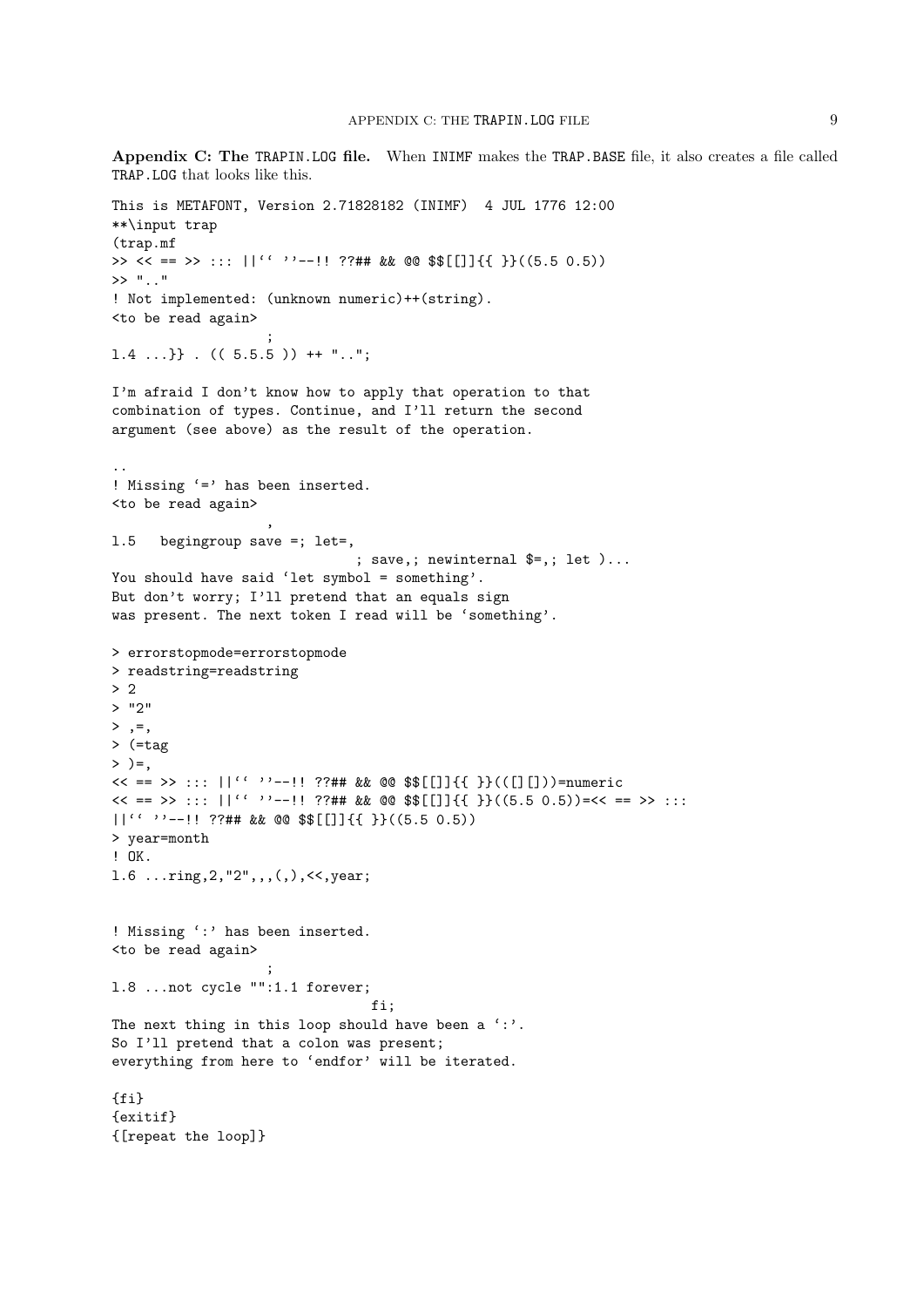{false} {fi} {exitif} {[repeat the loop]}  $\{(2,1)>(2)\}$ {true} {tracingcommands:=2.1} {showtoken}  $>$  |=:|>=|=:|> ! OK. 1.9 ... endfor; showtoken  $|=:|>;$ ! Arithmetic overflow. l.10 tracingedges:=1/.00001 ; tracing equations:  $=\$  +1;  $p$ <sup> $=$ </sup> +  $1$ ;  $q$ <sup> $=$ </sup> +  $1$ ;  $q$ Uh, oh. A little while ago one of the quantities that I was computing got too large, so I'm afraid your answers will be somewhat askew. You'll probably have to adopt different tactics next time. But I shall try to carry on anyway. {tracingedges:=32767.99998}  $\{(0)+(1)\}$ {tracingequations:=1} {(32767.99998)+(0.00002)} ! Arithmetic overflow.  $1.10$  ...  $p^{\sim}$ =tracingedges+.00001; Uh, oh. A little while ago one of the quantities that I was computing got too large, so I'm afraid your answers will be somewhat askew. You'll probably have to adopt different tactics next time. But I shall try to carry on anyway.  ${(p<sup>\sim</sup>)=(32767.99998)}$ ## p~=32767.99998 {interim} {tracingmacros:=1} {tracingoutput:=1} {warningcheck:=1} {tracingstats:=1} {tracingchoices:=1} {tracingpens:=1} {tracingspecs:=1} {ASCII("")}  ${f:=-1}$  $\{\$:=x\}$ >> x ! Internal quantity '\$' must receive a known value. <to be read again> ; 1.12 ... $\circ$ s:=1;  $\frac{\text{S}}{\text{S}}$ :=ASCII"";  $\frac{\text{S}}{\text{S}}$ :=x;  $p$ ":= $p$ "; I can't set an internal quantity to anything but a known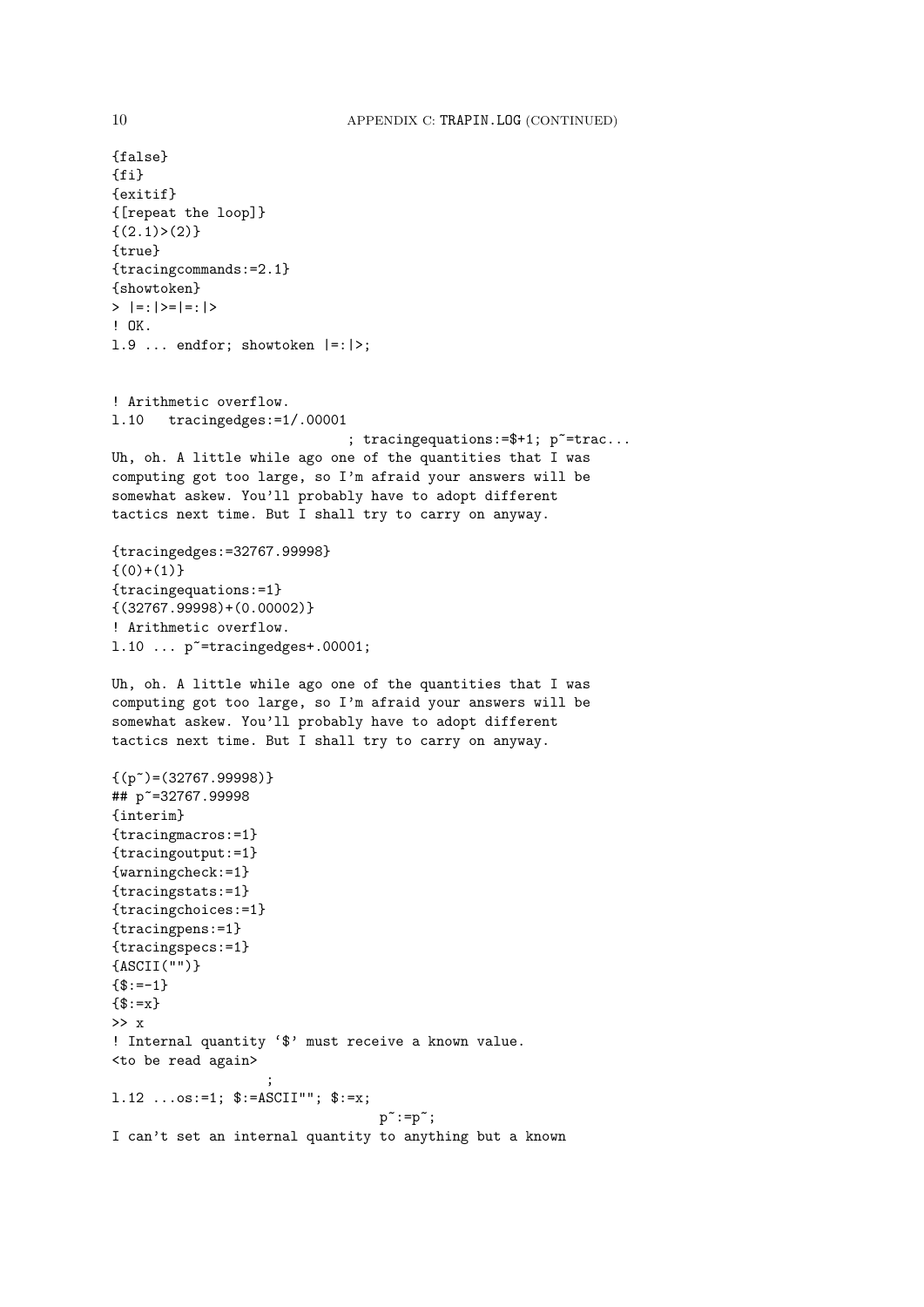```
numeric value, so I'll have to ignore this assignment.
{p~:=32767.99998}
## p~=32767.99998
! Value is too large (32767.99998).
1.12 ...:=\text{ASCII}""; \hat{\$}: = x; \ \text{p}^* := p^*;The equation I just processed has given some variable
a value of 4096 or more. Continue and I'll try to cope
with that big value; but it might be dangerous.
(Set warningcheck:=0 to suppress this message.)
{delimiters}
{delimiters}
{vardef}
{def}
foo(TEXT2)->begingroup(TEXT2)endgroup
(SUFFIX0) <-
(SUFFIX1)<-foo(TEXT2)<-interim.proofing:=(-0.5;shipout.nullpicture;special"3"
{begingroup}
{interim}
{-0.5}! Missing ')' has been inserted.
<to be read again>
                    ;
<argument> ...m.proofing:=(-0.5;
                                 shipout.nullpicture;special"3"
foo->begingroup(TEXT2)
                       endgroup
l.16 ...ture; special"3" endtext
                                 ;
I found no right delimiter to match a left one. So I've
put one in, behind the scenes; this may fix the problem.
{prooting:=-0.5}{shipout}
{nullpicture}
{special}
{restoring proofing=0}
{endgroup}
{for}
{showstats}
Memory usage 291&41 (1922 still untouched)
String usage 26&83 (892&11481 still untouched)
! OK.
l.17 ...ing:fi endfor showstats;
                                  let!!=skipto;
{let}
{path}
{- (15)}
```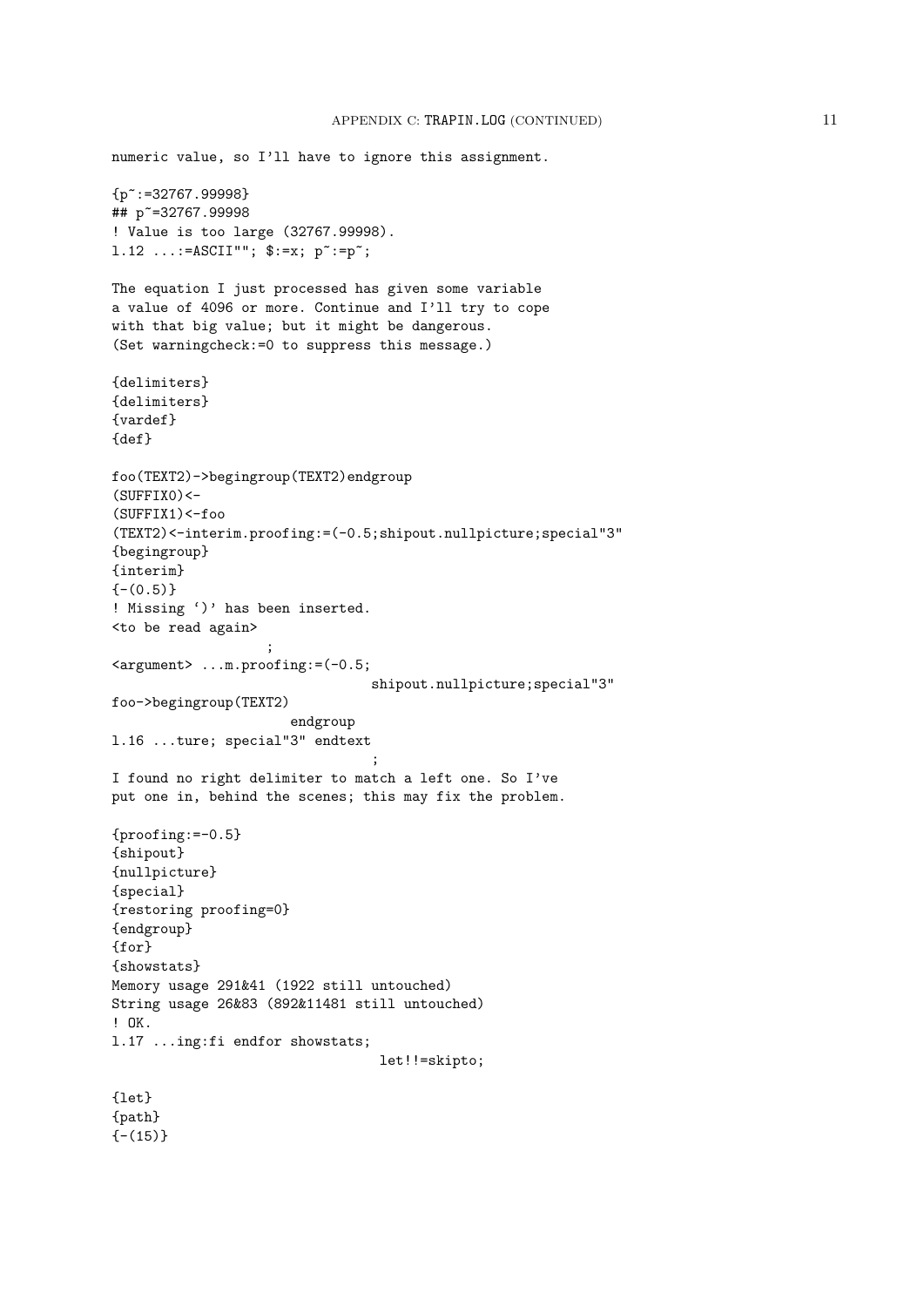```
{-12}Path at line 18, before choices:
(0,0)..controls (15,4) and (-15,-12)
(4,0)Path at line 18, after choices:
(0,0)..controls (15,4) and (-15,-12)
 (4,0)\{(\text{unknown path } p^*)=(\text{path})\}{everyjob}
{vardef}
{let}
{vardef}
{def}
{elseif}
 )
Beginning to dump on file trap.base
(preloaded base=trap 1776.7.4)
1116 strings of total length 20570
395 memory locations dumped; current usage is 317&67
265 symbolic tokens
```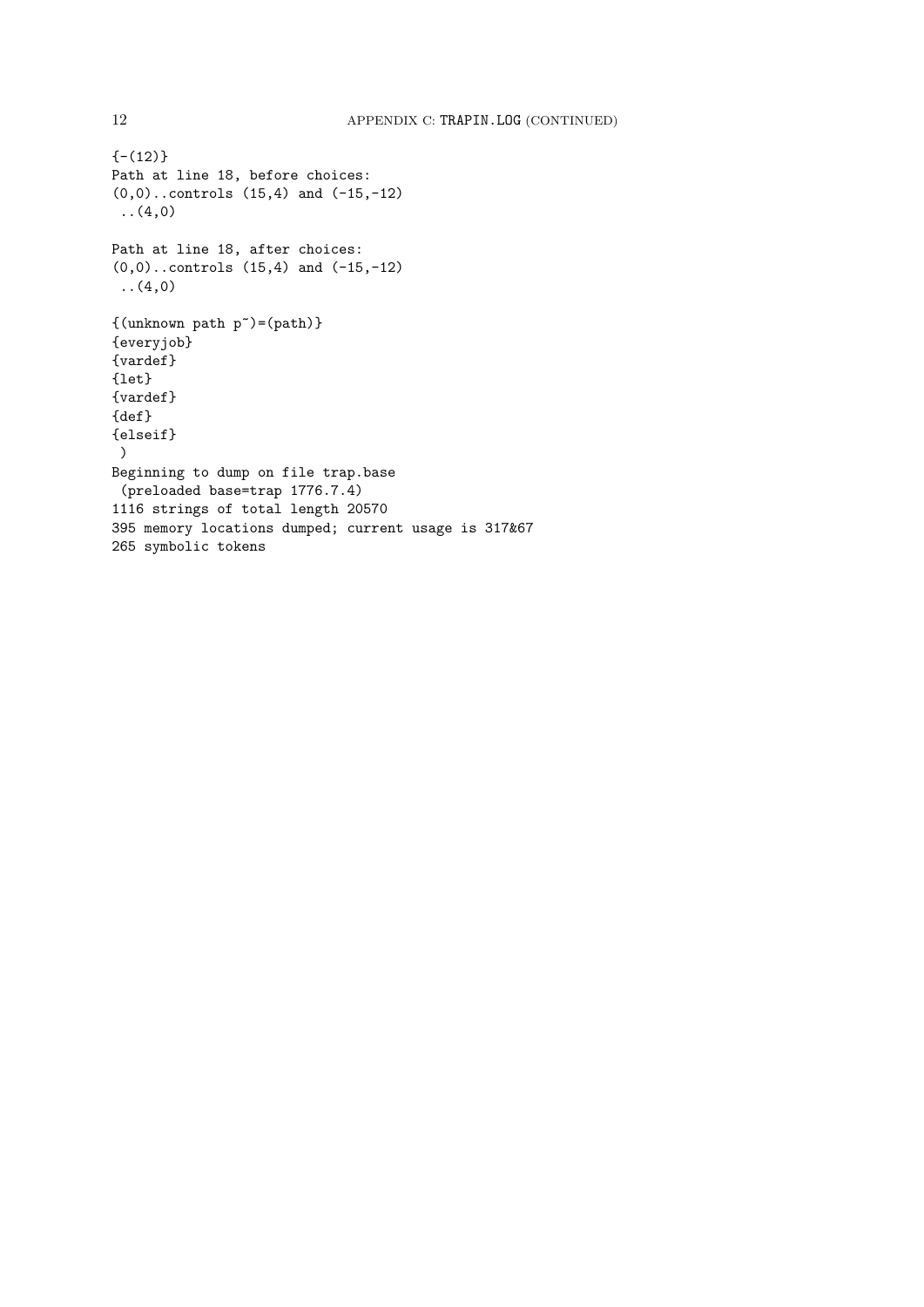Appendix D: The TRAP.LOG file. Here is the major output of the TRAP test; it is generated by running INIMF and loading TRAP.BASE, then reading TRAP.MF.

```
This is METAFONT, Version 2.71828182 (preloaded base=trap 1776.7.4) 4 JUL 1776 12:00
** &trap trap
(trap.mf
\{if\}\{known(0)\}{not(true)}
{false}
{known("")}
{true}
\mathbin{/}\ast\backslash\lq\lq\ast\mathtt{-}\mathtt{b} begingroup.message(SUFFIX1)&str(SUFFIX0)&jobname&char.ASCII''&s
tr(SUFFIX2)!endgroup
(SUFFIX0)<-/*\(SUFFIX1) <-\cdot''
(SUFFIX2)<-pass2{begingroup}
{message}
''->begingroup''endgroup
(SUFFIX0)<-
(SUFFIX1) <- ''
{begingroup}
''->"\*/"
{endgroup}
\{("\\*/")\&("/*\\")\}{jobname}
{("\*//*\")&("trap")}
''->"\*/"
{ASCII("\*/")}
{char(92)}
{("\*//*\trap")&("\")}
{("\*//*\trap\")&("pass2!")}
\*//*\trap\pass2!
{endgroup}
{outer}
{let}
{delimiters}
! Missing symbolic token inserted.
<inserted text>
                  INACCESSIBLE
1.21 ...t next=\; delimiters \tilde{ } 7
                                 \mathbf{f} fi
Sorry: You can't redefine a number, string, or expr.
I've inserted an inaccessible symbol so that your
definition will be completed without mixing me up too badly.
! Extra tokens will be flushed.
<to be read again>
                    !
l.21 ... next=\; delimiters ^~7!
                                  fi
I've just read as much of that statement as I could fathom,
so a semicolon should have been next. It's very puzzling...
but I'll try to get myself back together, by ignoring
everything up to the next ';'. Please insert a semicolon
now in front of anything that you don't want me to delete.
(See Chapter 27 of The METAFONTbook for an example.)
! Forbidden token found while scanning to the end of the statement.
<inserted text>
                 ;
<to be read again>
                    \
l.22 next\
```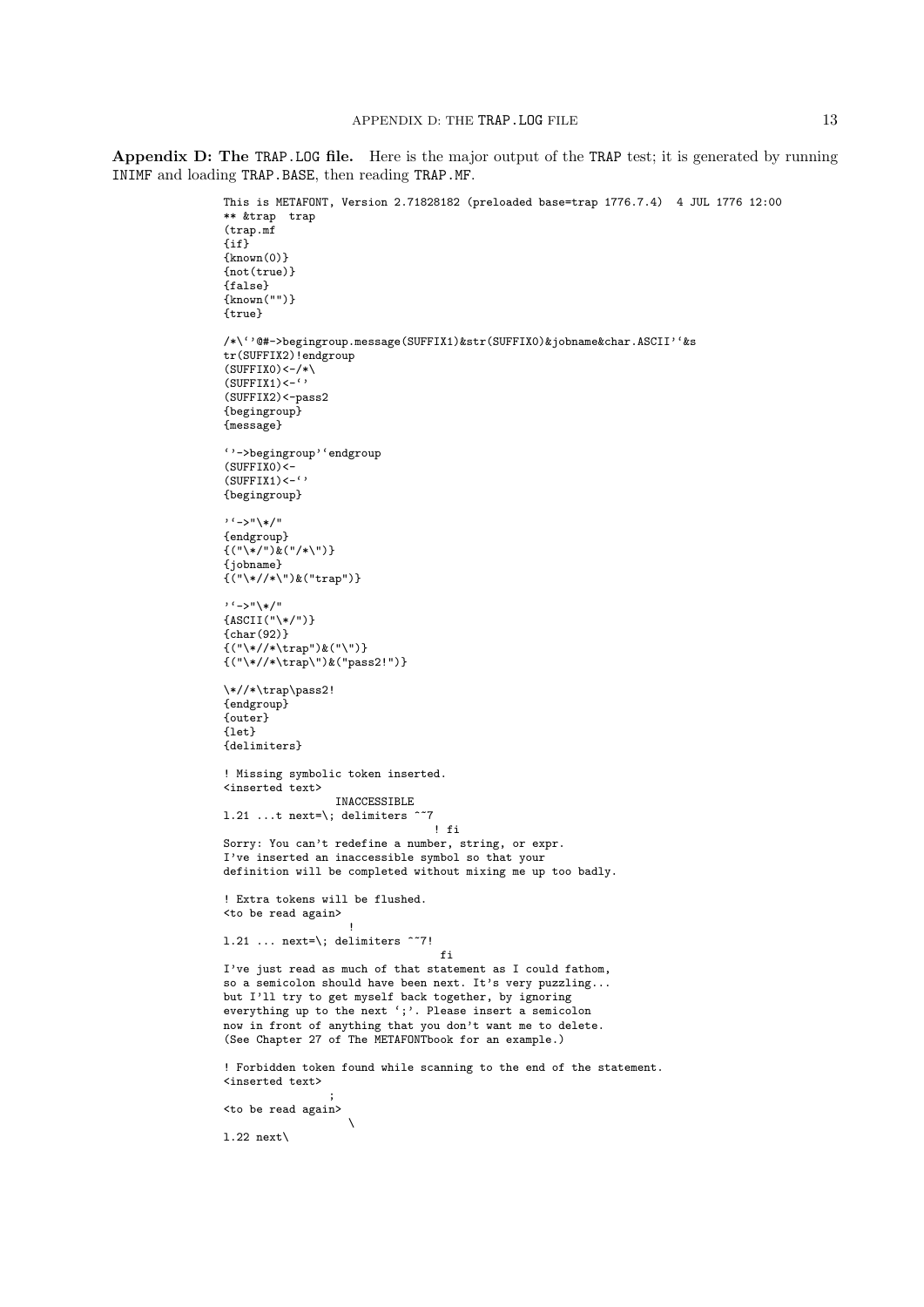## 14 APPENDIX D: TRAP.LOG (CONTINUED)

```
; % the second pass will now compute silently; the ...
A previous error seems to have propagated,
causing me to read past where you wanted me to stop.
I'll try to recover; but if the error is serious,
you'd better type 'E' or 'X' now and fix your file.
{\{\setminus\}}{batchmode}
! An expression can't begin with 'endgroup'.
<inserted text>
                 0
<to be read again>
                    endgroup
1.23 batchmode; ^~7,endgroup
                               pausing:=1; exitif p exitif bool...
I'm afraid I need some sort of value in order to continue,
so I've tentatively inserted '0'. You may want to
delete this zero and insert something else;
see Chapter 27 of The METAFONTbook for an example.
! Missing ' INACCESSIBLE' has been inserted.
<to be read again>
                    endgroup
1.23 batchmode; \sim7, endgroup
                              pausing:=1; exitif p exitif bool...
I found no right delimiter to match a left one. So I've
put one in, behind the scenes; this may fix the problem.
! Extra 'endgroup'.
<recently read> endgroup
1.23 batchmode; ^~7,endgroup
                              pausing:=1; exitif p exitif bool...
I'm not currently working on a 'begingroup',
so I had better not try to end anything.
{pausing:=1}
{exitif}
{exitif}
{pencircle}
{endfor}
! Extra 'endfor'.
l.23 ...ean pen pencircle endfor
I'm not currently working on a for loop,
so I had better not try to end anything.
{scantokens}
{begingroup}
{message}
{char(0)}
\{(\n\begin{smallmatrix} 0 & \hat{c} & \hat{c} \\ \hat{c} & \hat{c} & \hat{c} \end{smallmatrix})\}\n\}..<br>^^@watch this
{-(1)}{char(-1)}{("pair p[],';")&("^^ff")}
{endgroup}
{pen(future pen)}
{boolean(true)}
{true}
! No loop is in progress.
<to be read again>
                    pair
<scantokens> pair
                  p[],';^^ff
<to be read again>
                    path
l.25 path
          p[][]p,w,qw; qw=(1,-2)..(2,-1)..(2.5,0.5)..(1,2)......
Why say 'exitif' when there's nothing to exit from?
```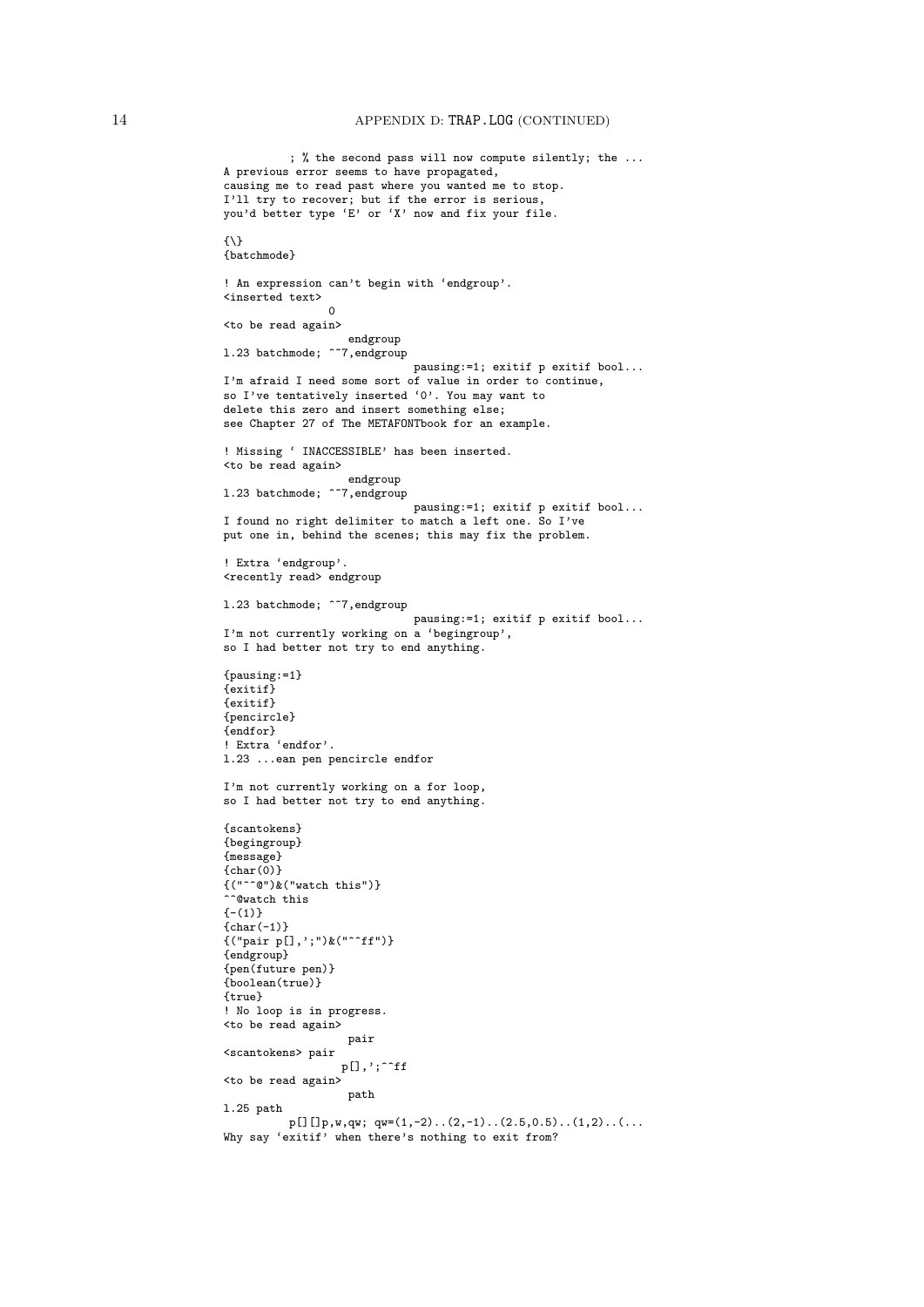```
>> p
! Undefined condition will be treated as 'false'.
<to be read again>
                   pair
<scantokens> pair
                  p[],';^^ff
<to be read again>
                   path
l.25 path
         p[][]p,w,qw; qw=(1,-2) \ldots (2,-1) \ldots (2.5,0.5) \ldots (1,2) \ldots (...The expression shown above should have had a definite
true-or-false value. I'm changing it to 'false'.
{false}
! Missing ';' has been inserted.
<to be read again>
                   pair
<scantokens> pair
                  p[],';^^ff
<to be read again>
                   path
l.25 path
          p[][]p,w,qw; qw=(1,-2)..(2,-1)..(2.5,0.5)..(1,2)..(...
After 'exitif <boolean expr>' I expect to see a semicolon.
I shall pretend that one was there.
{pair}
! Text line contains an invalid character.
<scantokens> pair p[],';^^ff
<to be read again>
                   path
l.25 path
          p[][]p,w,qw; qw=(1,-2)..(2,-1)..(2.5,0.5)..(1,2)......
A funny symbol that I can't read has just been input.
Continue, and I'll forget that it ever happened.
{path}
(-2)(-1){turningnumber((xpart ',ypart '))}
Path at line 25, before choices:
(1,-2){curl 1}
 (2,-1)(2.5, 0.5)\ldots(1,2)..{curl 1}(0,2.5)
Path at line 25, after choices:
(1,-2)..controls (1.37755,-1.71404) and (1.71404,-1.37755)
 ..(2,-1)..controls (2.33353,-0.55965) and (2.59729,-0.04124)
 ..(2.5,0.5)..controls (2.36812,1.23369) and (1.6712,1.65662)
 ..(1,2)..controls (0.66821,2.16974) and (0.33485,2.33641)
 ..(0,2.5)
{(unknown path qw)=(path)}
{numeric}
! Enormous number has been reduced.
l.26 ...[$] ]]=10000000000000000
                                 ; "this string constant is in...
I can't handle numbers bigger than about 4095.99998;
so I've changed your constant to that maximum amount.
\{(p[[ [-1] ]) = (4095.99998)\})## p[[ [-1] ]]=4095.99998
! Incomplete string token has been flushed.
l.26 ...g constant is incomplete
Strings should finish on the same line as they began.
I've deleted the partial string; you might want to
```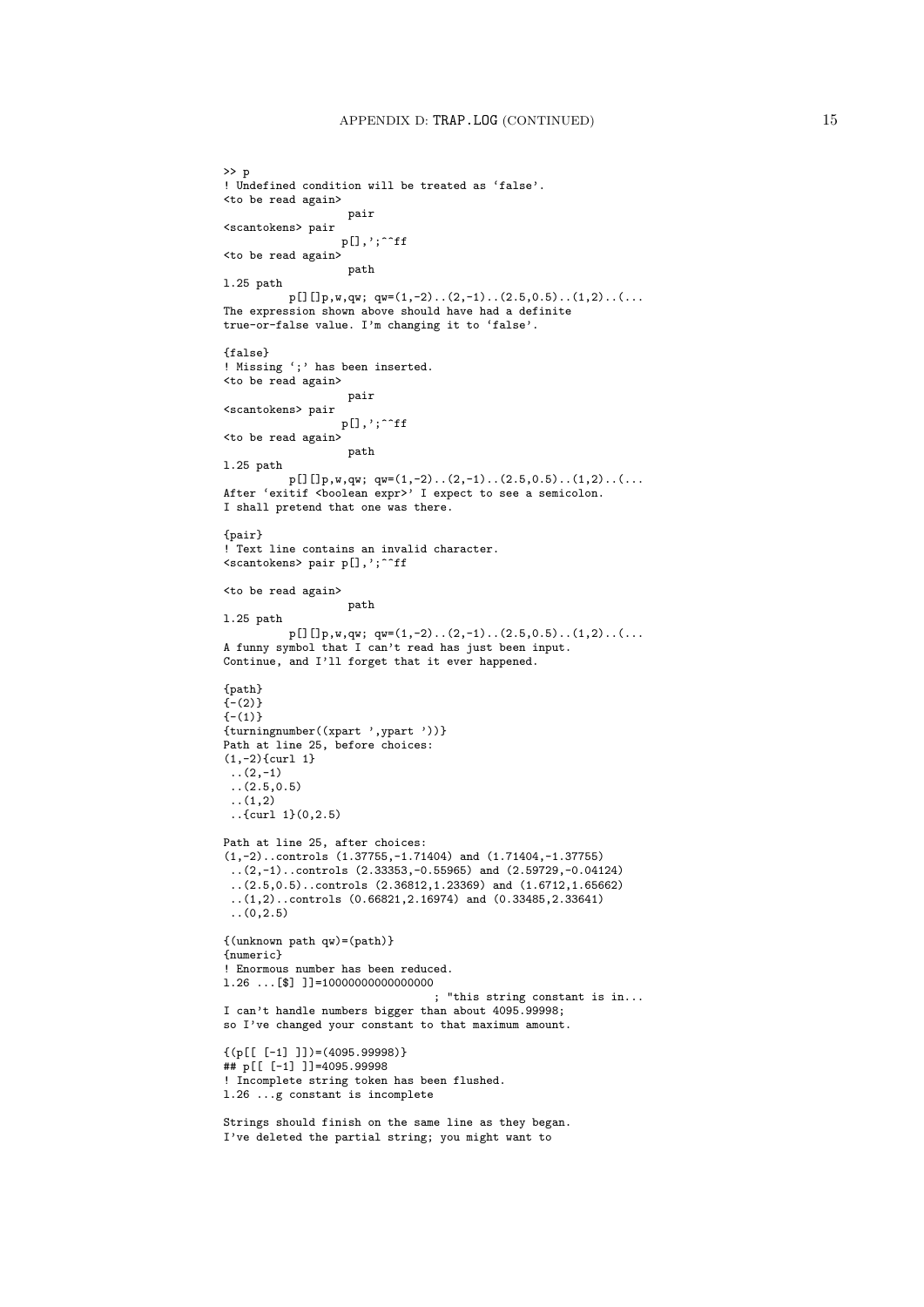```
insert another by typing, e.g., 'I"new string"'.
{string}
! Declared variable conflicts with previous vardef.
<to be read again>
                    ,
l.27 string foo[]p,
                   p~if true:[]; p~000=char34&char200&char34;
You can't use, e.g., 'numeric foo[]' after 'vardef foo'.
Proceed, and I'll ignore the illegal redeclaration.
{if}
{true}
{true}
{char}(34){char}(200)\{(""")\&(""""c8")\}{char}(34){(""^^c8")&(""")}
\{(unknown string p^0)=(""^c8"")\}{boolean}
{fi}
{showvariable}
boolean.boolean=unknown boolean
! OK.
l.28 ...n; showvariable boolean;
                                  def\=\n= end end\end{cases}{def}
{picture}
{show}
{scantokens}
\{length("^c68")\}\gg 1! OK.
<recently read> ;
l.29 ...w length scantokens p~0;
{pen}
! Illegal suffix of declared variable will be flushed.
<to be read again>
                    \lceil<to be read again>
                    "a"
1.30 pen p<sup>~</sup>[]<sup>~</sup>,q["a"
                     ,qq; p~1~=q=pencircle scaled mexp(-3016.5...
Variables in declarations must consist entirely of
names and collective subscripts, e.g., 'x[]a'.
Are you trying to use a reserved word in a variable name?
I'm going to discard the junk I found here,
up to the next comma or the end of the declaration.
{pencircle}
{-}(3016.57654)}
{mexp(-3016.57654)}
{(future pen)scaled(0)}
Pen polygon at line 30 (newly created):
(0.5,0)
\ldots (0,0.5)
 \ldots (-0.5,0)
 (0,-0.5).. cycle
{(unknown pen q)=(pen)}
{(unknown pen p^1^")=(pen)}{transform}
! Illegal suffix of declared variable will be flushed.
<to be read again>
                    \sim
```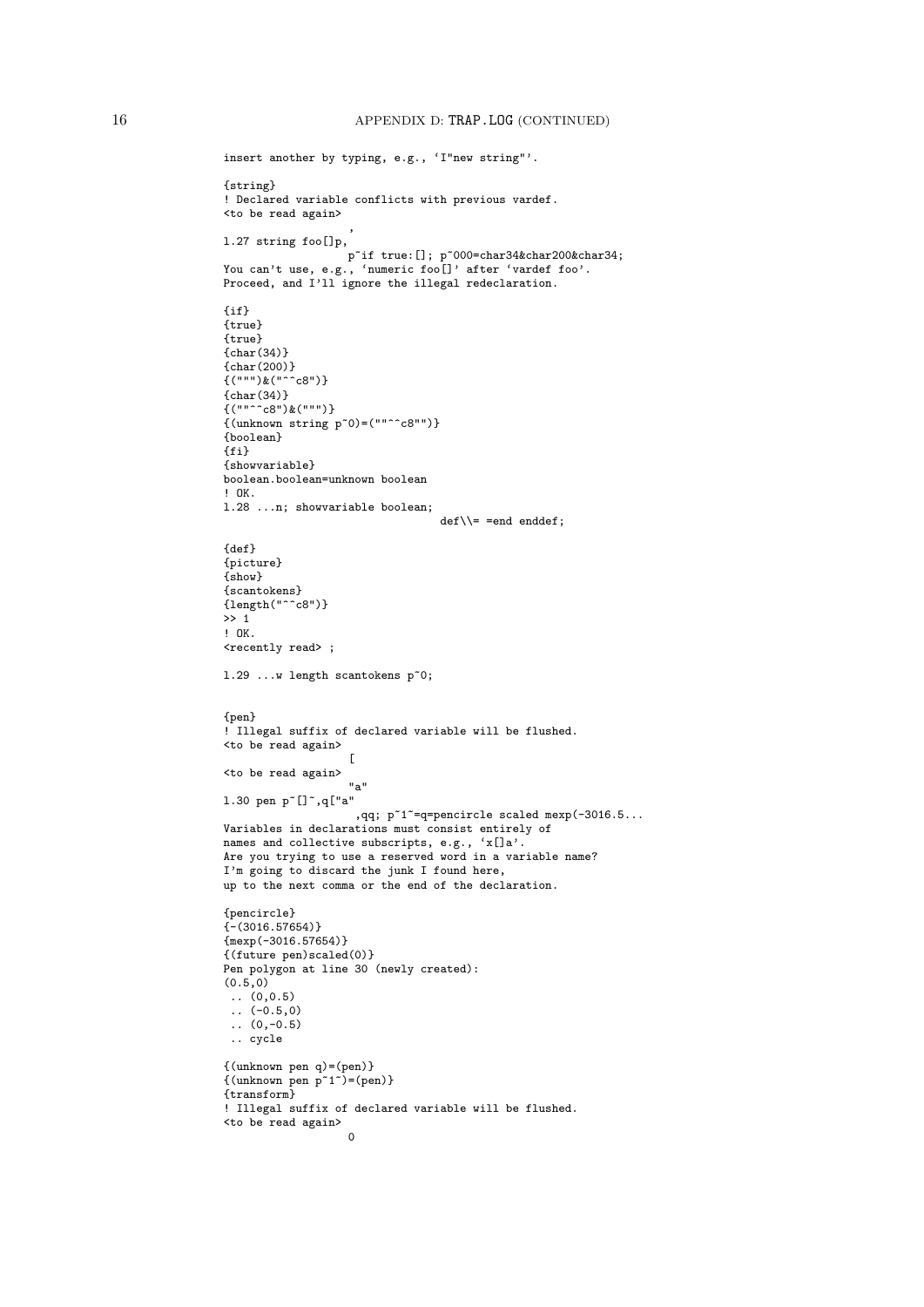```
l.31 transform p,pp0
                    ; if p=p:qq=makepen((1,0)..cycle) xscaled...
Variables in declarations must consist entirely of
names and collective subscripts, e.g., 'x[]a'.
Explicit subscripts like 'x15a' aren't permitted.
I'm going to discard the junk I found here,
up to the next comma or the end of the declaration.
{if}
{((xpart p,ypart p,xxpart p,xypart p,yxpart p,yypart p))=((xpart p,ypart
p,xxpart p,xypart p,yxpart p,yypart p))}
{true}
Path at line 31, before choices:
(1,0)
 ..cycle
Path at line 31, after choices:
(1,0)..controls (1,0) and (1,0)
 ..cycle
{makepen(path)}
{\rm (hex(^{n}1000")}}
! Number too large (4096).
<to be read again>
                    ;
l.31 ...cle) xscaled hex "1000";
                                fi
I have trouble with numbers greater than 4095; watch out.
{(future pen)xscaled(4096)}
! Pen too large.
<to be read again>
                    ;
l.31 ...cle) xscaled hex "1000";
                                fi
The cycle you specified has a coordinate of 4095.5 or more.
So I've replaced it by the trivial path '(0,0)..cycle'.
Pen polygon at line 31 (newly created):
(0, 0).. cycle
{(unknown pen qq)=(pen)}
{fi}
Path at line 32, before choices:
(0,0)
..(1,0)
 \ldots(0,1)..(0,0)
 ..(1,0)
..(0,1)
 ..cycle
Path at line 32, after choices:
(0,0)..controls (0.29056,-0.29056) and (0.75859,-0.30772)
..(1,0)..controls (1.51964,0.66237) and (0.66237,1.51964)
 ..(0,1)..controls (-0.30772,0.75859) and (-0.29056,0.29056)
 ..(0,0)..controls (0.29056,-0.29056) and (0.75859,-0.30772)
 \ldots(1,0) \ldots controls (1.51964,0.66237) and (0.66237,1.51964)..(0,1)..controls (-0.30772,0.75859) and (-0.29056,0.29056)
 ..cycle
{makepen(path)}
! Pen cycle must be convex.
<to be read again>
                    ;
l.32 ...)..(1,0)..(0,1)..cycle);
The cycle you specified either has consecutive equal points
or turns right or turns through more than 360 degrees.
So I've replaced it by the trivial path '(0,0)..cycle'.
```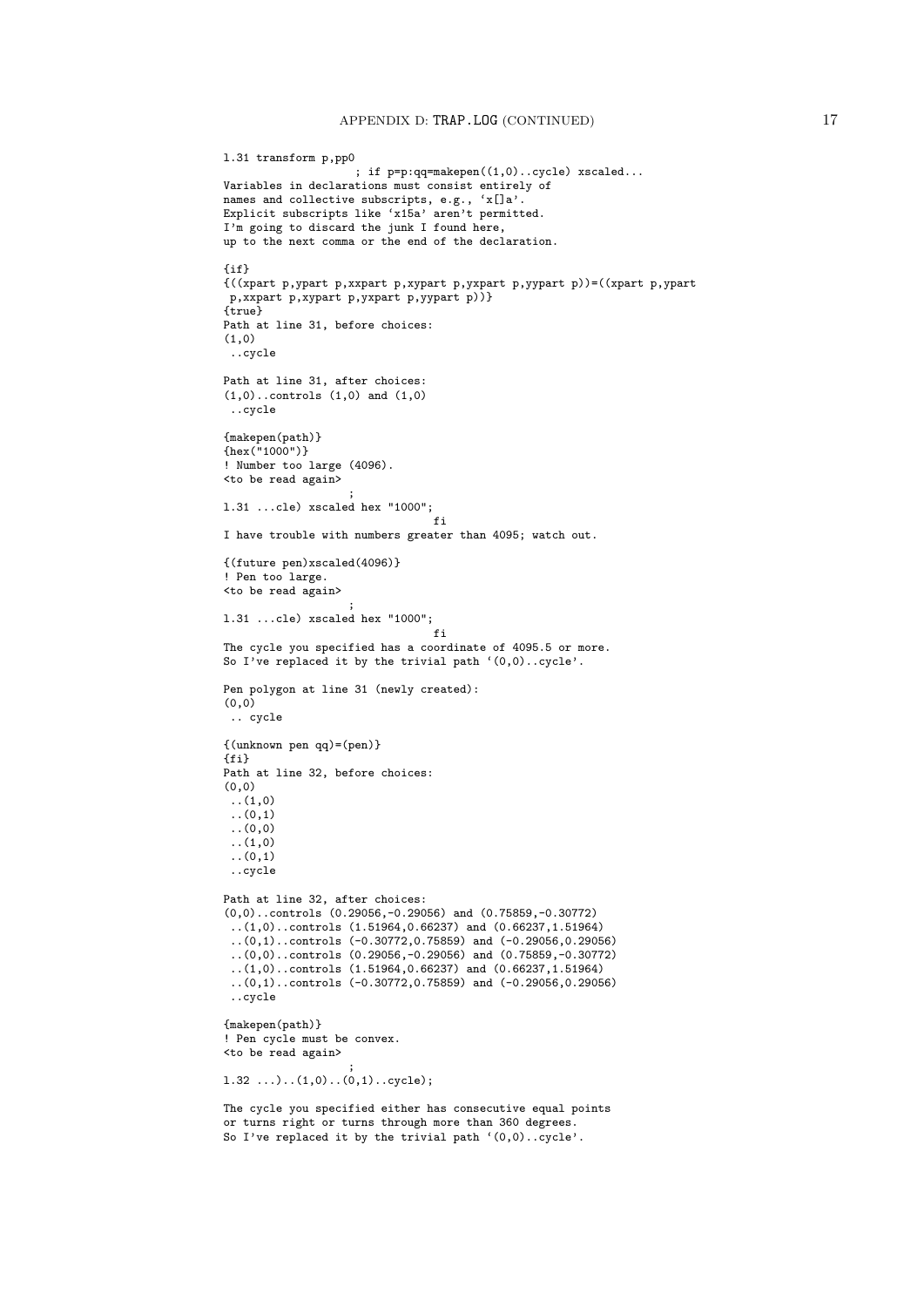```
Pen polygon at line 32 (newly created):
(0,0)
.. cycle
{qq:=pen}
{vardef}
! Missing parameter type; 'expr' will be assumed.
<to be read again>
                        \lambdal.33 ...ext suffix a,b endtext()
                                         )suffix@=show #@; p.a.b() end...
You should've had 'expr' or 'suffix' or 'text' here.
{expandafter}
{\{\setminus\}}{let}
\\->=end
{outer}
{pencircle}
{(future pen)scaled(4.5)}
{(future pen)yscaled(2)}
Pen polygon at line 34 (newly created):
(0.5,-4.5)\ldots (1,-4)
 \ldots (2,-2.5)
.. (2.5,0)
 \ldots (2,2.5)
 \ldots (1,4)
 (0.5, 4.5)\ldots (-0.5,4.5)
 \ldots (-1,4)
 \ldots (-2,2.5)
 \therefore (-2.5,0)
 \ldots (-2,-2.5)
 \ldots (-1,-4)
\ldots (-0.5, -4.5)
 .. cycle
{qq:=pen}
{((6,12))-((xpart p7,ypart p7))}
{((0,1))transformed((xpart p,ypart p,xxpart p,xypart p,yxpart p,yypart p
))}
\{(x)-(x)\}{(2)/(0)}
>> 2
! Division by zero.
<to be read again>
                         ,
1.35 ...)transformed p=(2/(x-x)),
                                         3/0)transformed p;
You're trying to divide the quantity shown above the error
message by zero. I'm going to divide it by one instead.
! Division by zero.
1.35 ...ansformed p=(2/(x-x),3/0))transformed p;
I'll pretend that you meant to divide by 1.
{((2,3))}transformed((xpart p, ypart p, xxpart p, xypart p, yxpart p, yypart p, yyxyart p, yyxyart p, yyxyart p, yyxyart p, yyxyart p, yxxyart p, yxxyart p, yxxyart p, yxxyart p, yxxyart p, yxxyart p, yxxyart p, yxxyart p, yxxyart p, yxxyart p, yxxyart p, yxxyart p, yxxyart p, yxxyart p, yxxyart p, yxxyart p, yxxyart p, yxxyart p, yxxyart p, yxxyart p, yxxyart p, yxxyart p, yxxyart p, yxxy))}
{((linearform,linearform))=((linearform,linearform))}
## yxpart p=-yypart p
## xxpart p=-xypart p
{((-xpart p7+6,-ypart p7+12))=((linearform,linearform))}
## ypart p7=-ypart p-yypart p+12
## xpart p7=-xpart p-xypart p+6
{\}
{if}
{string(unknown string p~[-1])}
```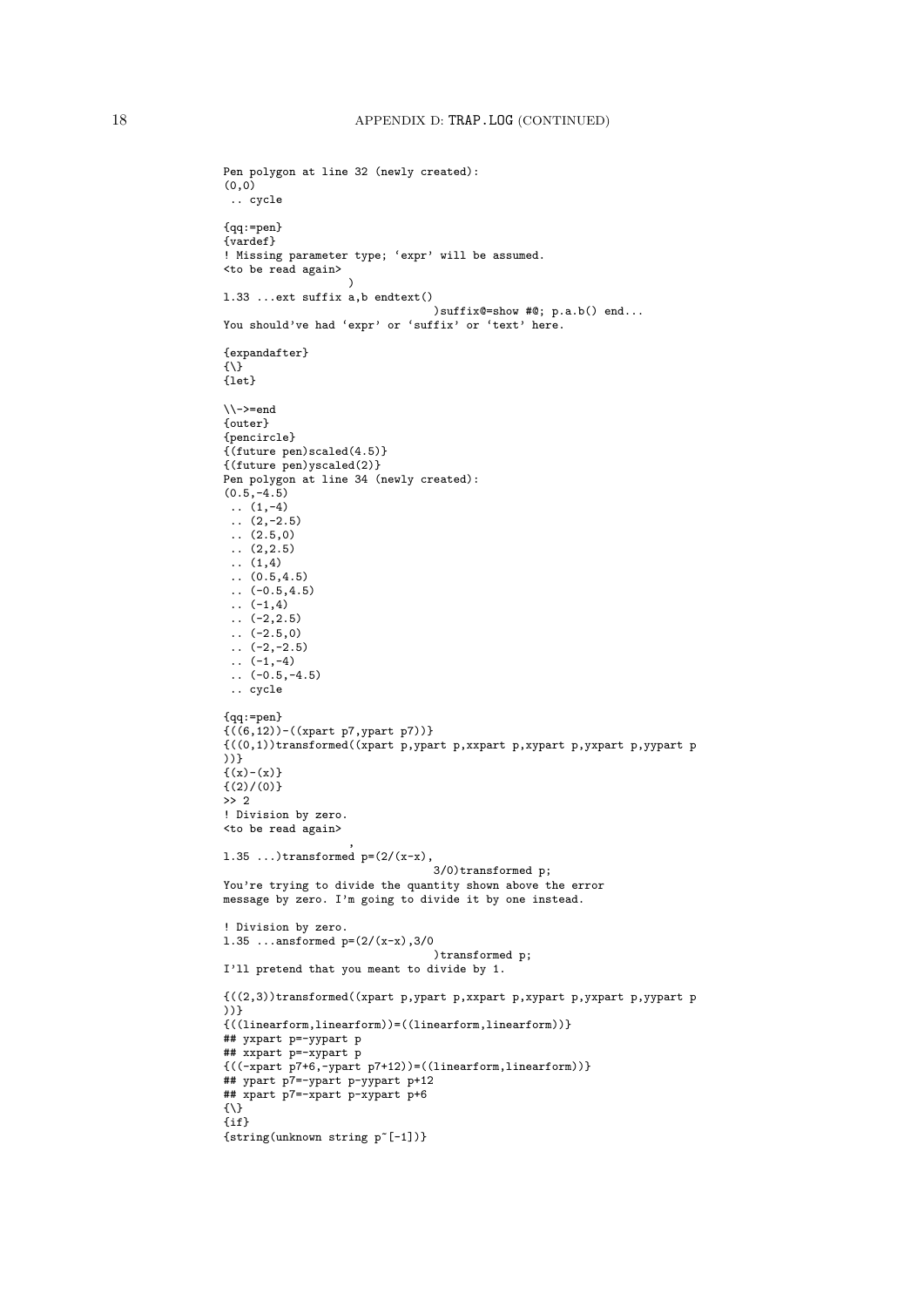```
{true}
{(p0.1 0.2)-(p0.1 0.2)}
! The token 'endtext' is no longer a right delimiter.
l.36 ...1.2-p.1.199999,1 endtext
                                    transformed p;
Strange: This token has lost its former meaning!
I'll read it as a right delimiter this time;
but watch out, I'll probably miss it later.
{((0,1))}transformed((xpart p, ypart p, -xypart p, xypart p, -yypart p, yyear t)p))}
{((linearform,linearform))=((linearform,linearform))}
## ypart p=-yypart p+6
#### ypart p7=6
## xpart p=-xypart p+3
#### xpart p7=3
{(unknown path p1 2p)=((3,6))}{showstopping:=0}
{showvariable}
p=(-xypart p+3,-yypart p+6,-xypart p,xypart p,-yypart p,yypart p)
p[]=pair
p[][]=numeric
p[][]p=unknown path
p[][]p~=macro:(SUFFIX2)(SUFFIX3)(EXPR4)<suffix>->begingroup ETC.
p[]~=unknown boolean
p~=path
p~[]=unknown string
p~[]~=unknown pen
p~[]~[][]=unknown picture
p~[-1]=unknown string p~[-1]
p^{\infty}0=""\cap c8""
p^1 = pen
p[[ [] ]]=numeric
p[[ [-1] ]]=4095.99998p0.1 0.2=p0.1 0.2
p1 2p=path
p7=(3,6){\binom{1}{x}} ((-xypart p+3,-yypart p+6,-xypart p,xypart p,-yypart p,yypart p))=((-xy
part p+3,-yypart p+6,-xypart p,xypart p,-yypart p,yypart p))}
\overline{1} et \overline{1}{1}et}{xxpart((-xypart p+3,-yypart p+6,-xypart p,xypart p,-yypart p,yypart p))
}
{(-xypart p)+(0.002)}
{yxpart((-xypart p+3,-yypart p+6,-xypart p,xypart p,-yypart p,yypart p))
}
{((xpart p2,ypart p2))-((xpart p1,ypart p1))}
{(1)*((linearform,linearform))}
\{((\mathtt{xpart~p1},\mathtt{ypart~p1}))+((\mathtt{linearform},\mathtt{linearform}))\}\{(y)+(0.00002)\}{yypart((-xypart p+3,-yypart p+6,-xypart p,xypart p,-yypart p,yypart p))
}
{xypart((-xypart p+3,-yypart p+6,-xypart p,xypart p,-yypart p,yypart p))
}
\{((5,y))\text{=}((\text{yypart p}, \text{xypart p}))\}## y=xypart p
## yypart p=5
#### ypart p=1
#### yxpart p=-5
{((5,xypart p+0.00002))=( (5,xypart p)) }{((\text{xpart p2}, \text{ypart p2}))=( (5, \text{xpart p}))}## ypart p2=xypart p
\stackrel{\cdot}{\text{#}} \stackrel{\cdot}{\text{*}} xpart p2=5
{((-xypart p+0.002,-5))=((5,xypart p))}
## xypart p=-5
#### ypart p2=-5
# # # # y=-5#### xpart p=8
#### xxpart p=5
! Inconsistent equation (off by -0.002).
<to be read again>
```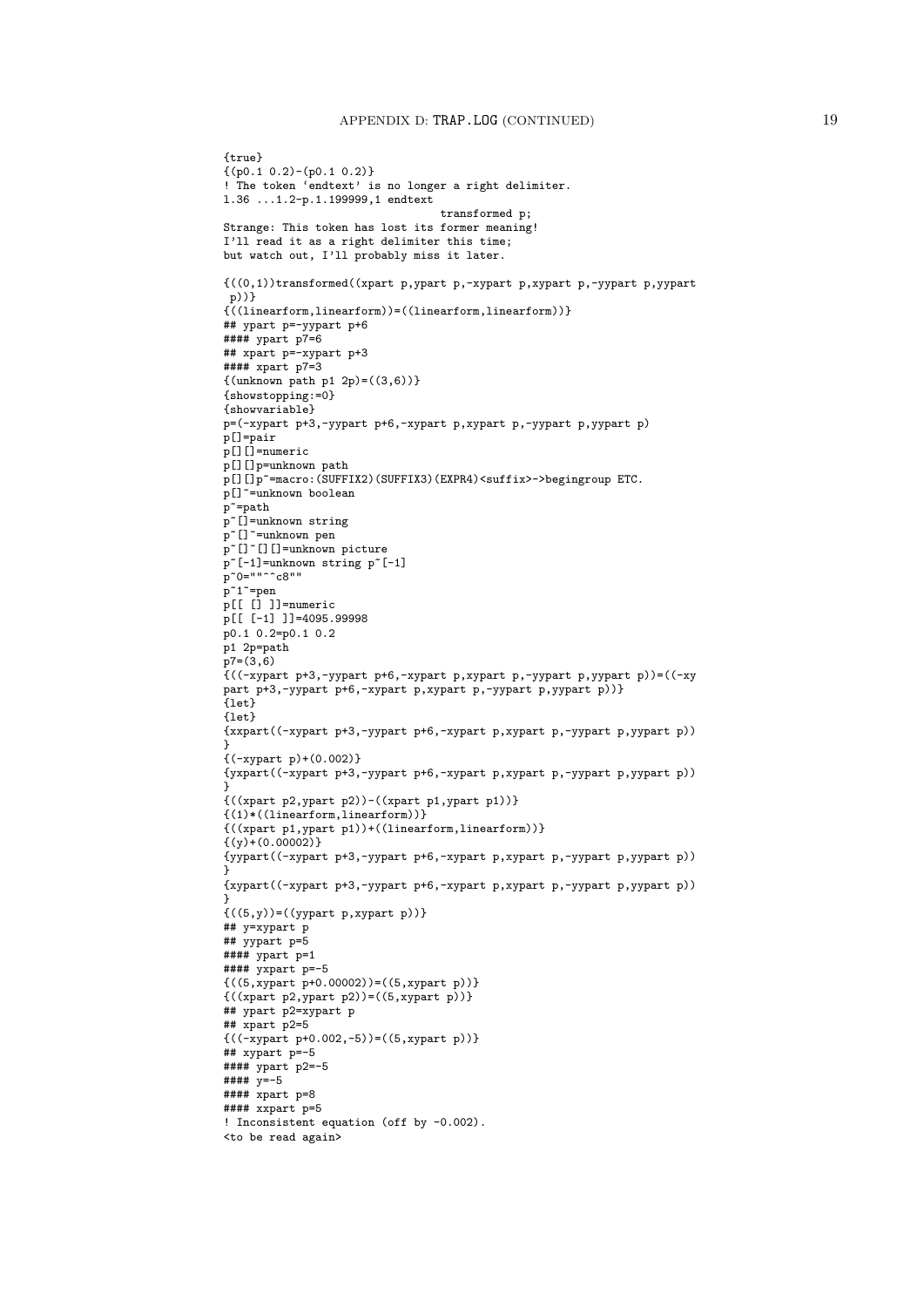```
;
l.38 ...,y)=(yypart p,xypart p);
The equation I just read contradicts what was said before.
But don't worry; continue and I'll just ignore it.
Path at line 39, before choices:
(0,0)..controls (15,4) and (-15,-12)
 ..(4,0)
..cycle
Path at line 39, after choices:
(0,0)..controls (15,4) and (-15,-12)
 ..(4,0)..controls (17.52783,8.54388) and (-15.45978,-4.12262)
 ..cycle
{reverse(path)}
{(path) transformed((8,1,5,-5,-5,5))}{(path)=(unknown path p2 3p)}p1 2p~(SUFFIX2)(SUFFIX3)(EXPR4)<suffix>->begingroup.show(SUFFIX0);p(SUFF
IX2)(SUFFIX3)((EXPR4)endgroup
(SUFFIX0)<-p1 2p(SUFFIX1)<-(SUFFIX2)<-(SUFFIX3)<-2 3p<sup>~</sup>
! A primary expression can't begin with 'right delimiter that matches ('
.
<inserted text>
                 0
<to be read again>
                   \rightarrow1.40 \ldots 000000001]2p^*(, [2]3p^*,-)=p^{\sim}1^{\sim}2[pausing];
I'm afraid I need some sort of value in order to continue,
so I've tentatively inserted '0'. You may want to
delete this zero and insert something else;
see Chapter 27 of The METAFONTbook for an example.
(-(0)}
(EXPR4) < -0(SUFFTX5)<-{begingroup}
{show}
>> Path at line 40:
(3,6)
p2 3p~(SUFFIX2)(SUFFIX3)(EXPR4)<suffix>->begingroup.show(SUFFIX0);p(SUFF
IX2)(SUFFIX3)((EXPR4)endgroup
(SUFFIX0)<-p2 3p
(SUFFIX1) <-
! Missing ',' has been inserted.
<to be read again>
                    (0)
p1 2p~->...IX2)(SUFFIX3)((EXPR4)
                                 endgroup
<to be read again>
                    =
1.40 ...00000001]2p~(,[2]3p~,-)=
                                p~1~2[pausing];
I've finished reading a macro argument and am about to
read another; the arguments weren't delimited correctly.
You might want to delete some tokens before continuing.
(SUFFIX2)<-! Missing ',' has been inserted.
<to be read again>
                   (0)p1 2p~->...IX2)(SUFFIX3)((EXPR4)
                                 endgroup
```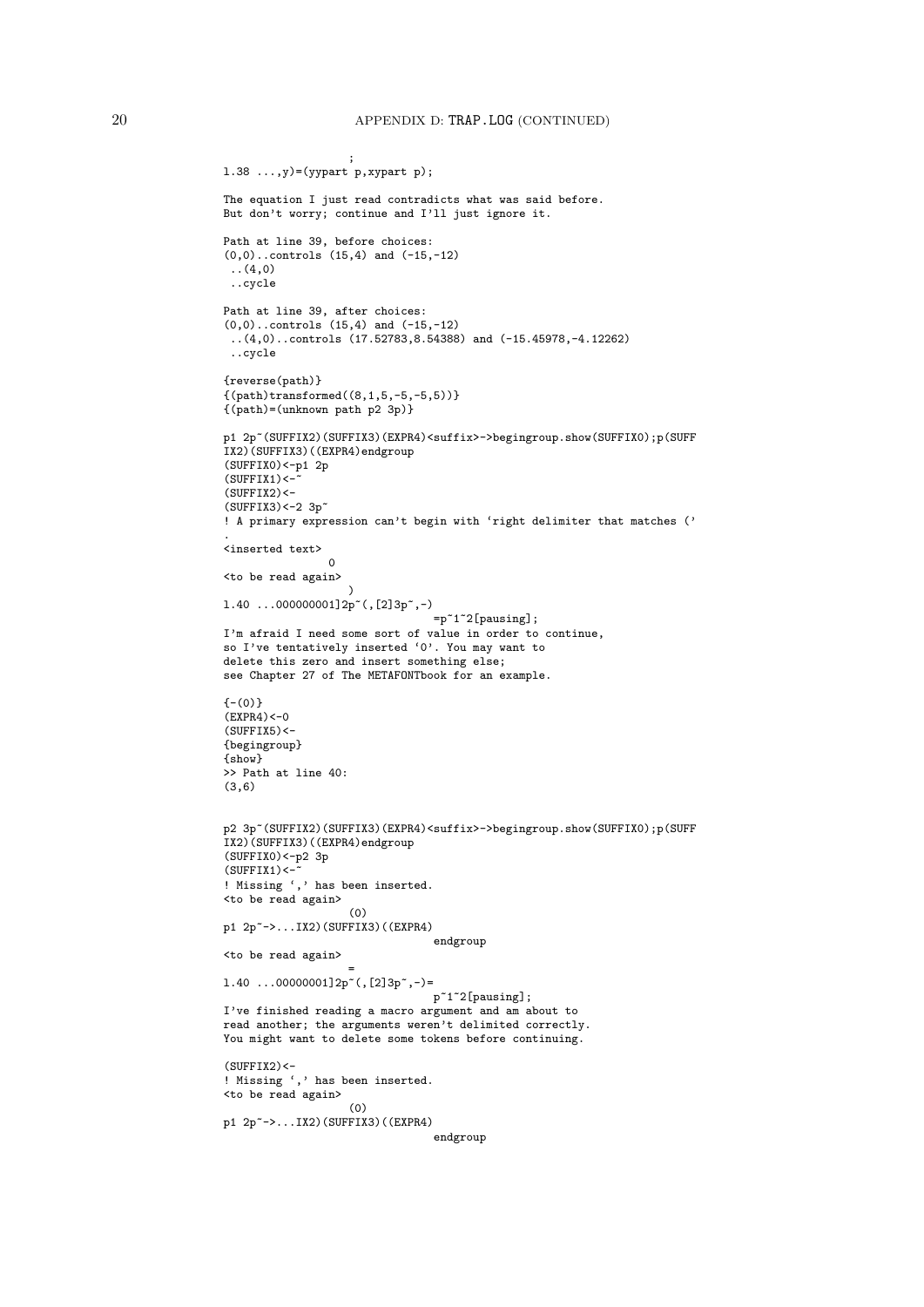```
<to be read again>
                   =
1.40 ...00000001]2p~(,[2]3p~,-)=
                                p~1~2[pausing];
I've finished reading a macro argument and am about to
read another; the arguments weren't delimited correctly.
You might want to delete some tokens before continuing.
(SUFFIX3)<-! Missing ')' has been inserted.
<to be read again>
                   endgroup
<to be read again>
                   =
l.40 ...00000001]2p~(,[2]3p~,-)=
                                p~1~2[pausing];
I've gotten to the end of the macro parameter list.
You might want to delete some tokens before continuing.
(EXPR4) < -0(SUFFIX5)<-{begingroup}
{show}
>> Path at line 40:
(8,1)..controls (-48.68579,57.68579) and (52.91974,-43.91974)
 ..(28,-19)..controls (-7,16) and (63,-54)
 ..cycle
\gg (8,1,5,-5,-5,5)
! Isolated expression.
<to be read again>
                  \sqrt{ }p2 3p~->...;p(SUFFIX2)(SUFFIX3)(
                                (EXPR4)endgroup
<to be read again>
                   endgroup
<to be read again>
                   =
l.40 ...00000001]2p~(,[2]3p~,-)=
                               p~1~2[pausing];
I couldn't find an '=' or ' :=' after the
expression that is shown above this error message,
so I guess I'll just ignore it and carry on.
! Extra tokens will be flushed.
<to be read again>
                   (
p2 3p~->...;p(SUFFIX2)(SUFFIX3)(
                                (EXPR4)endgroup
<to be read again>
                   endgroup
<to be read again>
                   =
l.40 ...00000001]2p~(,[2]3p~,-)=
                                p~1~2[pausing];
I've just read as much of that statement as I could fathom,
so a semicolon should have been next. It's very puzzling...
but I'll try to get myself back together, by ignoring
everything up to the next ';'. Please insert a semicolon
now in front of anything that you don't want me to delete.
(See Chapter 27 of The METAFONTbook for an example.)
{endgroup}
{endgroup}
{(vacuous)=(unknown picture p~1~2 1)}
>> vacuous
>> unknown picture p~1~2 1
! Equation cannot be performed (vacuous=unknown picture).
<to be read again>
                   ;
l.40 ...2]3p~,-)=p~1~2[pausing];
```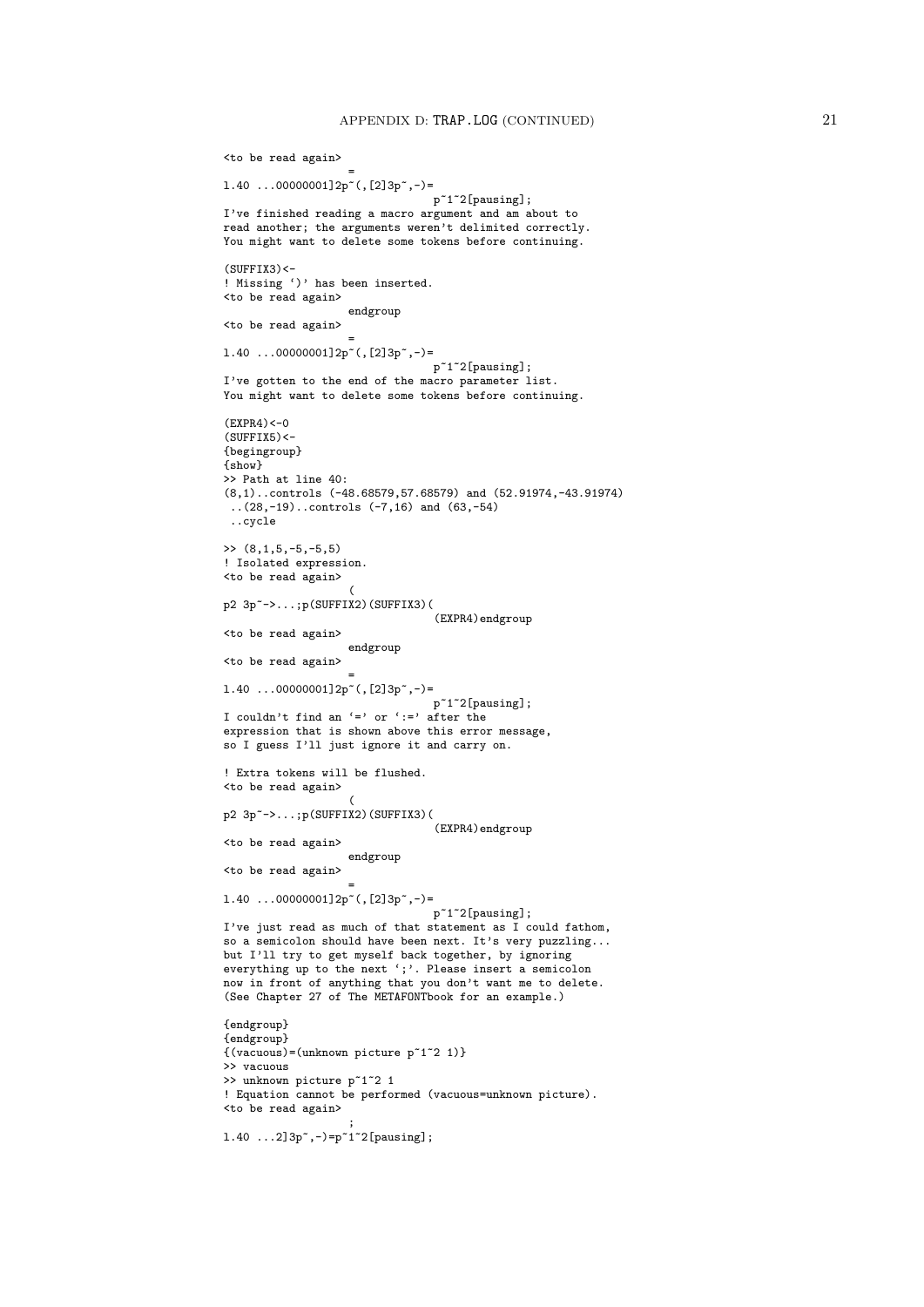```
I'm sorry, but I don't know how to make such things equal.
(See the two expressions just above the error message.)
{vardef}
Runaway definition?
if.p(SUFFIX1)(SUFFIX1)=(SUFFIX1)(SUFFIX1)p.fi
! Forbidden token found while scanning the definition of p~[].
<inserted text>
                enddef
<to be read again>
                    ;
l.41 ...iary t:=if p@ @=@ @p fi;
                                  vardef p[][]p~[]=BAD; inner ;;
I suspect you have forgotten an 'enddef',
causing me to read past where you wanted me to stop.
I'll try to recover; but if the error is serious,
you'd better type 'E' or 'X' now and fix your file.
{vardef}
! This variable already starts with a macro.
1.41 ...@p fi; vardef p[][]p^*[] =BAD; inner ;;
After 'vardef a' you can't say 'vardef a.b'.
So I'll have to discard this definition.
Runaway definition?
BAD
! Forbidden token found while scanning the definition of a bad variable.
<inserted text>
                enddef
<to be read again>
                    ;
l.41 ...i; vardef p[][]p~[]=BAD;
                                 inner ;;
I suspect you have forgotten an 'enddef',
causing me to read past where you wanted me to stop.
I'll try to recover; but if the error is serious,
you'd better type 'E' or 'X' now and fix your file.
{inner}
{show}
{-2}p~[-2]@#<tertiary>->begingroup.if.p(SUFFIX1)(SUFFIX1)=(SUFFIX1)(SUFFIX1)
p.fi.endgroup
(SUFFIX0)<-p(SUFFIX1)<-[-2](SUFFIX2)<-! A tertiary expression can't begin with '['.
<inserted text>
                 0
<to be read again>
                   \sqrt{ }<to be read again>
                    (3000)
<to be read again>
                    ,
1.42 show p<sup>~</sup>[-2]<sup>~</sup>[3000,
                       x]++4000>path p3; showvariable p,P;
I'm afraid I need some sort of value in order to continue,
so I've tentatively inserted '0'. You may want to
delete this zero and insert something else;
see Chapter 27 of The METAFONTbook for an example.
\{(x)-(3000)\}\{(0)*(x-3000)\}\{(3000)+(0)\}{(3000) + +(4000)}(EXPR3)<-4999.99998
{begingroup}
```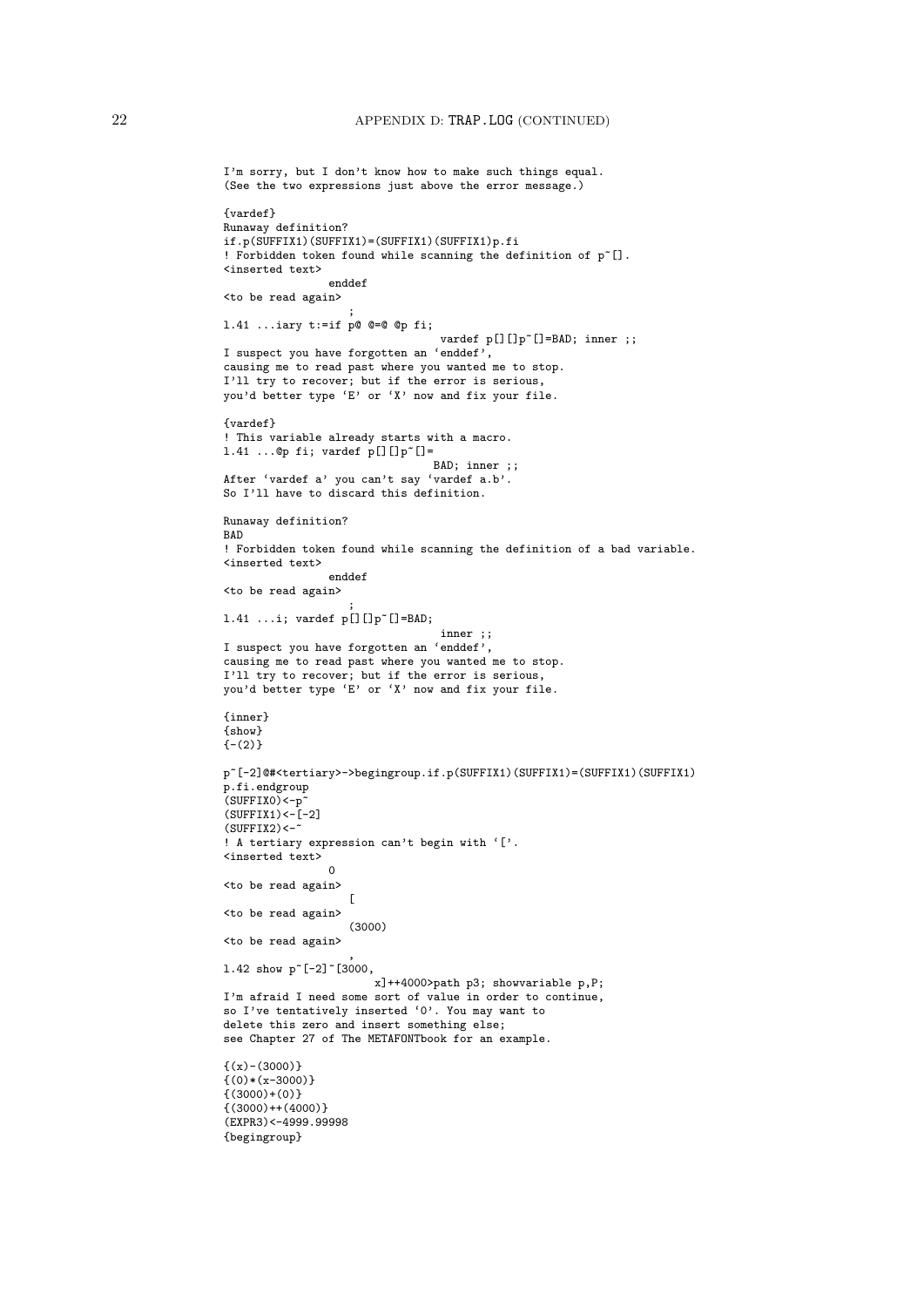```
{if}
\{(p[-2][-2])=(-2)\}>> p[-2][-2]+2
! Unknown relation will be considered false.
<to be read again>
                    [-2]
p^-[-2]->...1)=(SUFFIX1)(SUFFIX1)
                                 p.fi.endgroup
<to be read again>
                    >
l.42 show p~[-2]~[3000,x]++4000>
                                 path p3; showvariable p,P;
Oh dear. I can't decide if the expression above is positive,
negative, or zero. So this comparison test won't be 'true'.
{false}
! Missing ':' has been inserted.
<to be read again>
                    [-2]p^{\sim}[-2]\rightarrow\ldots1) = (SUFFIX1)(SUFFIX1)
                                 p.fi.endgroup
<to be read again>
                    >
1.42 show p^{\sim}[-2] ~ [3000, x] + + 4000>
                                 path p3; showvariable p,P;
There should've been a colon after the condition.
I shall pretend that one was there.
{endgroup}
{path((xpart p3,ypart p3))}
{(vacuous)>(false)}
>> vacuous
>> false
! Not implemented: (vacuous)>(boolean).
<to be read again>
                    ;
l.42 ...~[3000,x]++4000>path p3;
                                   showvariable p,P;
I'm afraid I don't know how to apply that operation to that
combination of types. Continue, and I'll return the second
argument (see above) as the result of the operation.
>> false
{showvariable}
p=(8,1,5,-5,-5,5)p[]=pair
p[][]=numeric
\rm \bar{p} [] [] p=unknown path
p[][]p~=macro:(SUFFIX2)(SUFFIX3)(EXPR4)<suffix>->begingroup ETC.
p[]~=unknown boolean
\verb|p^*=pathp~[]@#=macro:<tertiary>->begingroup.if.p(SUFFIX1)(SUFFIX1) ETC.
p[[ [] ]]=numeric
p[[ [-1] ]]=4095.99998
p[-2][-2]=p[-2][-2]
p0.1 0.2=p0.1 0.2
p1=(xpart p1,ypart p1)
p1 2p=path
p2=(5,-5)p2 3p=path
p3=(xpart p3,ypart p3)
p7=(3,6)> P=tag
{numeric}
\{(2)*(alpha)\}{(p3")=(2a1pha)}## alpha=0.5p3<sup>\degree</sup>
\{(1)/(-1)\}{(3)*(beta)}{(p[-1]^-)= (3beta)}## beta=0.33333p[-1]~
```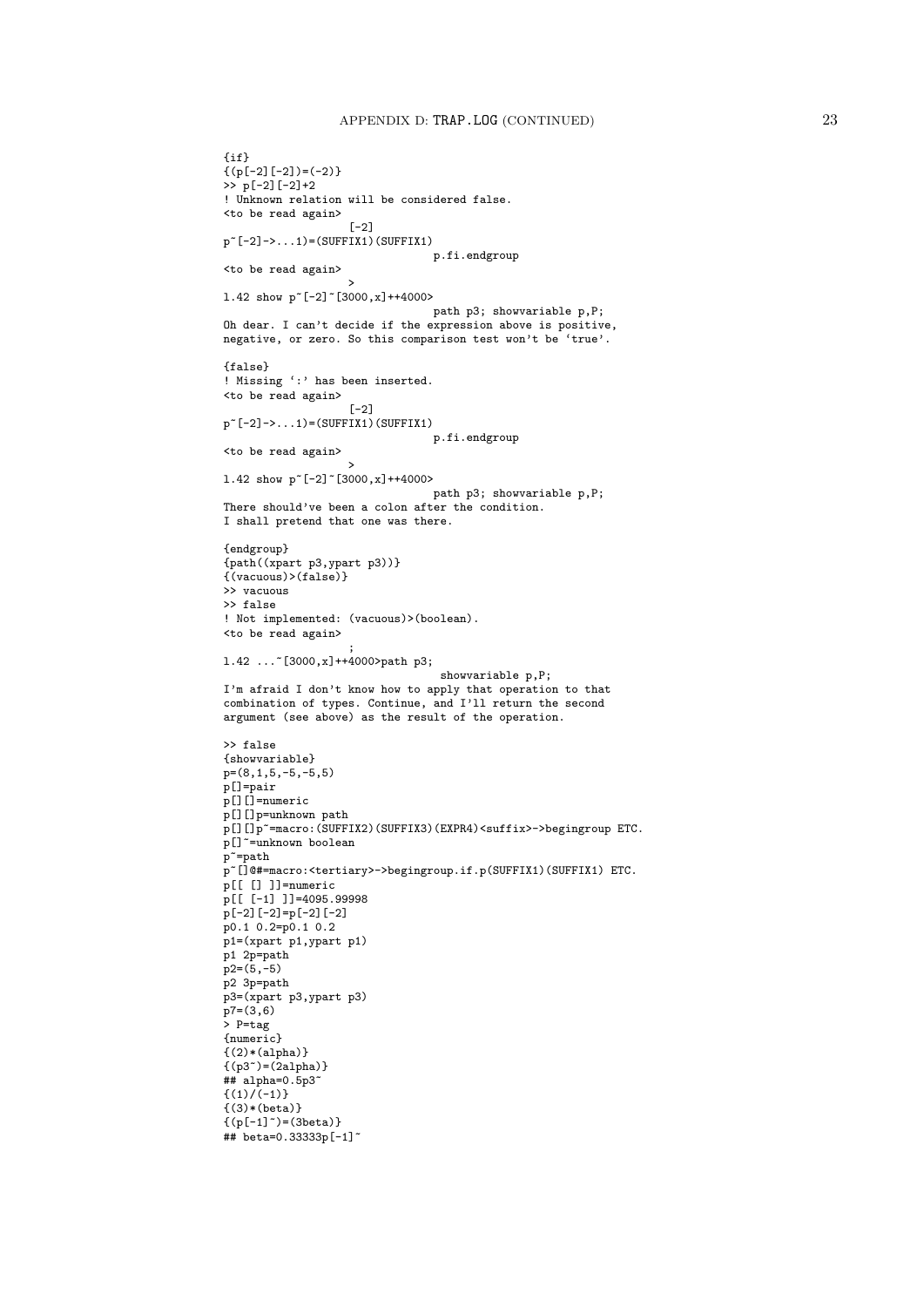```
{begingroup}
{save}
{showvariable}
> p=tag
{(3)*(0.33333(SAVED)p[-1]^{2})}\{((SAVED)p[-1]^{*})=(1)\}## (SAVED) p[-1] ~=1
#### beta=0.33333
{restoring p}
{endgroup}
{showvariable}
p=(8,1,5,-5,-5,5)
p[]=pair
p[][]=numeric
p[][]p=unknown path
p[][]p~=macro:(SUFFIX2)(SUFFIX3)(EXPR4)<suffix>->begingroup ETC.
p[]~=numeric
p~=path
p~[]@#=macro:<tertiary>->begingroup.if.p(SUFFIX1)(SUFFIX1) ETC.
p[[ [] ]]=numeric
p[[ [-1] ]]=4095.99998
p[-2][-2]=p[-2][-2]
p[-1] \tilde{}=1p0.1 0.2=p0.1 0.2
p1=(xpart p1,ypart p1)
p1 2p=path
p2=(5,-5)p2 3p=path
p3=(xpart p3,ypart p3)
p3^{\sim}=p3\degreep7=(3,6){def}
{def}
! Missing '=' has been inserted.
<to be read again>
                   false
l.45 ...enddef;def!primary!false
                                ):!fi enddef;
The next thing in this 'def' should have been '='
because I've already looked at the definition heading.
But don't worry; I'll pretend that an equals sign
was present. Everything from here to 'enddef'
will be the replacement text of this macro.
{def}
{(path)scaled(-1)}
Path at line 46, before choices:
(1,-2)..controls (1.37755,-1.71404) and (1.71404,-1.37755)
 ..(2,-1)..controls (2.33353,-0.55965) and (2.59729,-0.04124)
 ..(2.5,0.5)..controls (2.36812,1.23369) and (1.6712,1.65662)
 ..(1,2)..controls (0.66821,2.16974) and (0.33485,2.33641)
 ..(0,2.5)
 ..(-1,2)..controls (-1.37755,1.71404) and (-1.71404,1.37755)
 ..(-2,1)..controls (-2.33353,0.55965) and (-2.59729,0.04124)
 \ldots(-2.5,-0.5)..controls (-2.36812,-1.23369) and (-1.6712,-1.65662)
 ..(-1,-2)..controls (-0.66821,-2.16974) and (-0.33485,-2.33641)
 (0,-2.5)..cycle
Path at line 46, after choices:
(1,-2)..controls (1.37755,-1.71404) and (1.71404,-1.37755)
 (2,-1)..controls (2.33353,-0.55965) and (2.59729,-0.04124)..(2.5,0.5)..controls (2.36812,1.23369) and (1.6712,1.65662)
 ..(1,2)..controls (0.66821,2.16974) and (0.33485,2.33641)
 ..(0,2.5)..controls (-0.37186,2.68167) and (-0.668,2.25146)
 ..(-1,2)..controls (-1.37755,1.71404) and (-1.71404,1.37755)
 \ldots(-2,1)..controls (-2.33353,0.55965) and (-2.59729,0.04124)
 ..(-2.5,-0.5)..controls (-2.36812,-1.23369) and (-1.6712,-1.65662)
 ..(-1,-2)..controls (-0.66821,-2.16974) and (-0.33485,-2.33641)
 ..(0,-2.5)..controls (0.37186,-2.68167) and (0.668,-2.25146)
 ..cycle
```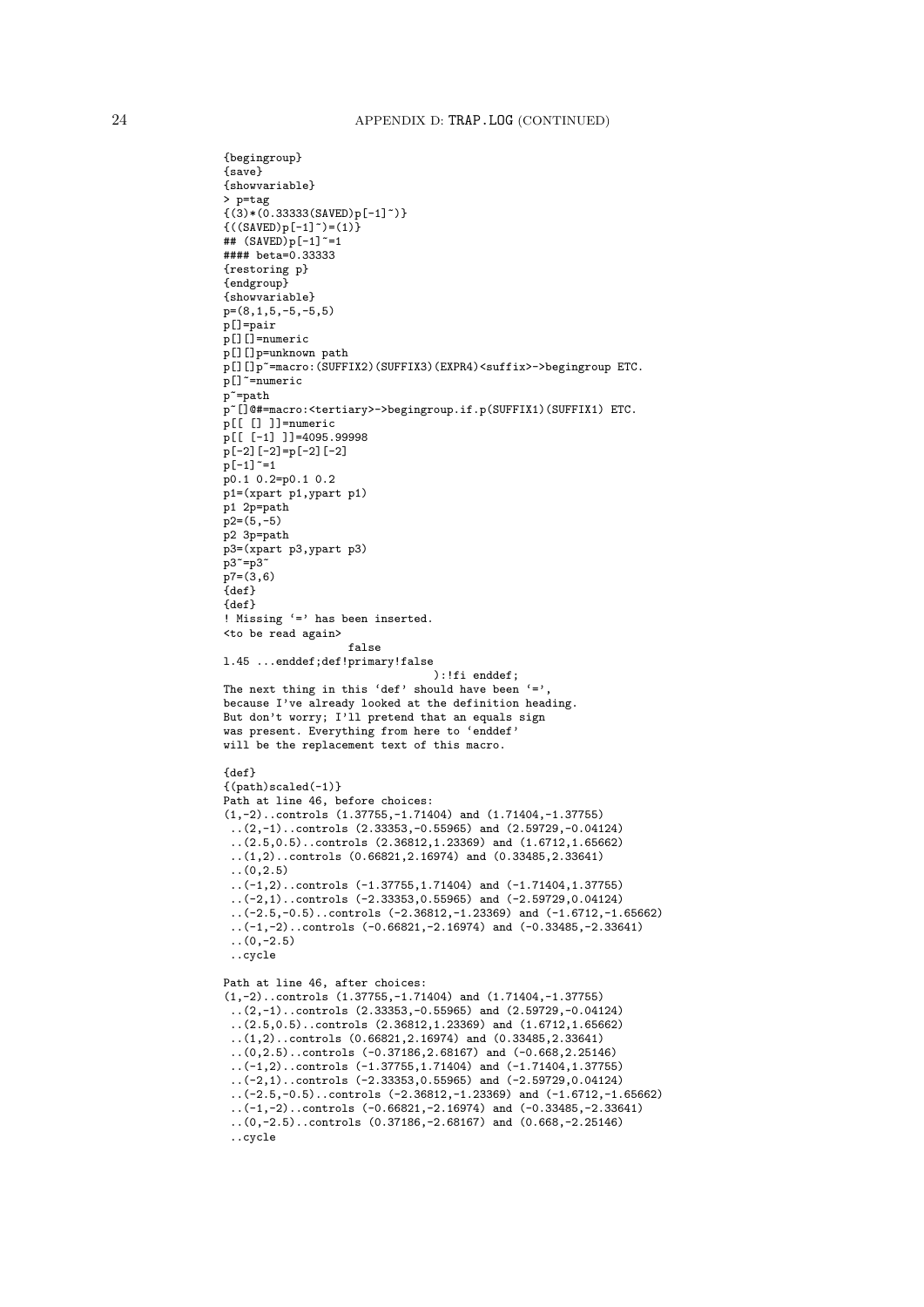```
{makepen(path)}
Pen polygon at line 46 (newly created):
(1,-2)\ldots (2,-1)
\ldots (2.5,0.5)
.. (1,2)
\ldots (0,2.5)
\ldots (-1,2)
\ldots (-2,1)
\ldots (-2.5,-0.5)
\ldots (-1,-2)
\ldots (0,-2.5)
.. cycle
{qq:=pen}
{primarydef}
{secondarydef}
//<expr>->
//<expr>->
{pencircle}
{length(path)}
{(future pen)slanted(1)}
\{((3,6))-(5,-5))\}_aa__<secondary>->if(true
{(0.1)*(15)}{odd(1.50009)}
{not(false)}
{\rm (known((8,1,5,-5,-5,5))}{(true)and(true)}
(EXPR0)<-true
{if}
{true}
!<primary>->false):(EXPR0)fi
(EXPRO)<-(5,-5){false}
{(true)or(false)}
{true}
{fi}
(-((5,-5))){-(5,-5)}(+(1)){-(1)}\gg -1! Improper curl has been replaced by 1.
<to be read again>
                   \rightarrowl.51 {curl- +1)
                 ..tension atleast1..cycle sqrt2++sqrt2***[[]];
A curl must be a known, nonnegative number.
! Missing '}' has been inserted.
<to be read again>
                   )
l.51 {curl- +1)
                 ..tension atleast1..cycle sqrt2++sqrt2***[[]];
I've scanned a direction spec for part of a path,
so a right brace should have come next.
I shall pretend that one was there.
Path at line 51, before choices:
(-5,5)
Path at line 51, after choices:
(-5,5)
Path at line 51, before choices:
```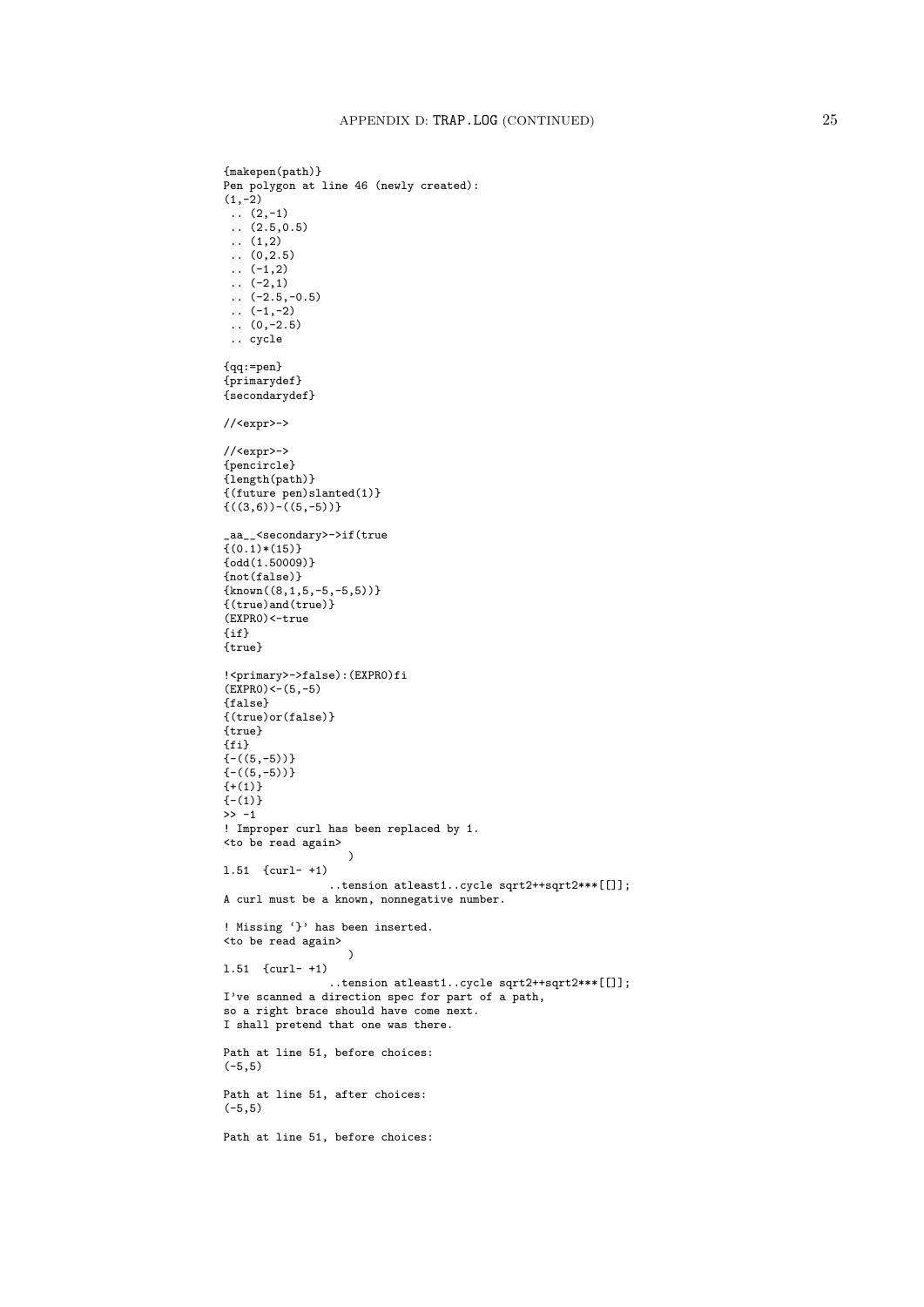```
(3,6)..controls (5,-5) and (-5,5)
 ..(-5,5)..tension atleast1
 ..{2896.30943,-2896.30934}cycle
Path at line 51, after choices:
(3,6)..controls (5,-5) and (-5,5)
 ..(-5,5)..controls (-3.29726,7.86205) and (0.64516,8.35484)
 ..cycle
! Missing ')' has been inserted.
<to be read again>
                  sqrt
l.51 ...ion atleast1..cycle sqrt
                                2++sqrt2***[[]];
I found no right delimiter to match a left one. So I've
put one in, behind the scenes; this may fix the problem.
{((-2,11))}subpath(path)}
{reverse(path)}
{makepen(path)}
**->[[show(EXPR0)*(EXPR1)]]
(EXPR0)<-future pen
(EXPR1)<-future pen
{begingroup}
{show}
{(future pen)*(future pen)}
>> future pen
>> future pen
! Not implemented: (future pen)*(future pen).
<to be read again>
                   \overline{1}]
<to be read again>
                   sqrt
l.51 ...ion atleast1..cycle sqrt
                                2++sqrt2***[[]];
I'm afraid I don't know how to apply that operation to that
combination of types. Continue, and I'll return the second
argument (see above) as the result of the operation.
! Pen path must be a cycle.
<to be read again>
                   ]]
<to be read again>
                   sqrt
l.51 ...ion atleast1..cycle sqrt
                                2++sqrt2***[[]];
I can't make a pen from the given path.
So I've replaced it by the trivial path '(0,0)..cycle'.
>> Pen polygon at line 51:
(0,0)
 .. cycle
{endgroup}
(EXPR0)<-vacuous
{sqrt(2)}
\{sqrt(2)\}{(1.41422)++(1.41422)}{begingroup}
{endgroup}
***->expandafter(EXPR1)scantokens"**oct"(EXPR0)
(EXPRO)<-2(EXPR1)<-vacuous
{expandafter}
{scantokens}
\{oct(2)\}> 2! Not implemented: oct(known numeric).
<to be read again>
```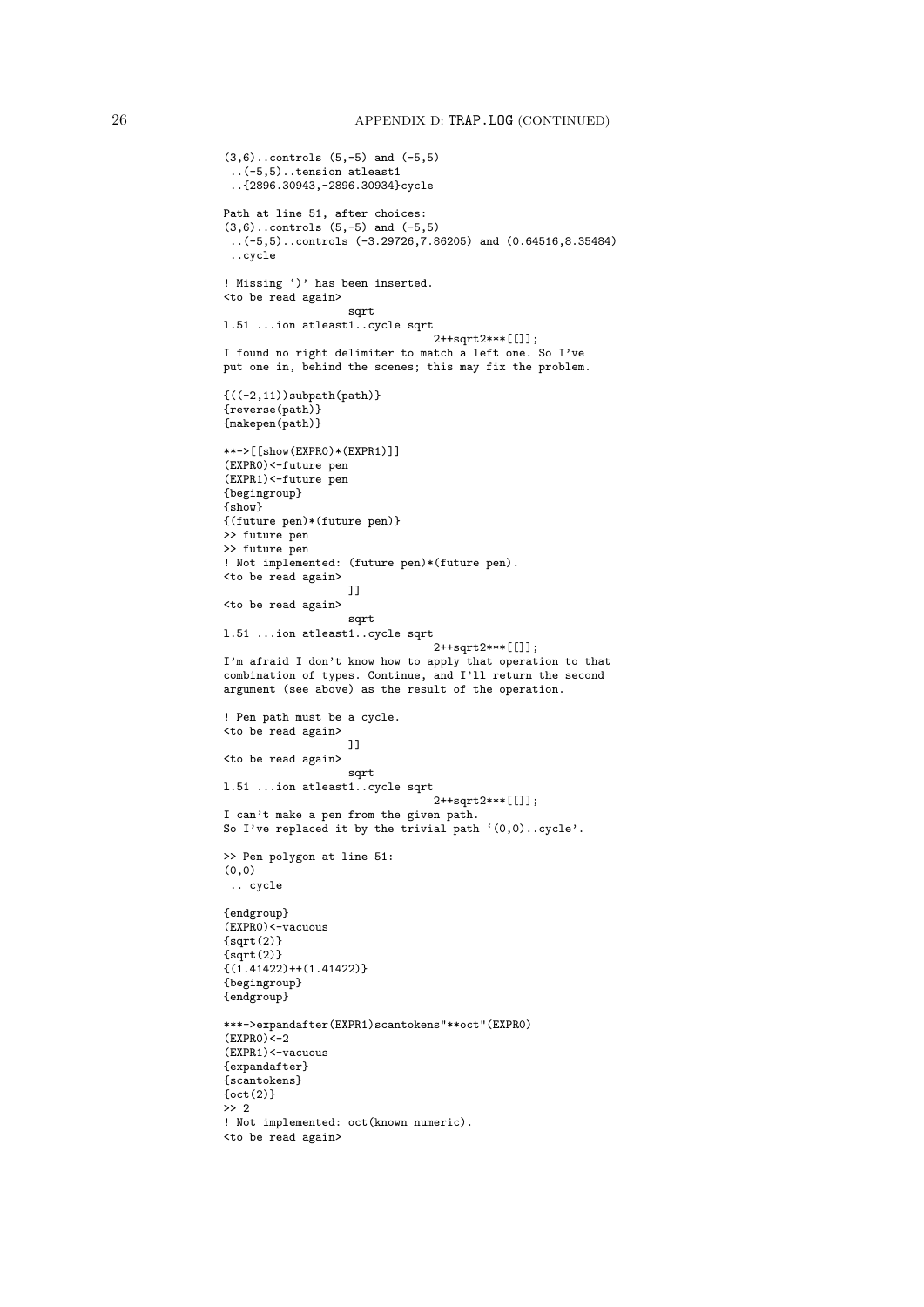```
;
l.51 ...cle sqrt2++sqrt2***[[]];
```
I'm afraid I don't know how to apply that operation to that particular type. Continue, and I'll simply return the argument (shown above) as the result of the operation.

```
**->[[show(EXPR0)*(EXPR1)]]
(EXPR0)<-vacuous
(EXPR1) < -2{begingroup}
{show}
{(vacuous)*(2)}>> vacuous
>> 2
! Not implemented: (vacuous)*(known numeric).
<to be read again>
                   ]]
<to be read again>
                    ;
l.51 ...cle sqrt2++sqrt2***[[]];
```
I'm afraid I don't know how to apply that operation to that combination of types. Continue, and I'll return the second argument (see above) as the result of the operation.

```
>> 2
{endgroup}
(EXPR0)<-vacuous
{begingroup}
{interim}
{- (20.5)}{charcode:=-20.5}
{prooting:=-20.5}\frac{1}{1} (2048) }
{chardp:=-2048}
{shipout}
{nullpicture}
! Enormous chardp has been reduced.
<to be read again>
                   ]]
l.52 ...48;shipout nullpicture]]
                                  ;
Font metric dimensions must be less than 2048pt.
{restoring proofing=0}
{endgroup}
\{i\}{-(275.50002)}
{charexists(-275.50002)}
{known(unknown path p0 0p)}
{(true)>(false)}
{known(path)}
\{(true)=(true)\}{true}
{randomseed}
! Missing ':=' has been inserted.
<to be read again>
                    charcode
1.53 ... p<sup>\tilde{ }</sup>: randomseed charcode
                                 ; fi
Always say 'randomseed:=<numeric expression>'.
{randomseed:=-20.5}
{fi}
{randomseed}
>> "goof"
! Unknown value will be ignored.
<to be read again>
```
;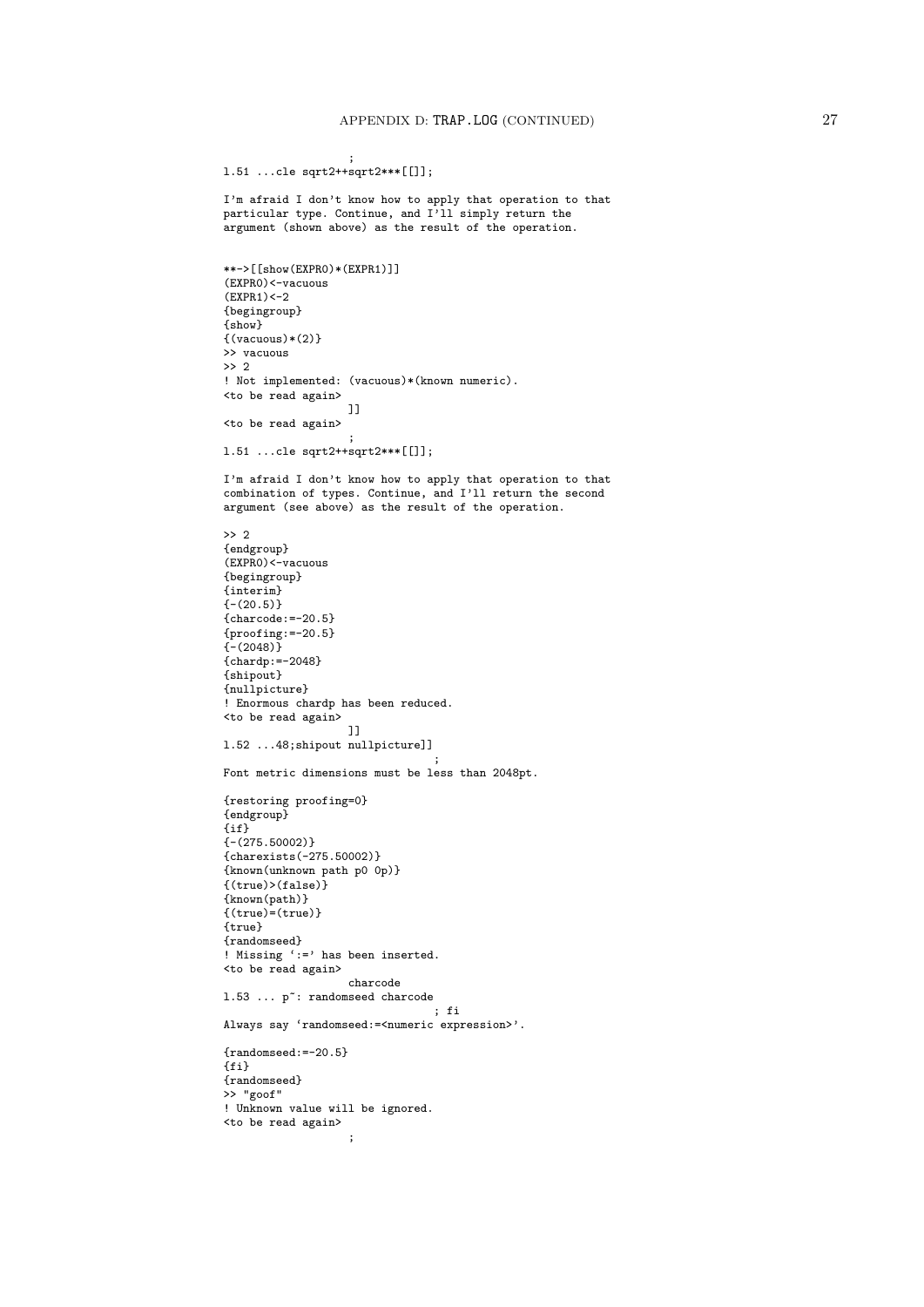```
l.54 randomseed:="goof";
                          a[(\frac{1}{3},18++1+-+18),(2,3)]=b[(3,2),(1,\frac{1}{3});
Your expression was too random for me to handle,
so I won't change the random seed just now.
{(18)++(1)}{(18.02776)+-+(18)}{((2,3))-((-1,1))}{(a)*(3,2))}{((-1,1)) + ((3a,2a))}! Missing ']' has been inserted.
<to be read again>
                     ;
1.54 \ldots 8, (2,3)]=b[(3,2), (1, $);
I've scanned an expression of the form 'a[b,c',
so a right bracket should have come next.
I shall pretend that one was there.
\{((1,-1)) - ((3,2))\}\{(b) * ((-2,-3))\}{((3,2)) + ((-2b,-3b))}{((3a-1,2a+1))=((-2b+3,-3b+2))}## b=-0.66667a+0.33333
## a=2
#### b=-1
{show}
\{(\hat{c})+(\hat{c})\}\{(\tilde{c})+(\tilde{c})\}{-(1)}{((^{\texttt{-}+1,^{\texttt{-}+2})})slanted(-1)}
{-(2)}{((\text{linearform}, \text{``+2)})\text{yscaled}(-2)}{-(3,4)}{((\text{linearform},-2^{\sim}-4))z}scaled((-3,-4))>> (-5 - 3 - 13, 10 - 4 - 16){((xpart pp,ypart pp,xxpart pp,xypart pp,yxpart pp,yypart pp))xscaled(9)
}
{((8,1,5,-5,-5,5))transformed((9xpart pp,ypart pp,9xxpart pp,9xypart pp,
yxpart pp,yypart pp))}
>> (9xpart pp+72xxpart pp+9xypart pp,ypart pp+8yxpart pp+yypart pp,45xxp
art pp-45xypart pp,-45xxpart pp+45xypart pp,5yxpart pp-5yypart pp,-5yxpa
rt pp+5yypart pp)
{((xpart pp,ypart pp,xxpart pp,xypart pp,yxpart pp,yypart pp))shifted((1
, 2)) }
{((8,1,5,-5,-5,5))}transformed((8,1,5,-5,-5,5))}{((xpart pp+1,ypart pp+2,xxpart pp,xypart pp,yxpart pp,yypart pp))transf
ormed((43,-34,50,-50,-50,50))}
>> (50xpart pp-50ypart pp-7,-50xpart pp+50ypart pp+16,50xxpart pp-50yxpa
rt pp,50xypart pp-50yypart pp,-50xxpart pp+50yxpart pp,-50xypart pp+50yy
part pp)
{(2)-(1)}{ (0)*(1) }\{(1)+(-0)\}{-(-0+1)}\rightarrow -_0-1
{show}
{normaldeviate}
(-2048)}
{uniformdeviate(2048)}
{angle((-0.41438,761.67789))}{cosd(90.03117)}\{(200)*(-0.00055)\}{mexp(-0.10986)}{sqrt(0.99957)}
{mlog(0.99979)}
{sind(-0.05469)}{floor(-0.00096)}>> -1{string}
{(unknown string s2)=(unknown string s4)}
```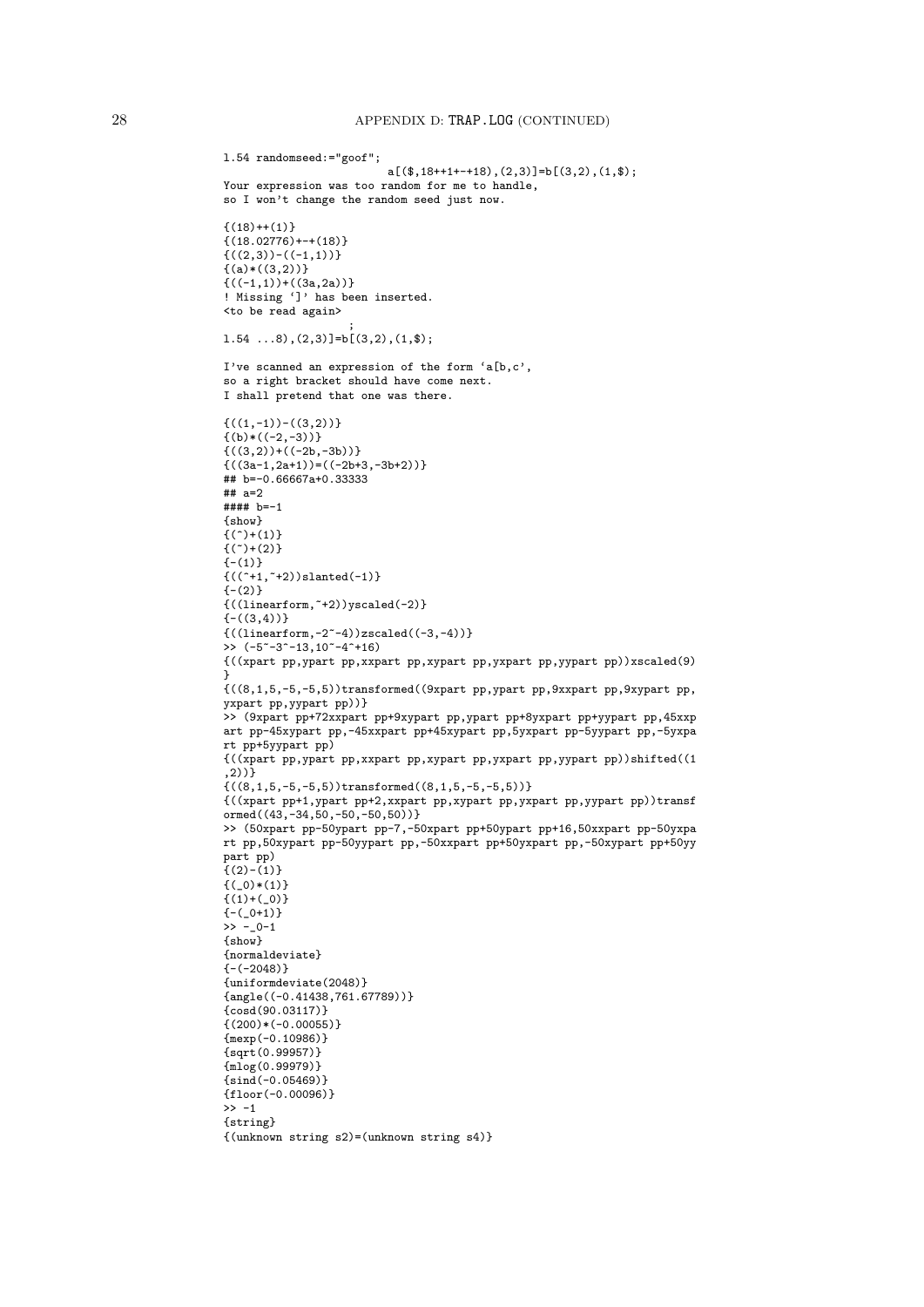```
{(unknown string s1)=(unknown string s2)}
{(unknown string s3)=(unknown string s5)}
{(unknown string s2)=(unknown string s4)}
! Redundant equation.
<to be read again>
                    ;
l.58 ... s1=s2=s4; s3=s5; s1=s2;
                                  if s1<-s4>(s1>>>3):show[[ch...]I already knew that this equation was true.
But perhaps no harm has been done; let's continue.
{if}
{(unknown string s2)<=(unknown string s1)}
{(unknown string s2)<>(unknown string s5)}
>> unknown string s2
>> unknown string s5
! Unknown relation will be considered false.
<to be read again>
                    \lambdal.58 ...=s2; if s1<=s4<>(s1<>s3)
                                 :show[[char34=s2:=s3]]fi:
The quantities shown above have not been equated.
\{(true)\Leftrightarrow (false)\}{true}
{show}
{begingroup}
{char(34)}{s2:=unknown string s5}
\{(\text{""})=(\text{unknown string s2})\}{endgroup}
{fi}
>> vacuous
\{(0.1)point(path)\}{begingroup}
{pencircle}
Pen polygon at line 59 (newly created):
(0.5, 0)\ldots (0,0.5)
\ldots (-0.5,0)
\ldots (0,-0.5)
 .. cycle
{endgroup}
{(3.24413, 0.64801)}penoffset(pen)}
{((0,-0.5))rotated(540)}
{((0,0.5))/(0.33333)}
{- (1.5)}! Paths don't touch; '&' will be changed to '..'.
<to be read again>
                    \lambdal.60 ...tcontrol-1.5of(p~&cycle)
                                 -precontrol1/2of p^*(p^*)=s1:=s...When you join paths 'p&q', the ending point of p
must be exactly equal to the starting point of q.
So I'm going to pretend that you said 'p..q' instead.
Path at line 60, before choices:
(0,0)..controls (15,4) and (-15,-12)
 ..(4,0)
..cycle
Path at line 60, after choices:
(0,0)..controls (15,4) and (-15,-12)
 ..(4,0)..controls (17.52783,8.54388) and (-15.45978,-4.12262)
..cycle
{(-1.5)postcontrol(path)}
{(0.5)precontrol(path)}
{((-2.75,-5))-( (3.75,-1))}! Missing 'of' has been inserted for directiontime.
```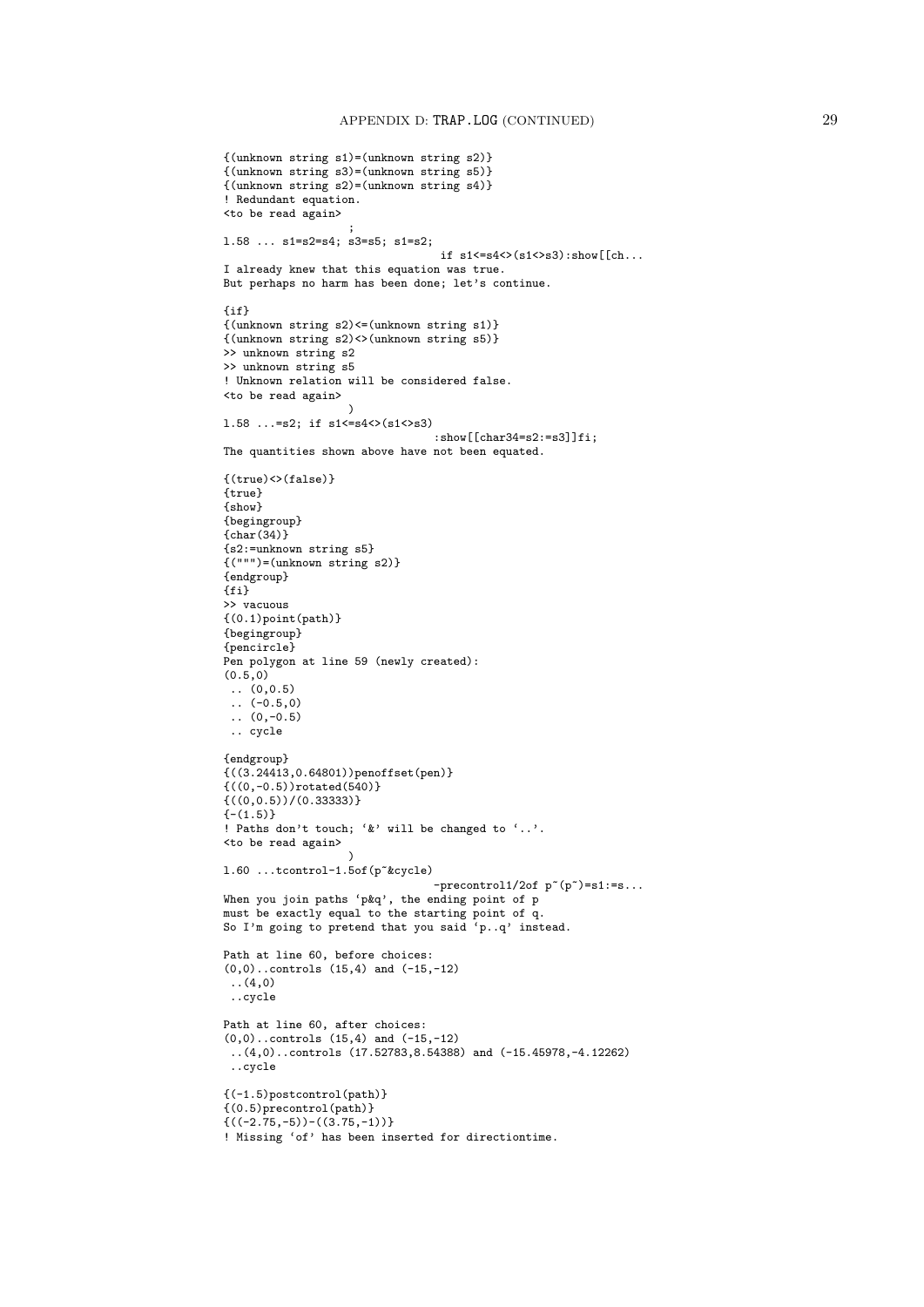```
<to be read again>
                   (
1.60 ...cle)-precontrol1/2of p^*(p~)=s1:=s4:=s4;
I've got the first argument; will look now for the other.
{((-6.5,-4))directiontime(path)}
{decimal(0.5)}{((0,1.50003))}substring("0.5")}
{s4:=unknown string s1}
{s1:=unknown string s4}
{("0.")=(unknown string s1)}
{path}
{length(" ")}
! Missing ',' has been inserted.
<to be read again>
                  }
1.61 \ldotsp<sup>\sim</sup>[]; p<sup>\sim</sup>1=p2{length" "}
                                 &cycle; p^*1=p2=p^*0; p2..contr...
I've got the x coordinate of a path direction;
will look for the y coordinate next.
! An expression can't begin with '}'.
<inserted text>
                 0
<to be read again>
                   }
1.61 ...p<sup>[</sup>. p^1=p^2{length" "}
                                &cycle; p~1=p2=p~0; p2..contr...
I'm afraid I need some sort of value in order to continue,
so I've tentatively inserted '0'. You may want to
delete this zero and insert something else;
see Chapter 27 of The METAFONTbook for an example.
Path at line 61, before choices:
(5,-5){4096,0}..{4096,0}cycle
Path at line 61, after choices:
(5,-5)..controls (5,-5) and (5,-5)
 ..cycle
{(unknown path p^1)=(path)}{((5,-5))=(\text{unknown path } p^0)}{(path)=(path)}! Redundant or inconsistent equation.
<to be read again>
                    ;
l.61 ..." "}&cycle; p~1=p2=p~0;
                                 p2..controls-p2..cycle=p~2;(p7
An equation between already-known quantities can't help.
But don't worry; continue and I'll just ignore it.
\{-( (5,-5) )\}Path at line 61, before choices:
(5,-5)..controls (-5,5) and (-5,5)
..cycle
Path at line 61, after choices:
(5,-5)..controls (-5,5) and (-5,5)
..cycle
{(path)=(unknown path p^2)}{length(path)}
Path at line 62, before choices:
(3,6)..tension 1.2
(5,-5)..controls (5,-5) and (5,-5)(5,-5)..(5,-5)..controls (-5,5) and (-5,5)
 ..(5,-5){0,4096}..tension 1 and atleast1
 ..cycle
```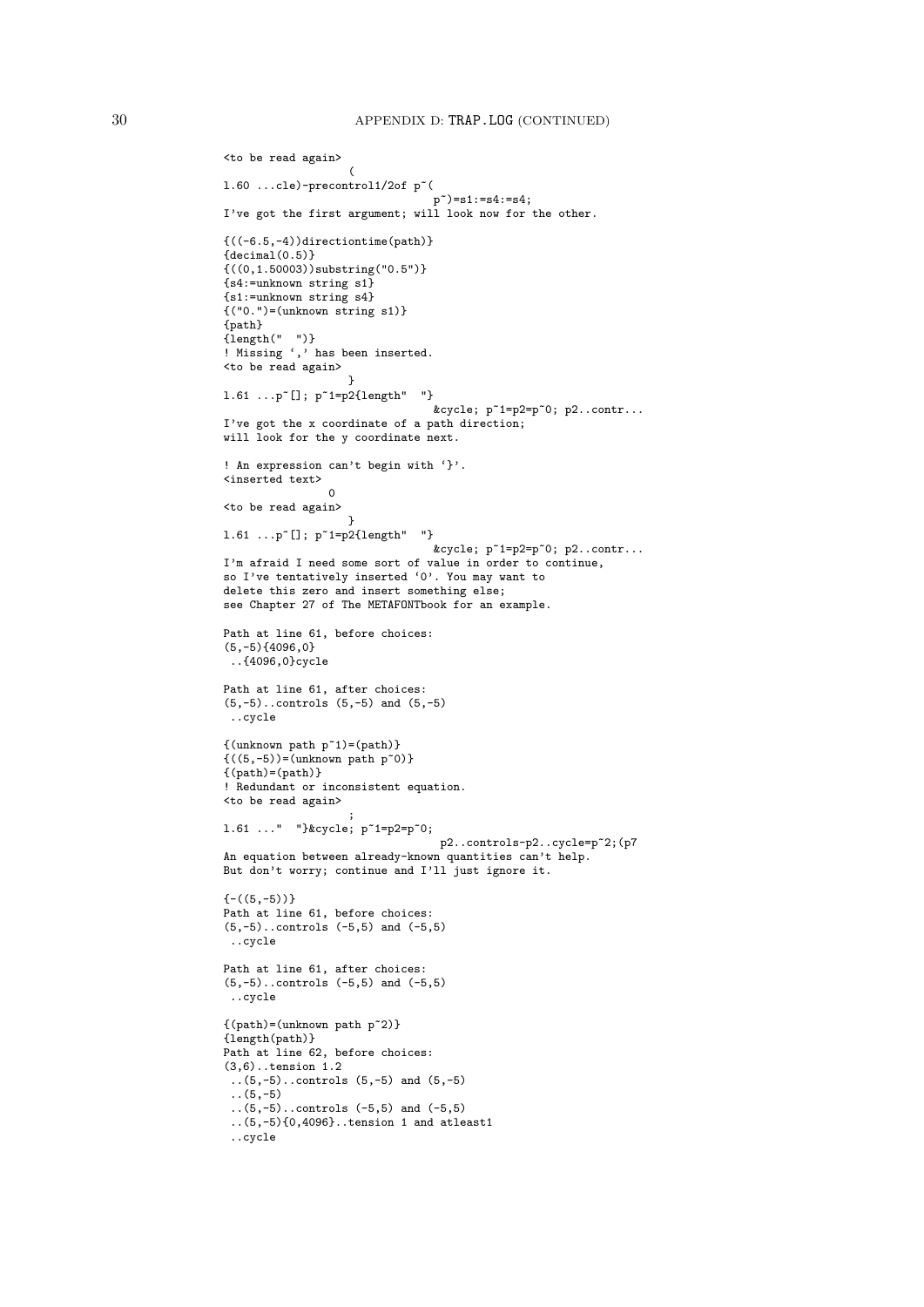```
Path at line 62, after choices:
(3,6)..controls (-3.01212,4.82085) and (-1.0424,-6.01257)
 ..(5,-5)..controls (5,-5) and (5,-5)
 ..(5,-5)..controls (5,-5) and (5,-5)
 ..(5,-5)..controls (-5,5) and (-5,5)
 ..(5,-5)..controls (5,0.02791) and (4.99951,6.39217)
 ..cycle
>> x
! Improper tension has been set to 1.
<to be read again>
                   ..
l.63 x..
         {curl1}-p7{curl hex "IsBad"}..tension.75and.74999..p...
The expression above should have been a number >=3/4.
{-(3,6)}{hex("IsBad")}
>> "IsBad"
! String contains illegal digits.
<to be read again>
                   }
l.63 ...l1}-p7{curl hex "IsBad"}
                                ..tension.75and.74999..p2{0,1...
I zeroed out characters that weren't hex digits.
>> 0.74998
! Improper tension has been set to 1.
<to be read again>
                   ..
l.63 ...}..tension.75and.74999..
                                p2{0,1}&p2{_,'}..cycle:=p
The expression above should have been a number >=3/4.
\rightarrow! Undefined x coordinate has been replaced by 0.
<to be read again>
                   ,
l.63 ...and.74999..p2{0,1}&p2{_,
                                 '}..cycle:=p
I need a 'known' x value for this part of the path.
The value I found (see above) was no good;
so I'll try to keep going by using zero instead.
(Chapter 27 of The METAFONTbook explains that
you might want to type 'I ???' now.)
>> (xpart ',ypart ')
! Undefined y coordinate has been replaced by 0.
<to be read again>
                   }
l.63 ...d.74999..p2{0,1}&p2{_,'}
                                 ..cycle:=p
I need a 'known' y value for this part of the path.
The value I found (see above) was no good;
so I'll try to keep going by using zero instead.
(Chapter 27 of The METAFONTbook explains that
you might want to type 'I ???' now.)
Path at line 63, before choices:
(3,6)..controls (-3.01212,4.82085) and (-1.0424,-6.01257)
 (5,-5)..controls (5,-5) and (5,-5)..(5,-5)..controls (5,-5) and (5,-5)
 ..(5,-5)..controls (-5,5) and (-5,5)
 ..(5,-5)..controls (5,0.02791) and (4.99951,6.39217)
 ..(3,6)
 ..{curl 1}(-3,-6){curl 2989}..tension 0.75 and 1
 ..{0,4096}(5,-5){curl 1}
 ..cycle
Path at line 63, after choices:
```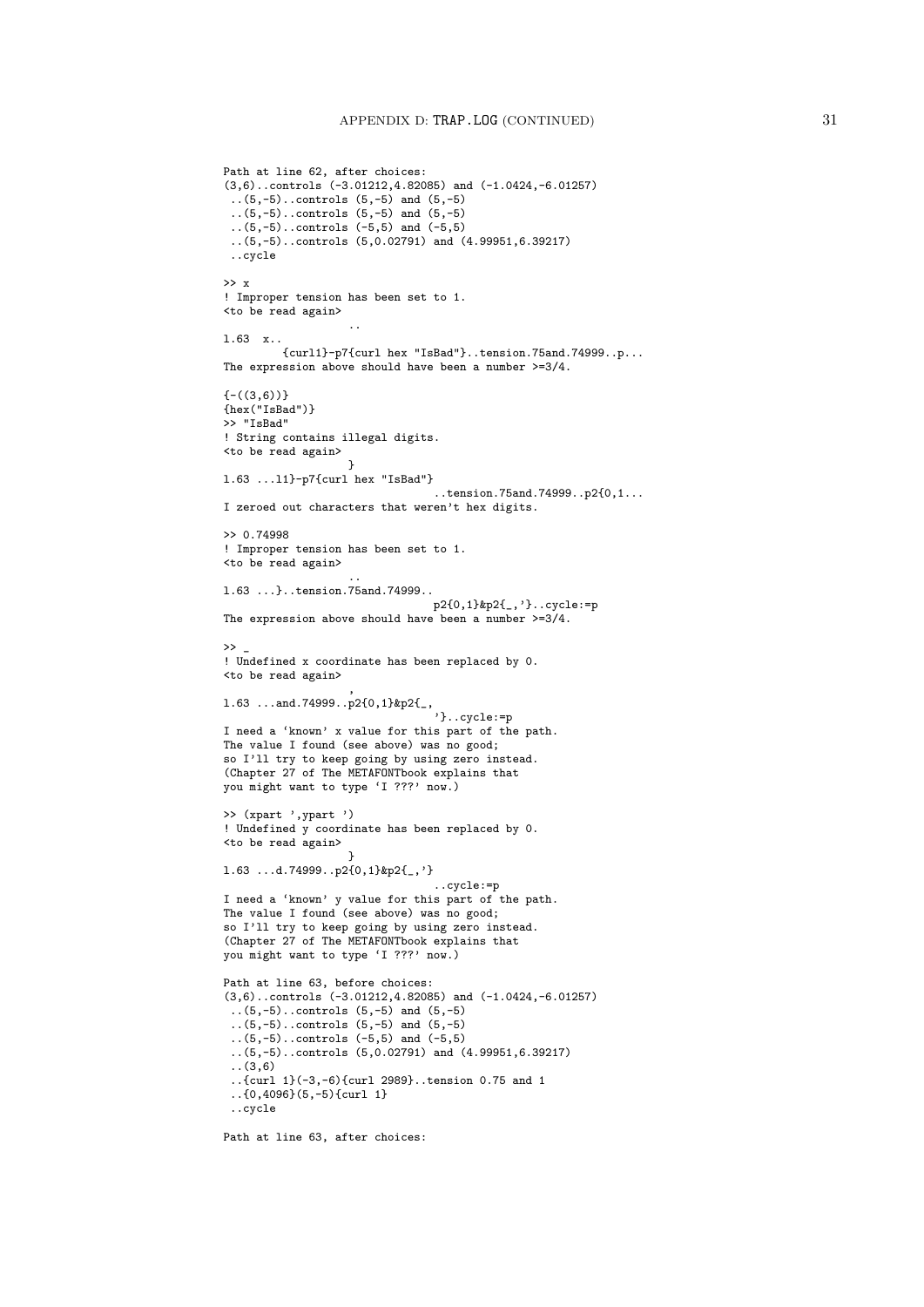```
(3,6)..controls (-3.01212,4.82085) and (-1.0424,-6.01257)
 ..(5,-5)..controls (5,-5) and (5,-5)
 ..(5,-5)..controls (5,-5) and (5,-5)
 ..(5,-5)..controls (-5,5) and (-5,5)
 ..(5,-5)..controls (5,0.02791) and (4.99951,6.39217)
 ..(3,6)..controls (-2.44821,4.93144) and (-5.41408,-1.00029)
 ..(-3,-6)..controls (-3.70045,-12.19485) and (5,-11.61679)
 ..(5,-5)..controls (12.45406,-3.75087) and (10.41669,7.45464)
 ..cycle
>> path
! Improper ':=' will be changed to '='.
l.63 ...p2{0,1}&p2{_,'}..cycle:=
                                p
I didn't find a variable name at the left of the ':=',
so I'm going to pretend that you said '=' instead.
{(path)=(unknown path p^4)}{- (9)}{(3.5001, 7.00002)}subpath(path)}
{((-9,9))subpath(path){(path)=(unknown path p^6)}{show}
>> Path at line 65:
(-2.5,2.5)..controls (-2.49893,2.49893) and (0.00107,-0.00107)
 ..(5,-5)..controls (5,0.02791) and (4.99951,6.39217)
 ..(3,6)..controls (-2.44821,4.93144) and (-5.41408,-1.00029)
 ..(-3,-6)..controls (-3.70045,-12.19485) and (5,-11.61679)
 ..(5,-5)..controls (5.0001,-4.99998) and (5.00021,-4.99997)
 ..(5.00032,-4.99995)
{((1,2))directiontime(path)}
>> 1
{-}(1.00002){((1,-1.00002))directiontime(path)}
>> 3.24937
Path at line 66, before choices:
(0,0)..controls (1,1) and (0,1)(1,0)Path at line 66, after choices:
(0,0)..controls (1,1) and (0,1)(1,0){(unknown path p^3)=(path)}{show}
Path at line 66, before choices:
(5,-5){-2896.30943,-2896.30934}
 ..{1831.78674,3663.57385}cycle
Path at line 66, after choices:
(5,-5)..controls (5,-5) and (5,-5)
 ..cycle
>> Path at line 66:
(5,-5)..controls (5,-5) and (5,-5)
..cycle
{((0.31416,1))subpath(path)}
{((1,1))directiontime(path)}
\{(1)-(0.31416)\}{(0.27097)*(0.68584)}\{(0.31416)+(0.18584)\}>> 0.5
{((0,0.25))subpath(path)}
\{((0.25,1))subpath(path)\}Path at line 68, before choices:
(0,0)..controls (0.25,0.25) and (0.375,0.4375)
 ..(0.4375,0.5625)..controls (0.625,0.9375) and (0.25,0.75)
 ..(1,0)
```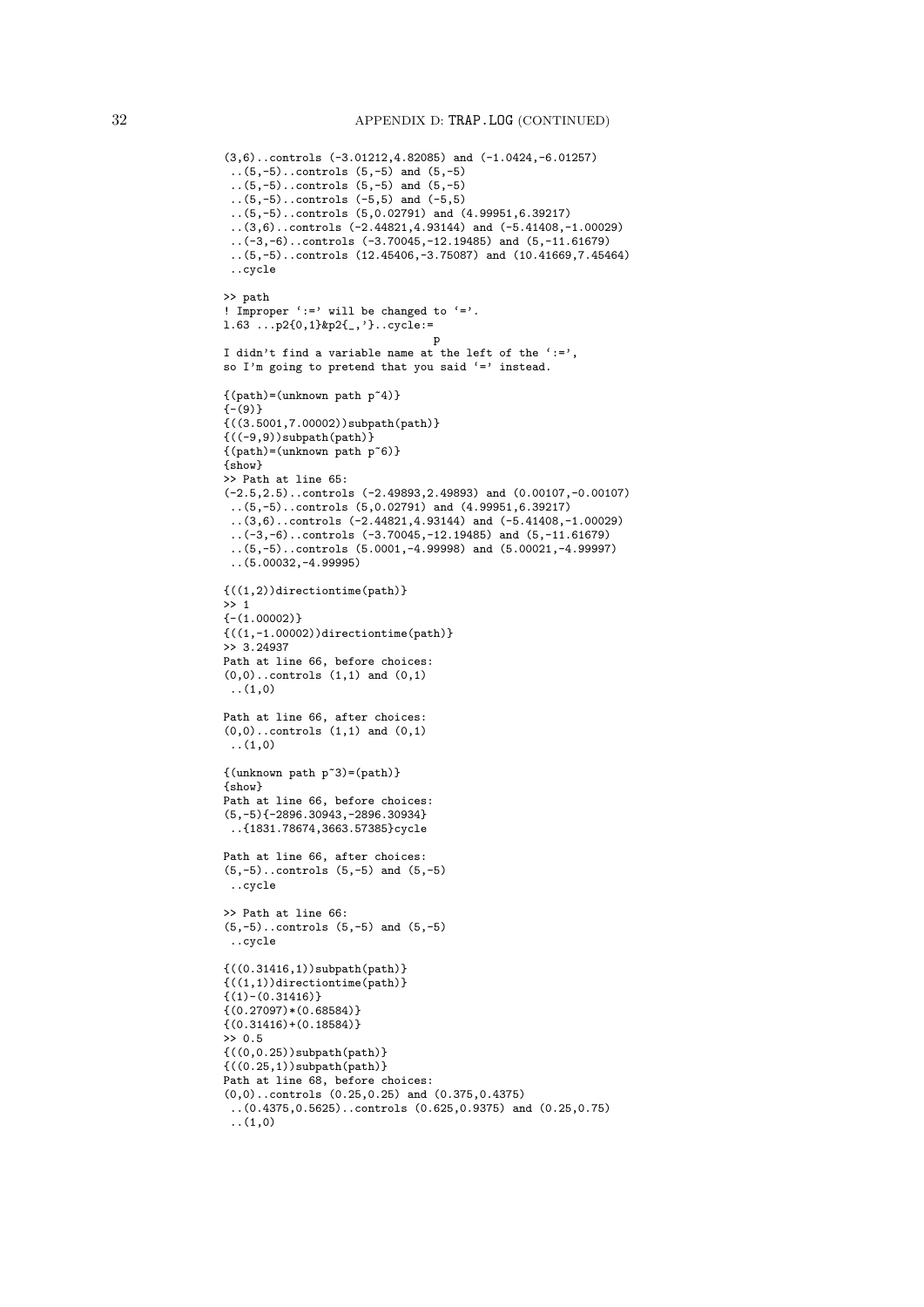```
Path at line 68, after choices:
(0,0)..controls (0.25,0.25) and (0.375,0.4375)
 ..(0.4375,0.5625)..controls (0.625,0.9375) and (0.25,0.75)
 \ldots(1,0)! Missing 'endtext' has been inserted.
<to be read again>
                   ;
l.68 ...~3)shifted begintext1,0;
I found no right delimiter to match a left one. So I've
put one in, behind the scenes; this may fix the problem.
{(path)shifted((1,0))}{(unknown path p~5)=(path)}
{(2/3)*((xpart ',ypart '))}
{((0.66667xpart ',0.66667ypart '))zscaled((xpart ',ypart '))}
>> (0,0,xpart ',-ypart ',ypart ',xpart ')
! Transform components aren't all known.
<to be read again>
                   {
l.69 p~3:=2/3'zscaled'{
                       p~3}..controls(2,2/3(3))and penoffset(...
I'm unable to apply a partially specified transformation
except to a fully known pair or transform.
Proceed, and I'll omit the transformation.
>> 0.66667xpart '
! Undefined x coordinate has been replaced by 0.
<to be read again>
                   {
l.69 p~3:=2/3'zscaled'{
                       p^3..controls(2,2/3(3)) and penoffset(...
I need a 'known' x value for this part of the path.
The value I found (see above) was no good;
so I'll try to keep going by using zero instead.
(Chapter 27 of The METAFONTbook explains that
you might want to type 'I ???' now.)
>> 0.66667ypart '
! Undefined y coordinate has been replaced by 0.
<to be read again>
                   {
l.69 p~3:=2/3'zscaled'{
                       p~3}..controls(2,2/3(3))and penoffset(...
I need a 'known' y value for this part of the path.
The value I found (see above) was no good;
so I'll try to keep going by using zero instead.
(Chapter 27 of The METAFONTbook explains that
you might want to type 'I ???' now.)
>> path
! Undefined coordinates have been replaced by (0,0).
<to be read again>
                   }
l.69 p~3:=2/3'zscaled'{p~3}
                            ..controls(2,2/3(3))and penoffset(...
I need x and y numbers for this part of the path.
The value I found (see above) was no good;
so I'll try to keep going by using zero instead.
(Chapter 27 of The METAFONTbook explains that
you might want to type 'I ???' now.)
\{(2/3)*(3)\}\{(1/2)*(x)\}{((0.5x,-5))penoffset((0,1))}\gg (0.5x, -5)
\gg (0,1)
! Not implemented: penoffset(unknown pair)of(pair).
<to be read again>
                   \epsilon
```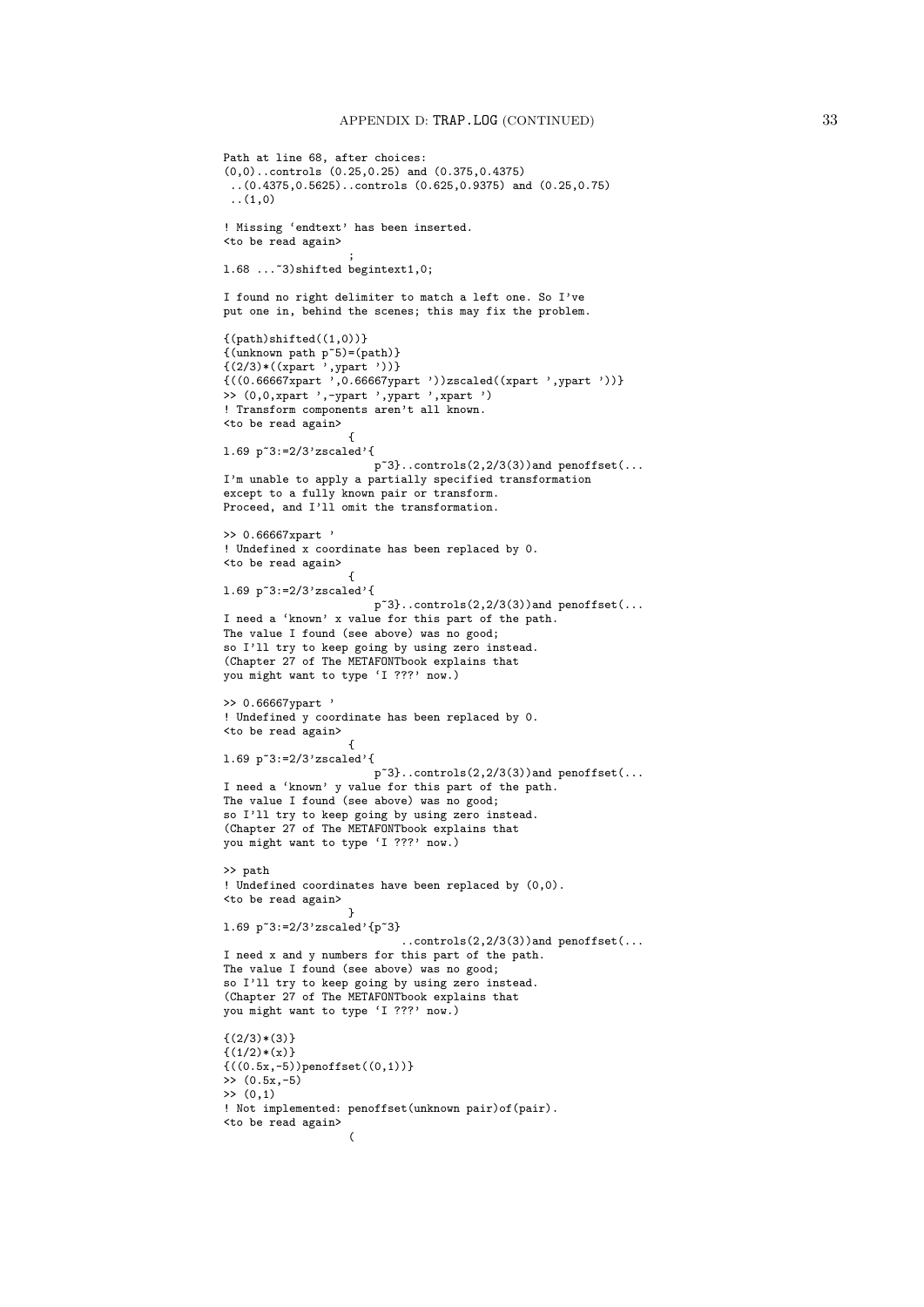```
l.69 ...enoffset(1/2x,y)of(0,1)(
                                1,0);
I'm afraid I don't know how to apply that operation to that
combination of types. Continue, and I'll return the second
argument (see above) as the result of the operation.
! Missing '..' has been inserted.
<to be read again>
                   (
l.69 ...enoffset(1/2x,y)of(0,1)(
                                1,0);A path join command should end with two dots.
Path at line 69, before choices:
(0,0)..controls (2,2) and (0,1)(1,0)Path at line 69, after choices:
(0,0)..controls (2,2) and (0,1)(1,0){p^*3:=path}{show}
{reverse(path)}
{(path)intersectiontimes(path)}
>> (0.17227,0.28339)
{(0.17227)point(path)}
>> (0.71329,0.78188)
{(1)-(0.28339)}{(0.71661)point(path)}
>> (0.7133,0.78189)
{show}
\{(path)shifted((0.01,0))\}{(path)intersectiontimes(path)}
{xpart((1.47693.1.18973))}{(1.47693)point(path)}
{(path)shifted((0.01,0))}{(path)intersectiontimes(path)}
{ypart((1.47693,1.18973))}{(1.18973)point(path)}
\{((1.50499, 0.71521)) - ((1.495, 0.71521)) \}>> (0.01,0)
{begingroup}
{interim}
{tracingedges:=1}
{-1}{-(1.00002)}
{(-1) + - + (-1.00002)}! Pythagorean subtraction 1+-+1.00002 has been replaced by 0.
l.73 ...es:=1; e[-1+-+ -1.00001]
                                =nullpicture; addto e1 also[[
Since I don't take square roots of negative numbers,
I'm zeroing this one. Proceed, with fingers crossed.
{nullpicture}
{(unknown picture e0)=(picture)}
{addto}
{begingroup}
{addto}
{(path)scaled(3)}
Path at line 74, before subdivision into octants:
(3,0)..controls (3.75,0.75) and (4.125,1.3125)
 ..(4.3125,1.6875)..controls (4.875,2.8125) and (3.75,2.25)
 ..(6,0)..controls (3.75,2.25) and (4.875,2.8125)
 ..(4.3125,1.6875)..controls (4.125,1.3125) and (3.75,0.75)
 ..cycle
Cycle spec at line 74, after subdivision:
(3,0) % beginning in octant 'NNE'
   ..controls (3.75,0.75) and (4.125,1.3125)
 ..(4.3125,1.6875) % segment 0
```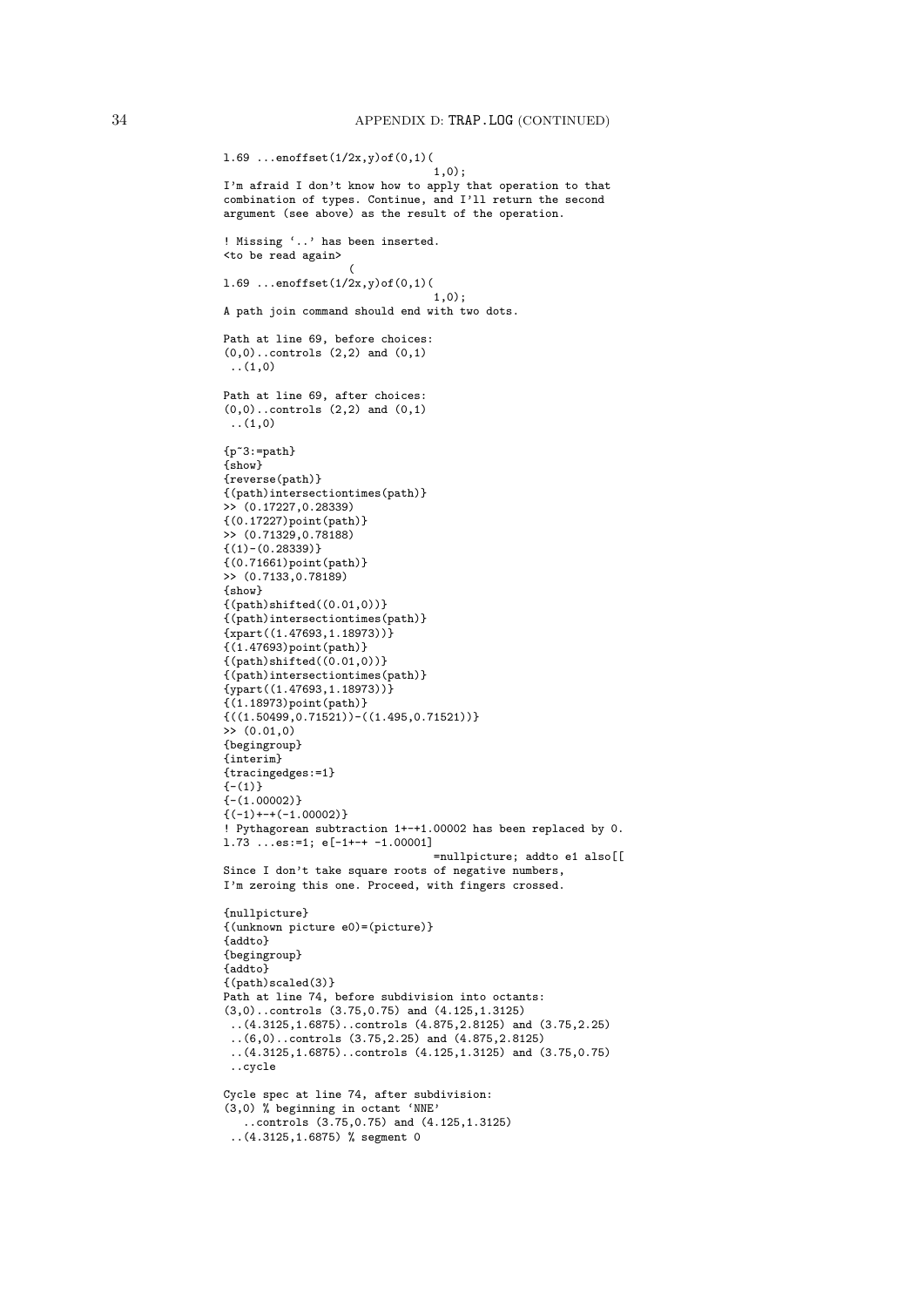```
..controls (4.5,2.0625) and (4.5,2.25)
 ..(4.5,2.25) % segment 1
% entering octant 'NNW'
% entering octant 'WNW'
% entering octant 'WSW'
% entering octant 'SSW'
% entering octant 'SSE'
   ..controls (4.5,2.25) and (4.5,1.5)
 ..(6,0) % segment 1
% entering octant 'ESE'
% entering octant 'ENE'
% entering octant 'NNE'
% entering octant 'NNW'
   ..controls (4.5,1.5) and (4.5,2.25)
 ..(4.5,2.25) % segment 2
% entering octant 'WNW'
% entering octant 'WSW'
% entering octant 'SSW'
   ..controls (4.5,2.25) and (4.5,2.0625)
 ..(4.3125,1.6875) % segment 2
   ..controls (4.125,1.3125) and (3.75,0.75)
 ..(3,0) % segment 3
% entering octant 'SSE'
% entering octant 'ESE'
% entering octant 'ENE'
 & cycle
Tracing edges at line 74: (weight 1)
(4,0)(4,1)(5,1)(5,3)(4,3)(4,1)(5,1)(5,0)(6,0)(6,1)(5,1)(5,3)(4,3)(4,1)(3,1)(3,0).
{(unknown picture e1)=(unknown picture e2)}
{(picture)=(unknown picture e1)}
{cull}
{nullpicture}
{endgroup}
{show}
{- (4095)}{(picture)shifted((4089,-4095))}
>> Edge structure at line 75:
row -4093: | 4093+ 4094-
row -4094: | 4093+ 4094-
row -4095: | 4092+ 4093- 4094+ 4095-
{- (4095)}{(picture)shifted((-4095,4092))}
\{-3){(picture)shifted((-3,0))}
>> Edge structure at line 75:
row 4094: -4094+ -4093- -4094+ -4093- |
row 4093: -4094+ -4093- -4094+ -4093- |
row 4092: -4095+ -4092- -4093+ -4094- |
(- (4095)){(picture)shifted((4089,-4095))}
! Too far to shift.
<to be read again>
                   ]]
l.76 e2 shifted(4089,-4095)]]
                             ;addto e1 also e2 shifted(-2,$)...
I can't shift the picture as requested---it would
make some coordinates too large or too small.
Proceed, and I'll omit the transformation.
>> Edge structure at line 76:
row 2: 4+ 5- 4+ 5- |
row 1: 4+ 5- 4+ 5- |
row 0: 3+ 6- 5+ 4- |
{restoring tracingedges=32767.99998}
{endgroup}
```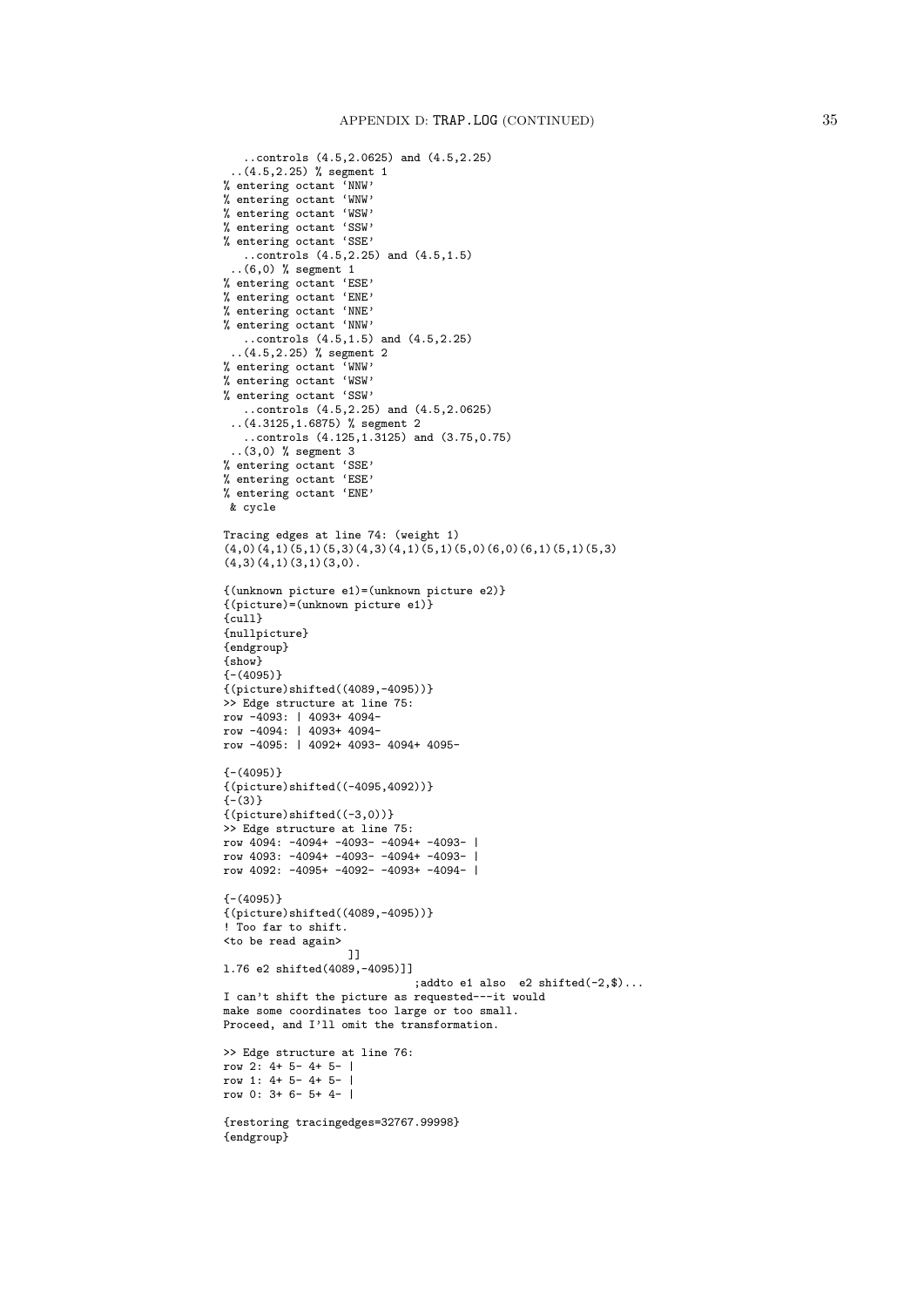```
{addto}
{-(2)}{(picture)shifted((-2,-1))}\{-\dot{(-4)}\}{(picture)shifted((-4,-1))}
{e1:=picture}
{addto}
{(picture)rotated(89.999)}
! That transformation is too hard.
<to be read again>
                   +
l.77 ...e0 also e1rotated89.999+
                                e1scaled$; show e0 xscaled-10...
I can apply complicated transformations to paths,
but I can only do integer operations on pictures.
Proceed, and I'll omit the transformation.
{(picture)scaled(-1)}
{(picture)+(picture)}
{show}
(-(10)){(picture)xscaled(-10)}
{(picture)yscaled(2)}
{(picture)xscaled(82)}
! Scaled picture would be too big.
<to be read again>
                   yscaled
l.78 yscaled
            683;addto e1 doublepath (0,9) withweight-3 withwe...
I can't xscale the picture as requested---it would
make some coordinates too large or too small.
Proceed, and I'll omit the transformation.
{(picture)yscaled(683)}
! Scaled picture would be too big.
<to be read again>
                   ;
l.78 yscaled683;
                <sub>.</sub><br>addto e1 doublepath (0,9) withweight-3 withwe...
I can't yscale the picture as requested---it would
make some coordinates too large or too small.
Proceed, and I'll omit the transformation.
>> Edge structure at line 78:
row 5: -40 - -50 + -40 - -50 +row 4: -40- -50+ -40- -50+ |
row 3: -30+ 0- -10+ -20- -40- -50+ -40- -50+ | -10+ 0-
row 2: -30+ 0- -10+ -20- -40- -50+ -40- -50+ | -10+ 0-
row 1: 20- 10+ 20- 10+ -20+ -10- -20+ -10- -30- -60+ -50- -40+ |
-10+ -10+ 0- 0- 10+ 20-row 0: 20- 10+ 20- 10+ -20+ -10- -20+ -10- -30- -60+ -50- -40+ |
 -10+ -10+ 0- 0- 10+ 20-
row -1: 20- 10+ 20- 10+ -20+ -10- -20+ -10- | -20+ -10- 0+ 0+ 10-
10-row -2: 20- 10+ 20- 10+ -20+ -10- -20+ -10- | -20+ -10- 0+ 0+ 10-
10-
row -3: 30- 0+ 10- 20+ | 0+ 10-
row -4: 30- 0+ 10- 20+ | 0+ 10-
{addto}
{- (3)}{turningnumber(path)}
! Weight must be -3, -2, -1, +1, +2, or +3.
<to be read again>
                   withpen
l.79 withpen
              pencircle xscaled(oct"180"++1) rotated-angle(64...
I'll ignore the bad 'with' clause and look for another.
{pencircle}
{oct("180")}
```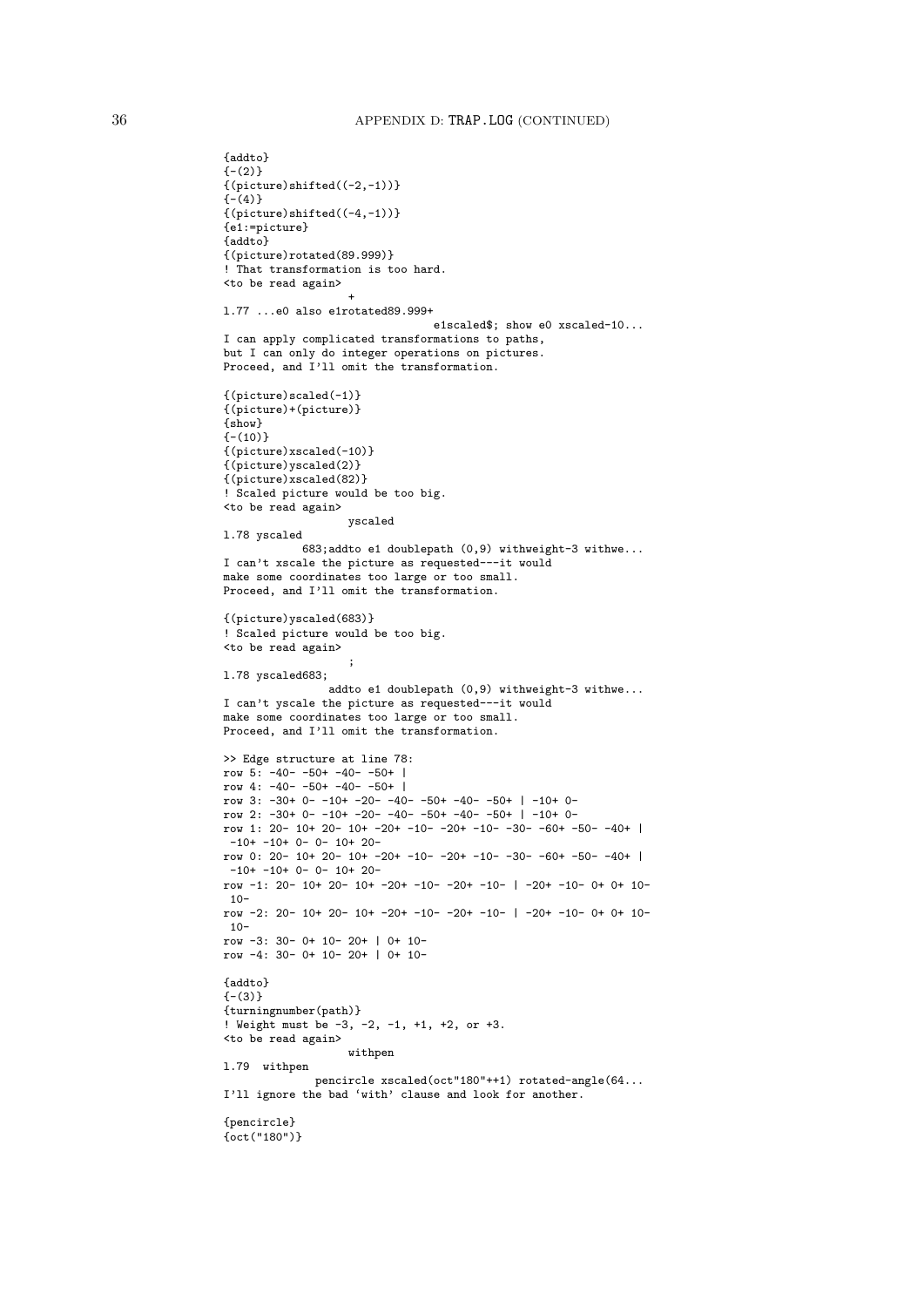```
>> "180"
! String contains illegal digits.
<to be read again>
                    ++
l.79 ...ircle xscaled(oct"180"++
                                1) rotated-angle(64,$) shifte...
I zeroed out characters that weren't in the range 0..7.
{(64)++(1)}{(future pen)xscaled(64.00781)}
{angle((64,-1))}{-(-0.89517)}{(future pen)rotated(0.89517)}
{(future pen)shifted((9,8))}
Pen polygon at line 80 (newly created):
(9, 7.5).. (37.5,8)
\ldots (41,8.5)
.. (9,8.5)
\ldots (-19.5,8)
 \ldots (-23,7.5)
 .. cycle
Path at line 80, before choices:
(-1,-1)\{curl 1}
 ..(1,0)
 \ldots(1,1)\ldots (-1,0)
 ..{curl 1}cycle
Path at line 80, after choices:
(-1,-1)..controls (-0.18568,-1.14464) and (0.62712,-0.73824)
 ..(1,0)..controls (1.16457,0.32584) and (1.21637,0.71506)
 (1,1)..controls (0.46898,1.69931) and (-0.7587,1.2167)..(-1,0)..controls (-1.06546,-0.33012) and (-1.06546,-0.66988)
 ..cycle
{makepen(path)}
{(future pen)xscaled(4095.49998)}
Pen polygon at line 80 (newly created):
(4095.49998,0)
 .. (4095.49998,1)
\ldots (-4095.49998,0)
(-4095.49998.-1)
 .. cycle
Path at line 80, before subdivision into octants:
(0,9)..controls (0,9) and (0,9)
 ..cycle
! Curve out of range.
<to be read again>
                    ;
l.80 ...cycle)xscaled4095.49999;
At least one of the coordinates in the path I'm about to
digitize was really huge (potentially bigger than 4095).
So I've cut it back to the maximum size.
The results will probably be pretty wild.
Cycle spec at line 80, after subdivision:
(0,0) % beginning in octant 'ENE'
% entering octant 'NNE'
% entering octant 'NNW'
% entering octant 'WNW'
% entering octant 'WSW'
% entering octant 'SSW'
% entering octant 'SSE'
% entering octant 'ESE'
& cycle
```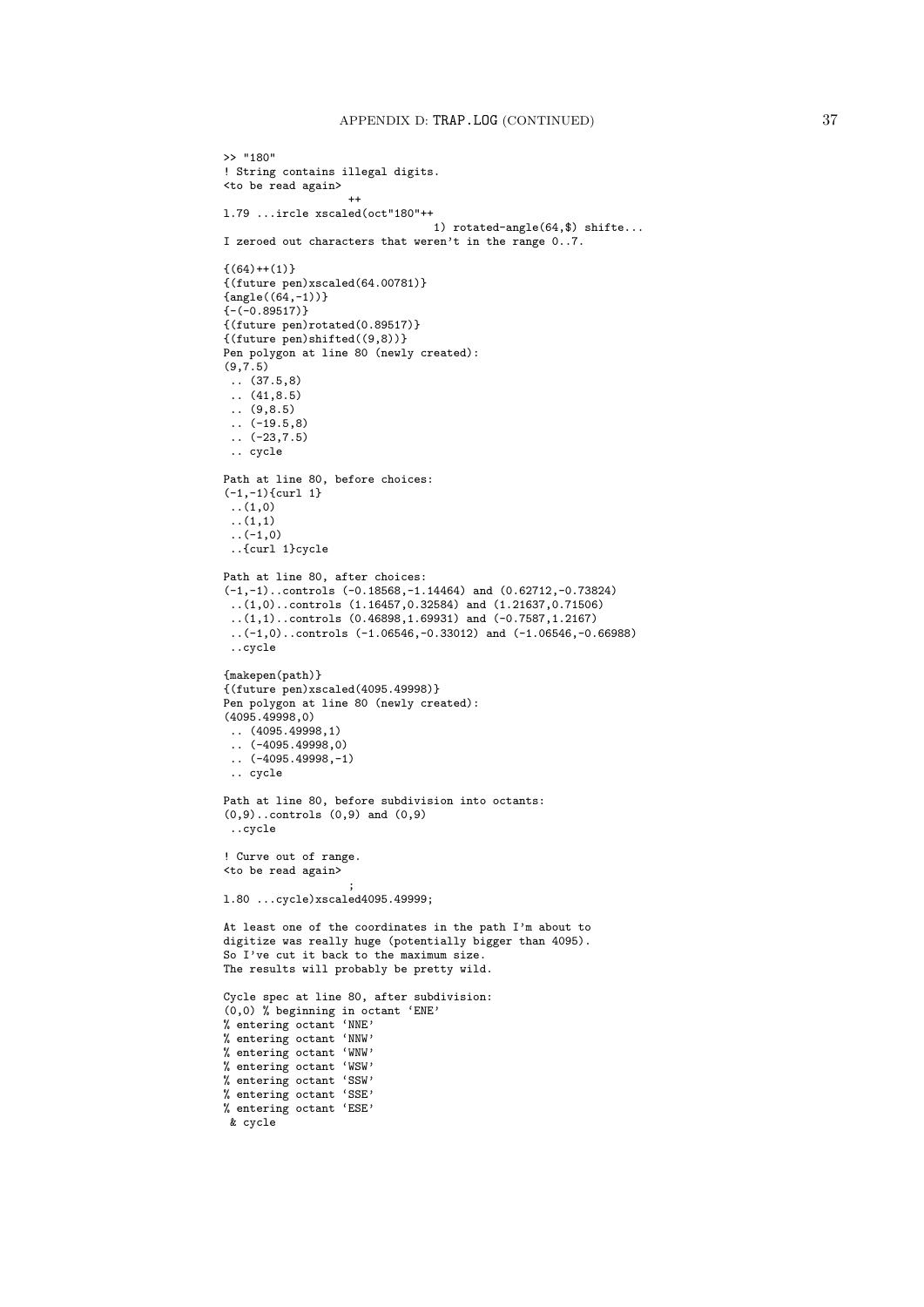```
Tracing edges at line 80: (weight -3)
@ Octant ENE (2 offsets), from (-4095.49998,-1) to (4095.49998,0)
@ transition line 0, from (-4095.49998,-1) to (-4095.49998,-1)
@ transition line 1, from (-4095.49998,-1) to (4095.49998,0)
@ transition line 2, from (4095.49998,0) to (4095.49998,0)
(0,-1)@ Octant NNE (1 offset), from (4095.49998,0) to (4095.49998,1)
@ transition line 2, from (4095.49998,0) to (4095.49998,0)
@ transition line 1, from (4095.49998,0) to (4095.49998,1)
(0,0)(4095,0)
@ Octant NNW (0 offsets), from (4095.49998,1) to (4095.49998,1)
@ transition line 0, from (4095.49998,1) to (4095.49998,1)
@ Octant WNW (0 offsets), from (4095.49998,1) to (4095.49998,1)
@ transition line 1, from (4095.49998,1) to (4095.49998,1)
@ Octant WSW (2 offsets), from (4095.49998,1) to (-4095.49998,0)
@ transition line 0, from (4095.49998,1) to (4095.49998,1)
@ transition line 1, from (4095.49998,1) to (-4095.49998,0)
@ transition line 2, from (-4095.49998,0) to (-4095.49998,0)
(4095,1)(0,1)@ Octant SSW (1 offset), from (-4095.49998,0) to (-4095.49998,-1)
@ transition line 2, from (-4095.49998,0) to (-4095.49998,0)
@ transition line 1, from (-4095.49998,0) to (-4095.49998,-1)
(0,0)(-4095,0)
@ Octant SSE (0 offsets), from (-4095.49998,-1) to (-4095.49998,-1)
@ transition line 0, from (-4095.49998,-1) to (-4095.49998,-1)
@ Octant ESE (0 offsets), from (-4095.49998,-1) to (-4095.49998,-1)
@ transition line 1, from (-4095.49998,-1) to (-4095.49998,-1)
(-4095,-1).
{show}
>> Edge structure at line 81:
row 1: | 0+ 1-
row 0: 0--- 4095+++ -2+ -1- -2+ -1- | 0+ 1-
row -1: -4095--- 0+++ -2+ -1- -2+ -1- | -1+ 0- 1+ 2-
row -2: -3+ 0- -1+ -2- 1{totalweight(picture)}
\frac{5}{2} -0.37476
{charcode:=5}
{chardn:=5}(-(1.5){xoffset:=-1.5}
{shipout}
[5]
Edge structure at line 81 (just shipped out):
row 1: | -1+ 0-
row 0: | -3+ -3+ -2- -2- -1--- -1+ 0- 4094+++
row -1: | -4096--- -3+ -3+ -2- -2- -2+ -1- -1+++ 0+ 1-
row -2: |-4+ -3- -2+ -1-{showstats}
Memory usage 1084&202 (749 still untouched)
String usage 24&92 (859&11353 still untouched)
{addto}
{(path)yscaled(0.01666)}
Path at line 82, before subdivision into octants:
(0,0)..controls (15,0.06665) and (-15,-0.19995)
 ..(4,0)..controls (-15,-0.19995) and (15,0.06665)
 ..cycle
Cycle spec at line 82, after subdivision:
(0,0) % beginning in octant 'ENE'
   ..controls (1.74272,0.00775) and (2.87802,0.01099)
 ..(3.55333,0.01099) % segment 0
% entering octant 'ESE'
   ..controls (4.12251,0.01099) and (4.36491,0.00868)
 ..(4.36877,0.00482) % segment 0
% entering octant 'SSE'
   ..controls (4.3688,0.00479) and (4.36882,0.00476)
  ..(4.36882,0.00473) % segment 0
% entering octant 'SSW'
```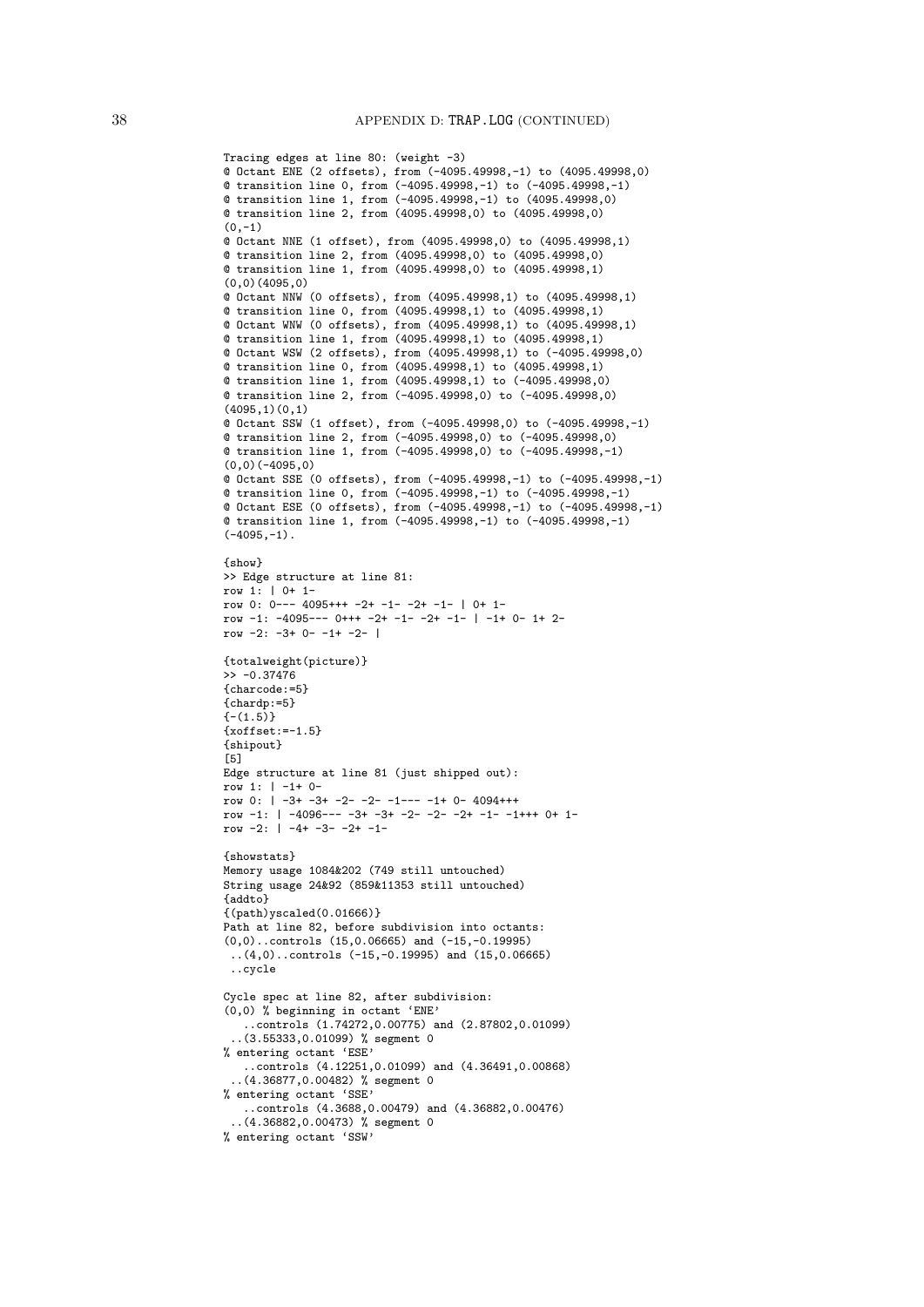```
..controls (4.36882,0.0047) and (4.3688,0.00467)
 ..(4.36877,0.00464) % segment 0
% entering octant 'WSW'
   ..controls (4.34875,-0.01538) and (-1.88759,-0.07579)
 ..(-2.48894,-0.07579) % segment 0
% entering octant 'WNW'
   ..controls (-2.5191,-0.07579) and (-2.5351,-0.07564)
  ..(-2.53542,-0.07532) % segment 0
% entering octant 'NNW'
% entering octant 'NNE'
% entering octant 'ENE'
   ..controls (-2.53209,-0.07199) and (-0.88672,-0.05144)
  ..(4,0) % segment 0
% entering octant 'NNE'
% entering octant 'NNW'
% entering octant 'WNW'
% entering octant 'WSW'
   ..controls (-0.88672,-0.05144) and (-2.5321,-0.072)
 ..(-2.53542,-0.07532) % segment 1
% entering octant 'SSW'
% entering octant 'SSE'
% entering octant 'ESE'
   ..controls (-2.53511,-0.07562) and (-2.5191,-0.07579)
  ..(-2.48894,-0.07579) % segment 1
% entering octant 'ENE'
   ..controls (-1.88759,-0.07579) and (4.34877,-0.01537)
  ..(4.36877,0.00464) % segment 1
% entering octant 'NNE'
   ..controls (4.3688,0.00467) and (4.36882,0.0047)
 ..(4.36882,0.00473) % segment 1
% entering octant 'NNW'
   ..controls (4.36882,0.00476) and (4.3688,0.00479)
  ..(4.36877,0.00482) % segment 1
% entering octant 'WNW'
   ..controls (4.36491,0.00868) and (4.12251,0.01099)
 ..(3.55333,0.01099) % segment 1
% entering octant 'WSW'
   ..controls (2.87802,0.01099) and (1.74272,0.00775)
 ..(0,0) % segment 1
% entering octant 'SSW'
% entering octant 'SSE'
% entering octant 'ESE'
 & cycle
Tracing edges at line 82: (weight 1)
(No new edges added.)
{(picture)yscaled(0)}
{e3:=picture}
{autorounding:=2}
{addto}
Path at line 83, before choices:
(0.5,0){curl 1}
 ..{curl 1}(3.5,1.5)
Path at line 83, after choices:
(0.5,0)..controls (1.5,0.5) and (2.5,1)
 (3.5, 1.5)Path at line 83, before subdivision into octants:
(0.5,0)..controls (1.5,0.5) and (2.5,1)
 ..(3.5,1.5)..controls (2.5,1) and (1.5,0.5)
 ..cycle
Cycle spec at line 83, after subdivision and double autorounding:
(0.5,0) % beginning in octant 'ENE'
   \ldots controls (1.5, 0.5) and (2.5, 1)..(3.5,1.5) % segment 0
% entering octant 'NNE'
% entering octant 'NNW'
% entering octant 'WNW'
```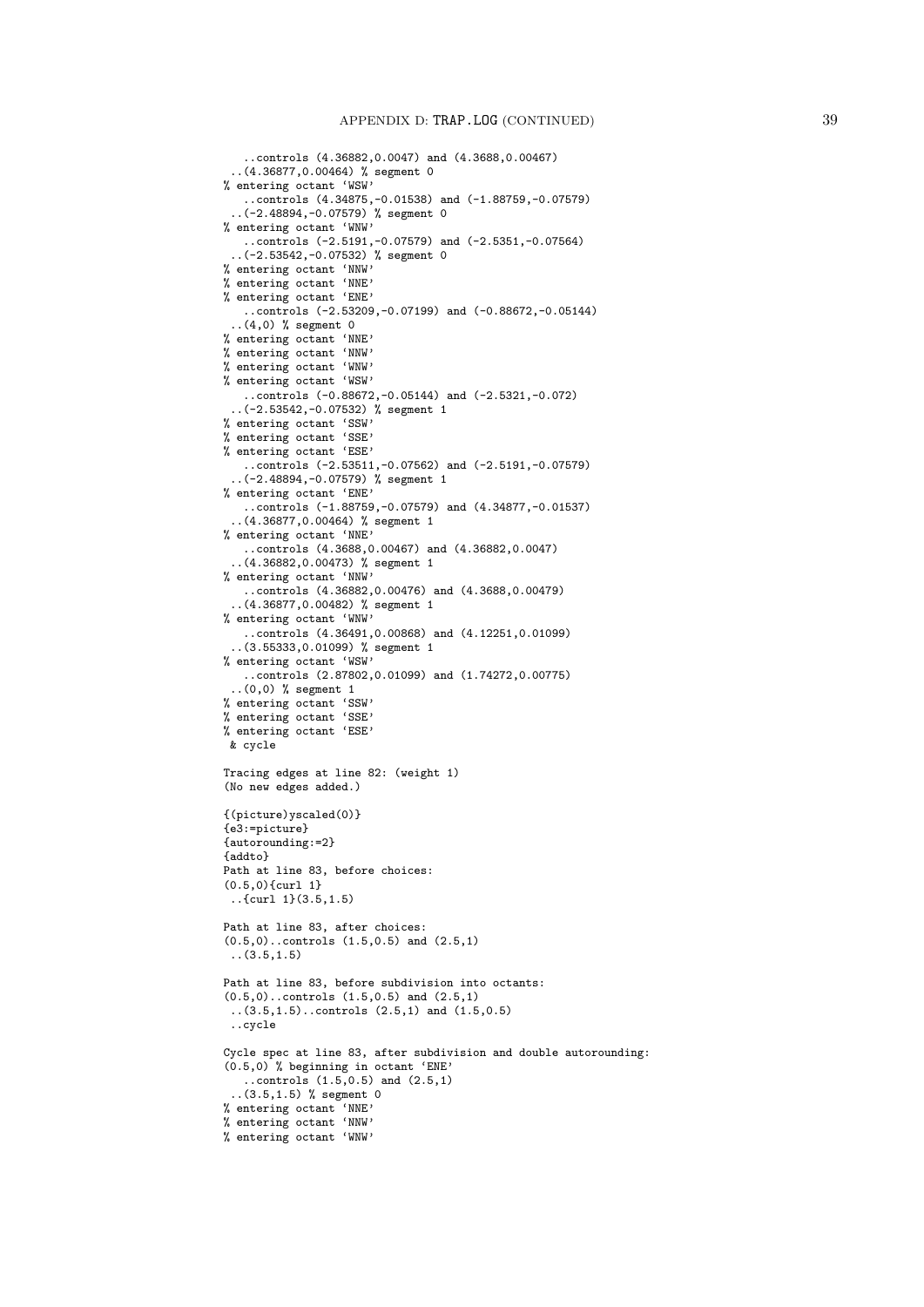```
% entering octant 'WSW'
   ..controls (2.5,1) and (1.5,0.5)
  ..(0.5,0) % segment 1
% entering octant 'SSW'
% entering octant 'SSE'
% entering octant 'ESE'
 & cycle
Tracing edges at line 83: (weight 2)
(2,0)(2,1)(4,1)(4,2)(4,1)(2,1)(2,0).
{tracingspecs:=0}
Path at line 84, before choices:
(1,1)
 ..cycle
Path at line 84, after choices:
(1,1)..controls (1,1) and (1,1)
 ..cycle
{makepen(path)}
{(future pen)yscaled(1.5)}
Pen polygon at line 84 (newly created):
(1,1.5)
 .. cycle
{q:=pen}
{((-1,yy))}rotated((8,1,5,-5,-5,5))}\rightarrow (8,1,5,-5,-5,5)
! Improper transformation argument.
<to be read again>
                  {
l.85 p~8=(($,yy)rotated p{
                          0,1}..{0,$}(1,0){0,$}..cycle)scaled...
The expression shown above has the wrong type,
so I can't transform anything using it.
Proceed, and I'll omit the transformation.
>> yy
! Undefined y coordinate has been replaced by 0.
<to be read again>
                    {
l.85 p~8=(($,yy)rotated p{
                          .<br>0.1}..{0.$}(1.0){0.$}..cycle)scaled...
I need a 'known' y value for this part of the path.
The value I found (see above) was no good;
so I'll try to keep going by using zero instead.
(Chapter 27 of The METAFONTbook explains that
you might want to type 'I ???' now.)
Path at line 85, before choices:
(-1,0){0,4096}
 ..{0,-4096}(1,0){0,-4096}
 ..{0,4096}cycle
Path at line 85, after choices:
(-1,0)..controls (-1,1.33333) and (1,1.33333)
 (1,0)..controls (1,-1.33333) and (-1,-1.33333)..cycle
{(path)scaled(2)}
{(path)shifted((1000.49,9))}
{(unknown path p~8)=(path)}
{turningcheck:=1}
{addto}
>> (8,1,5,-5,-5,5)
! Improper type.
<to be read again>
                   withpen
l.86 ...n q withweight p withpen
                                 cycle p;
```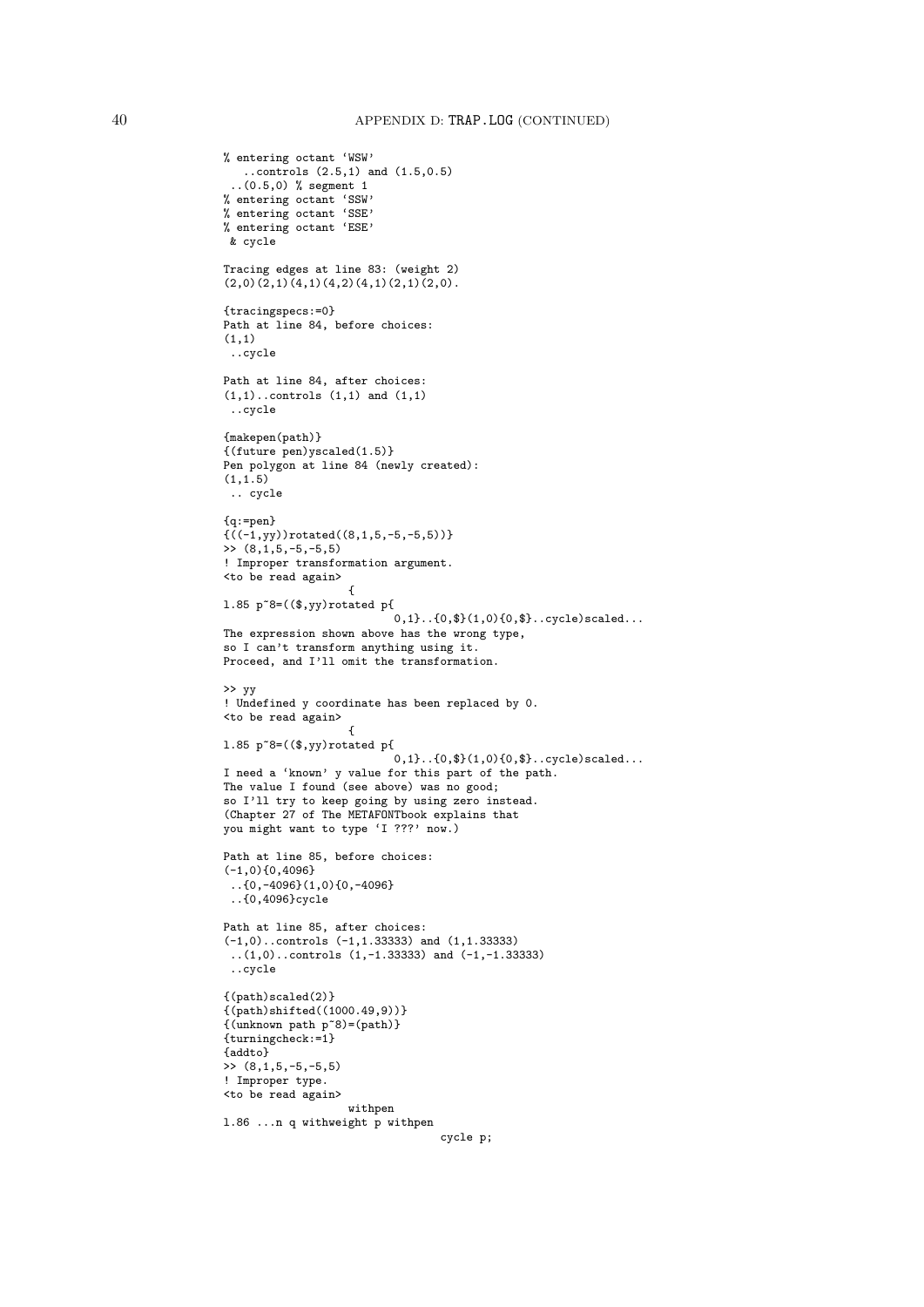```
Next time say 'withweight <known numeric expression>';
I'll ignore the bad 'with' clause and look for another.
{cycle((8,1,5,-5,-5,5))}>> false
! Improper type.
<to be read again>
                   ;
l.86 ...eight p withpen cycle p;
Next time say 'withpen <known pen expression>';
I'll ignore the bad 'with' clause and look for another.
Tracing edges at line 86: (weight 1)
@ Octant NNE (0 offsets), from (999,10.5) to (999.15451,11.65451)
@ transition line 1, from (999.15451,11.65451) to (999.15451,11.65451)
(999,11)
@ Octant ENE (0 offsets), from (999.15451,11.65451) to (1001,12)
@ transition line 0, from (999.15451,11.65451) to (999.15451,11.65451)
@ Octant ESE (0 offsets), from (1001,12) to (1002.8455,11.6545)
@ transition line 1, from (1002.8455,11.6545) to (1002.8455,11.6545)
@ Octant SSE (0 offsets), from (1002.8455,11.6545) to (1003,10.5)
@ transition line 0, from (1002.8455,11.6545) to (1002.8455,11.6545)
(999,12)(1003,12)
@ Octant SSW (0 offsets), from (1003,10.5) to (1002.84549,9.34549)
@ transition line 1, from (1002.84549,9.34549) to (1002.84549,9.34549)
@ Octant WSW (0 offsets), from (1002.84549,9.34549) to (1001,9)
@ transition line 0, from (1002.84549,9.34549) to (1002.84549,9.34549)
@ Octant WNW (0 offsets), from (1001,9) to (999.1545,9.3455)
@ transition line 1, from (999.1545,9.3455) to (999.1545,9.3455)
@ Octant NNW (0 offsets), from (999.1545,9.3455) to (999,10.5)
@ transition line 0, from (999.1545,9.3455) to (999.1545,9.3455)
(1003,9)(999,9)(999,11).
Tracing edges at line 86: (weight 1)
@ Octant SSE (0 offsets), from (999,10.5) to (999.15451,9.34549)
@ transition line 0, from (999,10.5) to (999,10.5)
(999,11)
@ Octant ESE (0 offsets), from (999.15451,9.34549) to (1001,9)
@ transition line 1, from (1001,9) to (1001,9)
@ Octant ENE (0 offsets), from (1001,9) to (1002.8455,9.3455)
@ transition line 0, from (1001,9) to (1001,9)
@ Octant NNE (0 offsets), from (1002.8455,9.3455) to (1003,10.5)
@ transition line 1, from (1003,10.5) to (1003,10.5)
(999,9)(1003,9)
@ Octant NNW (0 offsets), from (1003,10.5) to (1002.84549,11.65451)
@ transition line 0, from (1003,10.5) to (1003,10.5)
@ Octant WNW (0 offsets), from (1002.84549,11.65451) to (1001,12)
@ transition line 1, from (1001,12) to (1001,12)
@ Octant WSW (0 offsets), from (1001,12) to (999.1545,11.6545)
@ transition line 0, from (1001,12) to (1001,12)
@ Octant SSW (0 offsets), from (999.1545,11.6545) to (999,10.5)
@ transition line 1, from (999,10.5) to (999,10.5)
(1003,12)(999,12)(999,11).
{begingroup}
{interim}
\{(xx)=(0.1)\}## xy=0.1{autorounding:=0.1}
{addto}
Tracing edges at line 87: (weight -2)
@ Octant NNE (0 offsets), from (999,10.5) to (999.38197,11.42706)
@ transition line 1, from (999.38197,11.42706) to (999.38197,11.42706)
@ Octant ENE (0 offsets), from (999.38197,11.42706) to (1001,12)
@ transition line 0, from (999.38197,11.42706) to (999.38197,11.42706)
(999,11)
@ Octant ESE (0 offsets), from (1001,12) to (1002.61804,11.42705)
@ transition line 1, from (1002.61804,11.42705) to (1002.61804,11.42705)
(999,12)(1003,12)
@ Octant SSE (0 offsets), from (1002.61804,11.42705) to (1003,10.5)
```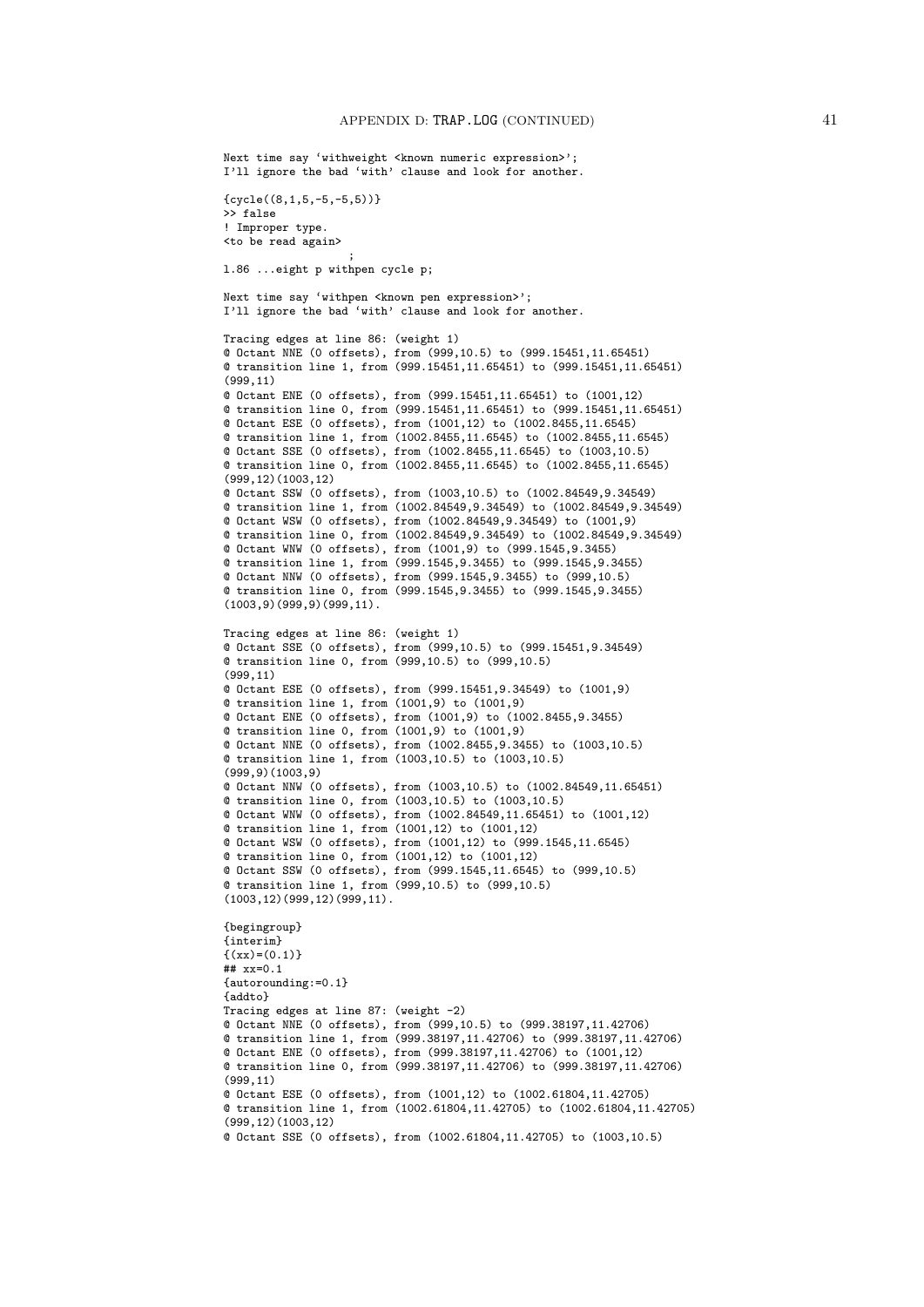```
@ transition line 0, from (1002.61804,11.42705) to (1002.61804,11.42705)
@ Octant SSW (0 offsets), from (1003,10.5) to (1002.61803,9.57294)
@ transition line 1, from (1002.61803,9.57294) to (1002.61803,9.57294)
@ Octant WSW (0 offsets), from (1002.61803,9.57294) to (1001,9)
@ transition line 0, from (1002.61803,9.57294) to (1002.61803,9.57294)
@ Octant WNW (0 offsets), from (1001,9) to (999.38196,9.57295)
@ transition line 1, from (999.38196,9.57295) to (999.38196,9.57295)
(1003,9)(999,9)
@ Octant NNW (0 offsets), from (999.38196,9.57295) to (999,10.5)
@ transition line 0, from (999.38196,9.57295) to (999.38196,9.57295)
(999,11).
{restoring autorounding=2}
{endgroup}
\{- (14.5)\}{charest:=-14.5}{chardp:=-14.5}
{chardx:=-14.5}{shipout}
{-(picture)}
{(picture)-(picture)}
{-(picture)}
{turningnumber(path)}
{(6)*(-1)}\{(picture) shifted((0,-6))\}{(picture)+(picture)}
[5.-14]
Edge structure at line 88 (just shipped out):
row 11: | 998- 998+ 998++ 1002-- 1002- 1002+
row 10: | 998- 998+ 998++ 1002-- 1002- 1002+
row 9: | 998- 998+ 998++ 1002-- 1002- 1002+
row 5: | 998- 998+ 998++ 1002-- 1002- 1002+
row 4: | 998- 998+ 998++ 1002-- 1002- 1002+
row 3: | 998- 998+ 998++ 1002-- 1002- 1002+
row 2: | 3+ 3+ 3+ 3+ 4- 4- 4- 4-
row 1: | -1+ -1+ 0- 0- 1+ 2- 3+ 3+ 3+ 3+ 4- 4- 4- 4-
row 0: | -3+ -3+ -3+ -2- -2- -2- -1+ -1+ 0- 0- 0+ 0+ 1- 1- 2+ 2+
3- 3- 4+ 4+ 5- 5-
row -1: | -3+ -3+ -2- -2- -2+ -2+ -1- -1- 0+ 0+ 0+ 1- 1- 1-
row -2: \vert -4+ -3- -2+ -2+ -1- -1-
row -4: | 3+ 3+ 4- 4-
row -5: | 3+ 3+ 4- 4-
row -6: | 2+ 3- 4+ 5-
Path at line 89, before choices:
(0,0){curl 1}
 ..(1,0.5)
 ..(5,1.5)
 ..(7,2.5)
 ..(12,3.5)
 ..{curl 1}(13,4)
Path at line 89, after choices:
(0,0)..controls (0.3153,0.20053) and (0.6504,0.36807)
 ..(1,0.5)..controls (2.29114,0.98723) and (3.72412,0.97192)
 ..(5,1.5)..controls (5.68967,1.78545) and (6.30771,2.22081)
 ..(7,2.5)..controls (8.58867,3.1407) and (10.3946,2.90645)
 ..(12,3.5)..controls (12.3506,3.62962) and (12.68594,3.7973)
 ..(13,4)
{(unknown path p~9)=(path)}
{addto}
Tracing edges at line 89: (weight 1)
(1,0)(1,1)(5,1)(5,2)(7,2)(7,3)(12,3)(12,4)(12,3)(7,3)(7,2)(5,2)(5,1)(1,1)(1,0).
{smoothing:=1}
{addto}
Tracing edges at line 90: (weight 1)
(1,0)(1,1)(4,1)(4,2)(8,2)(8,3)(12,3)(12,4)(12,3)(8,3)(8,2)(4,2)(4,1)(1,1)(1,0).
```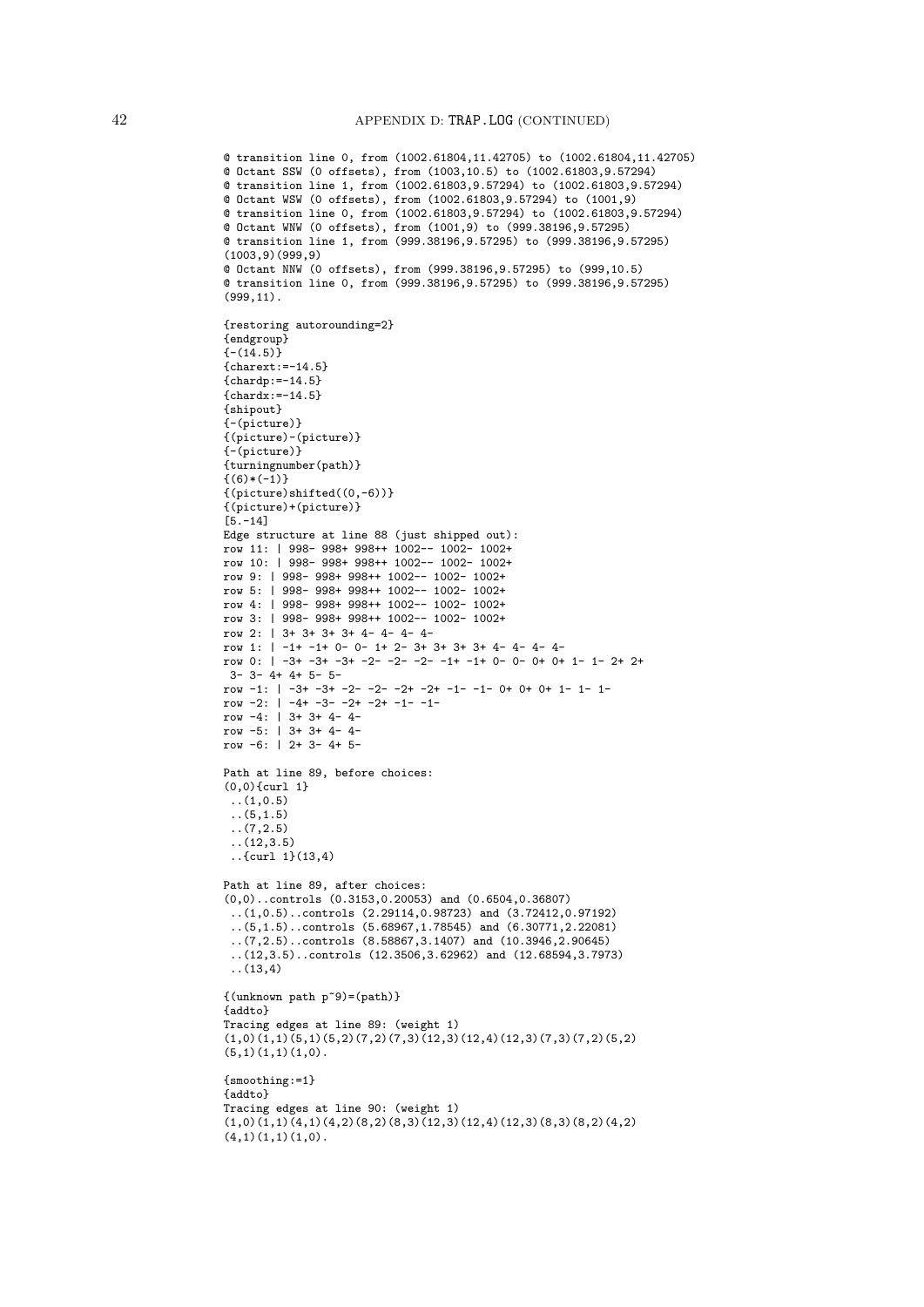```
{addto}
{-(4095)}
Path at line 91, before choices:
(-4095,0){curl 1}..tension 0.75 and 999
 ..{curl 1}(0,2)
Path at line 91, after choices:
(-4095,0)..controls (-2275,0.88889) and (-1.36636,1.99933)
\ldots (0,2)
Tracing edges at line 91: (weight 1)
(-3071,0)(-3071,1)(-1024,1)(-1024,2)(-1024,1)(-3071,1)(-3071,0).
{show}
(- (90)){(picture)rotated(-90)}
>> Edge structure at line 91:
{(picture)+(picture)}
\{(90)*(-1)\}{(picture)rotated(-90)}
{(picture)rotated(90)}
>> Edge structure at line 91:
row 2: | 4+++ 4+ 5--- 5-
row 1: | 0+++ 0+ 1--- 1- 2++ 3-- 4+++ 4+ 5--- 5-
row 0: | -2+++ -2+++ -1--- -1--- 0+++ 0+ 2--- 2- 3++ 4-- 5++ 6--
row -1: | -2+++ -2+ 0--- 0- 1+++ 1+++ 2--- 2---
row -2: | -3++ -2-- -1+++ -1+ 0--- 0-
\{i,f\}{if}
{elseif}
! Missing ':' has been inserted.
<inserted text>
                :
<to be read again>
                   elseif
l.92 if "a" if "ab">"b" elseif
                               path reverse (3.4): >="aa":foo...
{("ab")>("b")}
{false}
{\text{reverse}((3,4))}{path(path)}
{true}
{("a")>=("aa")}
{false}
{if}
{((xpart ',ypart '))-((1,yy))}
{((xpart '-1,linearform))<((xpart ',ypart '))}
{true}
{fi}
{else}
! Extra else.
l.93 ... if '-(1,yy)<': :fi else
                                 def dup text t=[[t;save endd...
I'm ignoring this; it doesn't match any if.
{def}
{def}
{def}
||<tertiary>->show.substring(EXPR0)of("a"
(EXPRO)<-(2,-1){show}
{("a")&("bc")}{((2,-1))}substring("abc")}
>> "ba"
{tertiarydef}
{def}
```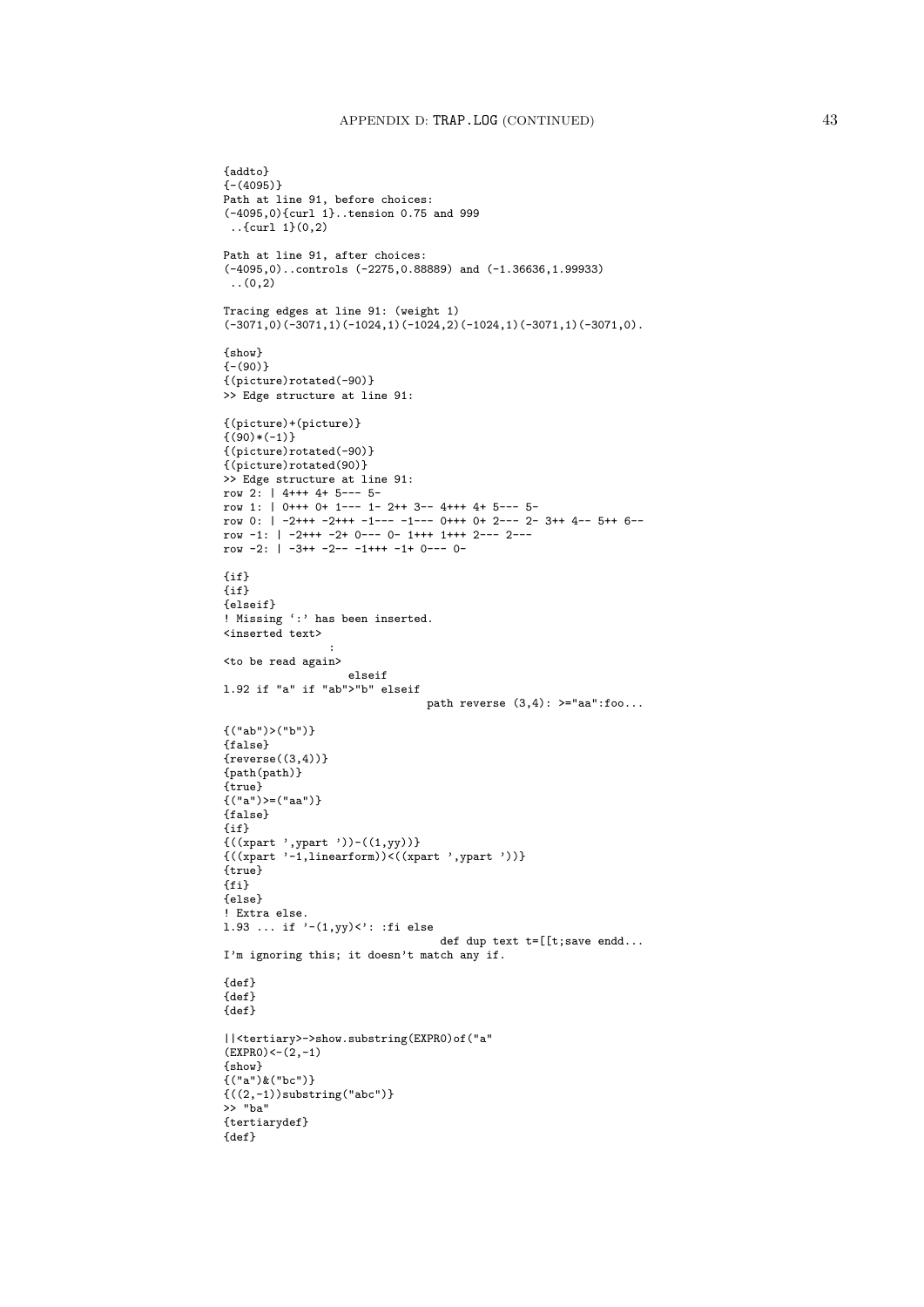```
{show}
{((23.3,4.5))subpath(path)}
Path at line 100, before choices:
(0,0){curl 2}
..(13,4)..controls (12.84297,3.89865) and (12.68063,3.80606)
 ..(12.51372,3.72261){curl 3}
 ..{curl 4}(-1,-1){curl 4}
 ..{curl 2}cycle
Path at line 100, after choices:
(0,0)..controls (-40.15552,-36.7088) and (58.71173,33.50317)
 ..(13,4)..controls (12.84297,3.89865) and (12.68063,3.80606)
 ..(12.51372,3.72261)..controls (8.00914,2.1484) and (3.50458,0.5742)
 ..(-1,-1)..controls (-0.66667,-0.66667) and (-0.33333,-0.33333)
 ..cycle
>> Path at line 100:
(0,0)..controls (-40.15552,-36.7088) and (58.71173,33.50317)
 ..(13,4)..controls (12.84297,3.89865) and (12.68063,3.80606)
 ..(12.51372,3.72261)..controls (8.00914,2.1484) and (3.50458,0.5742)
 \ldots(-1,-1)..controls (-0.66667,-0.66667) and (-0.33333,-0.33333)
 ..cycle
{numspecial}
\{(2)+ (3)\}++->[[dup.showtoken(EXPR0);]];def.x.expr.z.of(EXPR1)=z.enddef;texts(x=((
EXPR1)+0)(EXPR1)+(EXPR1))("xx",foo((EXPR0)))=0]]
(EXPR0)<-path
(EXPR1) < -5{begingroup}
dup<text>->[[(TEXT0);save
(TEXT0)<-showtoken(path)
{begingroup}
{showtoken}
> (path)
{save}
{restoring ;}
{endgroup}
{def}
! Missing symbolic token inserted.
<inserted text>
                  INACCESSIBLE
++->...]];def.x.expr.z.of(EXPR1)
                                  =z.enddef;texts(x=((EXPR1)+0)...
<to be read again>
                     ;
1.100 ...cle; numspecial p^*++2+3;\Gamma[
Sorry: You can't redefine a number, string, or expr.
I've inserted an inaccessible symbol so that your
definition will be completed without mixing me up too badly.
texts(TEXT0)(TEXT1)<expr>->for.n:=,for.n"yy":n,length.if.false:endfor(TE
XT1),(TEXT0),:if.string.n:forsuffixes.n=foo1,[foo(n)],':show(TEXT0),(TEX
\verb|T1| | (n; \texttt{exitif}.\texttt{not}(\texttt{'<='}+((EXPR2), yy))\texttt{endfor}.\texttt{for}.\texttt{m=}:\texttt{tendfor}.\texttt{for}.\texttt{m=alpha}.\texttt{s}tep-1.1 3$:+m.endfor.fi.endfor
(TEXT0)<-x=((5)+0)(5)+(5)(TEXT1) < - "xx", foo((path))(EXPR2) < -0{for}
{for}
! Missing '=' has been inserted.
<to be read again>
                    "yy"
texts->for.n:=,for.n"yy"
                         :n,length.if.false:endfor(TEXT1),(TEX...
<to be read again>
                    ]]
```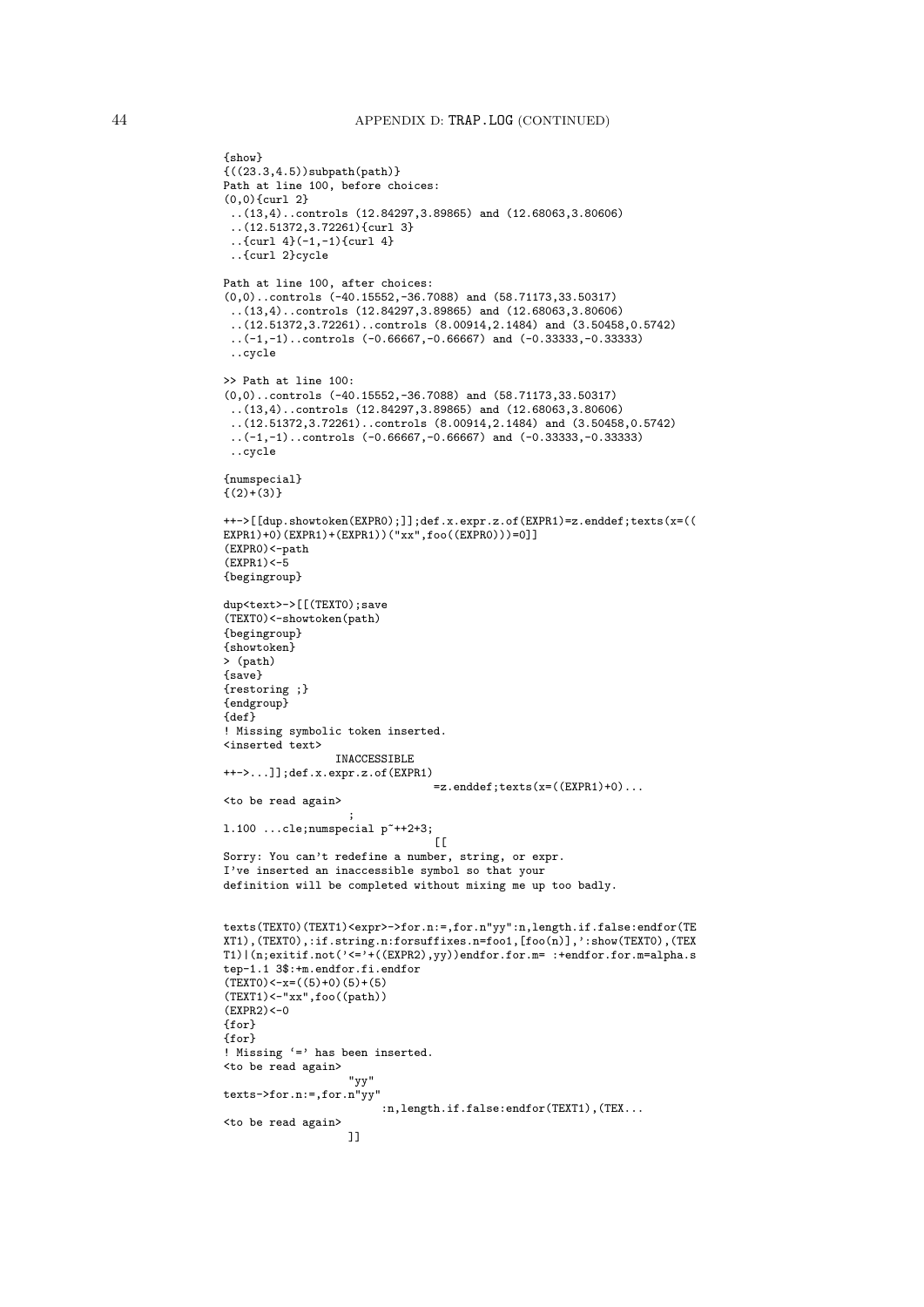```
<to be read again>
                    ;
1.100 ...cle; numspecial p^*++2+3;
                                  [[[The next thing in this loop should have been '=' or ':='.
But don't worry; I'll pretend that an equals sign
was present, and I'll look for the values next.
{loop value="yy"}
\{if\}{false}
{false}
! Incomplete if; all text was ignored after line 100.
<inserted text>
                fi
<to be read again>
                     ENDFOR
<for("yy")> ....if.false: ENDFOR
texts->...length.if.false:endfor
                                 (TEXT1),(TEXT0),:if.string.n:...
<to be read again>
                    ]]
<to be read again>
                    ;
1.100 ...cle; numspecial p^*++2+3;
                                 \overline{[}[\overline{[}A forbidden 'outer' token occurred in skipped text.
This kind of error happens when you say 'if...' and forget
the matching 'fi'. I've inserted a 'fi'; this might work.
{[repeat the loop]}
{length("xx")}
foo(TEXT2)->begingroup(TEXT2)endgroup
(SIIFFTX()(SUFFIX1)<-foo(TEXT2)<-(path){begingroup}
{endgroup}
x<expr>of<primary>->(EXPR0)
\{(5)+(0)\}(EXPRO)<-5! Missing 'of' has been inserted for x.
<to be read again>
                    (5)
\langle \text{argument} \rangle x=((5)+0)(5)
                       +(5)texts->...:endfor(TEXT1),(TEXT0)
                                 ,:if.string.n:forsuffixes.n=f...
<to be read again>
                   ]]
<to be read again>
                    ;
1.100 ...cle; numspecial p^*++2+3;[[[I've got the first argument; will look now for the other.
(EXPR1) < -5{(5)+(5)}{loop value="yy"}
{if}
{string("yy")}
{true}
{forsuffixes}
! Missing symbolic token inserted.
<inserted text>
                 INACCESSIBLE
<for("yy")> ...orsuffixes(EXPR0)
                                  \equivfoo1, [foo((EXPRO))], ':show.x...
```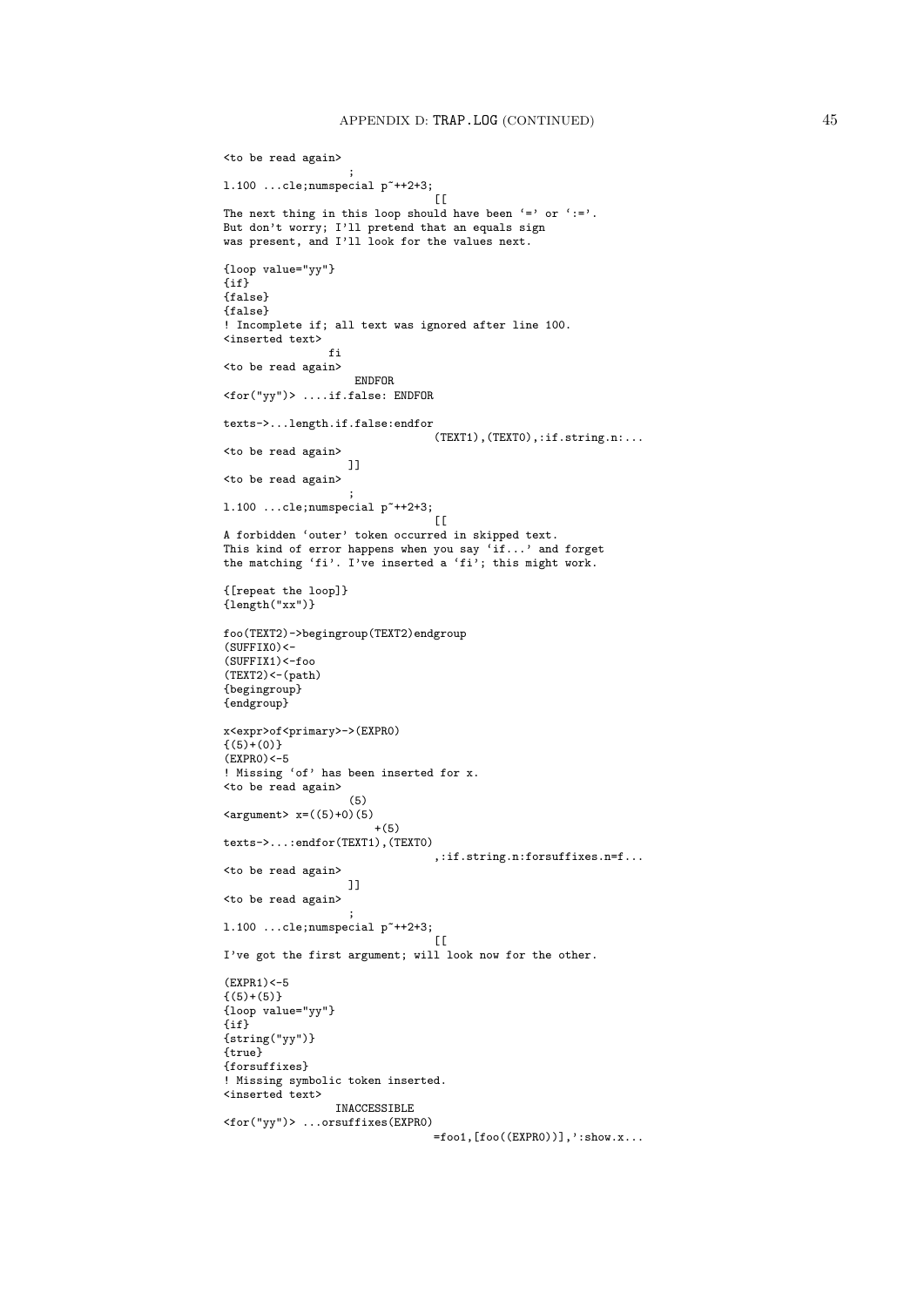```
texts->...3$:+m.endfor.fi.endfor
<to be read again>
                    ]]
<to be read again>
                     ;
l.100 ...cle;numspecial p~++2+3;
                                  \GammaSorry: You can't redefine a number, string, or expr.
I've inserted an inaccessible symbol so that your
definition will be completed without mixing me up too badly.
foo(TEXT2)->begingroup(TEXT2)endgroup
(SUFFIX0) <-
(SUFFIX1)<-foo
(TEXT2)<-("yy"){begingroup}
{endgroup}
>> "yy"
! Improper subscript has been replaced by zero.<br><for("yy")> ...o1,[foo((EXPRO))]
<for("yy")> ...o1,[foo((EXPR0))]
                                  , ': show.x=((5)+0)(5)+(5), "xx"...
texts->...3$:+m.endfor.fi.endfor
<to be read again>
                    ]]
<to be read again>
                    ;
1.100 ...cle; numspecial p^*++2+3;
                                  [[[] ]A bracketed subscript must have a known numeric value;
unfortunately, what I found was the value that appears just
above this error message. So I'll try a zero subscript.
{loop value=foo1}
{show}
x<expr>of<primary>->(EXPR0)
\{(5)+(0)\}(FXPRO) < -5! Missing 'of' has been inserted for x.
<to be read again>
                    (5)
\text{for}(\text{foo1}) > \text{show.x} = ((5)+0)(5)+(5),"xx",foo((path))|(("yy");ex...
<for("yy")> ...'+((0),yy))endfor
                                 .for.m= :+endfor.for.m=alpha....
texts->...3$:+m.endfor.fi.endfor
<to be read again>
                    ]]
<to be read again>
                     ;
1.100 ...cle; numspecial p^*++2+3;\Gamma[
I've got the first argument; will look now for the other.
(EXPR1) < -5{(5)+(5)}>> 10
>> "xx"
foo(TEXT2)->begingroup(TEXT2)endgroup
(SUFFIX0) <-
(SUFFIX1)<-foo
(TEXT2)<-(path){begingroup}
{endgroup}
|<suffix>->,(SUFFIX0)
! Missing ')' has been inserted.
```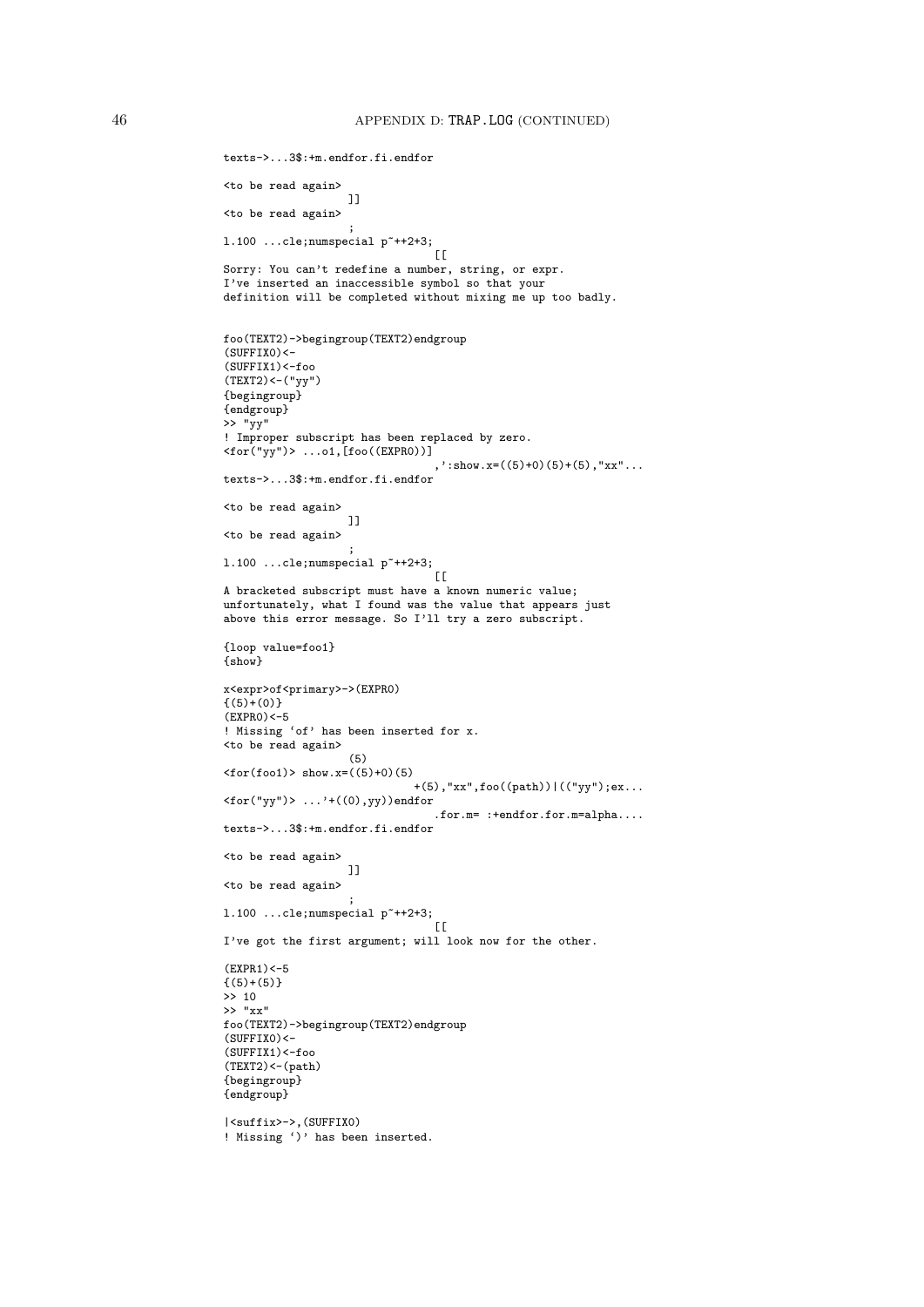```
<to be read again>
                    ("yy")
<for(foo1)> ...o((path))|(("yy")
                                 ; exitif.not(\text{'<='}+(\text{(0)}, \text{yy})) EN...
\langlefor("yy")> ...'+((0),yy))endfor
                                 .for.m= :+endfor.for.m=alpha....
texts->...3$:+m.endfor.fi.endfor
<to be read again>
                   ]]
<to be read again>
                    ;
1.100 ...cle; numspecial p^*++2+3;[[[I've gotten to the end of the macro parameter list.
You might want to delete some tokens before continuing.
(SUFFIX0) <-
>> Path at line 100:
(0,0)..controls (15,4) and (-15,-12)..(4,0)
>> "yy"
{exitif}
{((xpart ',ypart '))+((0,yy))}
{((xpart ',ypart '))<=((xpart ',linearform))}
\rightarrow -yy! Unknown relation will be considered false.
<to be read again>
                    )
<for(foo1)> ...ot('<='+((0),yy))
                                  ENDFOR
\langlefor("yy")> ...'+((0),yy))endfor
                                 .for.m= :+endfor.for.m=alpha....
texts->...3$:+m.endfor.fi.endfor
<to be read again>
                   ]]
<to be read again>
                    ;
l.100 ...cle;numspecial p~++2+3;
                                 \sqrt{ }Oh dear. I can't decide if the expression above is positive,
negative, or zero. So this comparison test won't be 'true'.
{[repeat the loop]}
{loop value=0}
{not(false)}
{true}
{for}
{for}
>> 0.5p3~
! Improper initial value has been replaced by 0.
<to be read again>
                   step
<for("yy")> ....for.m=alpha.step
                                  -1.1 3$:+m.endfor.fi ENDFOR
texts->...3$:+m.endfor.fi.endfor
<to be read again>
                    ]]
<to be read again>
                    ;
1.100 ...cle; numspecial p^*++2+3;
                                  \Gamma[
When you say 'for x=a step b until c',
the initial value 'a' and the step size 'b'
and the final value 'c' must have known numeric values.
I'm zeroing this one. Proceed, with fingers crossed.
{- (1.1)}
```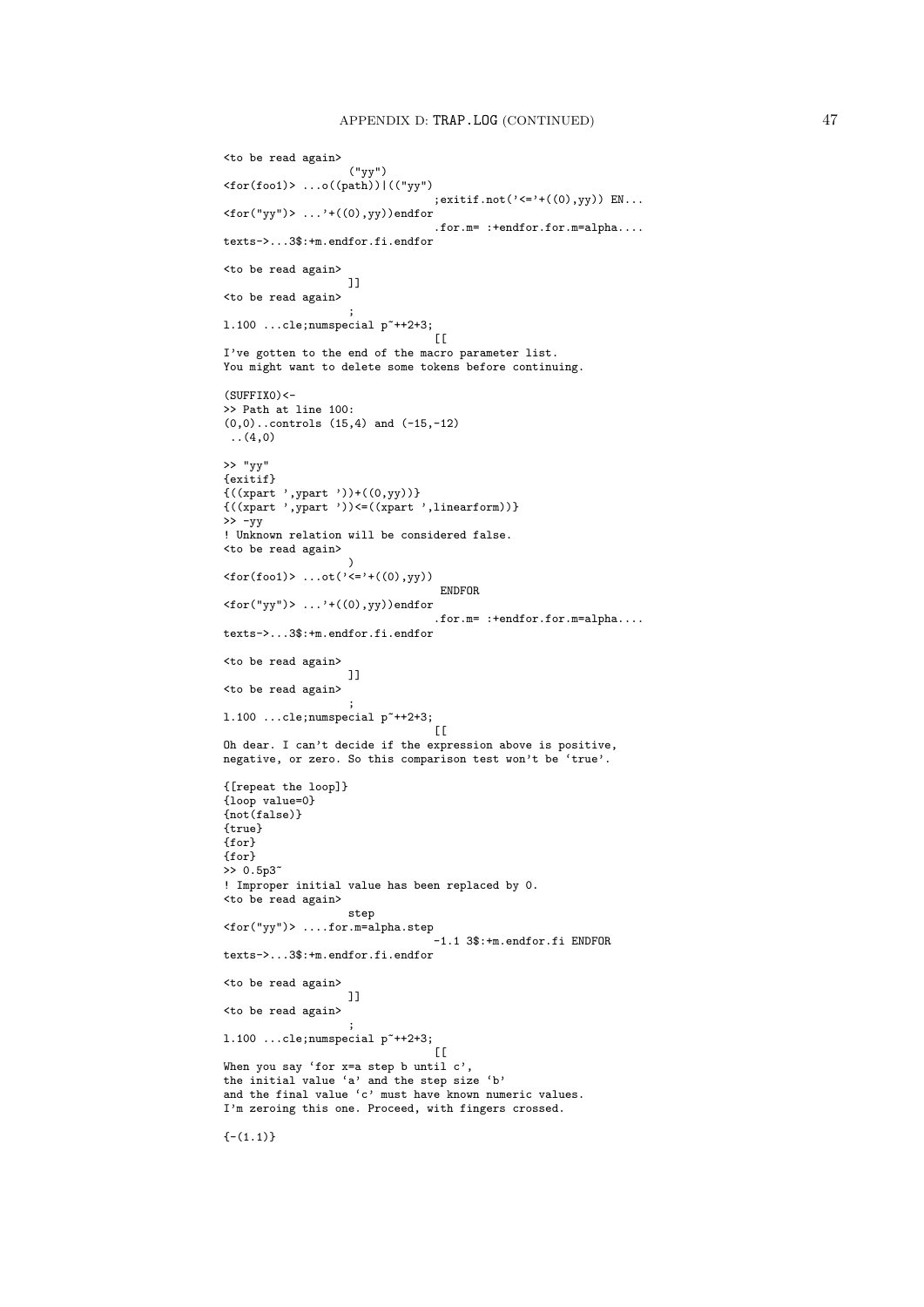```
! Missing 'until' has been inserted.
<to be read again>
                   3
<for("yy")> ...=alpha.step-1.1 3
                                 $:+m.endfor.fi ENDFOR
texts->...3$:+m.endfor.fi.endfor
<to be read again>
                   ]]
<to be read again>
                    ;
l.100 ...cle;numspecial p~++2+3;
                                [[[
I assume you meant to say 'until' after 'step'.
So I'll look for the final value and colon next.
{(3)*(-1)}{loop value=0}
{[repeat the loop]}
{100p} value=-1.1}
\{+(0)^{\}{[repeat the loop]}
{loop value=-2.20001}
\{(0)+(-1.1)\}{[repeat the loop]}
{f}i}
{[repeat the loop]}
{loop value=2}
{if}
{string(2)}
{false}
{[repeat the loop]}
{loop value=path}
\{if\}{string(path)}
{false}
{[repeat the loop]}
{loop value=10}
\{if\}{string(10)}
{false}
{[repeat the loop]}
\{(-1.1)+(-2.20001)\}{endgroup}
{begingroup}
{let}
{save}
{def}
{def}
texts->input
{input}
(trap.mf
if->endinput?
{endinput}
{if}
{known(0)}
{not(true)}
{false}
)
! Incomplete if; all text was ignored after line 2.
<inserted text>
                 fi
l.101 ...input enddef;texts trap
                                  ]];
The file ended while I was skipping conditional text.
This kind of error happens when you say 'if...' and forget
the matching 'fi'. I've inserted a 'fi'; this might work.
{restoring \}
{restoring if}
```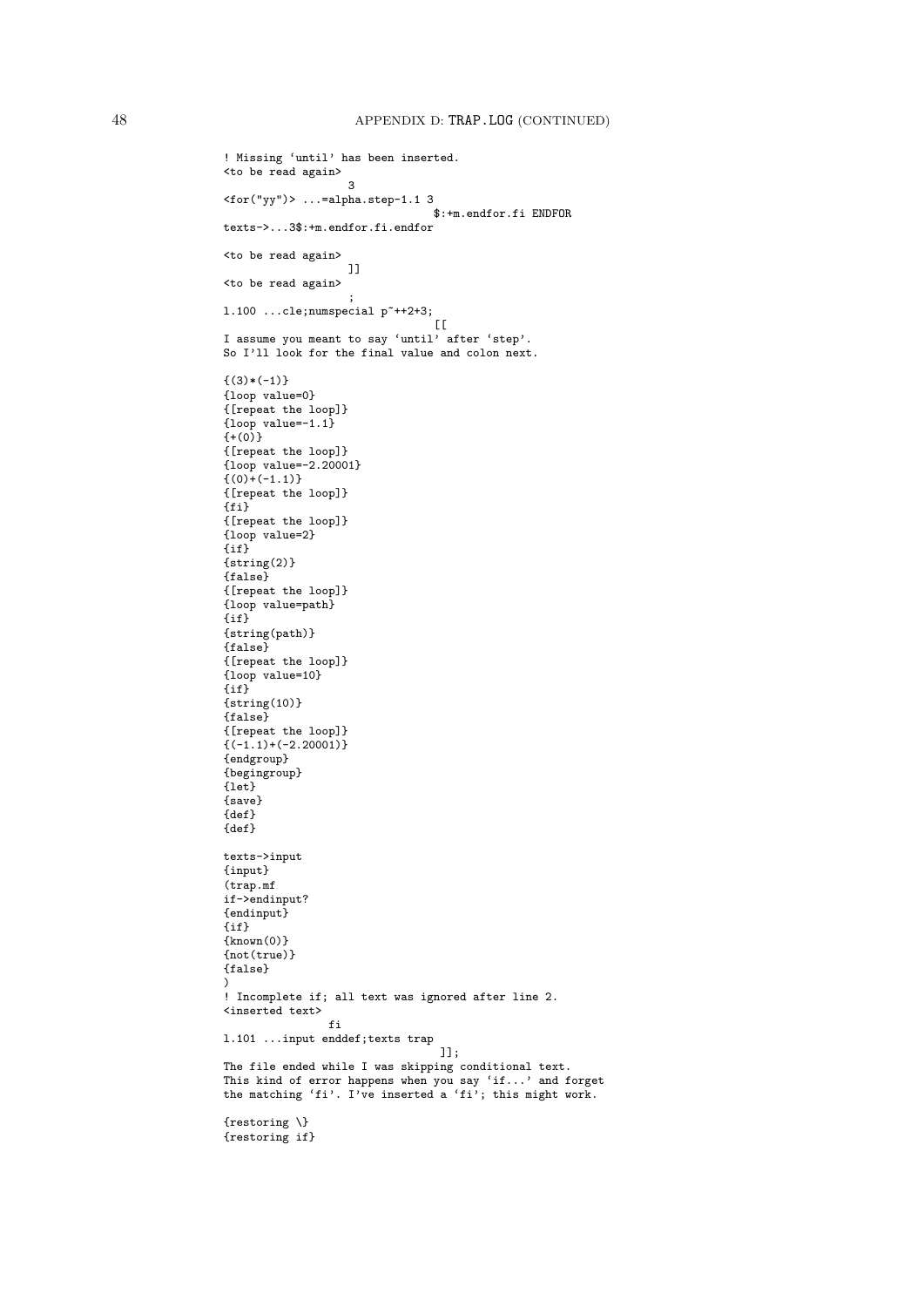```
{endgroup}
```

```
dup<text>->[[(TEXT0);save
Runaway text?
[[def.texts.secondary.x=primarydef.y++y=x@y.enddef;showtoken ETC.
! Forbidden token found while scanning a text argument.
<inserted text>
                 endgroup
<to be read again>
                    \
l.102 ...showtoken++;x enddef]]\
                                  ;
It seems that a right delimiter was left out,
causing me to read past where you wanted me to stop.
I'll try to recover; but if the error is serious,
you'd better type 'E' or 'X' now and fix your file.
(TEXT0)<-[[def.texts.secondary.x=primarydef.y++y=x@y.enddef;showtoken++;
x.enddef]]
{begingroup}
{begingroup}
{def}
{endgroup}
{save}
! Missing symbolic token inserted.
<inserted text>
                 INACCESSIBLE
<to be read again>
                    \
l.102 ...showtoken++;x enddef]]\
                                  ;
Sorry: You can't redefine my error-recovery tokens.
I've inserted an inaccessible symbol so that your
definition will be completed without mixing me up too badly.
f \setminus \lambda{proofing:=1}
texts<secondary>->primarydef.y++y=(EXPR0)@y.enddef;showtoken++;(EXPR0)
(EXPRO)<-<sup>n</sup>a<sup>n</sup>{primarydef}
{showtoken}
> ++=primarydef'd macro:
("a")@(EXPR1){("a")\&("b")}ab
texts<secondary>->primarydef.y++y=(EXPR0)@y.enddef;showtoken++;(EXPR0)
\{(1.00002)*(a1)\}{-}(1.00002a1)(EXPR0)<--1.00002a1
{primarydef}
{showtoken}
> ++=primarydef'd macro:
(-1.00002a1)@(EXPR1)
{(a2)+(a3)}{(linearform)+(a4)}
{(linearform)+(a5)}
{(linearform)+(a6)}
{-(linearform)}
{(-1.00002a1)=(linearform)}
## a1=0.99998a6+0.99998a5+0.99998a4+0.99998a3+0.99998a2
{-((a3,a2))}
{((-a3,-a2))}/{(0.99998)}{(a4)+(a5)}{begingroup}
{showdependencies}
a1=0.99998a6+0.99998a5+0.99998a4+0.99998a3+0.99998a2
alpha=0.5p3~
{endgroup}
{(linearform)+(a6)}
{(a3)+(a4)}
```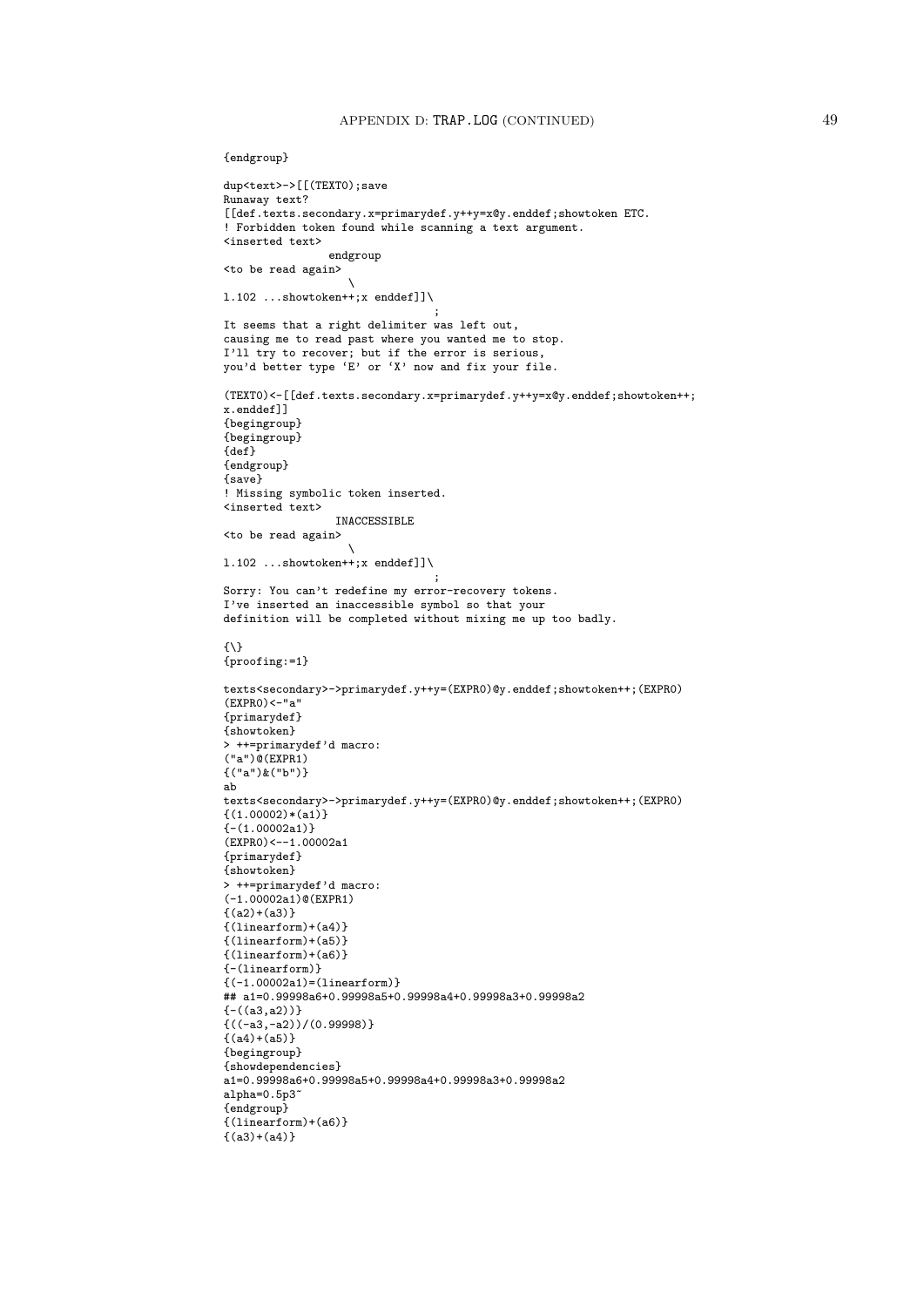```
{(linearform)+(a5)}
{(linearform)+(a6)}
{-((linearform,linearform))}
{((-1.00002a3,-1.00002a2))=((linearform,linearform))}
## a2=0.99998a6+0.99998a5+0.99998a4+0.99998a3
## a3=0.99998a6+0.99998a5+0.99998a4
{restoring INACCESSIBLE}
{endgroup}
{(1.00002)*(0.25a4*4)}\{(0.25a4*4)+(1)\}{(0.25a5*4)+(0.25a6*4)}\{(0.25a4*4+1)=(linearform)\}## a4*4=0.99998a6*4+0.99998a5*4-3.99994
{(0.9)*(0.5p3")}\{(0.45p3^{\circ})+(7)\}{a1pha:=0.45p3*+7}## alpha=0.45p3~+7
{showdependencies}
alpha=0.45p3~+7
a_{4=0.25a6*4+0.25a5*4-0.99998}a3=0.49998a6*4+0.49998a5*4-0.99997
a2=0.99997a6*4+0.99997a5*4-1.99992
a1=1.99992a6*4+1.99992a5*4-3.99982
{(0.66667)-(0.25a6*4)}\{(0.25a6*4)=(-0.25a6*4+0.66667)\}## a6*4=1.33334\{(0.25a5*4)=(0.33333)\}## a5*4=1.33331
#### a4=-0.33333
#### a3=0.33333
#### a2=0.66664
#### a1=1.33328
{cull}
\{(4)*(0.33333)\}{chardp:=27}
{charcode:=27}
{openwindow}
! Improper 'openwindow'.
<to be read again>
                    ;
l.107 ...) to (0,0) at "whoops";
                                 addto p; shipout p; cull p;
Say 'openwindow k from (r0,c0) to (r1,c1) at (x,y)',
where all quantities are known and k is between 0 and 15.
{addto}
>> (8,1,5,-5,-5,5)
! Not a suitable variable.
<to be read again>
                    ;
l.107 ...) at "whoops"; addto p;
                                 shipout p; cull p;
At this point I needed to see the name of a picture variable.
(Or perhaps you have indeed presented me with one; I might
have missed it, if it wasn't followed by the proper token.)
So I'll not change anything just now.
{shipout}
! Variable p is the wrong type (transform).
<to be read again>
                    ;
l.107 ...s"; addto p; shipout p;
                                 cull p;
I was looking for a "known" picture variable.
So I'll not change anything just now.
{cull}
\rightarrow (8,1,5,-5,-5,5)
! Not a suitable variable.
<to be read again>
                    ;
```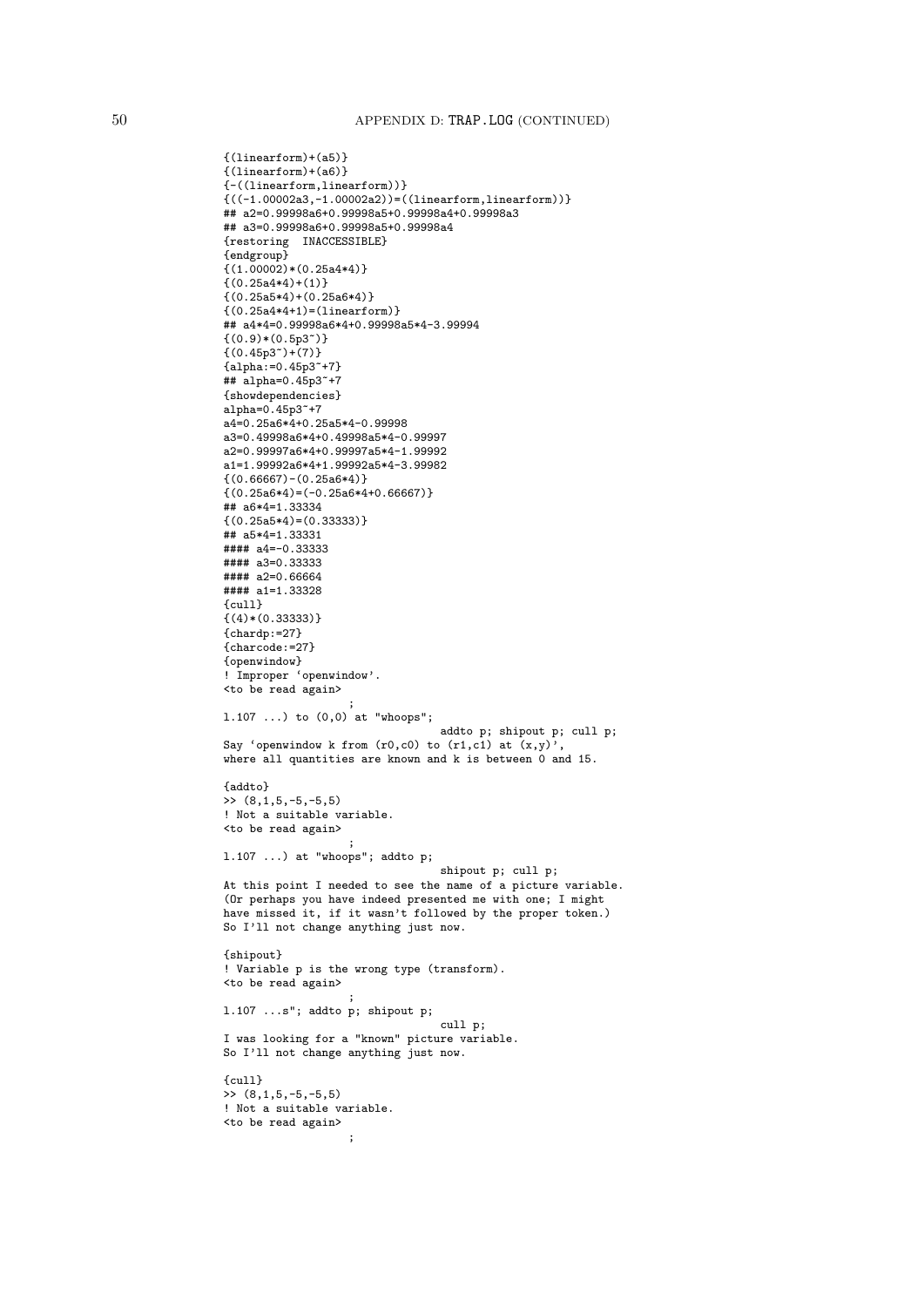l.107 ...o p; shipout p; cull p;

```
At this point I needed to see the name of a picture variable.
(Or perhaps you have indeed presented me with one; I might
have missed it, if it wasn't followed by the proper token.)
So I'll not change anything just now.
{openwindow}
\{- (0.5)\}Calling BLANKRECTANGLE(0,0,0,0)
Calling UPDATESCREEN
{special}
\rightarrow (8,1,5,-5,-5,5)
! Unsuitable expression.
<to be read again>
                    ;
l.108 ...$) at (0,0); special p;
                                 numspecial "p";
The expression shown above has the wrong type to be output.
{numspecial}
>> "p"
! Unsuitable expression.
<to be read again>
                    ;
l.108 ...cial p; numspecial "p";
The expression shown above has the wrong type to be output.
{openwindow}
\{(32)*(1024)\}! Arithmetic overflow.
l.109 ....49999 from (0,32*1024)
                                 to (1,31*1057) at (0,0); shi...
Uh, oh. A little while ago one of the quantities that I was
computing got too large, so I'm afraid your answers will be
somewhat askew. You'll probably have to adopt different
tactics next time. But I shall try to carry on anyway.
\{(31)*(1057)\}Calling BLANKRECTANGLE(100,100,0,1)
Calling UPDATESCREEN
{shipout}
[27.-14]
Edge structure at line 109 (just shipped out):
row 0: | -3++ -2-- -1++ 4094--
row -1: | -4096++ -3-- -2++ -1--
{openwindow}
Path at line 110, before choices:
(0,0)
Path at line 110, after choices:
(0,0)
{length(path)}
Calling BLANKRECTANGLE(0,2,0,4)
Calling UPDATESCREEN
{openwindow}
{length((-1,0))}(-(5)}
Calling BLANKRECTANGLE(1,10,1,3)
Calling UPDATESCREEN
{display}
{nullpicture}
>> picture
! Not a suitable variable.
```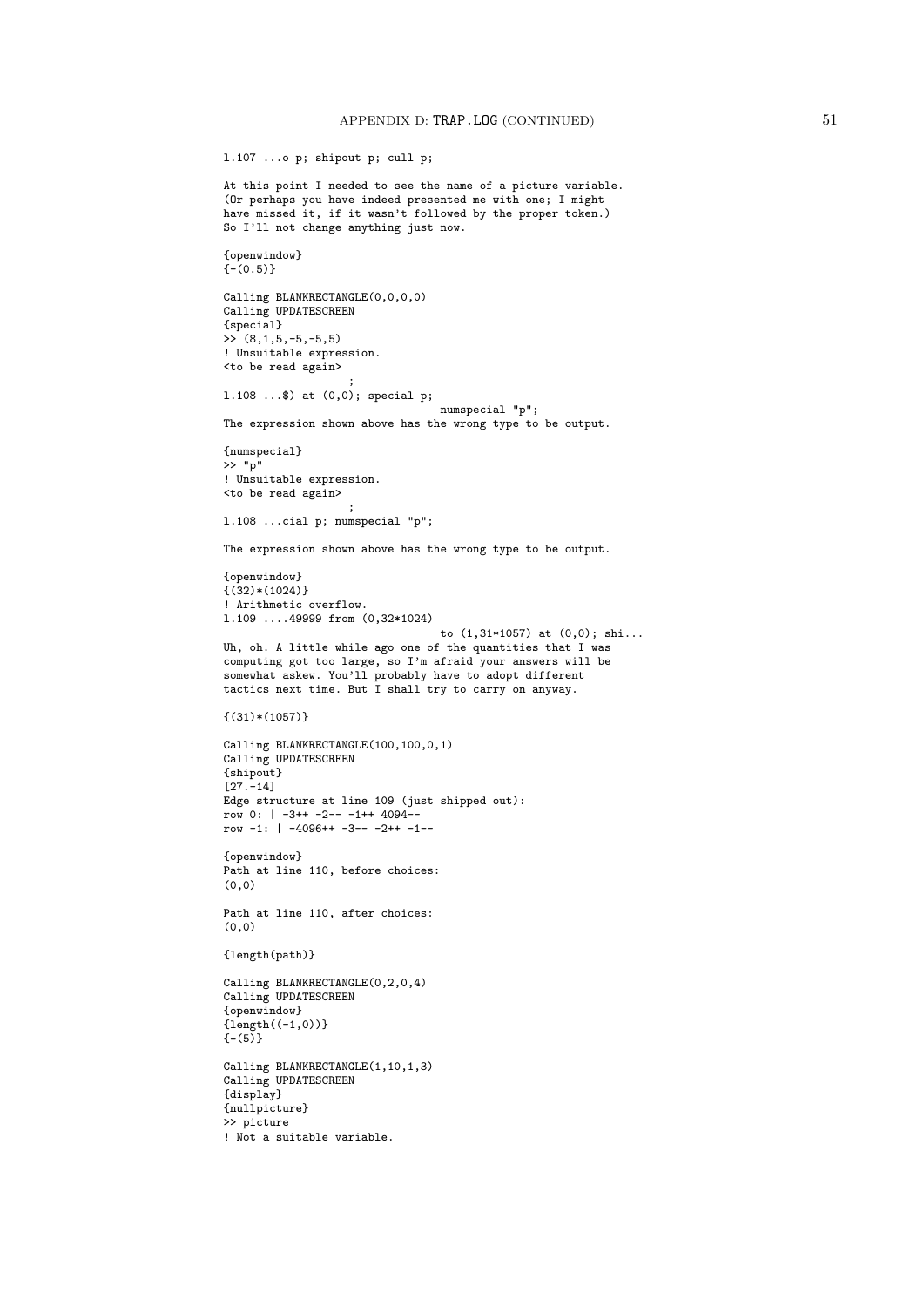```
<to be read again>
                    ;
l.112 display nullpicture;
                           display p inwindow 3; display p in...
At this point I needed to see the name of a picture variable.
(Or perhaps you have indeed presented me with one; I might
have missed it, if it wasn't followed by the proper token.)
So I'll not change anything just now.
{display}
\rightarrow 3
! Bad window number.
<to be read again>
                    ;
l.112 ...; display p inwindow 3;
                                 display p inwindow 6;
It should be the number of an open window.
{display}
! Variable p is the wrong type (transform).
<to be read again>
                    ;
l.112 ...; display p inwindow 6;
I was looking for a "known" picture variable.
So I'll not change anything just now.
{display}
Calling BLANKRECTANGLE(1,10,1,3)
Calling PAINTROW(2,1;4,5,6,10)
Calling UPDATESCREEN
{cull}
! Enormous number has been reduced.
l.113 ...opping (0.1,4095.999999
                                ) withweight 3.5
I can't handle numbers bigger than about 4095.99998;
so I've changed your constant to that maximum amount.
! Weight must be -3, -2, -1, +1, +2, or +3.
<to be read again>
                   withweight
l.114 withweight
                -3.5: display e0 inwindow 5.5; addto e0 also ...
I'll ignore the bad 'with' clause and look for another.
{-}(3.5)! Bad culling amounts.
<to be read again>
                    ;
l.114 withweight-3.5;
                      display e0 inwindow 5.5; addto e0 also ...
Always cull by known amounts that exclude 0.
{display}
Calling BLANKRECTANGLE(1,10,1,3)
Calling PAINTROW(2,1;4,5,6,8,9,10)
Calling PAINTROW(1,1;6,7,8,9)
Calling UPDATESCREEN
{addto}
\rightarrow (8,1,5,-5,-5,5)
! Improper 'addto'.
<to be read again>
                    ;
l.114 ...w 5.5; addto e0 also p;
                                 addto e0 contour 0;
This expression should have specified a known picture.
So I'll not change anything just now.
{addto}
```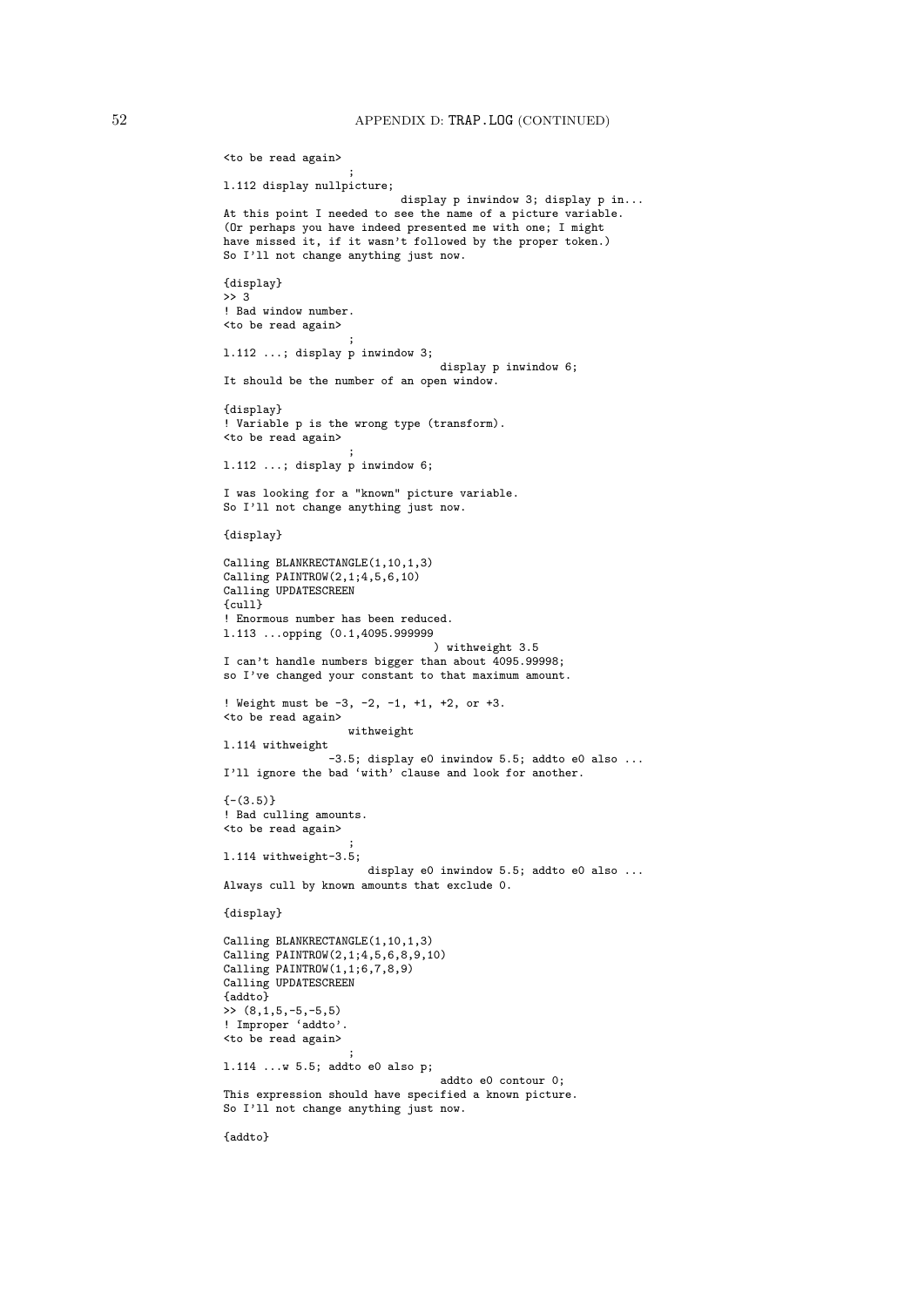```
>> 0
! Improper 'addto'.
<to be read again>
                   ;
l.114 ... p; addto e0 contour 0;
This expression should have been a known path.
So I'll not change anything just now.
{display}
Calling BLANKRECTANGLE(0,2,0,4)
Calling PAINTROW(2,1;0,1)
Calling PAINTROW(1,1;0,1)
Calling PAINTROW(0,1;1,2)Calling UPDATESCREEN
{addto}
! Not a cycle.
<to be read again>
                   ;
1.115 ...; addto e0 contour p^2;
That contour should have ended with '..cycle' or '&cycle'.
So I'll not change anything just now.
{display}
\{(3)+(3)\}Calling BLANKRECTANGLE(1,10,1,3)
Calling PAINTROW(2,1;4,5,6,10)Calling UPDATESCREEN
{display}
{begingroup}
{vardef}
{endgroup}
! Variable e0e0 has been obliterated.
<to be read again>
                   ;
l.116 ...vardef e[]e=enddef;6]];
It seems you did a nasty thing---probably by accident,
but nevertheless you nearly hornswoggled me.
While I was evaluating the right-hand side of this
command, something happened, and the left-hand side
is no longer a variable! So I won't change anything.
{addto}
{display}
Calling PAINTROW(1,1;0,1,2)
Calling PAINTROW(0,0;0,1,2)
Calling UPDATESCREEN
{ligtable}
{display}
{display}
Calling UPDATESCREEN
{show}
{begingroup}
{interim}
{tracingcommands:=0}
lig(TEXT0)(TEXT1)->ligtable0::for*=1step1until60:0kern.boundarychar+*,en
dfor.skipto0;ligtable(TEXT0):(TEXT0)(TEXT1)0,skipto255;boundarychar:=bou
ndarychar+51.29999
(TEXTO) < - "g"
(TEXT1) < - = : |
lig(TEXT0)(TEXT1)->ligtable0::for*=1step1until60:0kern.boundarychar+*,en
dfor.skipto0;ligtable(TEXT0):(TEXT0)(TEXT1)0,skipto255;boundarychar:=bou
ndarychar+51.29999
(TEXT0)<-"h":"i"
(TEXT1) <- |=:
```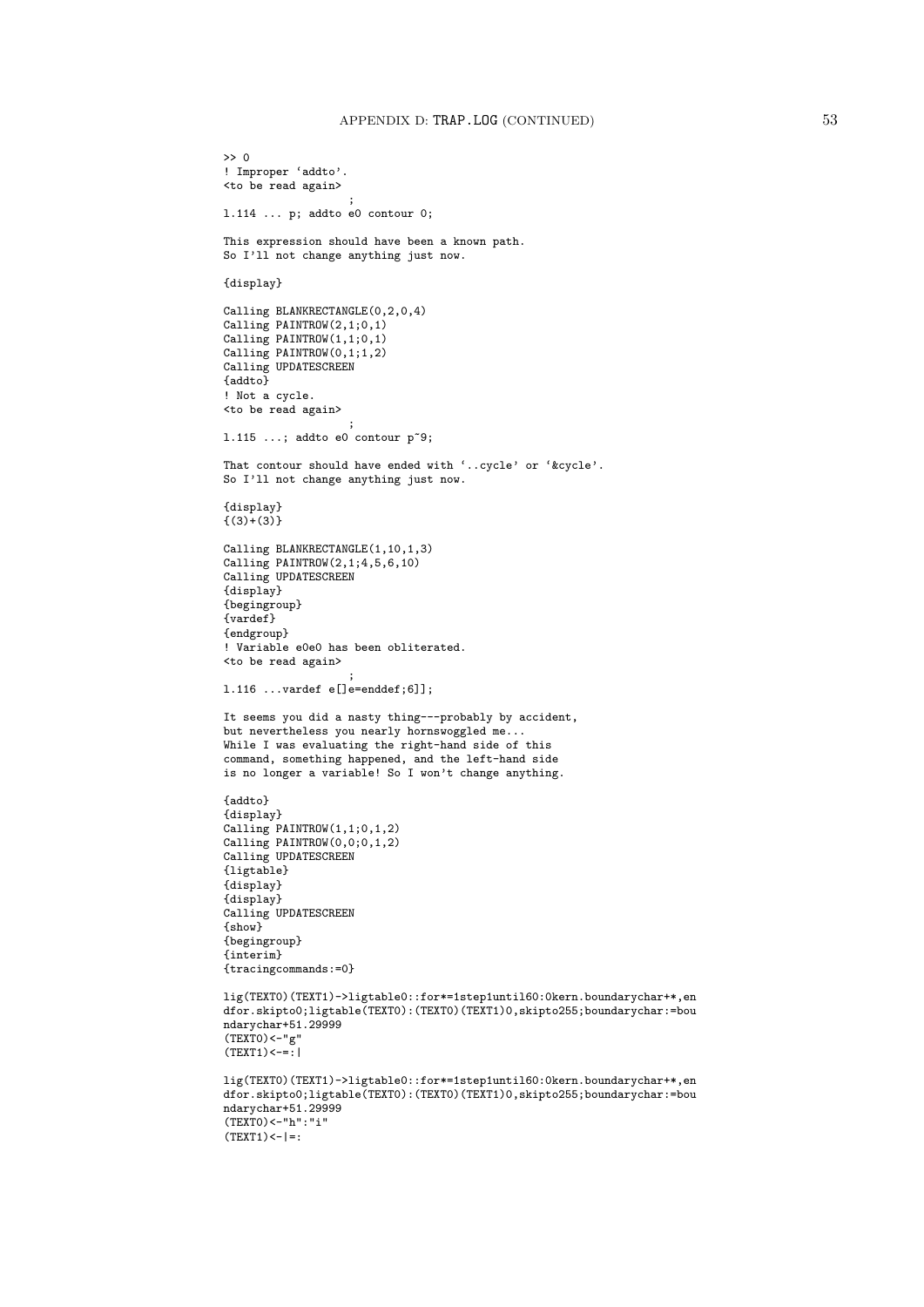```
! Character h is already in a ligtable.
<to be read again>
                    :
<argument> "h":
               n_{\tilde{1}} n
lig->...;ligtable(TEXT0):(TEXT0)
                                 (TEXT1)0,skipto255;boundarych...
l.119 ...=:|); lig("h":"i")(|=:)
                                 ;
It's not legal to label a character more than once.
So I'll not change anything just now.
lig(TEXT0)(TEXT1)->ligtable0::for*=1step1until60:0kern.boundarychar+*,en
dfor.skipto0;ligtable(TEXT0):(TEXT0)(TEXT1)0,skipto255;boundarychar:=bou
ndarychar+51.29999
(TEXTO) < -"j"(TEXT1) < = = : >
lig(TEXT0)(TEXT1)->ligtable0::for*=1step1until60:0kern.boundarychar+*,en
dfor.skipto0;ligtable(TEXT0):(TEXT0)(TEXT1)0,skipto255;boundarychar:=bou
ndarychar+51.29999
(TEXT0) < "k"(TEXT1) < -= : |>
lig(TEXT0)(TEXT1)->ligtable0::for*=1step1until60:0kern.boundarychar+*,en
dfor.skipto0;ligtable(TEXT0):(TEXT0)(TEXT1)0,skipto255;boundarychar:=bou
ndarychar+51.29999
(TEXT0)<-"l"
(TEXT1) <- |=: |>
{restoring tracingcommands=2.1}
{endgroup}
>> vacuous
{begingroup}
{let}
{vardef}
{endgroup}
! Variable c.a1 has been obliterated.
<to be read again>
                    ;
l.121 ...;vardef b=enddef;1]] ];
                                 ligtable"m":0=:0,skipto5;
It seems you did a nasty thing---probably by accident,
but nevertheless you nearly hornswoggled me...
While I was evaluating the suffix of this variable,
something was redefined, and it's no longer a variable!
In order to get back on my feet, I've inserted '0' instead.
{h1:=0}! Variable b1 has been obliterated.
<to be read again>
                    ;
l.121 ...;vardef b=enddef;1]] ];
                                 ligtable"m":0=:0,skipto5;
It seems you did a nasty thing---probably by accident,
but nevertheless you nearly hornswoggled me...
While I was evaluating the right-hand side of this
command, something happened, and the left-hand side
is no longer a variable! So I won't change anything.
{ligtable}
! A statement can't begin with 'skipto'.
<to be read again>
                    !!
l.122 !!
        ; errhelp 0; errmessage "Be like Jane";
I was looking for the beginning of a new statement.
If you just proceed without changing anything, I'll ignore
everything up to the next ';'. Please insert a semicolon
now in front of anything that you don't want me to delete.
(See Chapter 27 of The METAFONTbook for an example.)
```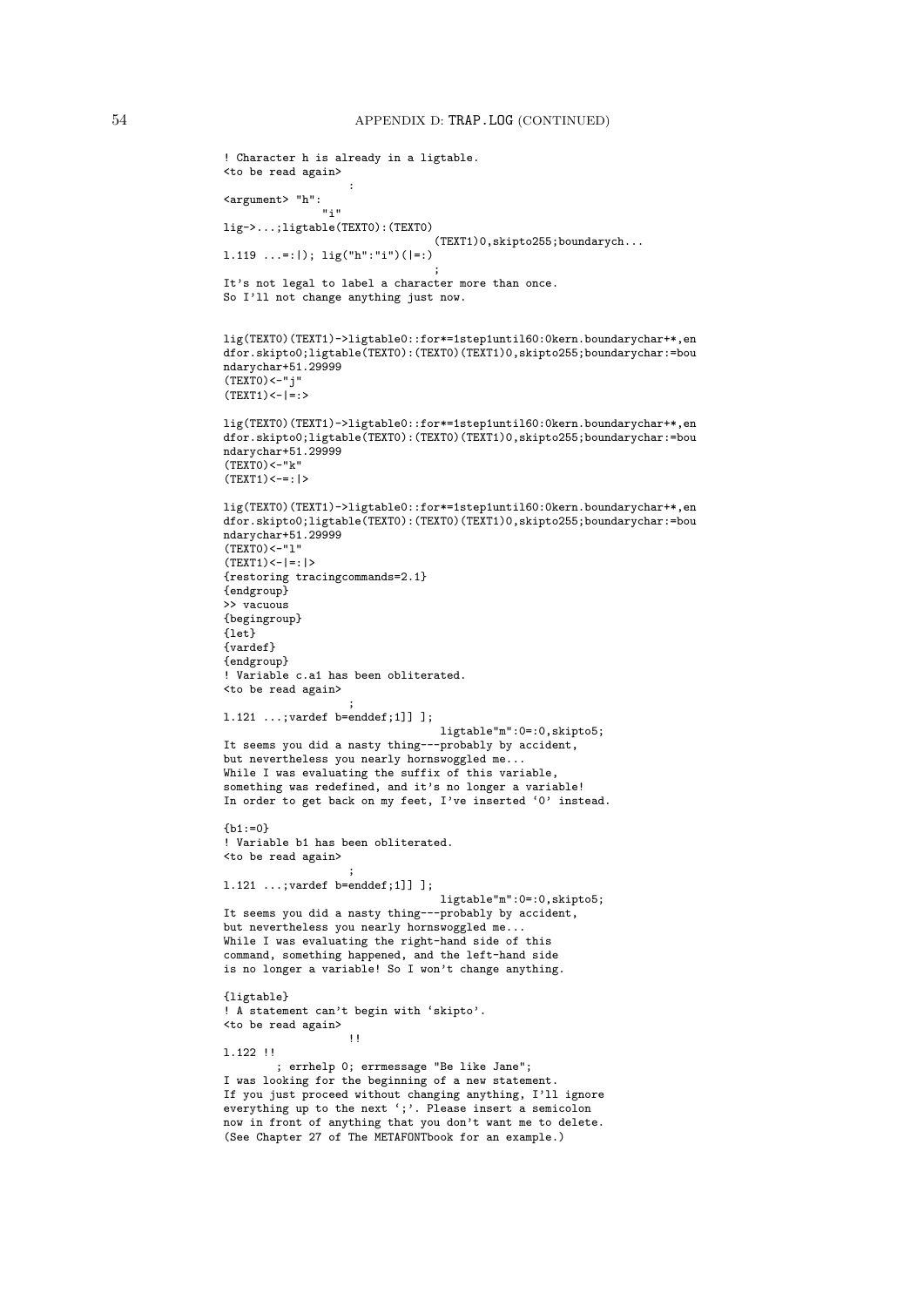```
! Extra tokens will be flushed.
<to be read again>
                    !!
l.122 !!
        ; errhelp 0; errmessage "Be like Jane";
I've just read as much of that statement as I could fathom,
so a semicolon should have been next. It's very puzzling...
but I'll try to get myself back together, by ignoring
everything up to the next ';'. Please insert a semicolon
now in front of anything that you don't want me to delete.
(See Chapter 27 of The METAFONTbook for an example.)
{errhelp}
\Rightarrow 0
! Not a string.
<to be read again>
                    ;
l.122 !!; errhelp 0;
                     errmessage "Be like Jane";
A message should be a known string expression.
{errmessage}
! Be like Jane.
<to be read again>
                    ;
l.122 ...message "Be like Jane";
This error message was generated by an 'errmessage'
command, so I can't give any explicit help.
Pretend that you're Miss Marple: Examine all clues,
and deduce the truth by inspired guesses.
{errhelp}
{errmessage}
1
<to be read again>
                    ;
l.123 ...e%%%lp%"; errmessage"";
                                 errhelp ""; errmessage "Anot...
He%
lp
{errhelp}
{errmessage}
! Another.
<to be read again>
                    ;
l.123 ...; errmessage "Another";
(That was another 'errmessage'.)
{headerbyte}
>> 0
! Improper location.
<to be read again>
                    ;
l.124 headerbyte 0;
                   headerbyte(48.5)substring(-9,9)of"long"; ...
I was looking for a known, positive number.
For safety's sake I'll ignore the present command.
{headerbyte}
! Missing ':' has been inserted.
<to be read again>
                    substring
l.124 ...aderbyte(48.5)substring
                                 (-9, 9)of"long"; for\=0:\
A colon should follow a headerbyte or fontdimen location.
```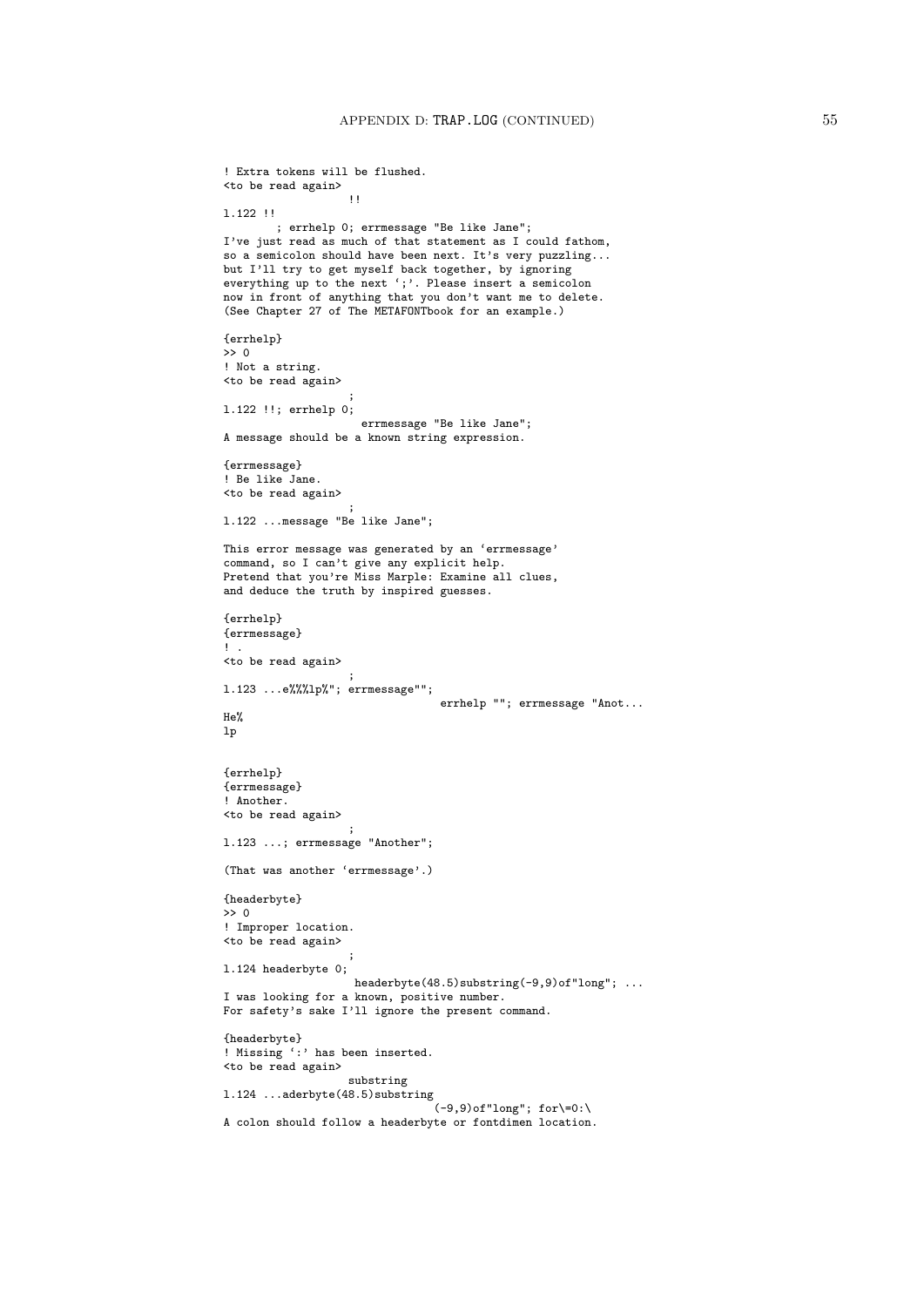```
{- (9)}{((-9,9))substring("long")}
>> "long"
! Invalid code has been replaced by 0.
<to be read again>
                    ;
l.124 ...ubstring(-9,9)of"long";
                                 for\=0:\
I was looking for a number between 0 and 255, or for a
string of length 1. Didn't find it; will use 0 instead.
{for}
Runaway loop?
! Forbidden token found while scanning the text of a for loop.
<inserted text>
                endfor
<to be read again>
                    \
1.124 ...-9,9)of"long"; for\=0:\
I suspect you have forgotten an 'endfor',
causing me to read past where you wanted me to stop.
I'll try to recover; but if the error is serious,
you'd better type 'E' or 'X' now and fix your file.
{loop value=0}
{[repeat the loop]}
\{\setminus\}{headerbyte}
\{(2)*(0.33333)\}{fontdimen}
\{(2)*(0.33333)\}>> "q"
! Improper font parameter.
<to be read again>
                    ;
l.125 ..."; fontdimen 9:2a6,"q";
                                  fontdimen 1:2048;
I'm zeroing this one. Proceed, with fingers crossed.
{fontdimen}
{fontmaking:=1}
{extensible}
! Missing ':' has been inserted.
<to be read again>
                   5
l.126 ...king:=1; extensible 5 5
                                 ,"c"255.5,"d"; charlist 0:5:"...
I'm processing 'extensible c: t,m,b,r'.
! Missing ',' has been inserted.
<to be read again>
                   255.5
l.126 ...extensible 5 5,"c"255.5
                                 ,"d"; charlist 0:5:"a":"d";
I'm processing 'extensible c: t,m,b,r'.
>> 255.5
! Invalid code has been replaced by 0.
<to be read again>
                    ,
l.126 ...xtensible 5 5,"c"255.5,
                                 "d"; charlist 0:5:"a":"d";
I was looking for a number between 0 and 255, or for a
string of length 1. Didn't find it; will use 0 instead.
{charlist}
! Character code 5 is already extensible.
<to be read again>
                    :
l.126 ...,"d"; charlist 0:5:"a":
```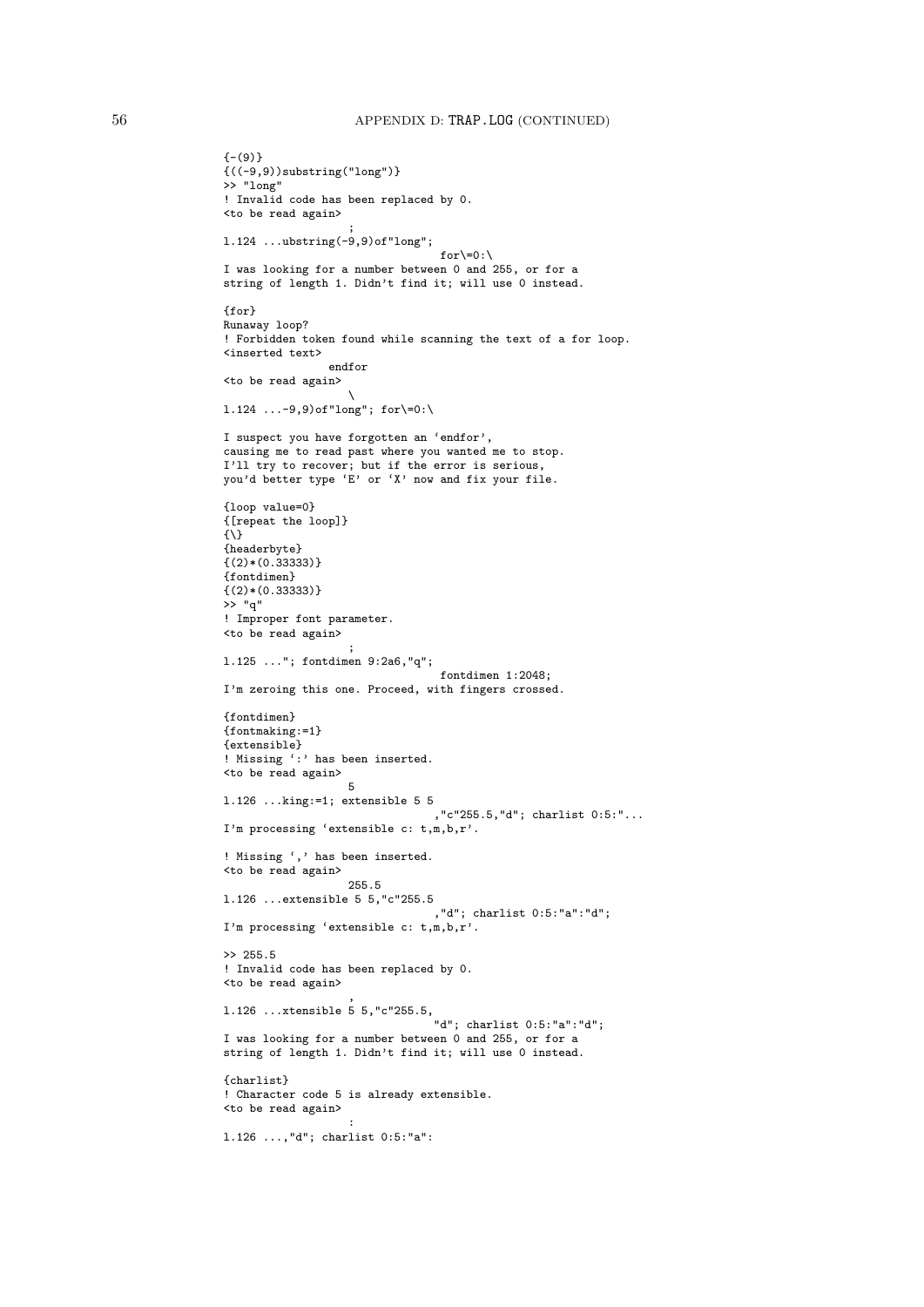## APPENDIX D: TRAP.LOG (CONTINUED) 57

```
"d";
It's not legal to label a character more than once.
So I'll not change anything just now.
{ligtable}
! Too far to skip.
l.127 ligtable255:255::
                       "a"=:"b","d" kern -2048,"c":0:99.5:"e"...
At most 127 lig/kern steps can separate skipto1 from 1::.
{- (2048)}! Character code 0 is already in a charlist.
<to be read again>
                   :
l.127 ...","d" kern -2048,"c":0:
                                99.5:"e"|=:|"f",0kern';
It's not legal to label a character more than once.
So I'll not change anything just now.
>> (xpart ',ypart ')
! Improper kern.
<to be read again>
                   ;
l.127 ...99.5:"e"|=:|"f",0kern';
The amount of kern should be a known numeric value.
I'm zeroing this one. Proceed, with fingers crossed.
{ligtable}
! Character code 5 is already extensible.
<to be read again>
                   :
l.128 ligtable 5:
                0; def clear(text x)=interim x:=$ enddef; cl...It's not legal to label a character more than once.
So I'll not change anything just now.
! Illegal ligtable step.
<to be read again>
                   ;
l.128 ligtable 5:0;
                    def clear(text x)=interim x:=$ enddef; cl...I was looking for '=:' or 'kern' here.
{def}
clear(TEXT0)->interim(TEXT0):=$
(TEXT0)<-hppp
{interim}
{hppp:=-1}
\{ (0) = (0) }
! Redundant equation.
<to be read again>
                   ;
l.128 ...f; clear(hppp); vppp=0;
I already knew that this equation was true.
But perhaps no harm has been done; let's continue.
{begingroup}
clear(TEXT0)->interim(TEXT0):=$
(TEXT0)<-tracingmacros
{interim}
{tracingmacros:=-1}
{interim}
{tracingcommands:=-1}
Runaway text?
tracingoutput
! Forbidden token found while scanning a text argument.
<inserted text>
```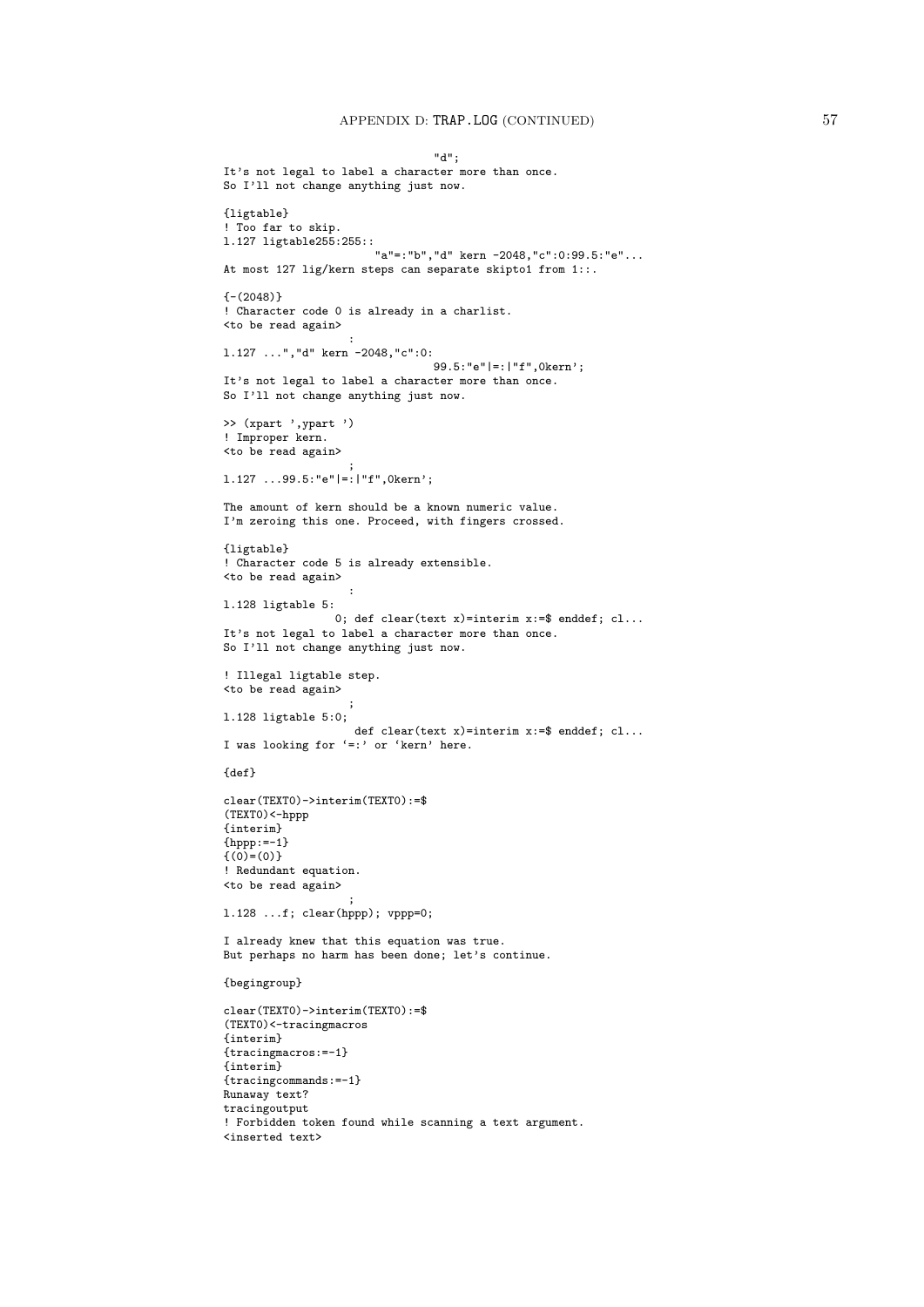```
)
<to be read again>
                   \
l.129 ...); clear(tracingoutput\
                                ;
It seems that a right delimiter was left out,
causing me to read past where you wanted me to stop.
I'll try to recover; but if the error is serious,
you'd better type 'E' or 'X' now and fix your file.
{restoring proofing=1}
{restoring tracingoutput=1}
{restoring tracingcommands=2.1}
{restoring tracingmacros=1}
{endgroup}
{def}
{def}
{addto}
Path at line 139, before choices:
(0,0){4096,0}
 ..{4096,0}(1,0){0,-4096}
 ..{0,4096}cycle
Path at line 139, after choices:
(0,0)..controls (0.33333,0) and (0.66667,0)
 ..(1,0)..controls (1,-0.66667) and (0,-0.66667)
 ..cycle
> 0 ENE 1 (ESE SSE) SSW WSW WNW NNW 0 (NNE)
! Backwards path (turning number is negative).
<to be read again>
                   ;
l.139 ....{0,1}cycle withpen qq;
The path doesn't have a counterclockwise orientation,
so I'll probably have trouble drawing it.
(See Chapter 27 of The METAFONTbook for more help.)
Tracing edges at line 139: (weight 1)
@ Octant ENE (2 offsets), from (2.5,-0.5) to (1.5,-2)
@ retrograde line from (2.5,-0.5) to (0.5,-2)
(3,0)(3,-1)(1,-1)Q transition line 0, from (0.5,-2) to (0.5,-2)@ transition line 1, from (1.5,-2) to (2.5,-1.5)
@ transition line 2, from (2.5,-1.5) to (3.5,-0.5)
(1,-2)(3,-2)(3,-1)(4,-1)@ retrograde line from (3.5,-0.5) to (1.5,-2)
(4,0)(4,-1)(2,-1)@ Octant ESE (2 offsets), from (1.5,-2) to (-1,0)
@ retrograde line from (1.5,-2) to (-1,0)
(2,-2)(1,-2)(1,-1)(0,-1)@ transition line 3, from (-1,0) to (0.5,-1.5)
@ transition line 2, from (0.5,-1.5) to (1.5,-2)
@ transition line 1, from (1.5,-2) to (1.5,-2)
(0,0)(0,-1)(1,-1)@ retrograde line from (1.5,-2) to (-1,0)
(1,-2)(1,-1)(0,-1)@ Octant SSE (0 offsets), from (-1,0) to (-1,0)@ transition line 0, from (-1,0) to (-1,0)
@ Octant SSW (2 offsets), from (-1,0) to (-0.82407,0.67593)
Q retrograde line from (-1,0) to (-0.5,1.5)(0,0)(-1,0)(-1,1)(0,1)@ transition line 3, from (-0.5,1.5) to (-0.5,1.5)
@ transition line 2, from (-0.5,1.5) to (-1,0)
@ transition line 1, from (-1.06265,-0.39499) to (-0.56265,1.10501)
@ transition line 2, from (-0.82407,0.67593) to (-1.32407,-0.82407)
@ transition line 1, from (-1.32407,-0.82407) to (-1.32407,-0.82407)
(0,2)(0,1)(-1,1)@ retrograde line from (-1.32407,-0.82407) to (-0.82407,0.67593)
(-1,-1)@ Octant WSW (2 offsets), from (-0.82407,0.67593) to (1,2)
```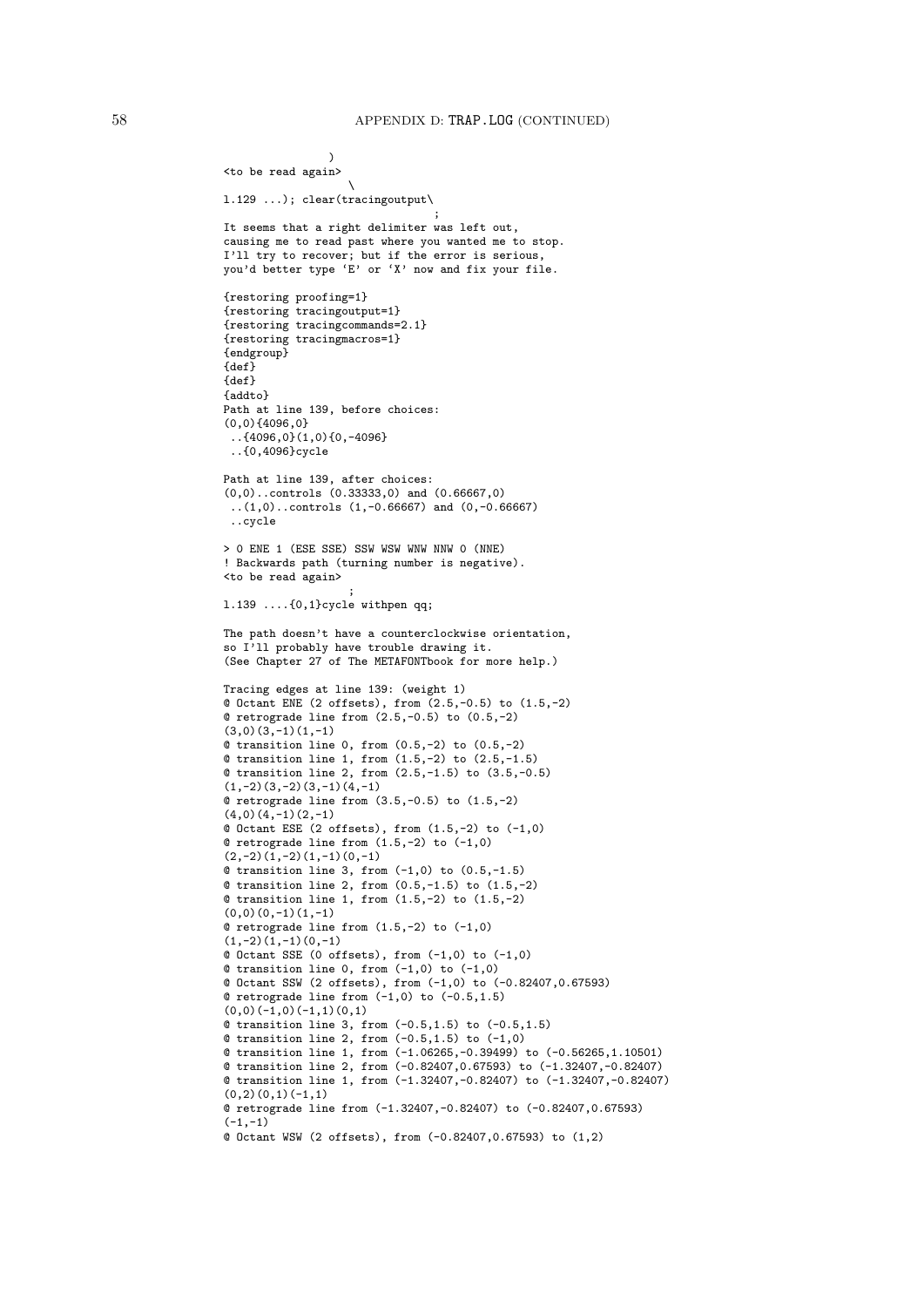```
@ retrograde line from (-0.82407,0.67593) to (1.17593,2.17593)
(-1,1)(0,1)@ transition line 0, from (1.17593,2.17593) to (1.17593,2.17593)
@ transition line 1, from (1.17593,2.17593) to (0.17593,1.67593)
Q transition line 2, from (0,1.5) to (-1,0.5)(0, 2)@ retrograde line from (-1,0.5) to (1,2)
(0,1)
@ Octant WNW (2 offsets), from (1,2) to (3.32407,0.17593)
@ retrograde line from (1,2) to (3.5,0)
(0,2)(2,2)(2,1)(3,1)@ transition line 3, from (3.5,0) to (2,1.5)
@ transition line 2, from (1.82407,1.67593) to (0.82407,2.17593)
@ transition line 1, from (0.82407,2.17593) to (0.82407,2.17593)
(3,0)(3,1)(2,1)@ retrograde line from (0.82407,2.17593) to (3.32407,0.17593)
(2,2)(2,1)(3,1)@ Octant NNW (0 offsets), from (3.32407,0.17593) to (3,1)
@ transition line 0, from (3.32407,0.17593) to (3.32407,0.17593)
(3,0)
@ Octant NNE (2 offsets), from (3,1) to (2.5,-0.5)
@ retrograde line from (3,1) to (2.5,-0.5)
(3,1)
@ transition line 3, from (2.5,-0.5) to (2.5,-0.5)
Q transition line 2, from (2.5, -0.5) to (3,1)@ transition line 1, from (3,1) to (3,1)
(3,0)
@ retrograde line from (3,1) to (2.5,-0.5)
(3,1)(3,0).
f(SUFFIX0)(EXPR1)(EXPR2)(TEXT3)->numeric.w;show(EXPR1);addto(SUFFIX0)con
tour(0,0)..(2,0)..(1,$)..(1,1)..cycle.withpen.qq;addto(SUFFIX0)doublepat
h(0,0)\{1,1\}..\{2,1\}(2,1)withpen.qq;addto(SUFFIX0)doublepath((\text{$\$},\text{$\$})\{1,0\}..(
1,1){1,0})scaled0.5withpen.nullpen;cull(SUFFIX0)keeping(4,4)withweight1.
5;
! Missing ']' has been inserted.
<to be read again>
                   ,
l.140 f(e[3,
            w); g(e3,transformed p,penoffset-(1,1.3)of(pencir...
I've seen a '[' and a subscript value, in a suffix,
so a right bracket should have come next.
I shall pretend that one was there.
(SUFFIX0)<-e3(EXPR1)<-unknown path w
! Missing argument to f.
<to be read again>
                   ;
l.140 f(e[3,w);
                g(e3,transformed p,penoffset-(1,1.3)of(pencir...
That macro has more parameters than you thought.
I'll continue by pretending that each missing argument
is either zero or null.
(EXPR2) < -0! Missing argument to f.
<to be read again>
                   ;
l.140 f(e[3,w);
                g(e3, transformed p, penoffset-(1,1.3) of (pencir...That macro has more parameters than you thought.
I'll continue by pretending that each missing argument
is either zero or null.
(TEXT3)<{numeric}
{show}
>> unknown path %CAPSULE1615
{addto}
```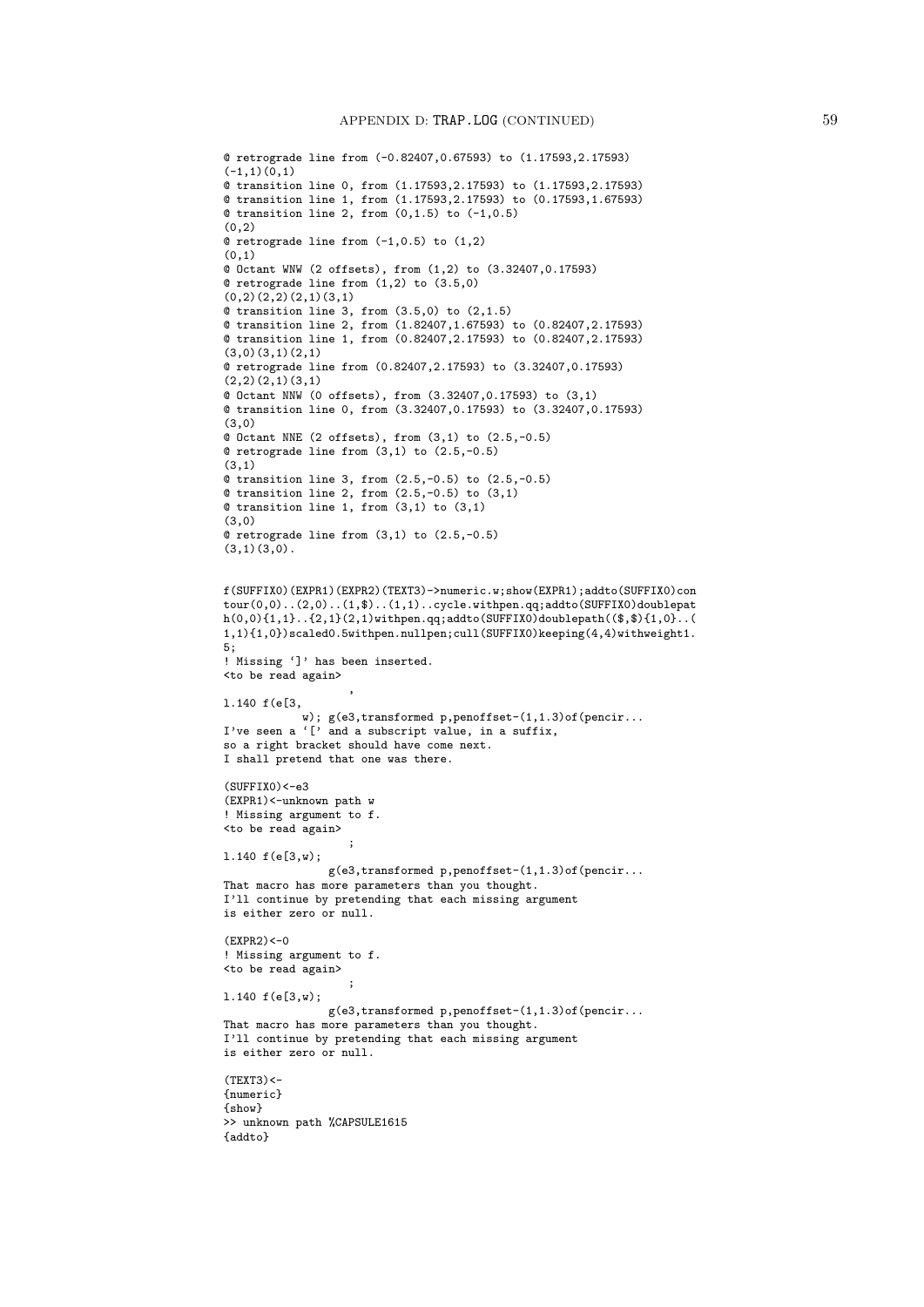Path at line 140, before choices:

```
(0,0)
 ..(2,0)
 \ldots (1,-1)
 ..(1,1)
 ..cycle
Path at line 140, after choices:
(0,0)..controls (0.56189,-0.5286) and (1.43811,0.5286)
 ..(2,0)..controls (2.70831,-0.66634) and (1.66634,-1.70831)
 \ldots(1,-1)..controls (0.4714,-0.43811) and (1.5286,0.43811)
 ..(1,1)..controls (0.33366,1.70831) and (-0.70831,0.66634)
 ..cycle
> 0 ESE ENE ESE 1 SSE SSW WSW WNW NNW 2 NNE NNW 3 WNW WSW SSW SSE ESE 0
! Strange path (turning number is zero).
<to be read again>
                   ;
f->.....(1,1)..cycle.withpen.qq;
                                addto(SUFFIX0)doublepath(0,0)...
<to be read again>
                   ;
l.140 f(e[3,w);
                g(e3,transformed p,penoffset-(1,1.3)of(pencir...
The path doesn't have a counterclockwise orientation,
so I'll probably have trouble drawing it.
(See Chapter 27 of The METAFONTbook for more help.)
Tracing edges at line 140: (weight 1)
@ Octant ENE (2 offsets), from (0.26321,-2.6526) to (1.73679,-2.34741)
@ transition line 0, from (0.26321,-2.6526) to (0.26321,-2.6526)
@ transition line 1, from (1.73679,-2.34741) to (2.73679,-1.84741)
@ transition line 2, from (2.73679,-1.84741) to (3.73679,-0.84741)
(1,-3)(1,-2)(3,-2)@ retrograde line from (3.73679,-0.84741) to (1.73679,-2.34741)
(3, -1)@ Octant ESE (2 offsets), from (1.73679,-2.34741) to (-0.25465,-0.56029)
@ retrograde line from (1.73679,-2.34741) to (-0.76321,-0.34741)
(3,-2)(1,-2)(1,-1)(-1,-1)@ transition line 3, from (-0.76321,-0.34741) to (0.73679,-1.84741)
@ transition line 2, from (0.73679,-1.84741) to (1.73679,-2.34741)
@ transition line 1, from (2.05333,-2.41772) to (1.05333,-1.91772)
@ transition line 2, from (1.24535,-2.06029) to (2.24535,-2.56029)
@ transition line 1, from (2.24535,-2.56029) to (2.24535,-2.56029)
(-1,0)(-1,-1)(0,-1)(0,-2)(2,-2)@ retrograde line from (2.24535,-2.56029) to (-0.25465,-0.56029)
(2,-3)(2,-2)(1,-2)@ Octant SSE (0 offsets), from (-0.25465,-0.56029) to (0,-1.13196)
@ transition line 0, from (-0.25465,-0.56029) to (-0.25465,-0.56029)
@ Octant SSW (2 offsets), from (0,-1.13196) to (0.25,-0.25)
@ retrograde line from (0,-1.13196) to (0.5,0.36804)
(1,-1)(0,-1)@ transition line 3, from (0.5,0.36804) to (0.5,0.36804)
@ transition line 2, from (0.5,0.36804) to (0,-1.13196)
@ transition line 1, from (-0.04594,-1.41693) to (0.45406,0.08307)
@ transition line 2, from (0.25,-0.25) to (-0.25,-1.75)
@ transition line 1, from (-0.25,-1.75) to (-0.25,-1.75)
(0,0)
@ retrograde line from (-0.25,-1.75) to (0.25,-0.25)
(0, -2)@ Octant WSW (2 offsets), from (0.25,-0.25) to (1.63197,1)
@ retrograde line from (0.25,-0.25) to (2.25,1.25)
(0,0)(1,0)@ transition line 0, from (2.25,1.25) to (2.25,1.25)
@ transition line 1, from (2.25,1.25) to (1.25,0.75)
@ transition line 2, from (1.03186,0.59352) to (2.03186,1.09352)
@ transition line 1, from (1.63197,1) to (0.63197,0.5)
@ transition line 2, from (0.63197,0.5) to (-0.36803,-0.5)
(1,1)@ retrograde line from (-0.36803,-0.5) to (1.63197,1)
(1,0)
```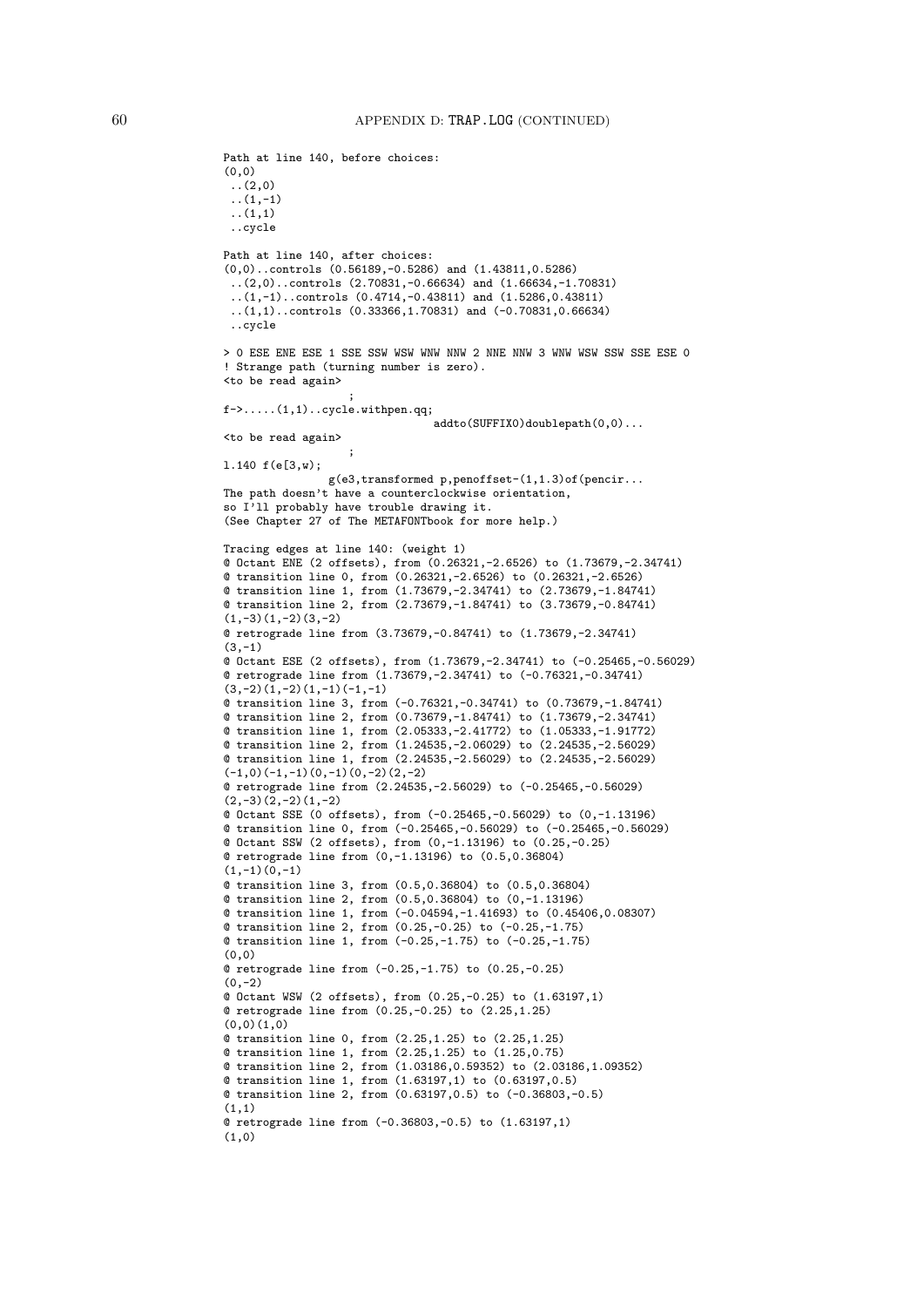```
@ Octant WNW (2 offsets), from (1.63197,1) to (3.56024,-0.74529)
@ retrograde line from (1.63197,1) to (4.13197,-1)
(1,1)(2,1)(2,0)(4,0)@ transition line 3, from (4.13197,-1) to (2.63197,0.5)
@ transition line 2, from (2.63197,0.5) to (1.63197,1)
@ transition line 1, from (1.29863,1.07983) to (2.29863,0.57983)
@ transition line 2, from (2.06024,0.75471) to (1.06024,1.25471)
@ transition line 1, from (1.06024,1.25471) to (1.06024,1.25471)
(4,-1)(4,0)(3,0)@ retrograde line from (1.06024,1.25471) to (3.56024,-0.74529)
(3,1)(2,1)(2,0)(3,0)@ Octant NNW (0 offsets), from (3.56024,-0.74529) to (3.3474,-0.23679)
@ transition line 0, from (3.56024,-0.74529) to (3.56024,-0.74529)
(3,-1)@ Octant NNE (2 offsets), from (3.3474,-0.23679) to (3.65259,1.23679)
@ retrograde line from (3.3474,-0.23679) to (2.8474,-1.73679)
(3,0)
@ transition line 3, from (2.8474,-1.73679) to (2.8474,-1.73679)
@ transition line 2, from (2.8474,-1.73679) to (3.3474,-0.23679)
@ transition line 1, from (3.65259,1.23679) to (3.65259,1.23679)
(3, -2)@ Octant NNW (0 offsets), from (3.65259,1.23679) to (3.43976,1.74529)
@ transition line 0, from (3.65259,1.23679) to (3.65259,1.23679)
(3,1)(4,1)@ Octant WNW (2 offsets), from (3.43976,1.74529) to (0.36803,4)
@ transition line 3, from (3.43976,1.74529) to (1.93976,3.24529)
@ transition line 2, from (1.70137,3.42017) to (0.70137,3.92017)
@ transition line 1, from (0.36803,4) to (0.36803,4)
(4,2)(3,2)(3,3)(2,3)@ Octant WSW (2 offsets), from (0.36803,4) to (-2.25,2.25)
@ transition line 0, from (0.36803,4) to (0.36803,4)
@ transition line 1, from (-0.03186,3.90648) to (-1.03186,3.40648)
@ transition line 2, from (-1.25,3.25) to (-2.25,2.25)
(2,4)(-1,4)(-1,3)(-2,3)@ Octant SSW (2 offsets), from (-2.25,2.25) to (-3,0.13196)
@ transition line 3, from (-2.25,2.25) to (-2.25,2.25)
@ transition line 2, from (-2.45406,1.91695) to (-2.95406,0.41695)
@ transition line 1, from (-3,0.13196) to (-3,0.13196)
(-2, 2)(-3, 2)@ Octant SSE (0 offsets), from (-3,0.13196) to (-2.74533,-0.43973)
@ transition line 0, from (-3,0.13196) to (-3,0.13196)
@ Octant ESE (2 offsets), from (-2.74533,-0.43973) to (0.26321,-2.6526)
@ transition line 3, from (-2.74533,-0.43973) to (-1.24533,-1.93973)
@ transition line 2, from (-1.05331,-2.08229) to (-0.05331,-2.58229)
@ transition line 1, from (0.26321,-2.6526) to (0.26321,-2.6526)
(-3,-1)(-2,-1)(-2,-2)(0,-2)(0,-3).
{addto}
Path at line 140, before choices:
(0,0){2896.30943,2896.30934}
 ..{3663.57385,1831.78674}(2,1)
Path at line 140, after choices:
(0,0)..controls (0.53566,0.53566) and (1.32689,0.66344)
 \ldots (2,1)
Tracing edges at line 140: (weight 1)
@ Octant ENE (2 offsets), from (0, -2.5) to (4, 0)@ transition line 0, from (0,-2.5) to (0,-2.5)
Q transition line 1, from (0, -2.5) to (1, -2)@ transition line 2, from (1.607,-1.57747) to (0.607,-2.07747)
Q transition line 1, from (2,-1.5) to (3,-1)@ transition line 2, from (3,-1) to (4,0)(2,-2)(2,-1)(4,-1)@ Octant NNE (2 offsets), from (4,0) to (4.5,1.5)
@ transition line 3, from (4,0) to (4,0)
@ transition line 2, from (4,0) to (4.5,1.5)@ transition line 1, from (4.5,1.5) to (4.5,1.5)
(4,1)(5,1)@ Octant NNW (0 offsets), from (4.5,1.5) to (4.5,1.5)
@ transition line 0, from (4.5,1.5) to (4.5,1.5)
```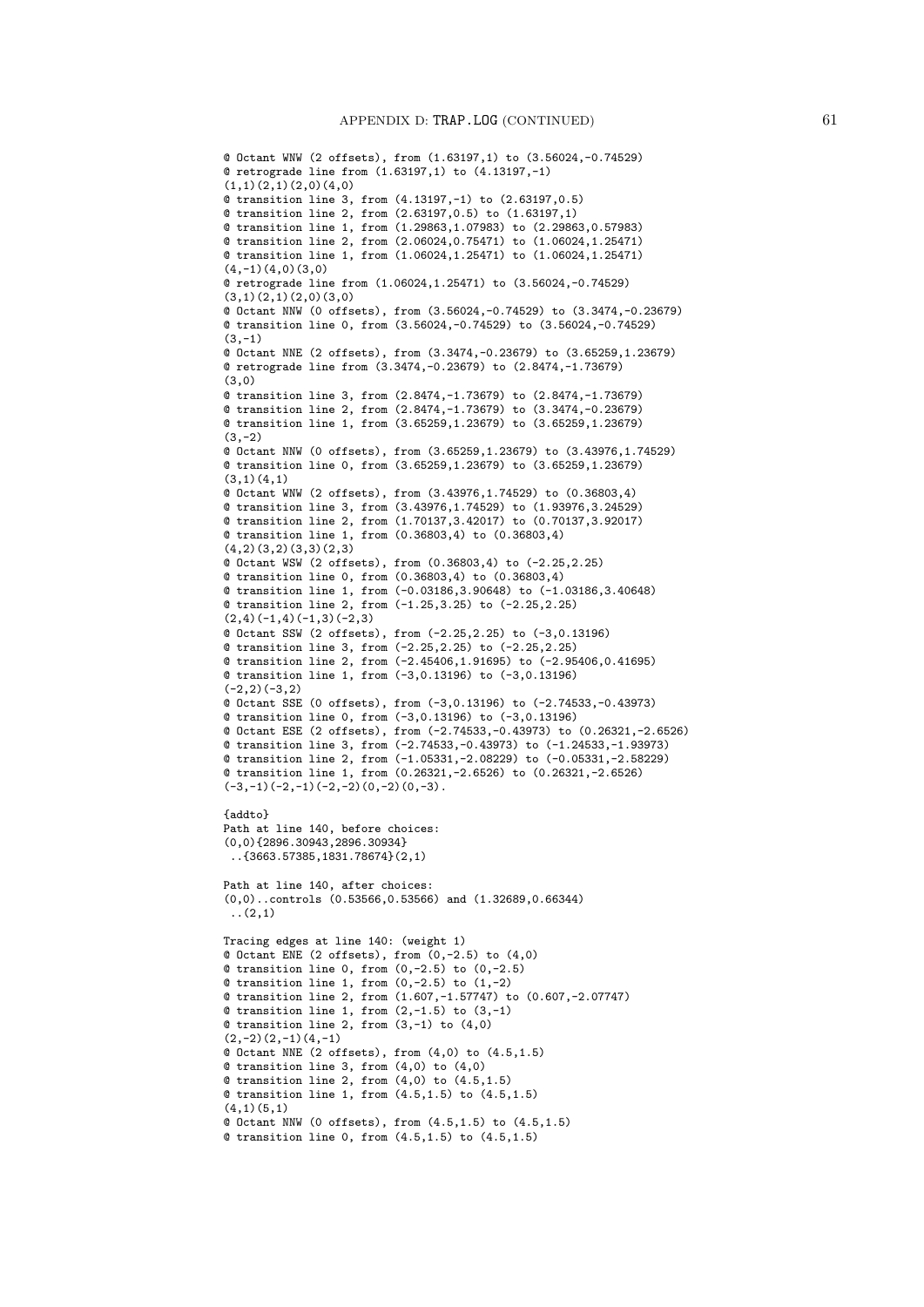```
@ Octant WNW (2 offsets), from (4.5,1.5) to (2,3.5)
@ transition line 3, from (4.5,1.5) to (3,3)
@ transition line 2, from (3,3) to (2,3.5)
@ transition line 1, from (2,3.5) to (2,3.5)
(5,2)(4,2)(4,3)(2,3)@ Octant WSW (2 offsets), from (2,3.5) to (-2,1)
@ transition line 0, from (2,3.5) to (2,3.5)
@ transition line 1, from (0.607,2.92253) to (-0.393,2.42253)
@ transition line 2, from (-1,2) to (-2,1)(2,4)(2,3)(0,3)(0,2)(-1,2)@ Octant SSW (2 offsets), from (-2,1) to (-2.5,-0.5)
Q transition line 3, from (-2,1) to (-2,1)@ transition line 2, from (-2,1) to (-2.5,-0.5)
@ transition line 1, from (-2.5,-0.5) to (-2.5,-0.5)
(-1,1)(-2,1)@ Octant SSE (0 offsets), from (-2.5,-0.5) to (-2.5,-0.5)
@ transition line 0, from (-2.5,-0.5) to (-2.5,-0.5)
@ Octant ESE (2 offsets), from (-2.5,-0.5) to (0,-2.5)
@ transition line 3, from (-2.5,-0.5) to (-1,-2)
\texttt{Q} transition line 2, from (-1,-2) to (0,-2.5)@ transition line 1, from (0,-2.5) to (0,-2.5)
(-2,-1)(-1,-1)(-1,-2).
{addto}
Path at line 140, before choices:
(-1,-1)\{4096,0\}..{4096,0}(1,1)
Path at line 140, after choices:
(-1,-1)..controls (0.10457,-1) and (-0.10457,1)
 ..(1,1)
{(path)scaled(0.5)}
{nullpen}
Tracing edges at line 140: (weight 1)
(0,0)(0,1)(0,0).
{cull}
g(SUFFIX0)->show(SUFFIX0)
(SUFFIX0)<-e3
! Too many arguments to g;
 Missing ')' has been inserted.
l.140 f(e[3,w); g(e3,
                     transformed p,penoffset-(1,1.3)of(pencir...
I'm going to assume that the comma I just read was a
right delimiter, and then I'll begin expanding the macro.
You might want to delete some tokens before continuing.
{show}
{(picture)transformed((8,1,5,-5,-5,5))}>> Edge structure at line 140:
{-(1,1.3)}{pencircle}
{(future pen)scaled(20)}
{-0.5}{(future pen)yscaled(-0.5)}
Pen polygon at line 140 (newly created):
(1.5,-5)(4.5,-4.5)(6,-4)(8, -3)\ldots (9.5,-1.5)
 \ldots (10, -0.5)
 \ldots (10,0.5)
 (9.5, 1.5).. (8,3)
 .. (6,4)
 (4.5, 4.5)\ldots (1.5,5)
```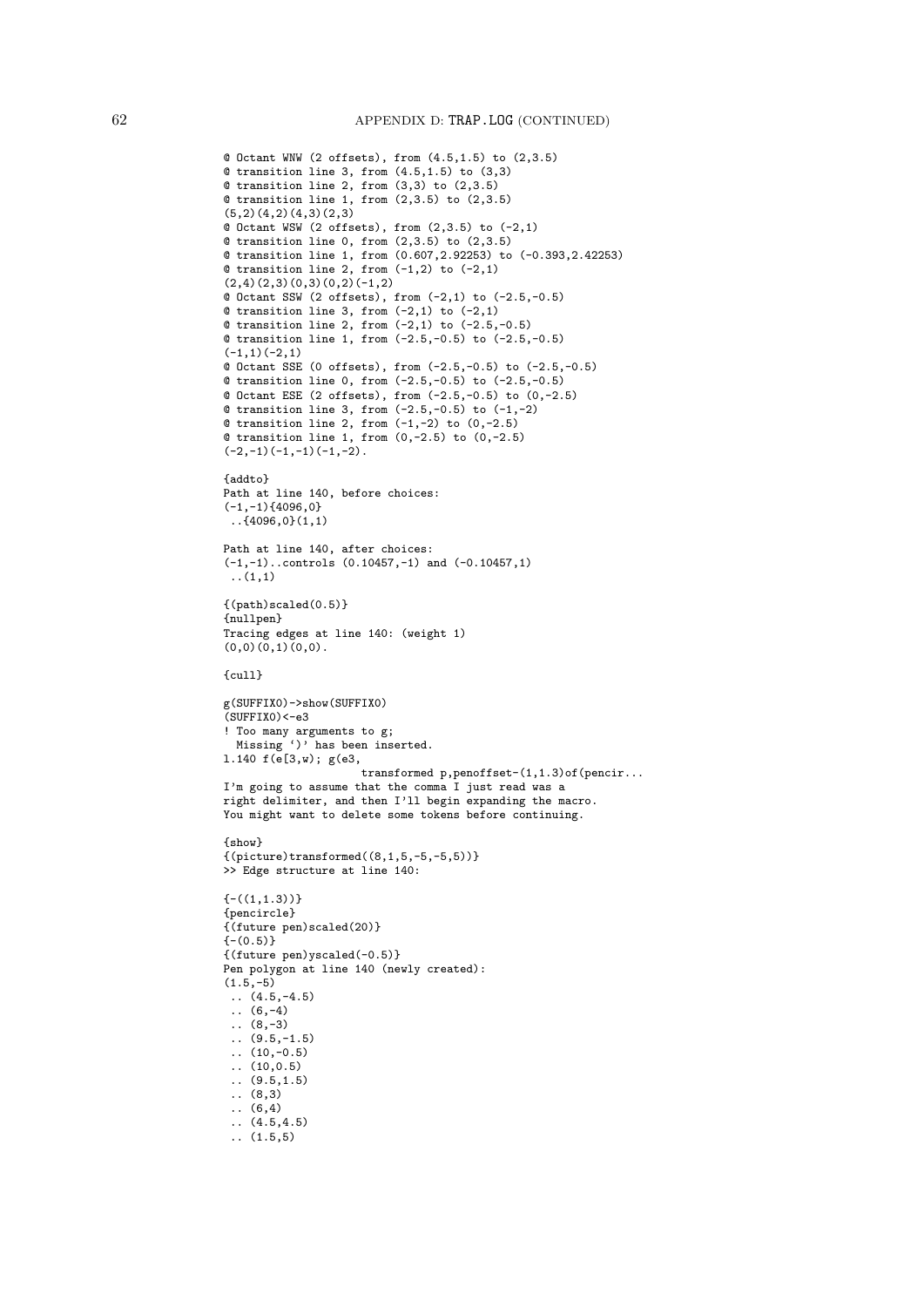```
\ldots (-1.5,5)
 \ldots (-4.5,4.5)
 \ldots (-6,4)
 \ldots (-8,3)
\ldots (-9.5,1.5)
 \ldots (-10,0.5)
 \ldots (-10,-0.5)
 \ldots (-9.5,-1.5)
 \ldots (-8,-3)
\ldots (-6,-4)
 \ldots (-4.5,-4.5)
 \ldots (-1.5,-5)
 .. cycle
{((-1,-1.3))\text{penoffset(pen)} }\rightarrow (-9.5,1.5)
Path at line 141, before choices:
(0,0)..controls (1,1) and (-1,1)..(3,0)
Path at line 141, after choices:
(0,0)..controls (1,1) and (-1,1)..(3,0)
{((0,1))directiontime(path)}
>> 0.33333
{(3.14159)point(path)}
{((3.14159,4))subpath(path)}
{((7.68668,2.72437))intersectiontimes(path)}
>> (0,0)
Path at line 143, before choices:
(-1,1.1)\{curl 1}
 \ldots{curl 1}(1,-1)
Path at line 143, after choices:
(-1,1.1)..controls (-0.33333,0.40001) and (0.33333,-0.3)
 \ldots (1,-1)
{(-1)precontrol((0,0))}{(path)intersectiontimes((0,0))}
\rightarrow (-1,-1)
{addto}
{-(4094.99998)}
(- (0.00002))Path at line 144, before choices:
(-4094.99998,0){curl 1}
..{curl 1}(4094.99998,-0.00002)
Path at line 144, after choices:
(-4094.99998,0)..controls (-1365,0) and (1365,-0.00002)
..(4094.99998,-0.00002)
{pencircle}
{(0)penoffset(future pen)}
Pen polygon at line 145 (newly created):
(0.5, 0)\ldots (0,0.5)
\ldots (-0.5,0)
\ldots (0,-0.5)
 .. cycle
>> 0
>> pen
! Not implemented: penoffset(known numeric)of(pen).
<to be read again>
                     ;
l.145 pencircle;
                 addto e3 also e3 shifted (0,257); ,"flushed ...
I'm afraid I don't know how to apply that operation to that
combination of types. Continue, and I'll return the second
argument (see above) as the result of the operation.
```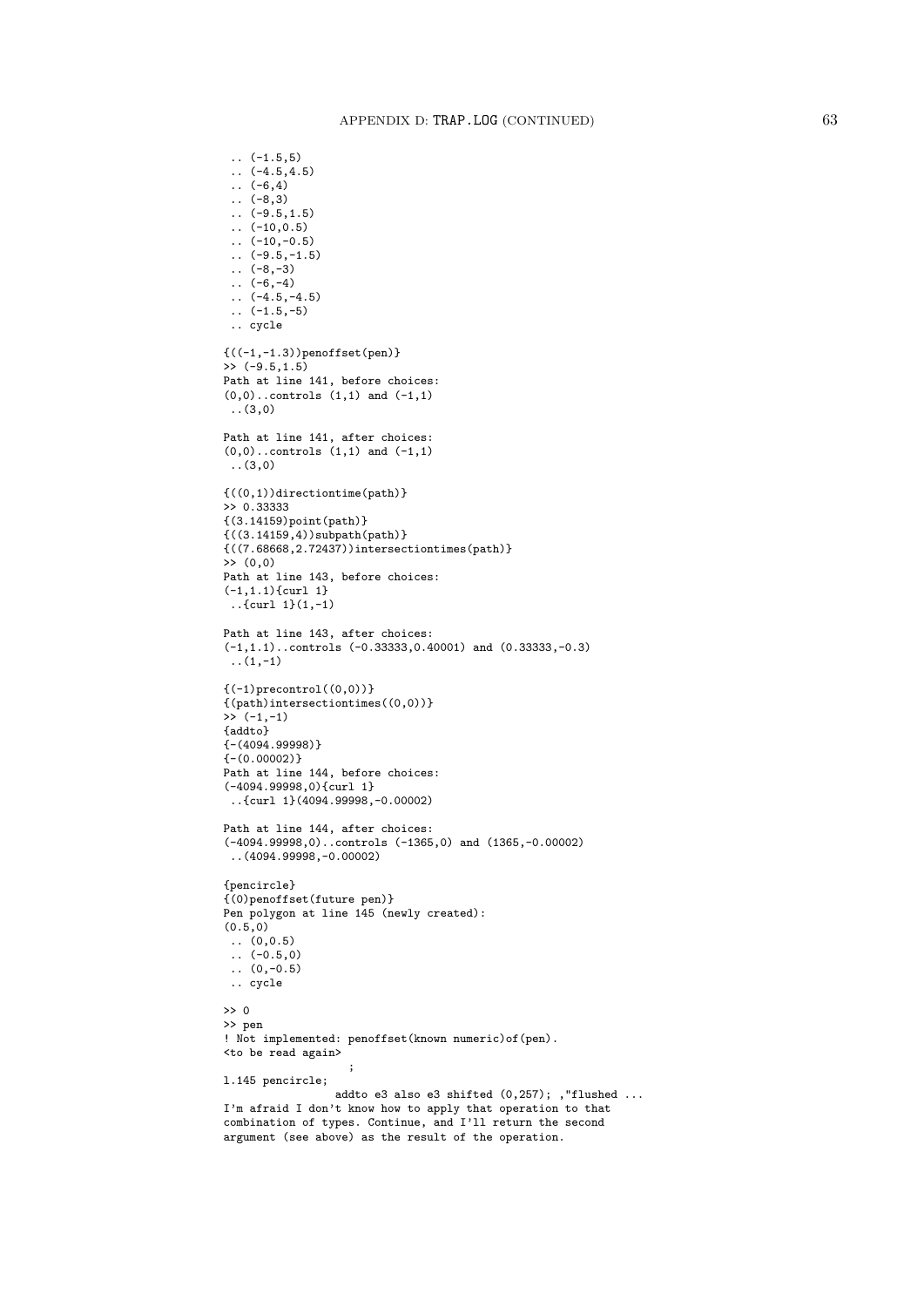```
Tracing edges at line 145: (weight 1)
@ Octant ESE (1 offset), from (-4095.49998,0) to (4094.99998,-0.50002)
@ transition line 2, from (-4095.49998,0) to (-4094.99998,-0.5)
@ transition line 1, from (4094.99998,-0.50002) to (4094.99998,-0.50002)
(-4095, 0)@ Octant ENE (1 offset), from (4094.99998,-0.50002) to (4095.49998,-0.00
002)
@ transition line 0, from (4094.99998,-0.50002) to (4094.99998,-0.50002)
@ transition line 1, from (4094.99998,-0.50002) to (4095.49998,-0.00002)
(-4095,-1)(4095,-1)@ Octant NNE (0 offsets), from (4095.49998,-0.00002) to (4095.49998,-0.0
0002)
@ transition line 1, from (4095.49998,-0.00002) to (4095.49998,-0.00002)
@ Octant NNW (0 offsets), from (4095.49998,-0.00002) to (4095.49998,-0.0
0002)
@ transition line 0, from (4095.49998,-0.00002) to (4095.49998,-0.00002)
@ Octant WNW (1 offset), from (4095.49998,-0.00002) to (-4094.99998,0.5)
@ transition line 2, from (4095.49998,-0.00002) to (4094.99998,0.49998)
@ transition line 1, from (-4094.99998,0.5) to (-4094.99998,0.5)
(4095,0)(-4095,0)
@ Octant WSW (1 offset), from (-4094.99998,0.5) to (-4095.49998,0)
@ transition line 0, from (-4094.99998,0.5) to (-4094.99998,0.5)
@ transition line 1, from (-4094.99998,0.5) to (-4095.49998,0)
(-4095,1)
@ Octant SSW (0 offsets), from (-4095.49998,0) to (-4095.49998,0)
@ transition line 1, from (-4095.49998,0) to (-4095.49998,0)
@ Octant SSE (0 offsets), from (-4095.49998,0) to (-4095.49998,0)
@ transition line 0, from (-4095.49998,0) to (-4095.49998,0)
(-4095, 0).
{addto}
{(picture) shifted((0, 257))}! A statement can't begin with ','.
<to be read again>
                   ,
l.145 ...o e3 shifted (0,257); ,
                                "flushed with pride"; numeric...
I was looking for the beginning of a new statement.
If you just proceed without changing anything, I'll ignore
everything up to the next ';'. Please insert a semicolon
now in front of anything that you don't want me to delete.
(See Chapter 27 of The METAFONTbook for an example.)
! Extra tokens will be flushed.
<to be read again>
                   ,
l.145 ...o e3 shifted (0,257); ,
                                "flushed with pride"; numeric...
I've just read as much of that statement as I could fathom,
so a semicolon should have been next. It's very puzzling...
but I'll try to get myself back together, by ignoring
everything up to the next ';'. Please insert a semicolon
now in front of anything that you don't want me to delete.
(See Chapter 27 of The METAFONTbook for an example.)
{numeric}
{def}
f(EXPR0)(EXPR1)(EXPR2)->showdependencies;tracingcapsules:=1;showdependen
cies;show1/3(3,6)*(((EXPR0)+(EXPR1)))+((EXPR1)-(EXPRO))),(1,1)/sqrt2zscaled((EXPR0)+1,(EXPR0)+2)-((EXPR0)+1,(EXPR0)+2)rotated45,(0,1)zscaled(1,(E
XPR1)+2)-(1,(EXPR1)+2)rotated90
{(xx)+(1)}{(xx+1)/(0.3)}(EXPR0)<-3.3333xx+3.3333
\{(vy)-(1)\}\{(yy-1)/(0.5)\}(EXPR1)<-2yy-2
(EXPR2) < - (xx,0){showdependencies}
```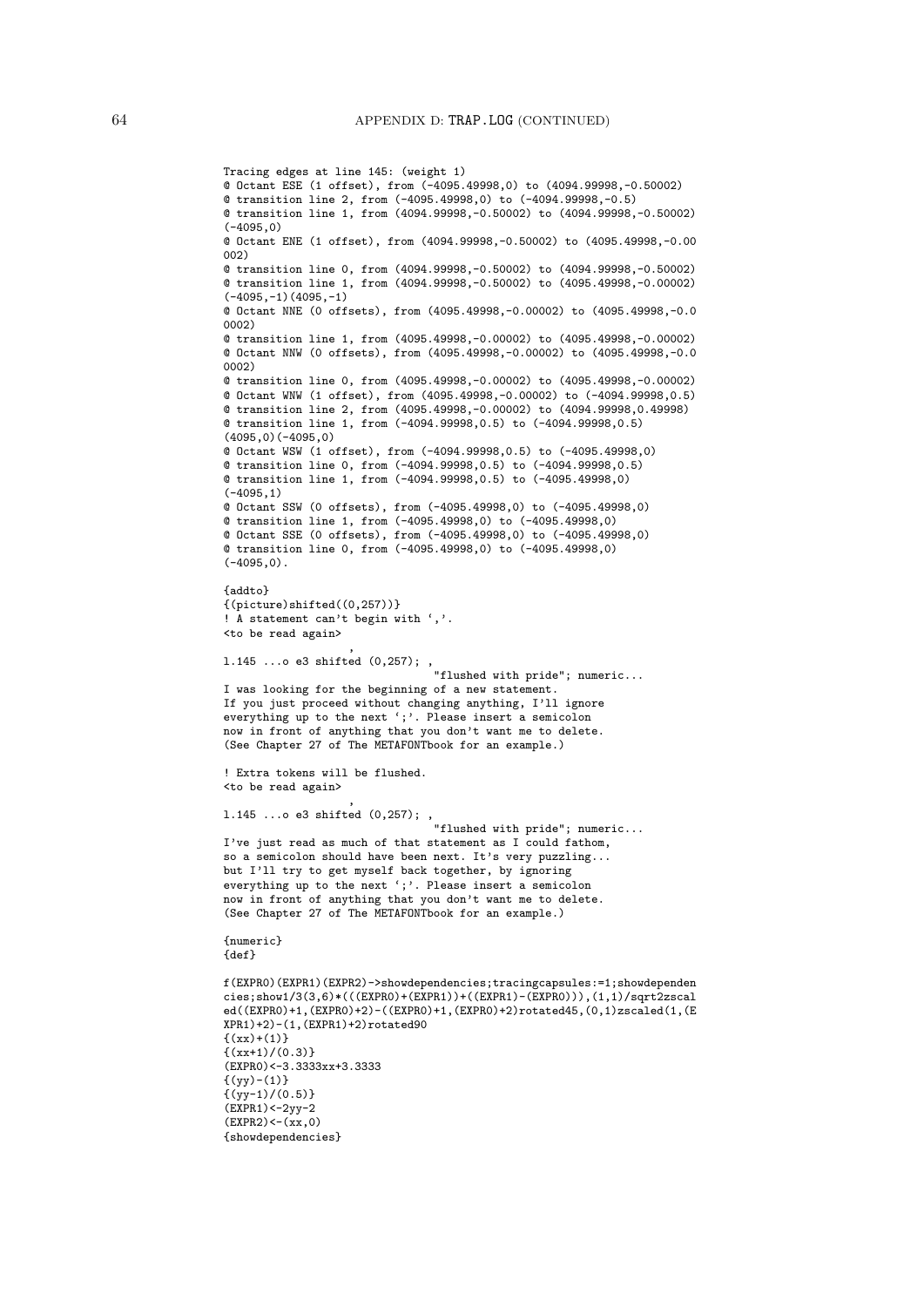alpha=0.45p3~+7 {tracingcapsules:=1} {showdependencies} xpart %CAPSULE1370=xx %CAPSULE1378=2yy-2 %CAPSULE1386 = 3.3333xx+3.3333 alpha=0.45p3~+7 {show}  ${(1/3)*(3,6))}$  ${(3.3333x + 3.3333) + (2yy-2)}$  ${(2yy-2)-(3.3333xx+3.3333)}$ {(linearform)+(linearform)}  $\{((1,2))*(4yy-4)\}$ >> (4yy-4,8yy-8)  $\{sqrt(2)\}$  $\{(1,1)\}/(1.41422)\}$ {(3.3333xx+3.3333)+(1)} {(3.3333xx+3.3333)+(2)}  ${((0.7071, 0.7071))zscaled((3.3333xx+4.3333,3.3333xx+5.3333))}$  ${(3.3333x x+3.3333)+(1)}$  $\{(3.3333x+3.3333)+(2)\}$ {((3.3333xx+4.3333,3.3333xx+5.3333))rotated(45)}  ${((-\text{0.7071},\text{4.71399xx}+\text{6.83531}))-((-\text{0.7071},\text{4.71399xx}+\text{6.83531}))}$ >> (0,0)  ${(2yy-2)+(2)}$  ${((0,1))}$ zscaled $((1,2yy))$ }  ${(2yy-2)+(2)}$  ${((1,2yy))}$ rotated(90)} {((-2yy,1))-((-2yy,1))} >> (0,0)  $\{(1000)*(03)\}$  ${(o1)-(o2)}$  ${(4000)*(linearform)}$ {(1000o3)-(linearform)}  ${(4000)*(o2)}$ {(linearform)+(4000o2)}  ${(linearform)+(9)}$  $\{(0.01)*(03)\}$  ${- (0.0103)}$  $\{(3)*(000)\}$  ${(-0.0103)+(3000)}$ {begingroup}  $\{(o2)+o(4)\}$ {(linearform)+(o5)} {(linearform)-(20)}  ${(9/10)*(linearform)}$ {(oo)=(linearform)} ## oo=0.9o5+0.9o4+0.9o2-18  $\{(0.5)*(o2)\}$  ${(o1)+(0.5o2)}$ {(8/9)\*(linearform)}  ${ (o5)= (linearform)}$ ## o5=0.44444o2+0.88889o1  $\{(o4)=(linearform)\}$ ## o4=0.44444o2+0.88889o1  ${(0.0001)*(o2)}$ {-(0.0001o2)}  $\{(66)=(-0.000102)\}$ ## o6=-0.0001o2 {showdependencies} o6=-0.0001o2 o4=0.44444o2+0.88889o1 o5=0.44444o2+0.88889o1 oo=1.7o2+1.6o1-18 %CAPSULE382 = 3ooo-0.01o3 xpart %CAPSULE604 = 8000o2-4000o1+1000o3+9 xpart %CAPSULE1394=xpart ' ypart %CAPSULE1394=ypart ' alpha=0.45p3~+7 {numeric} ### 4000o1 = -xpart %CAPSULE604+8000o2+1000o3+9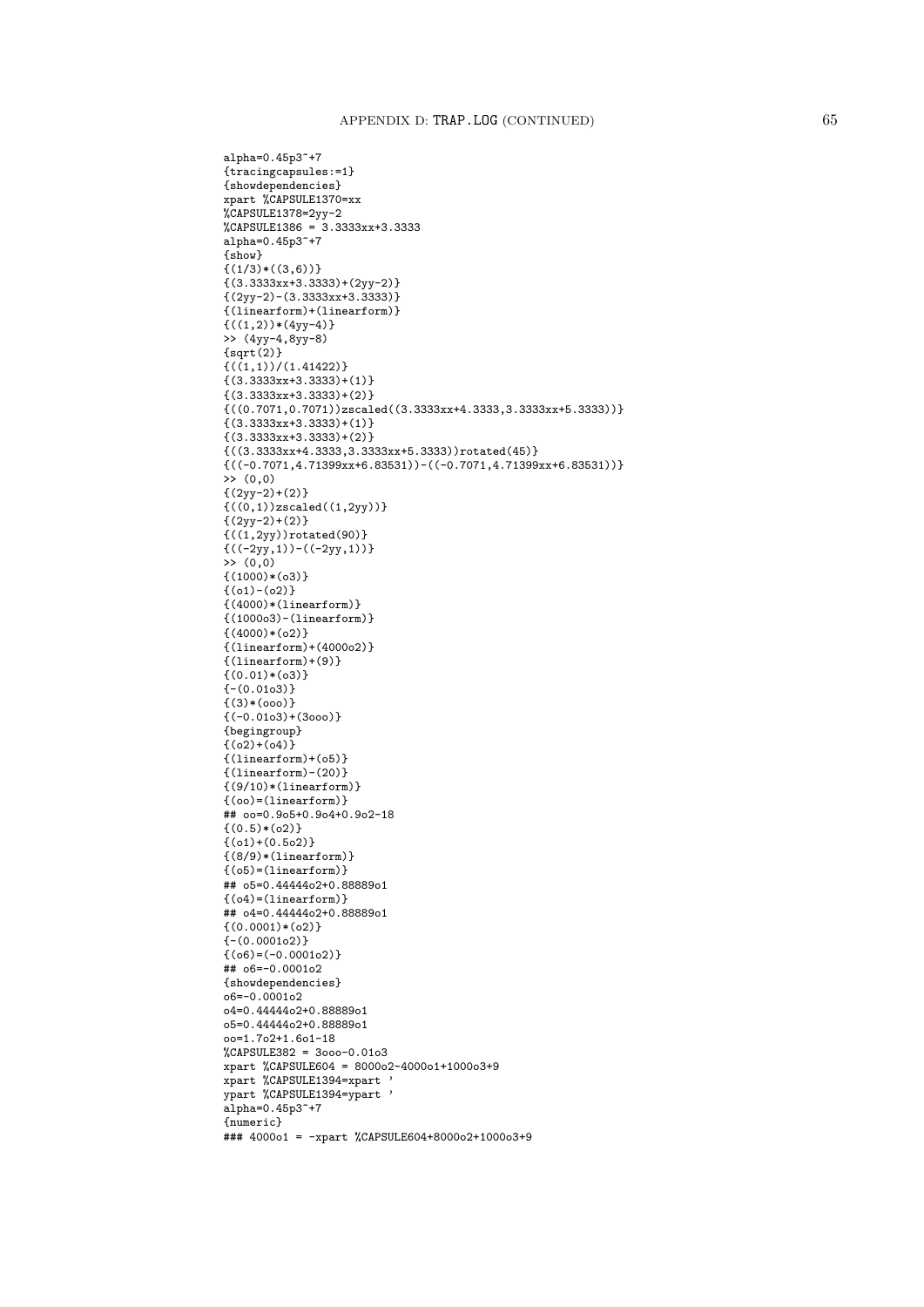```
### -4.87383o2 = -oo-0.0004xpart %CAPSULE604+0.39673o3-17.99643
\# \# \# \circ 6 = -0.00027### -0.04366o3 = -o4+0.46689oo+8.40439
\# \# \to -04 = -05### 0.22894o5 = -%CAPSULE382+0.10689oo+3ooo+1.92412
{begingroup}
{pair}
### -alfa=-xpart %CAPSULE368
{endgroup}
{xpart((xpart %CAPSULE368,0))}### -xpart %CAPSULE17=-%CAPSULE1376
{endgroup}
{(%CAPSULE382)+(%CAPSULE1376)}
### -%CAPSULE382=-%CAPSULE1364+%CAPSULE1376
### -%CAPSULE1364=-ypart %CAPSULE604
{begingroup}
{save}
\{(1)-(p\)
{restoring p}
### p$=-ypart %CAPSULE1360+1
{endgroup}
{(2/3)*((-ypart %CAPSULE1360+1,ypart %CAPSULE1360))}
### ypart %CAPSULE1360=-xpart %CAPSULE1360+1
### -0.66667xpart %CAPSULE1360=-xpart %CAPSULE1744
{-((xpart %CAPSULE1744,-xpart %CAPSULE1744+0.66667))}
### xpart %CAPSULE1744=-xpart %CAPSULE1675
{((xpart %CAPSULE604,ypart %CAPSULE604))=((xpart %CAPSULE1675,-xpart %CA
PSULE1675-0.66667))}
## xpart %CAPSULE1675=-ypart %CAPSULE604-0.66667
## ypart %CAPSULE604=-xpart %CAPSULE604-0.66667
### -xpart %CAPSULE604=-xpart %CAPSULE1675
{((xpart ',ypart '))=((xpart %CAPSULE1675,-xpart %CAPSULE1675-0.66667))}
## xpart %CAPSULE1675=-ypart '-0.66667
## xpart '=-ypart '-0.66667
{begingroup}
\{(0.5)*(0.00)\}{begingroup}
{numeric}
### -ooo=-%CAPSULE1051
{endgroup}
{(%CAPSULE1051)+(1)}
### -%CAPSULE1051=-%CAPSULE1378+1
{(1/2)*(%CAPSULE1378)}
### -0.5%CAPSULE1378=-%CAPSULE1370
{-(%CAPSULE1370)}
### %CAPSULE1370=-%CAPSULE1362
{(2)*(%CAPSULE1362)}
### -2%CAPSULE1362=-%CAPSULE1354
{(-0.5%CAPSULE1354-0.5)=(%CAPSULE1354)}
## %CAPSULE1354=-0.33333
\{(oo) = (-0.33333)\}## oo=-0.33333
{endgroup}
\{(4000)*(-0.33333)\}{yoffset:=-1333.31299}
{xoffset:=-1333.31299}
{for}
\{sqrt(-1)}\}! Square root of -1 has been replaced by 0.
l.153 for @=angle(sqrt$,
                        mlog$):charext:=uniformdeviate$;charh...
Since I don't take square roots of negative numbers,
I'm zeroing this one. Proceed, with fingers crossed.
{mlog(-1)}! Logarithm of -1 has been replaced by 0.
l.153 for @=angle(sqrt$,mlog$)
                              :charext:=uniformdeviate$;charh...
Since I don't take logs of non-positive numbers,
I'm zeroing this one. Proceed, with fingers crossed.
```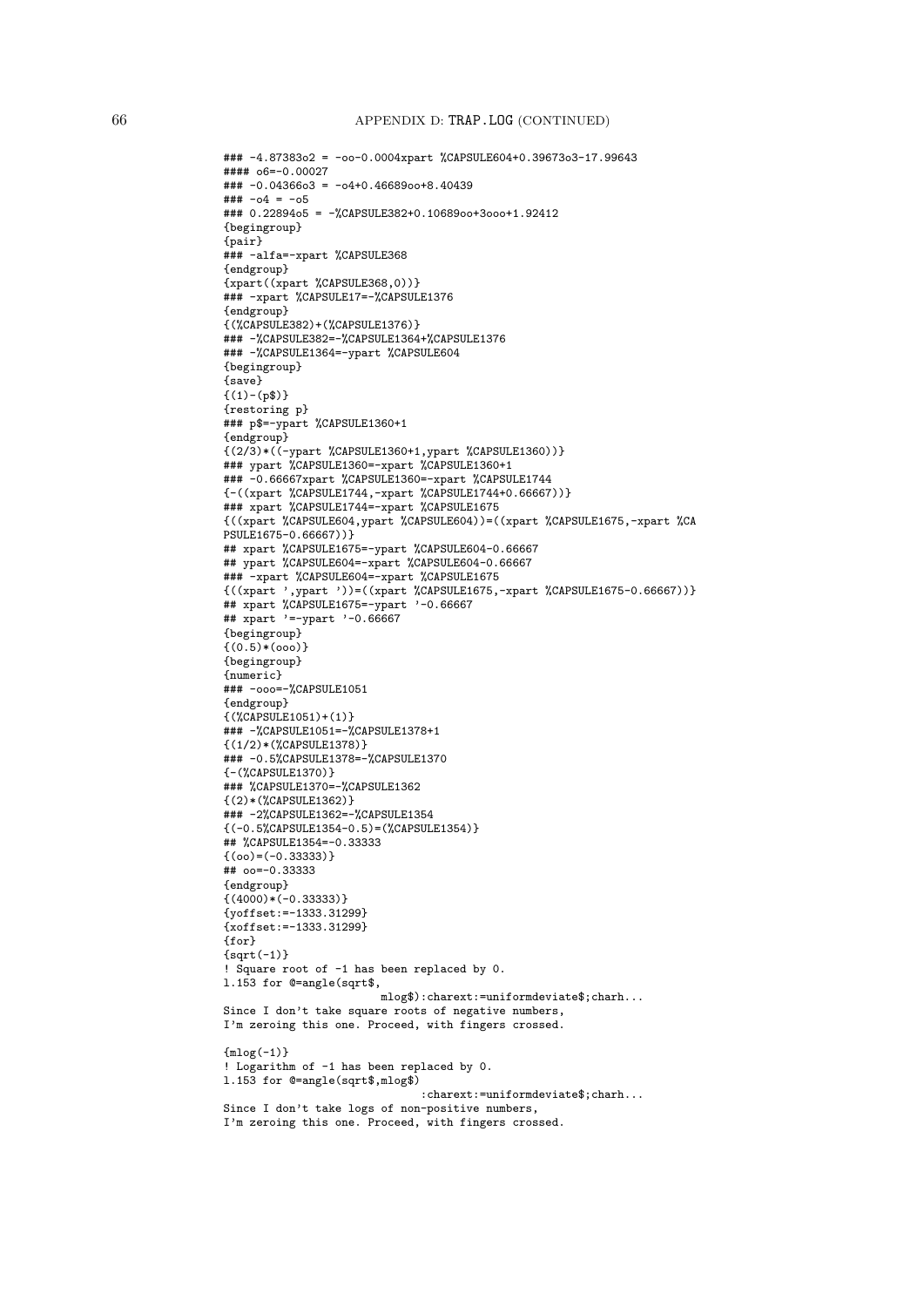```
{angle((0,0))}! angle(0,0) is taken as zero.
l.153 for @=angle(sqrt$,mlog$):
                               charext:=uniformdeviate$;charh...
The 'angle' between two identical points is undefined.
I'm zeroing this one. Proceed, with fingers crossed.
Runaway loop?
charext:=uniformdeviate$;charht:=2048;granularity:=-8; ETC.
! Forbidden token found while scanning the text of a for loop.
<inserted text>
                endfor
<to be read again>
                   endtext
l.163 ... showstats; bye endtext
I suspect you have forgotten an 'endfor',
causing me to read past where you wanted me to stop.
I'll try to recover; but if the error is serious,
you'd better type 'E' or 'X' now and fix your file.
{loop value=0}
{uniformdeviate(-1)}
{charext:=-0.00507}
{charht:=2048}
(- (8)){granularity:=-8}
{addto}
{-(100)}
{-(99)}
Path at line 163, before choices:
(0,-100)..tension 500
..(100,-99)..tension 3000
 ..cycle
Path at line 163, after choices:
(0,-100)..controls (-36.92659,-103.51175) and (136.98943,-101.7726)
..(100,-99)..controls (99.9889,-98.99916) and (0.01108,-99.99895)
 ..cycle
Tracing edges at line 163: (weight 1)
(-3,-101)(-3,-102)(71,-102)(71,-101)(99,-101)(99,-100)(103,-100)(103,-99)(48,-99)(48,-100)(-7,-100)(-7,-101).
{tracingoutput:=0}
{shipout}
! Enormous charht has been reduced.
<to be read again>
                   ;
<for(0)> ...=(EXPR0);shipout.e3;
                                special"bye";interim.char99="...
<inserted text> endfor
<to be read again>
                   endtext
l.163 ... showstats; bye endtext
Font metric dimensions must be less than 2048pt.
[109]
{special}
{interim}
! The token 'char' isn't an internal quantity.
<to be read again>
                   char
<for(0)> ...al"bye";interim.char
                                99="c";true=false;[[clear(tra...
<inserted text> endfor
<to be read again>
                   endtext
```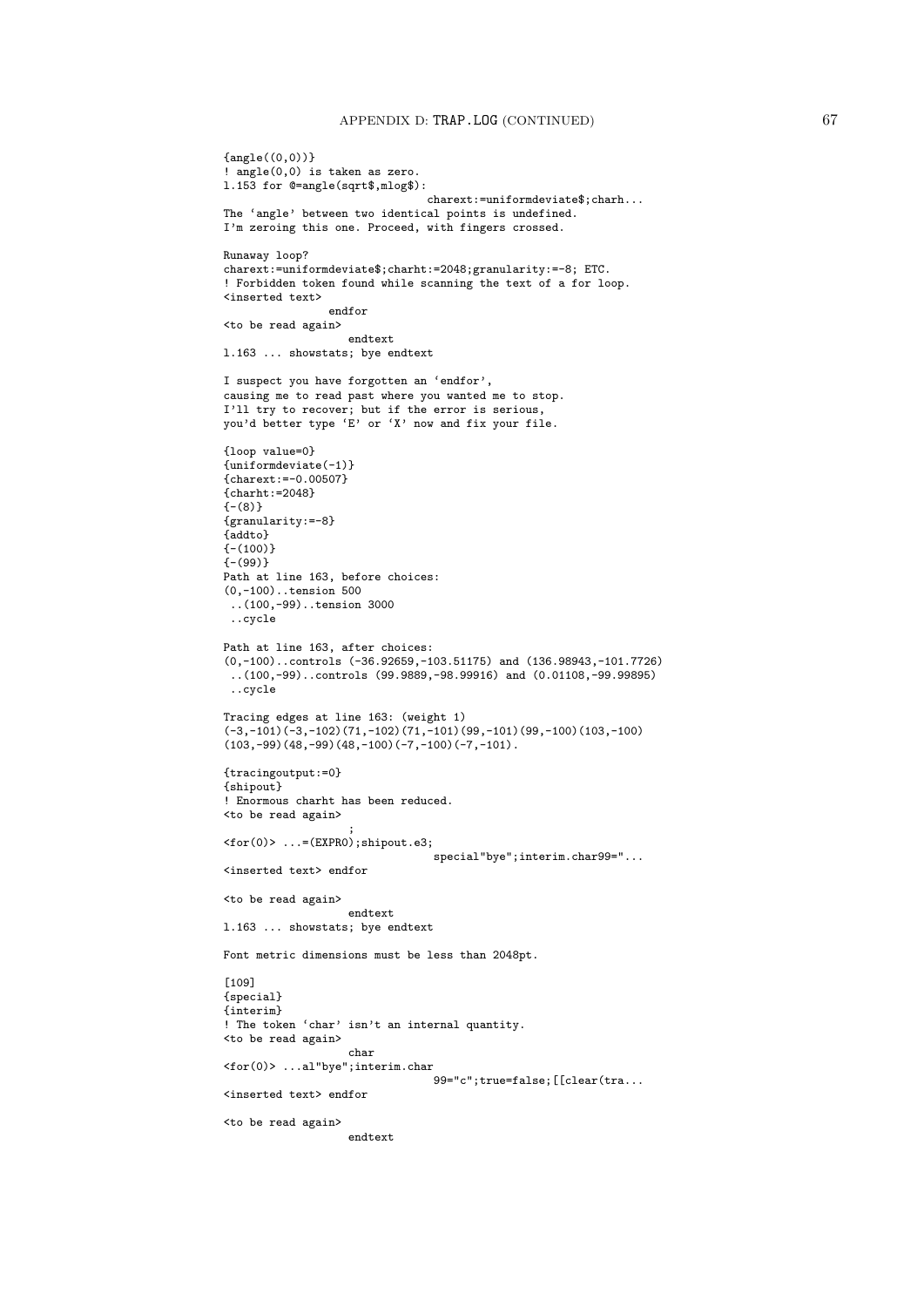```
l.163 ... showstats; bye endtext
Something like 'tracingonline' should follow 'interim'.
{char(99)}
\{('c")=(''c")\}! Redundant equation.
<to be read again>
                   ;
<for(0)> ...;interim.char99="c";
                                true=false;[[clear(tracingcom...
<inserted text> endfor
<to be read again>
                  endtext
l.163 ... showstats; bye endtext
I already knew that this equation was true.
But perhaps no harm has been done; let's continue.
{true}
{false}
{(true)=(false)}! Inconsistent equation.
<to be read again>
                   ;
<for(0)> ...ar99="c";true=false;
                                [[clear(tracingcommands);char...
<inserted text> endfor
<to be read again>
                   endtext
l.163 ... showstats; bye endtext
The equation I just read contradicts what was said before.
But don't worry; continue and I'll just ignore it.
{begingroup}
clear(TEXT0)->interim(TEXT0):=$
(TEXT0)<-tracingcommands
{interim}
{tracingcommands:=-1}
! Enormous charht has been reduced.
<to be read again>
                   ;
<for(0)> ...shipout+nullpicture;
                                 "careful"for.for=(EXPR0)step2...
<inserted text> endfor
<to be read again>
                   endtext
l.163 ... showstats; bye endtext
Font metric dimensions must be less than 2048pt.
[0]
careful METAFONT METAFONT METAFONT METAFONT METAFONT METAFONT METAFONT M
ETAFONT METAFONT METAFONT METAFONT METAFONT METAFONT METAFONT METAFONT M
ETAFONT METAFONT METAFONT METAFONT METAFONT METAFONT METAFONT METAFONT M
ETAFONT METAFONT METAFONT METAFONT
{restoring tracingcommands=2.1}
{endgroup}
{scrollmode}
{char}(31)\{("hello again")\& ("^"__")\}hello again^^_
{save}
### -0.45p3~=-alpha+7
{- (0.043)}
```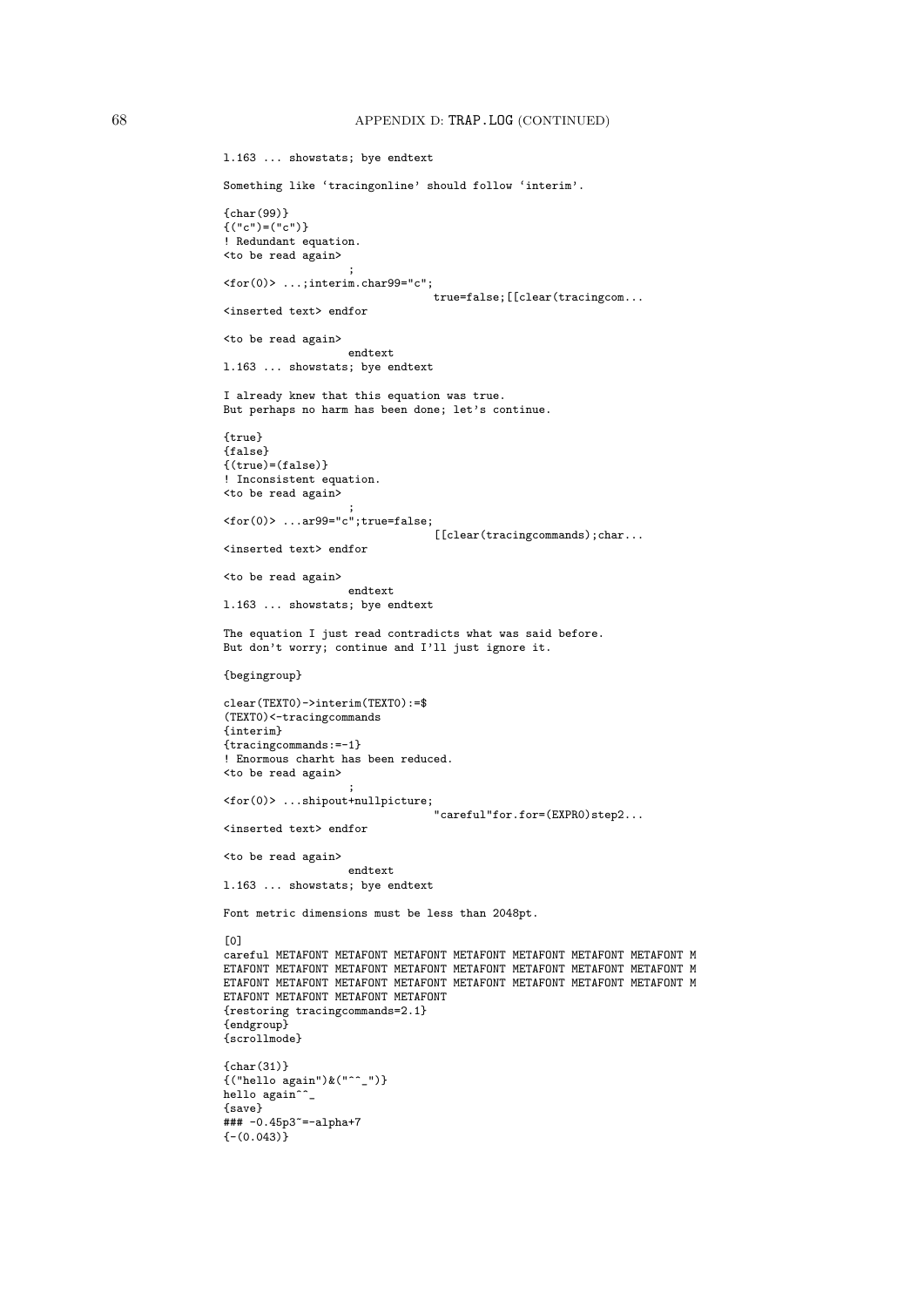```
{fillin:=-0.043}
{def}
{begingroup}
{tracingspecs:=1}
{show}
{nullpen}
>> Pen polygon at line 163:
(0,0)
 .. cycle
{makepath(pen)}
>> Path at line 163:
(1,-2)..controls (1,-2) and (2,-1)..(2,-1)..controls (2,-1) and (2.5,0.5)
 ..(2.5,0.5)..controls (2.5,0.5) and (1,2)
 ..(1,2)..controls (1,2) and (0,2.5)
 (0, 2.5)..controls (0, 2.5) and (-1, 2)\ldots(-1,2)..controls (-1,2) and (-2,1)
 ...(-2,1)..controls (-2,1) and (-2.5,-0.5)( -2.5, -0.5)..controls (-2.5, -0.5) and (-1, -2)..(-1,-2)..controls (-1,-2) and (0,-2.5)
 ..(0,-2.5)..controls (0,-2.5) and (1,-2)
 ..cycle
{(pen)rotated(1)}
Pen polygon at line 163 (newly created):
(0.97366,1.51723)
 .. cycle
{makepath(pen)}
>> Path at line 163:
(0.97366,1.51723)..controls (0.97366,1.51723) and (0.97366,1.51723)
 ..cycle
{pencircle}
{makepath(future pen)}
Pen polygon at line 163 (newly created):
(0.5,-0.5)\ldots (0.5,0.5)
\ldots (-0.5,0.5)
( -0.5, -0.5).. cycle
{(path)rotated(-1)}
>> Path at line 163:
(0.4912,-0.50865)..controls (0.4912,-0.50865) and (0.50865,0.4912)
..(0.50865,0.4912)..controls (0.50865,0.4912) and (-0.4912,0.50865)
 ..(-0.4912,0.50865)..controls (-0.4912,0.50865) and (-0.50865,-0.4912)
 ..(-0.50865,-0.4912)..controls (-0.50865,-0.4912) and (0.4912,-0.50865)
 ..cycle
{addto}
Path at line 163, before choices:
(0,2){0,-4096}
 ..{0,-4096}(0,1){0,-4096}
 ..{4096,0}(3,0){4096,0}
 ..{4096,0}(4,0){4096,0}
 ..{0,-4096}cycle
Path at line 163, after choices:
(0,2)..controls (0,1.66667) and (0,1.33333)
 ..(0,1)..controls (0,-0.20886) and (1.63324,0)
 (3,0)..controls (3.33333,0) and (3.66667,0)..(4,0)..controls (13.63031,0) and (0,10.64238)
 ..cycle
Path at line 163, before choices:
```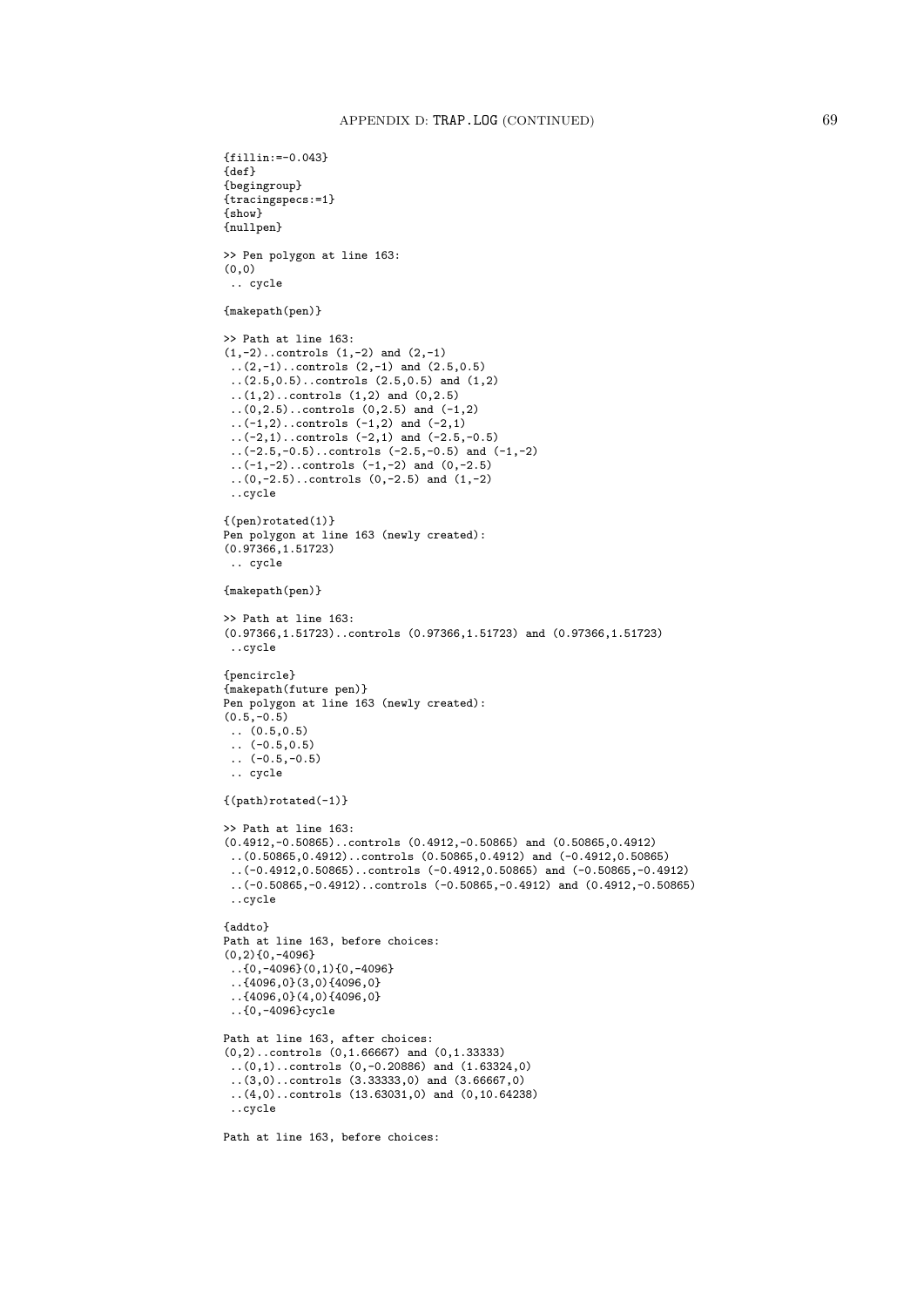```
(5,2.9)..(4,3)
 ..cycle
Path at line 163, after choices:
(0,0)..controls (0.9363,-8.0181) and (11.81119,0.07109)
 ..(5,2.9)..controls (4.68596,3.03043) and (4.33879,3.02028)
 ..(4,3)..controls (1.86353,2.87216) and (-0.21431,1.83528)
 ..cycle
{makepen(path)}
Pen polygon at line 163 (newly created):
(5, 2.9)\ldots (4,3)
 \ldots (0,0)
 .. cycle
Path at line 163, before subdivision into octants:
(0,2)..controls (0,1.66667) and (0,1.33333)
 ..(0,1)..controls (0,-0.20886) and (1.63324,0)
 ..(3,0)..controls (3.33333,0) and (3.66667,0)
 ..(4,0)..controls (13.63031,0) and (0,10.64238)
 ..cycle
Cycle spec at line 163, after subdivision and double autorounding:
(1.5,0.00272) % beginning in octant 'SSE'
   ..controls (1.5,-0.49254) and (1.63411,-0.82727)
  ..(1.8592,-1.05237) % segment 1
% entering octant 'ESE'
   ..controls (2.23936,-1.43253) and (2.87909,-1.5)
  ..(3.57066,-1.5) % segment 1
% entering octant 'ENE'
   ..controls (3.95114,-1.5) and (4.3473,-1.47957)
 ..(4.72458,-1.47957) % segment 1
   ..controls (5.08287,-1.47957) and (5.44116,-1.47957)
 ..(5.79944,-1.47957) % segment 2
   ..controls (7.35368,-1.47957) and (8.34424,-1.12393)
 ..(8.90538,-0.56279) % segment 3
% entering octant 'NNE'
   ..controls (9.31982,-0.14835) and (9.5,0.37819)
  ..(9.5,0.95631) % segment 3
% entering octant 'NNW'
   ..controls (9.5,2.00116) and (8.61821,3.4318)
 ..(7.41951,4.6305) % segment 3
% entering octant 'WNW'
   ..controls (6.32909,5.72092) and (5.11603,6.5)
 ..(4.2104,6.5) % segment 3
% entering octant 'WSW'
   ..controls (3.64668,6.5) and (3.12122,6.31134)
 ..(2.68588,5.876) % segment 3
% entering octant 'SSW'
   ..controls (1.97163,5.16176) and (1.5,3.78351)
 ..(1.5,1.485) % segment 3
   ..controls (1.5,0.99092) and (1.5,0.49681)
 ..(1.5,0.00272) % segment 0
 & cycle
Tracing edges at line 163: (weight 1)
@ Octant SSE (0 offsets), from (1.5,0.00272) to (1.8592,-1.05237)
@ transition line 0, from (1.5,0.00272) to (1.5,0.00272)
(2,0)
@ Octant ESE (0 offsets), from (1.8592,-1.05237) to (3.57066,-1.5)
@ transition line 1, from (3.57066,-1.5) to (3.57066,-1.5)
@ Octant ENE (2 offsets), from (3.57066,-1.5) to (13.90538,2.3372)
@ transition line 0, from (3.57066,-1.5) to (3.57066,-1.5)
@ transition line 1, from (8.41534,-0.93503) to (13.41534,1.96497)
@ transition line 2, from (13.90538,2.3372) to (13.90538,2.3372)
(2,-1)(9,-1)(9,0)(11,0)(11,1)(13,1)@ Octant NNE (0 offsets), from (13.90538,2.3372) to (14.5,3.85631)
@ transition line 1, from (14.5,3.85631) to (14.5,3.85631)
```
(0,0)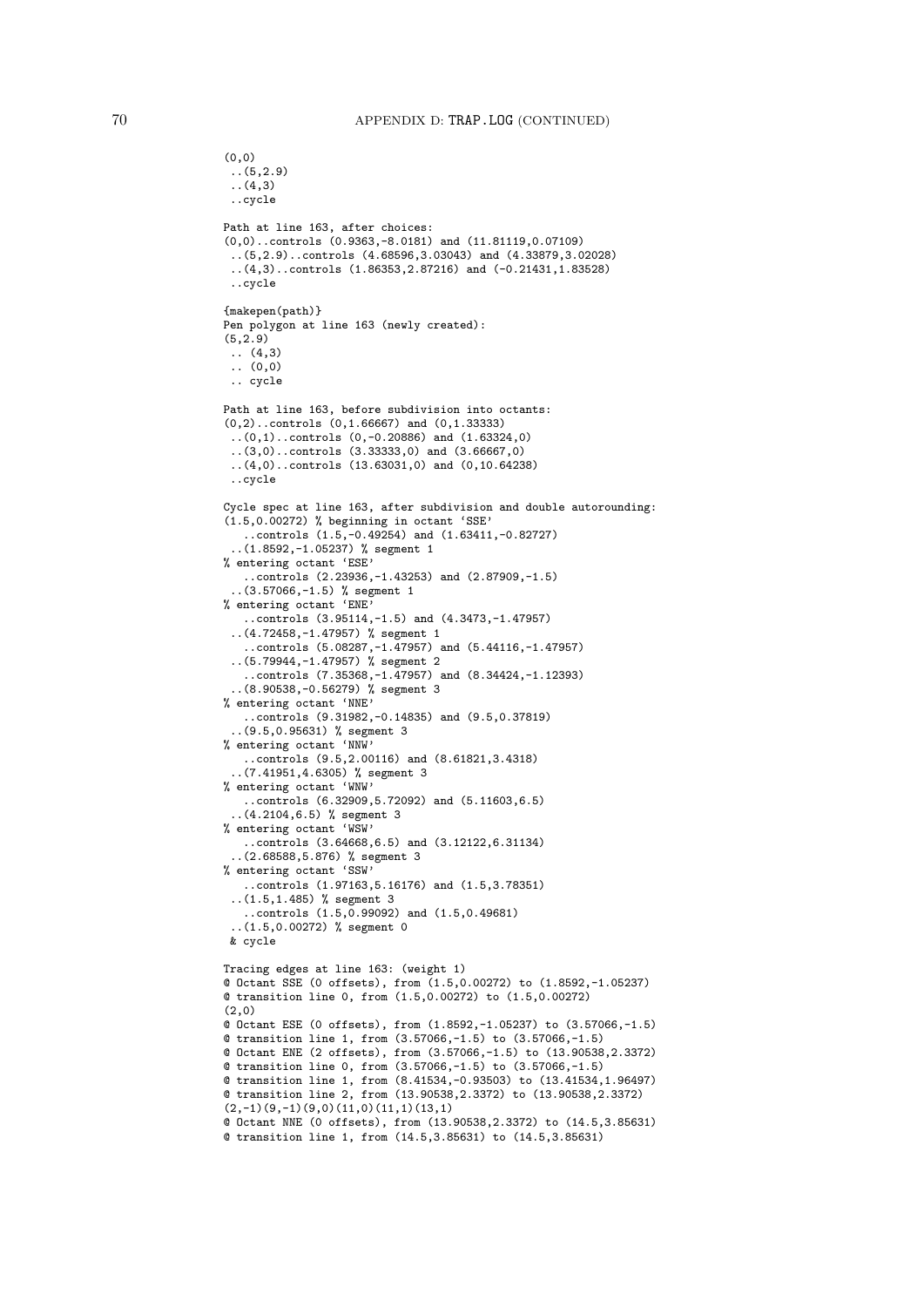```
(13,2)(14,2)@ Octant NNW (0 offsets), from (14.5,3.85631) to (12.41951,7.53049)
@ transition line 0, from (14.5,3.85631) to (14.5,3.85631)
(14,6)(13,6)(13,7)(12,7)@ Octant WNW (2 offsets), from (12.41951,7.53049) to (8.2104,9.5)
@ transition line 3, from (12.41951,7.53049) to (12.41951,7.53049)
@ transition line 2, from (9.38113,9.39124) to (8.38113,9.49124)
@ transition line 1, from (8.2104,9.5) to (8.2104,9.5)
(12,8)(11,8)(11,9)(8,9)@ Octant WSW (2 offsets), from (8.2104,9.5) to (2.68588,5.876)
@ transition line 0, from (8.2104,9.5) to (8.2104,9.5)
@ transition line 1, from (6.92668,9.08539) to (2.92668,6.08539)
@ transition line 2, from (2.68588,5.876) to (2.68588,5.876)
(8,10)(8,9)(6,9)(6,8)(5,8)(5,7)(3,7)
@ Octant SSW (0 offsets), from (2.68588,5.876) to (1.5,0.00272)
@ transition line 1, from (1.5,0.00272) to (1.5,0.00272)
(3,6)(2,6)(2,0).
Path at line 163, before subdivision into octants:
(0,2)..controls (0,10.64238) and (13.63031,0)
 ..(4,0)..controls (3.66667,0) and (3.33333,0)
 ..(3,0)..controls (1.63324,0) and (0,-0.20886)
 ..(0,1)..controls (0,1.33333) and (0,1.66667)
 ..cycle
Cycle spec at line 163, after subdivision and double autorounding:
(2.68588,5.876) % beginning in octant 'ENE'
   ..controls (3.12122,6.31134) and (3.64668,6.5)
  ..(4.2104,6.5) % segment 0
% entering octant 'ESE'
   ..controls (5.11603,6.5) and (6.32909,5.72092)
  ..(7.41953,4.63048) % segment 0
% entering octant 'SSE'
   ..controls (8.61824,3.43176) and (9.5,2.00116)
 ..(9.5,0.95631) % segment 0
% entering octant 'SSW'
   ..controls (9.5,0.37819) and (9.31982,-0.14835)
  ..(8.90538,-0.56279) % segment 0
% entering octant 'WSW'
   ..controls (8.34425,-1.12392) and (7.35368,-1.47957)
 ..(5.79944,-1.47957) % segment 0
    ..controls (5.44116,-1.47957) and (5.08287,-1.47957)
 ..(4.72458,-1.47957) % segment 1
   ..controls (4.3473,-1.47957) and (3.95114,-1.5)
 (3.57066,-1.5) % segment 2
% entering octant 'WNW'
   ..controls (2.87909,-1.5) and (2.23936,-1.43253)
 ..(1.85919,-1.05235) % segment 2
% entering octant 'NNW'
   ..controls (1.6341,-0.82726) and (1.5,-0.49254)
 ..(1.5,0.00272) % segment 2
% entering octant 'NNE'
   ..controls (1.5,0.49681) and (1.5,0.99092)
 ..(1.5,1.485) % segment 3
   ..controls (1.5,3.78351) and (1.97165,5.16177)
 ..(2.68588,5.876) % segment 0
 & cycle
Tracing edges at line 163: (weight 1)
@ Octant ENE (2 offsets), from (7.68588,8.776) to (4.2104,6.5)
@ retrograde line from (7.68588,8.776) to (2.68588,5.876)
(7,9)(7,8)(5,8)(5,7)(4,7)@ transition line 0, from (2.68588,5.876) to (2.68588,5.876)
@ transition line 1, from (2.68588,5.876) to (7.68588,8.776)
@ transition line 2, from (8.13123,9.12088) to (3.13123,6.22089)
@ transition line 1, from (4.2104,6.5) to (9.2104,9.4)
@ transition line 2, from (9.2104,9.4) to (9.2104,9.4)
(4,6)(4,7)(6,7)(6,8)(8,8)@ retrograde line from (9.2104,9.4) to (4.2104,6.5)
(8,9)(8,8)(6,8)
@ Octant ESE (0 offsets), from (4.2104,6.5) to (7.41953,4.63048)
```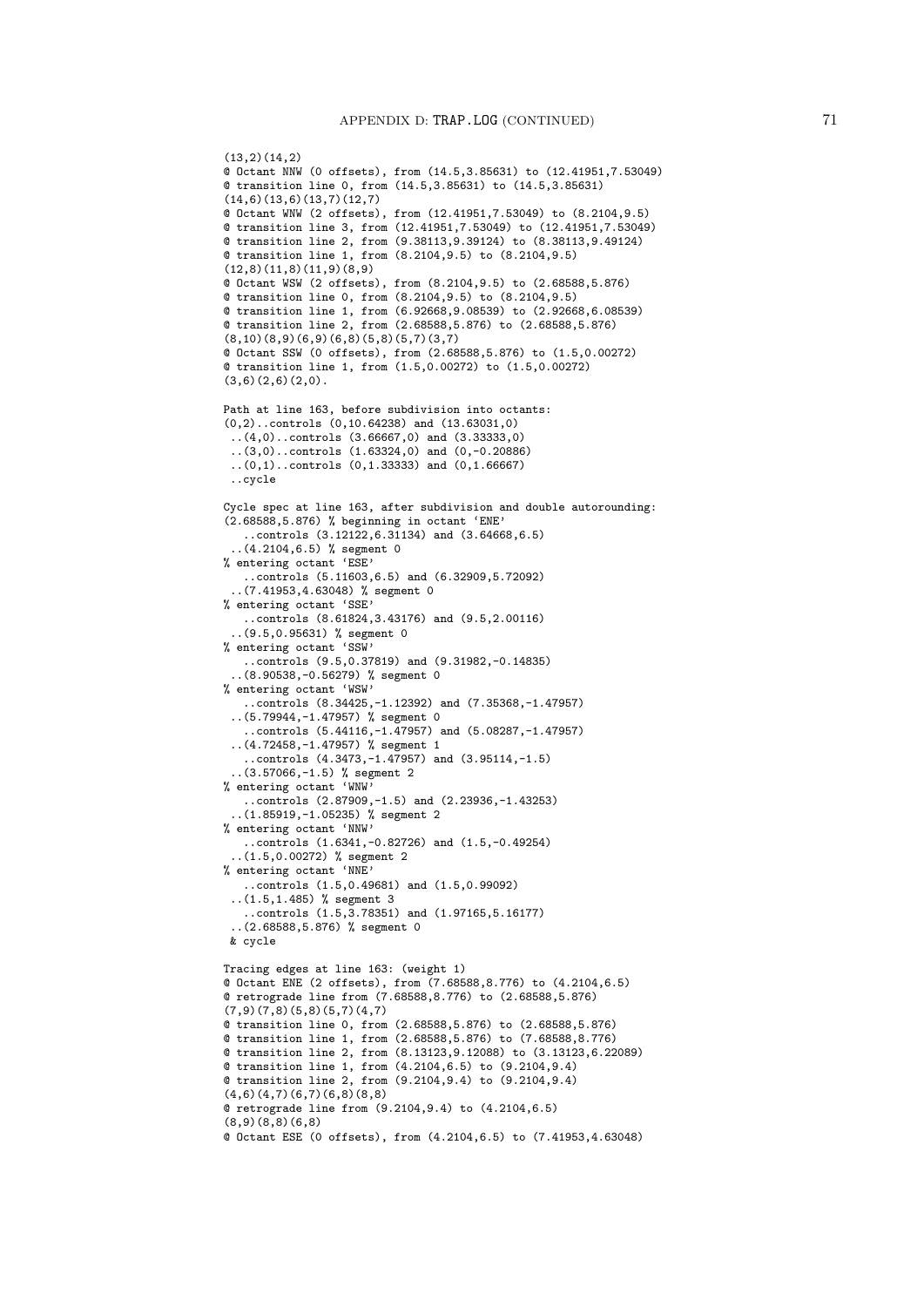```
@ transition line 1, from (7.41953,4.63048) to (7.41953,4.63048)
(6,7)(4,7)(4,6)(6,6)@ Octant SSE (0 offsets), from (7.41953,4.63048) to (9.5,0.95631)
@ transition line 0, from (7.41953,4.63048) to (7.41953,4.63048)
(6,5)(8,5)(8,3)(9,3)
@ Octant SSW (0 offsets), from (9.5,0.95631) to (8.90538,-0.56279)
@ transition line 1, from (8.90538,-0.56279) to (8.90538,-0.56279)
@ Octant WSW (2 offsets), from (8.90538,-0.56279) to (7.57066,1.5)
@ retrograde line from (8.90538,-0.56279) to (12.90538,2.43721)
(9,-1)(9,0)(10,0)(10,1)(12,1)@ transition line 0, from (12.90538,2.43721) to (12.90538,2.43721)
@ transition line 1, from (12.90538,2.43721) to (8.90538,-0.56279)
@ transition line 2, from (8.6665,-0.76936) to (12.6665,2.23064)
@ transition line 1, from (7.57066,1.5) to (3.57066,-1.5)
@ transition line 2, from (3.57066,-1.5) to (3.57066,-1.5)
(12,2)(8,2)(8,1)(6,1)(6,0)(5,0)@ retrograde line from (3.57066,-1.5) to (7.57066,1.5)
(5,-1)(5,0)(6,0)(6,1)(8,1)@ Octant WNW (2 offsets), from (7.57066,1.5) to (6.85919,1.84764)
@ retrograde line from (7.57066,1.5) to (8.57066,1.4)
(8,2)
@ transition line 3, from (8.57066,1.4) to (8.57066,1.4)
@ transition line 2, from (8.57066,1.4) to (7.57066,1.5)
@ transition line 1, from (6.95764,1.52585) to (7.95764,1.42584)
@ transition line 2, from (6.85919,1.84764) to (5.85919,1.94765)
@ transition line 1, from (5.85919,1.94765) to (5.85919,1.94765)
(8,1)
@ retrograde line from (5.85919,1.94765) to (6.85919,1.84764)
@ Octant NNW (0 offsets), from (6.85919,1.84764) to (6.5,2.90271)
@ transition line 0, from (6.85919,1.84764) to (6.85919,1.84764)
(8,2)(7,2)
@ Octant NNE (0 offsets), from (6.5,2.90271) to (7.68588,8.776)
@ transition line 1, from (7.68588,8.776) to (7.68588,8.776)
(7, 9).
{tracingonline:=1}
f <expr>->let)=];letF = (;show.
(EXPRO)<-xx\overline{\text{let}}\{let\}{show}
\gg 1
{showdependencies}
xpart '=-ypart '-0.66667
{qq:=pen}
{showstats}
Memory usage 1462&588 (104 still untouched)
String usage 41&161 (816&7678 still untouched)
{[repeat the loop]}
! A group begun on line 163 never ended.
<to be read again>
                   endtext
l.163 ... showstats; bye endtext
I saw a 'begingroup' back there that hasn't been matched
by 'endgroup'. So I've inserted 'endgroup' now.
{endgroup}
 \lambda(end occurred when else on line 93 was incomplete)
(end occurred when if on line 36 was incomplete)
(end occurred when elseif on line 21 was incomplete)
Here is how much of METAFONT's memory you used:
 68 strings out of 884
 3752 string characters out of 11430
 2897 words of memory out of 3001
 289 symbolic tokens out of 2100
 8i,43n,14r,8p,167b stack positions out of 30i,100n,300r,150p,500b
(illegal design size has been changed to 128pt)
```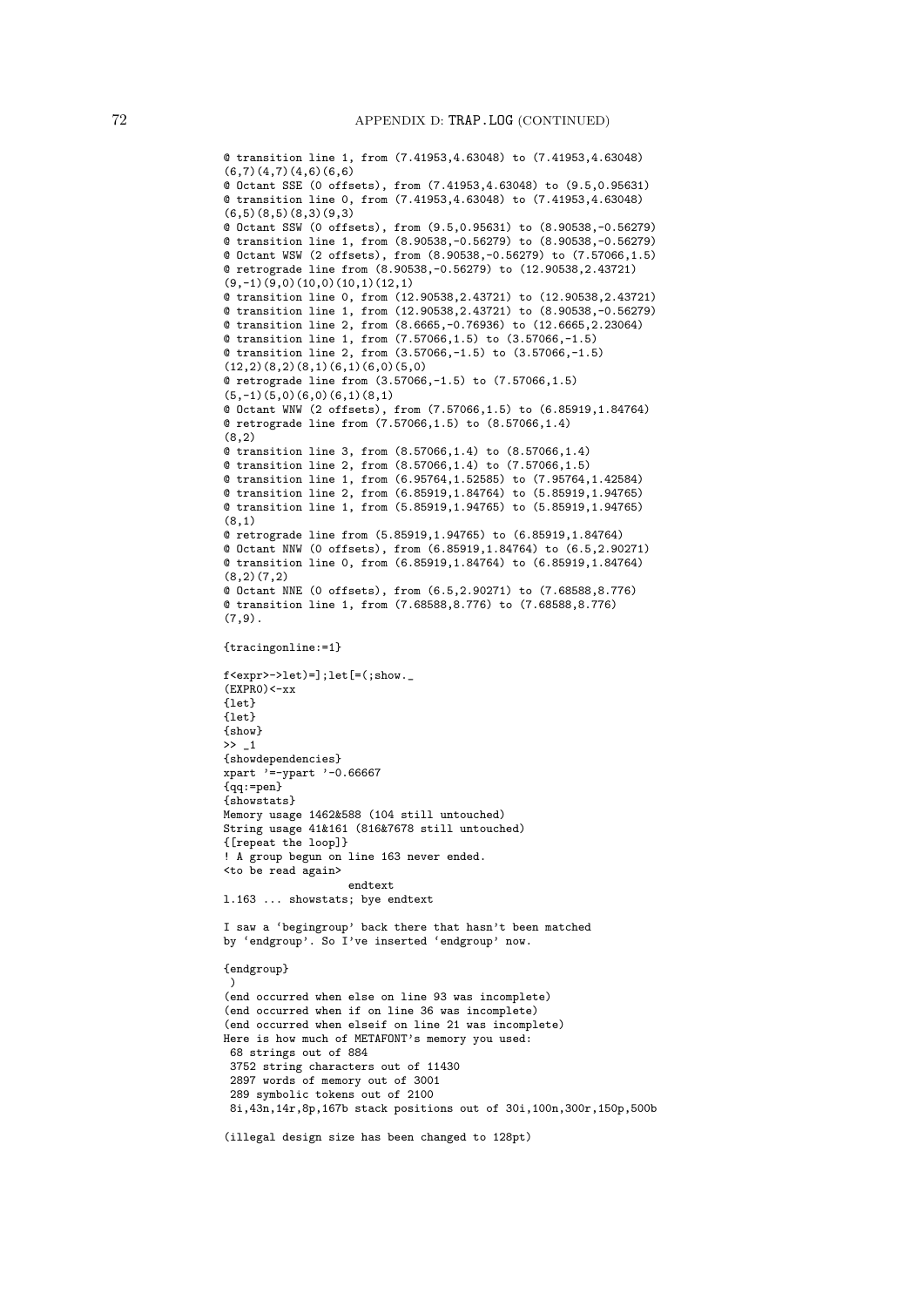(some chardp values had to be adjusted by as much as 0.5pt) (local label 0:: was missing) (local label 5:: was missing) (4 font metric dimensions had to be decreased) (You used 3w,2h,16d,2i,312l,301k,1e,10p metric file positions out of 256w,16h,16d,64i,5000l,500k,256e,50p)

Font metrics written on trap.tfm. Output written on trap.72270gf (5 characters, 1028 bytes).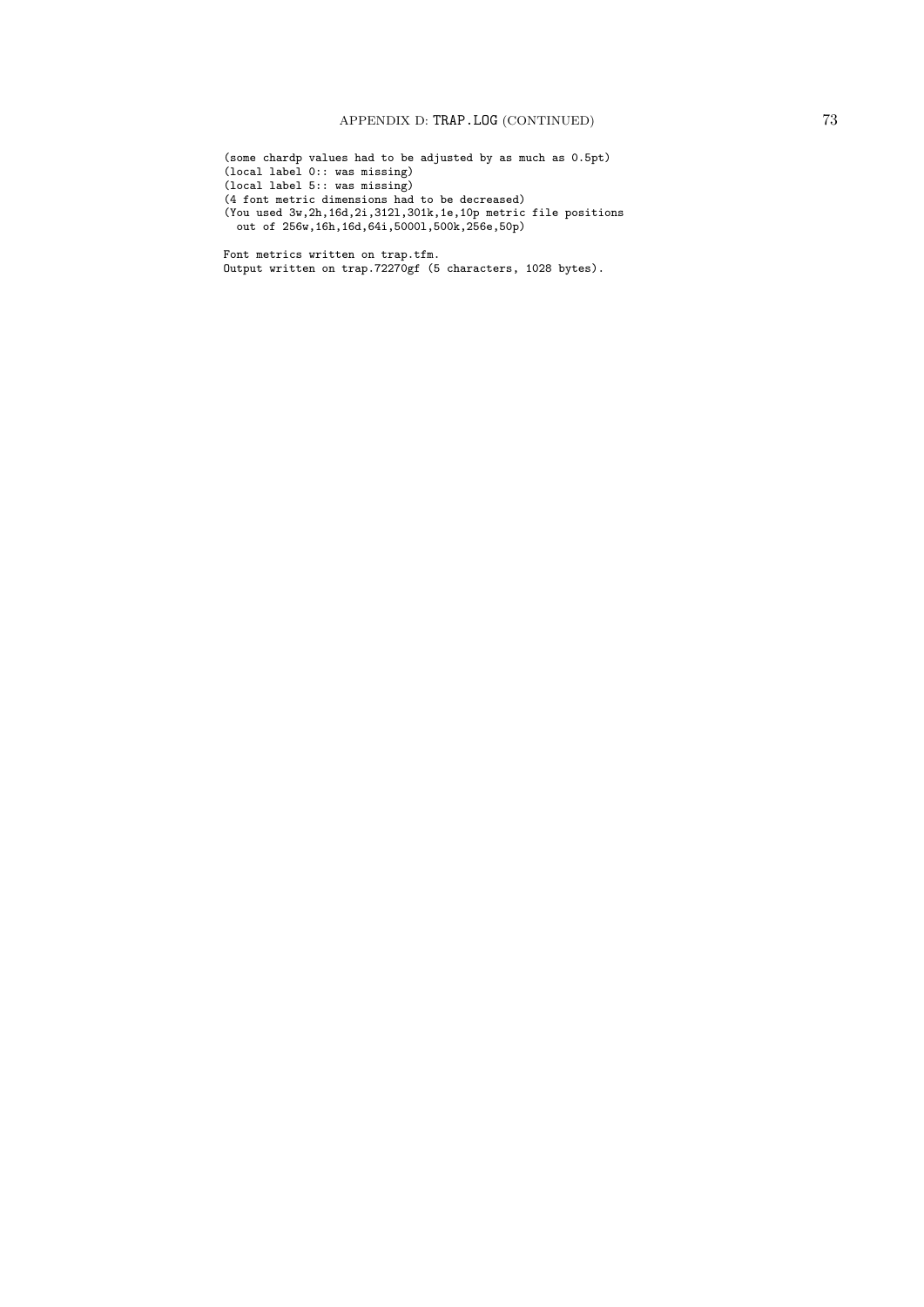Appendix E: The TRAP.TYP file. Here is another major component of the test. It shows the output of GFtype applied to the file TRAP.72270GF that is created at the same time Appendix D was produced.

```
This is GFtype, Version 3.1
Options selected: Mnemonic output = true; pixel output = true.
' METAFONT output 1776.07.04:1200'
35: beginning of char 5: -4096<=m<=4094 -2<=n<=1
(initially n=1) paint (4095)1
64: skip0 0 (n=0) paint (4093)1
69: skip0 0 (n=-1) paint (4096)1
74: skip0 0 (n=-2) paint (4092)1(1)1
81: eoc
(The character is too large to be displayed in full.)
.<--This pixel's lower left corner is at (-4096,2) in METAFONT coordinates
.<--This pixel's upper left corner is at (-4096,-2) in METAFONT coordinates
82: beginning of char 5 with extension -14: -4<=m<=1002 -6<=n<=11
(previous character with the same code started at byte 35)
(initially n=11) paint (1002)4
111: skip0 0 (n=10) paint (1002)4
116: skip0 0 (n=9) paint (1002)4
121: skip1 3 (n=5) paint (1002)4
127: skip0 0 (n=4) paint (1002)4
132: skip0 0 (n=3) paint (1002)4
137: newrow 7 (n=2) paint 1
139: newrow 3 (n=1) paint 1(1)1(1)1
145: newrow 1 (n=0) paint 1(1)2(1)1(1)1
153: newrow 1 (n=-1) paint 2(1)1
157: newrow 0 (n=-2) paint 1(1)1
161: skip1 1 (n=-4) paint (7)1
165: newrow 7 (n=-5) paint 1
167: newrow 6 (n=-6) paint 1(1)1
171: eoc
(The character is too large to be displayed in full.)
.<--This pixel's lower left corner is at (-4,12) in METAFONT coordinates
       *
   * * *
 * ** * *
 ** *
* *
       *
       *
      * *
.<--This pixel's upper left corner is at (-4,-6) in METAFONT coordinates
172: yyy -216270 (-3.30002)
177: xxx 'title ab'
187: xxx 'xoffset'
196: yyy -65536 (-1)
201: beginning of char 27 with extension -14: -4096<=m<=4094 -1<=n<=0
(intially n=0) paint (4093)1(1)4095234: newrow 0 (n=-1) paint 4093(1)1
240: eoc
```
(The character is too large to be displayed in full.) .<--This pixel's lower left corner is at (-4096,1) in METAFONT coordinates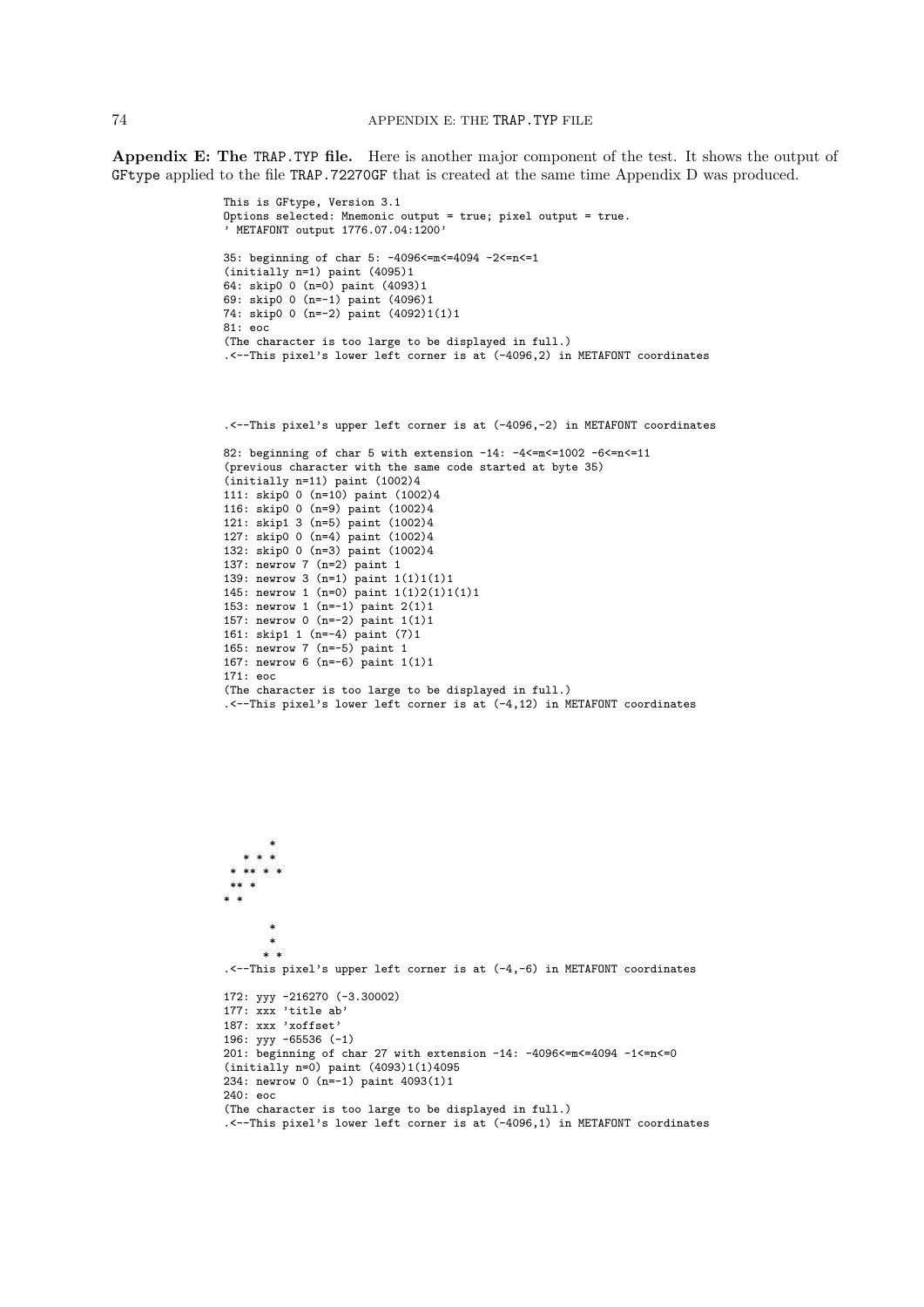\*\*\*\*\*\*\*\*\*\*\*\*\*\*\*\*\*\*\*\*\*\*\*\*\*\*\*\*\*\*\*\*\*\*\*\*\*\*\*\*\*\*\*\*\*\*\*\*\*\*\*\*\*\*\*\*\*\*\*\*\*\*\*\*\*\*\*\*\*\*\*\*\*\*\*\*\*\*\*\* .<--This pixel's upper left corner is at (-4096,-1) in METAFONT coordinates 241: xxx 'xoffset' 250: yyy -87359488 (-1333) 255: xxx 'yoffset' 264: yyy -87359488 (-1333) 269: beginning of char 109: -5428<=m<=2762 -1435<=n<=-1077 (initially n=-1077) paint (0)8190 298: skip2 256 (n=-1334) paint (0)8190 305: skip1 98 (n=-1433) paint (4143)55 311: skip0 0 (n=-1434) paint (4088)106 317: skip0 0 (n=-1435) paint (4092)74 323: eoc (The character is too large to be displayed in full.) .<--This pixel's lower left corner is at (-5428,-1076) in METAFONT coordinates \*\*\*\*\*\*\*\*\*\*\*\*\*\*\*\*\*\*\*\*\*\*\*\*\*\*\*\*\*\*\*\*\*\*\*\*\*\*\*\*\*\*\*\*\*\*\*\*\*\*\*\*\*\*\*\*\*\*\*\*\*\*\*\*\*\*\*\*\*\*\*\*\*\*\*\*\*\*\*\*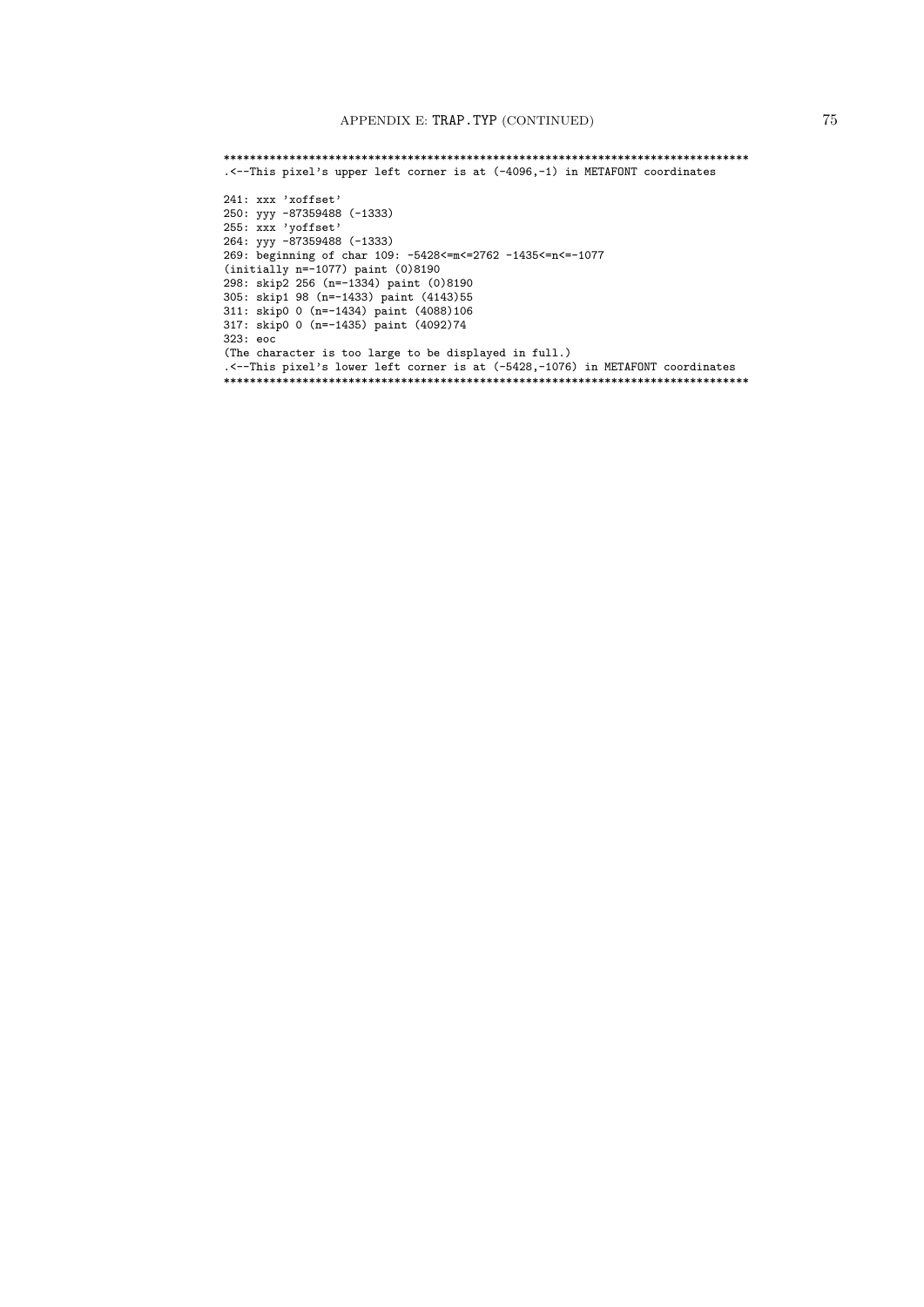```
352: yyy -87359488 (-1333)
357: beginning of char 0: 0<=m<=0 0<=n<=0
(initially n=0)
363: eoc
(The character is entirely blank.)
364: xxx 'title careful METAFONT METAFONT METAFONT METAFONT METAFONT METAF
ONT METAFONT METAFONT METAFONT METAFONT METAFONT METAFONT METAFONT METAFONT ME
TAFONT METAFONT METAFONT METAFONT METAFONT METAFONT METAFONT METAFONT METAFONT
METAFONT METAFONT METAFONT METAFONT'
624: xxx 'title hello again?'
624: ! non-ASCII character in xxx command!
Postamble starts at byte 644, after special info at byte 364.
design size = 134217728 (128pt)
check sum = 765094058hppp = -65536 (-1)vppp = 65535 (0.99998)min m = -5428, max m = 4094min n = -1435, max n = 11
Character 0: dx -950272 (-14.5), dy 393216 (6), width 2097152 (-256), loc 324
Character 5: dx -950272 (-14.5), width 0 (0), loc 82
Character 27: dx -950272 (-14.5), width 0 (0), loc 172
Character 95: dx -950272 (-14.5), width 0 (0), loc -1
Character 96: dx -950272 (-14.5), width 0 (0), loc -1
Character 97: dx -950272 (-14.5), width 0 (0), loc -1
Character 98: dx -950272 (-14.5), width 0 (0), loc -1
Character 99: dx -950272 (-14.5), width 0 (0), loc -1
Character 100: dx -950272 (-14.5), width 0 (0), loc -1
Character 101: dx -950272 (-14.5), width 0 (0), loc -1
Character 102: dx -950272 (-14.5), width 0 (0), loc -1
Character 103: dx -950272 (-14.5), width 0 (0), loc -1
Character 104: dx -950272 (-14.5), width 0 (0), loc -1
Character 105: dx -950272 (-14.5), width 0 (0), loc -1
Character 106: dx -950272 (-14.5), width 0 (0), loc -1
Character 107: dx -950272 (-14.5), width 0 (0), loc -1
Character 108: dx -950272 (-14.5), dy 393216 (6), width 2097152 (-256), loc -1
Character 109: dx -950272 (-14.5), dy 393216 (6), width 2097152 (-256), loc 241
Character 236: dx 0 (0), width 0 (0), loc -1
The file had 5 characters altogether.
```
.<--This pixel's upper left corner is at (-5428,-1156) in METAFONT coordinates

324: xxx 'bye' 329: xxx 'xoffset' 338: yyy -87359488 (-1333) 343: xxx 'yoffset'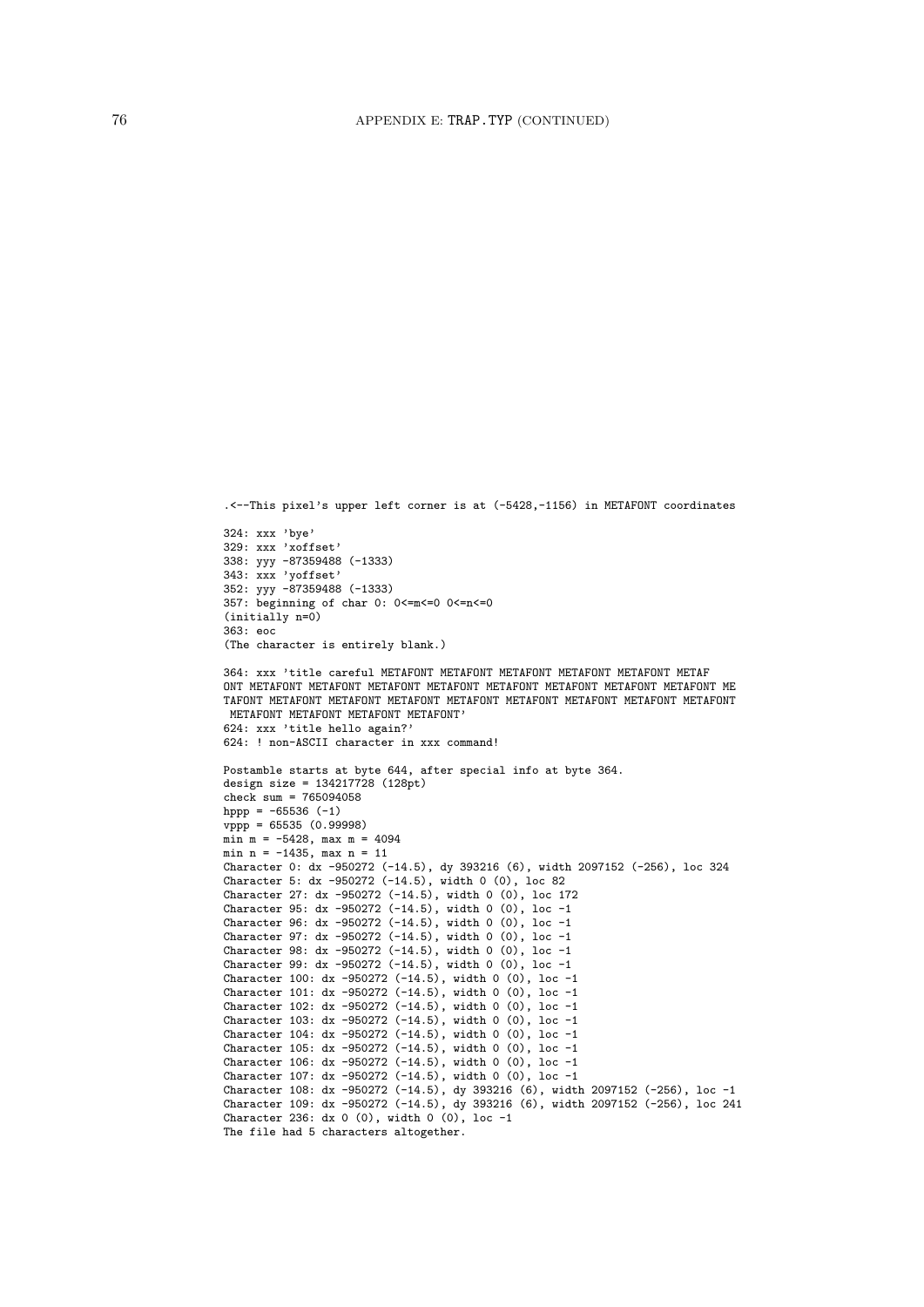Appendix F: The TRAP.PL file. In this case we have the output of TFtoPL applied to the file TRAP.TFM that is created at the same time Appendix D was produced.

```
(CODINGSCHEME Q)
(DESIGNSIZE R 128.0)
(COMMENT DESIGNSIZE IS IN POINTS)
(COMMENT OTHER SIZES ARE MULTIPLES OF DESIGNSIZE)
(CHECKSUM O 5546464252)
(FONTDIMEN
   (SLANT R 2047.999999)
   (SPACE R 0.0)
   (STRETCH R 0.0)
   (SHRINK R 0.0)
   (XHEIGHT R 0.0)
   (QUAD R 0.0)
   (EXTRASPACE R 0.0)
   (PARAMETER D 8 R 0.0)
   (PARAMETER D 9 R 0.005208)
   (PARAMETER D 10 R 0.0)
   )
(BOUNDARYCHAR O 377)
(LIGTABLE
   (COMMENT THIS PART OF THE PROGRAM IS NEVER USED!
      )
   (LABEL BOUNDARYCHAR)
   (/LIG/>> O 377 O 0)
   (KRN O 0 R 0.0)
   (KRN O 0 R 0.0078125)
   (KRN O 0 R 0.015625)
   (KRN O 0 R 0.0234375)
   (KRN O 0 R 0.03125)
   (KRN O 0 R 0.0390625)
   (KRN O 0 R 0.046875)
   (KRN O 0 R 0.0546875)
   (KRN O 0 R 0.0625)
   (KRN O 0 R 0.0703125)
   (KRN O 0 R 0.078125)
   (KRN O 0 R 0.0859375)
   (KRN O 0 R 0.09375)
   (KRN O 0 R 0.1015625)
   (KRN O 0 R 0.109375)
   (KRN O 0 R 0.1171875)
   (KRN O 0 R 0.125)
   (KRN O 0 R 0.1328125)
   (KRN O 0 R 0.140625)
   (KRN O 0 R 0.1484375)
   (KRN O 0 R 0.15625)
   (KRN O 0 R 0.1640625)
   (KRN O 0 R 0.171875)
   (KRN O 0 R 0.1796875)
   (KRN O 0 R 0.1875)
   (KRN O 0 R 0.1953125)
   (KRN O 0 R 0.203125)
   (KRN O 0 R 0.2109375)
   (KRN O 0 R 0.21875)
   (KRN O 0 R 0.2265625)
   (KRN O 0 R 0.234375)
   (KRN O 0 R 0.2421875)
   (KRN O 0 R 0.25)
   (KRN O 0 R 0.2578125)
   (KRN O 0 R 0.265625)
   (KRN O 0 R 0.2734375)
   (KRN O 0 R 0.28125)
   (KRN O 0 R 0.2890625)
   (KRN O 0 R 0.296875)
   (KRN O 0 R 0.3046875)
   (KRN O 0 R 0.3125)
   (KRN O 0 R 0.3203125)
   (KRN O 0 R 0.328125)
   (KRN O 0 R 0.3359375)
   (KRN O 0 R 0.34375)
```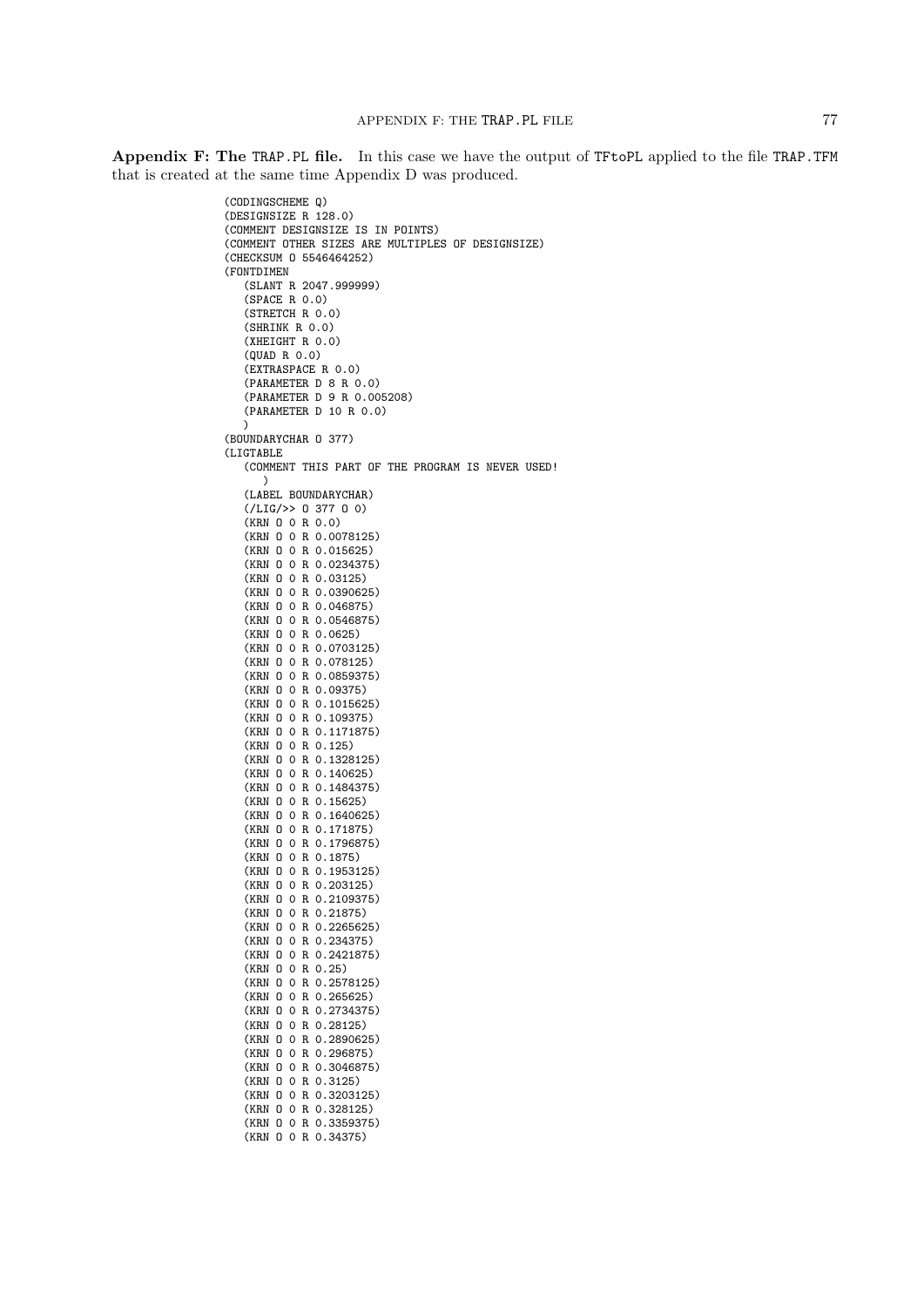(KRN O 0 R 0.3515625) (KRN O 0 R 0.359375) (KRN O 0 R 0.3671875) (KRN O 0 R 0.375) (KRN O 0 R 0.3828125) (KRN O 0 R 0.390625) (KRN O 0 R 0.3984375) (KRN O 0 R 0.40625) (KRN O 0 R 0.4140625) (KRN O 0 R 0.421875) (KRN O 0 R 0.4296875) (KRN O 0 R 0.4375) (KRN O 0 R 0.4453125) (KRN O 0 R 0.453125) (KRN O 0 R 0.4609375) (SKIP D 1) (LABEL C g) (LIG/ C g O 0) (STOP) (KRN O 0 R 0.400782) (KRN O 0 R 0.408594) (KRN O 0 R 0.416407) (KRN O 0 R 0.424219) (KRN O 0 R 0.432032) (KRN O 0 R 0.439844) (KRN O 0 R 0.447657) (KRN O 0 R 0.455469) (KRN O 0 R 0.463282) (KRN O 0 R 0.471094) (KRN O 0 R 0.478907) (KRN O 0 R 0.486719) (KRN O 0 R 0.494532) (KRN O 0 R 0.502344) (KRN O 0 R 0.510157) (KRN O 0 R 0.517969) (KRN O 0 R 0.525782) (KRN O 0 R 0.533594) (KRN O 0 R 0.541407) (KRN O 0 R 0.549219) (KRN O 0 R 0.557032) (KRN O 0 R 0.564844) (KRN O 0 R 0.572657) (KRN O 0 R 0.580469) (KRN O 0 R 0.588282) (KRN O 0 R 0.596094) (KRN O 0 R 0.603907) (KRN O 0 R 0.611719) (KRN O 0 R 0.619532) (KRN O 0 R 0.627344) (KRN O 0 R 0.635157) (KRN O 0 R 0.642969) (KRN O 0 R 0.650782) (KRN O 0 R 0.658594) (KRN O 0 R 0.666407) (KRN O 0 R 0.674219) (KRN O 0 R 0.682032) (KRN O 0 R 0.689844) (KRN O 0 R 0.697657) (KRN O 0 R 0.705469) (KRN O 0 R 0.713282) (KRN O 0 R 0.721094) (KRN O 0 R 0.728907) (KRN O 0 R 0.736719) (KRN O 0 R 0.744532) (KRN O 0 R 0.752344) (KRN O 0 R 0.760157) (KRN O 0 R 0.767969) (KRN O 0 R 0.775782) (KRN O 0 R 0.783594) (KRN O 0 R 0.791407) (KRN O 0 R 0.799219)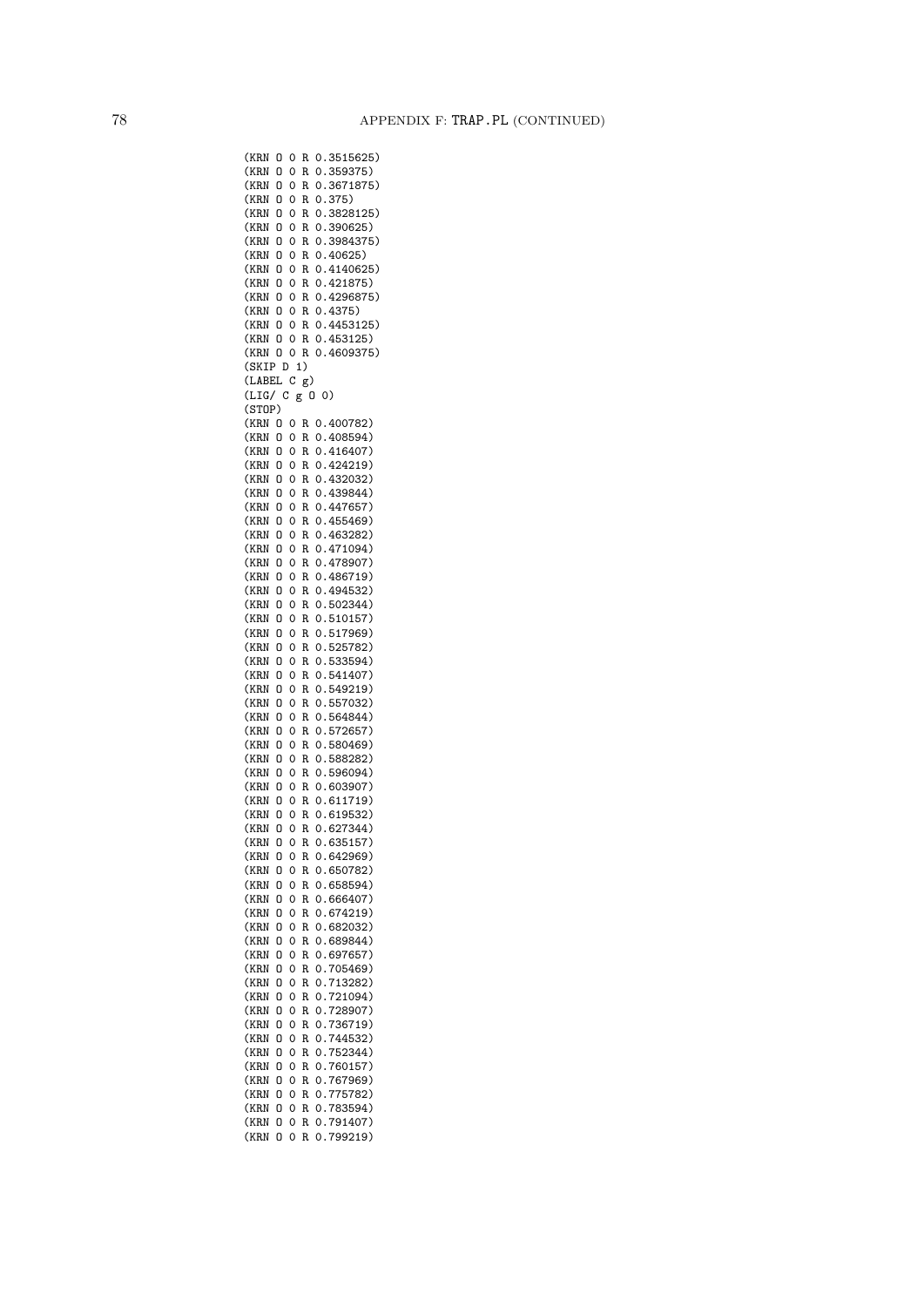(KRN O 0 R 0.807032) (KRN O 0 R 0.814844) (KRN O 0 R 0.822657) (KRN O 0 R 0.830469) (KRN O 0 R 0.838282) (KRN O 0 R 0.846094) (KRN O 0 R 0.853907) (KRN O 0 R 0.861719) (SKIP D 1) (LABEL C h) (LABEL C i) (/LIG C i O 0) (STOP) (KRN O 0 R 0.801562) (KRN O 0 R 0.809375) (KRN O 0 R 0.817187) (KRN O 0 R 0.825) (KRN O 0 R 0.832812) (KRN O 0 R 0.840625) (KRN O 0 R 0.848437) (KRN O 0 R 0.85625) (KRN O 0 R 0.864062) (KRN O 0 R 0.871875) (KRN O 0 R 0.879687) (KRN O 0 R 0.8875) (KRN O 0 R 0.895312) (KRN O 0 R 0.903125) (KRN O 0 R 0.910937) (KRN O 0 R 0.91875) (KRN O 0 R 0.926562) (KRN O 0 R 0.934375) (KRN O 0 R 0.942187) (KRN O 0 R 0.95) (KRN O 0 R 0.957812) (KRN O 0 R 0.965625) (KRN O 0 R 0.973437) (KRN O 0 R 0.98125) (KRN O 0 R 0.989062) (KRN O 0 R 0.996875) (KRN O 0 R 1.004687) (KRN O 0 R 1.0125) (KRN O 0 R 1.020312) (KRN O 0 R 1.028125) (KRN O 0 R 1.035937) (KRN O 0 R 1.04375) (KRN O 0 R 1.051562) (KRN O 0 R 1.059375) (KRN O 0 R 1.067187) (KRN O 0 R 1.075) (KRN O 0 R 1.082812) (KRN O 0 R 1.090625) (KRN O 0 R 1.098437) (KRN O 0 R 1.10625) (KRN O 0 R 1.114062) (KRN O 0 R 1.121875) (KRN O 0 R 1.129687) (KRN O 0 R 1.1375) (KRN O 0 R 1.145312) (KRN O 0 R 1.153125) (KRN O 0 R 1.160937) (KRN O 0 R 1.16875) (KRN O 0 R 1.176562) (KRN O 0 R 1.184375) (KRN O 0 R 1.192187) (KRN O 0 R 1.2) (KRN O 0 R 1.207812) (KRN O 0 R 1.215625) (KRN O 0 R 1.223437) (KRN O 0 R 1.23125) (KRN O 0 R 1.239062) (KRN O 0 R 1.246875)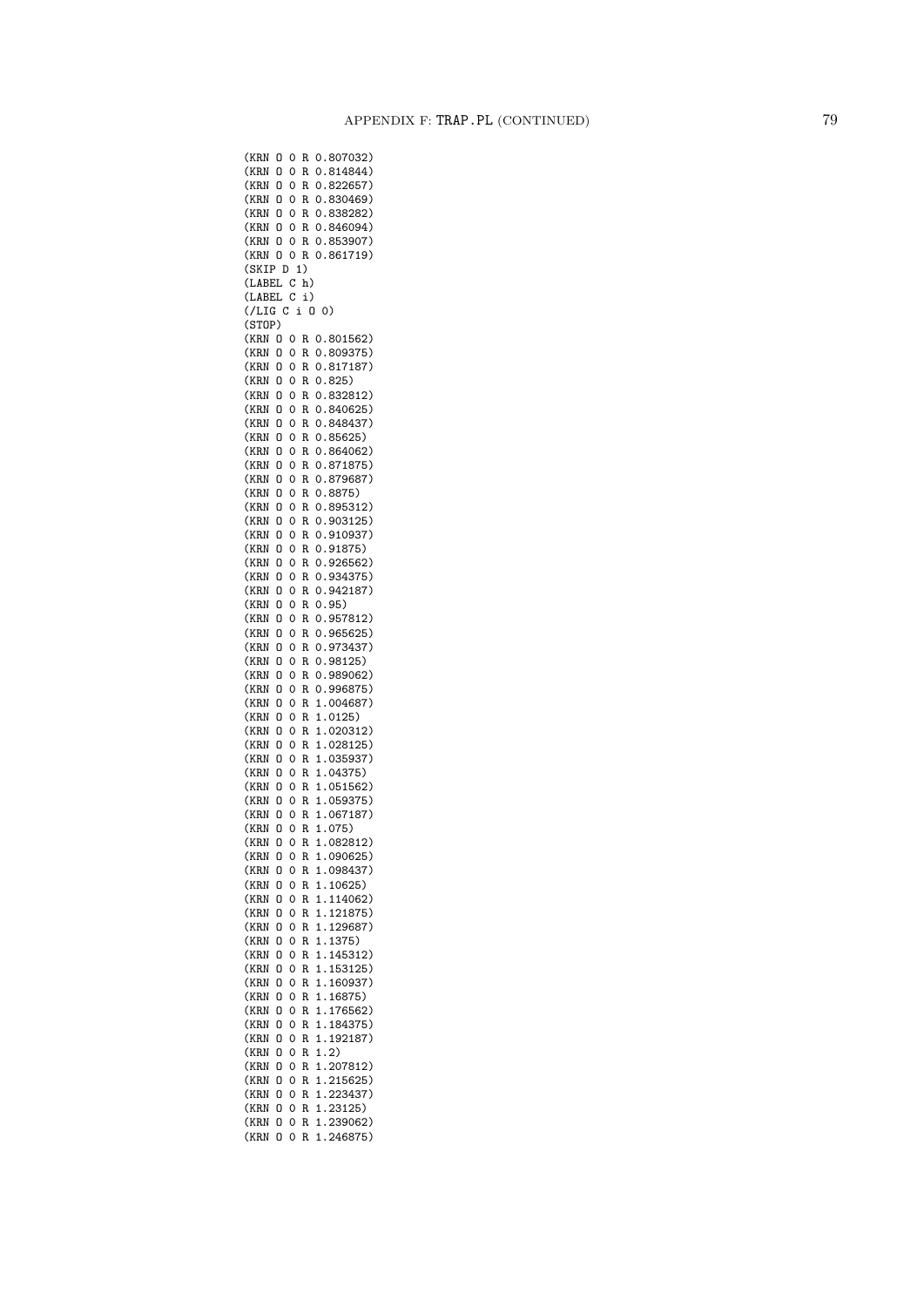(KRN O 0 R 1.254687) (KRN O 0 R 1.2625) (SKIP D 1) (LABEL C j)  $($ /LIG> C  $\check{j}$  0 0) (SKIP D 123) (KRN O 0 R 1.202344) (KRN O 0 R 1.210156) (KRN O 0 R 1.217969) (KRN O 0 R 1.225781) (KRN O 0 R 1.233594) (KRN O 0 R 1.241406) (KRN O 0 R 1.249219) (KRN O 0 R 1.257031) (KRN O 0 R 1.264844) (KRN O 0 R 1.272656) (KRN O 0 R 1.280469) (KRN O 0 R 1.288281) (KRN O 0 R 1.296094) (KRN O 0 R 1.303906) (KRN O 0 R 1.311719) (KRN O 0 R 1.319531) (KRN O 0 R 1.327344) (KRN O 0 R 1.335156) (KRN O 0 R 1.342969) (KRN O 0 R 1.350781) (KRN O 0 R 1.358594) (KRN O 0 R 1.366406) (KRN O 0 R 1.374219) (KRN O 0 R 1.382031) (KRN O 0 R 1.389844) (KRN O 0 R 1.397656) (KRN O 0 R 1.405469) (KRN O 0 R 1.413281) (KRN O 0 R 1.421094) (KRN O 0 R 1.428906) (KRN O 0 R 1.436719) (KRN O 0 R 1.444531) (KRN O 0 R 1.452344) (KRN O 0 R 1.460156) (KRN O 0 R 1.467969) (KRN O 0 R 1.475781) (KRN O 0 R 1.483594) (KRN O 0 R 1.491406) (KRN O 0 R 1.499219) (KRN O 0 R 1.507031) (KRN O 0 R 1.514844) (KRN O 0 R 1.522656) (KRN O 0 R 1.530469) (KRN O 0 R 1.538281) (KRN O 0 R 1.546094) (KRN O 0 R 1.553906) (KRN O 0 R 1.561719) (KRN O 0 R 1.569531) (KRN O 0 R 1.577344) (KRN O 0 R 1.585156) (KRN O 0 R 1.592969) (KRN O 0 R 1.600781) (KRN O 0 R 1.608594) (KRN O 0 R 1.616406) (KRN O 0 R 1.624219) (KRN O 0 R 1.632031) (KRN O 0 R 1.639844) (KRN O 0 R 1.647656) (KRN O 0 R 1.655469) (KRN O 0 R 1.663281) (SKIP D 1) (LABEL C k)  $(LIG/> C k 0 0)$ (SKIP D 62) (KRN O 0 R 1.603125)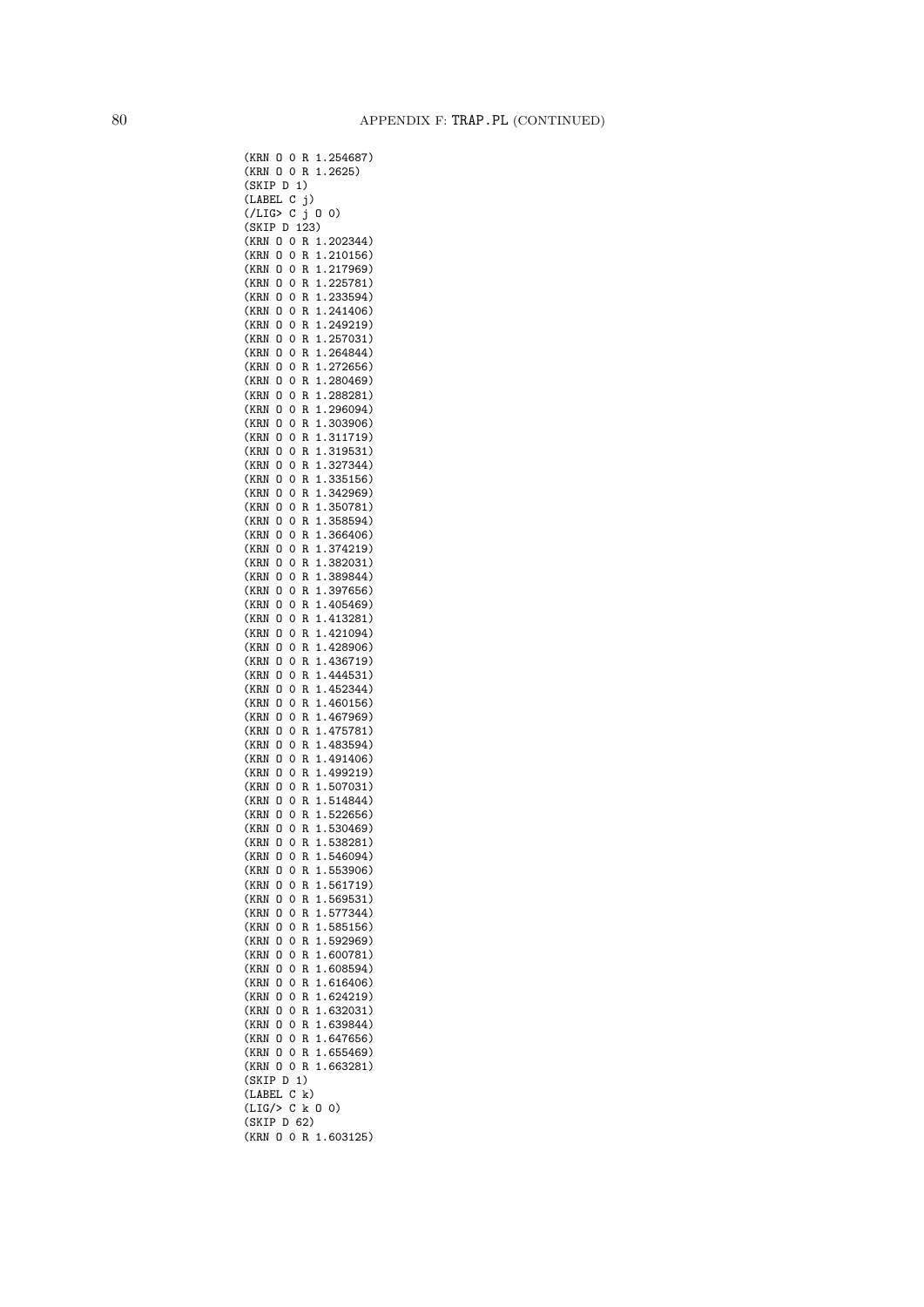(KRN O 0 R 1.610937) (KRN O 0 R 1.61875) (KRN O 0 R 1.626562) (KRN O 0 R 1.634375) (KRN O 0 R 1.642187) (KRN O 0 R 1.65) (KRN O 0 R 1.657812) (KRN O 0 R 1.665625) (KRN O 0 R 1.673437) (KRN O 0 R 1.68125) (KRN O 0 R 1.689062) (KRN O 0 R 1.696875) (KRN O 0 R 1.704687) (KRN O 0 R 1.7125) (KRN O 0 R 1.720312) (KRN O 0 R 1.728125) (KRN O 0 R 1.735937) (KRN O 0 R 1.74375) (KRN O 0 R 1.751562) (KRN O 0 R 1.759375) (KRN O 0 R 1.767187) (KRN O 0 R 1.775) (KRN O 0 R 1.782812) (KRN O 0 R 1.790625) (KRN O 0 R 1.798437) (KRN O 0 R 1.80625) (KRN O 0 R 1.814062) (KRN O 0 R 1.821875) (KRN O 0 R 1.829687) (KRN O 0 R 1.8375) (KRN O 0 R 1.845312) (KRN O 0 R 1.853125) (KRN O 0 R 1.860937) (KRN O 0 R 1.86875) (KRN O 0 R 1.876562) (KRN O 0 R 1.884375) (KRN O 0 R 1.892187) (KRN O 0 R 1.9) (KRN O 0 R 1.907812) (KRN O 0 R 1.915625) (KRN O 0 R 1.923437) (KRN O 0 R 1.93125) (KRN O 0 R 1.939062) (KRN O 0 R 1.946875) (KRN O 0 R 1.954687) (KRN O 0 R 1.9625) (KRN O 0 R 1.970312) (KRN O 0 R 1.978125) (KRN O 0 R 1.985937) (KRN O 0 R 1.99375) (KRN O 0 R 2.001562) (KRN O 0 R 2.009375) (KRN O 0 R 2.017187) (KRN O 0 R 2.025) (KRN O 0 R 2.032812) (KRN O 0 R 2.040625) (KRN O 0 R 2.048437) (KRN O 0 R 2.05625) (KRN O 0 R 2.064062) (STOP) (LABEL C l)  $($ /LIG/> C 1 0 0) (SKIP D 1) (LABEL C m) (LIG O 0 O 0) (STOP) (LIG C a C b) (KRN C d R -15.999999) (LABEL C c) (LABEL C d) (/LIG/ C e C f)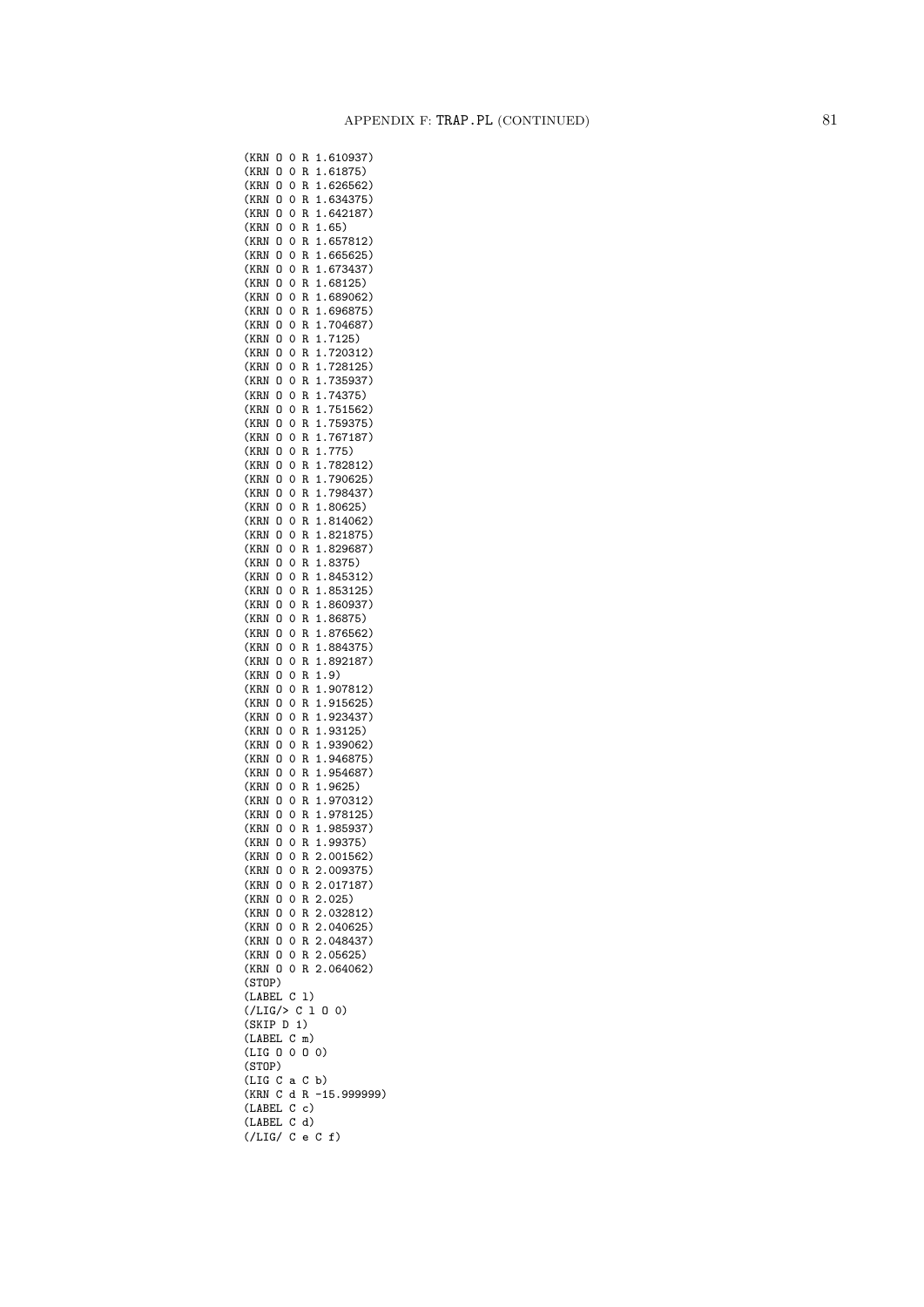```
(KRN O 0 R 0.0)
   (STOP)
   (COMMENT THIS PART OF THE PROGRAM IS NEVER USED!
     )
   )(CHARACTER O 0
   (CHARWD R 2.0)
   (CHARHT R 15.999999)
   (CHARDP R 0.234375)
   (CHARIC R -7.8125)
   (NEXTLARGER O 5)
   \lambda(CHARACTER O 5
   (CHARWD R 0.0)
   (CHARDP R -0.113281)
   (VARCHAR
      (TOP O 5)
      (MID C c)
      (REP C d)
     )
  \lambda(CHARACTER O 33
   (CHARWD R 0.0)
   (CHARDP R 0.2109375)
   \lambda(CHARACTER O 137
   (CHARWD R 0.0)
   (CHARDP R 0.1015625)
   \lambda(CHARACTER O 140
   (CHARWD R 0.0)
   (CHARDP R 0.089844)
   \lambda(CHARACTER C a
   (CHARWD R 0.0)
   (NEXTLARGER C d)
   \lambda(CHARACTER C b
   (CHARWD R 0.0)
   (CHARDP R 0.1640625)
   \lambda(CHARACTER C c
   (CHARWD R 0.0)
   (CHARDP R -0.011719)
   (COMMENT
      (/LIG/ C e C f)
      (KRN O 0 R 0.0)
     )
   \lambda(CHARACTER C d
   (CHARWD R 0.0)
   (CHARDP R 0.1328125)
   (COMMENT
      (/LIG/ C e C f)
      (KRN O 0 R 0.0)
     )
   )(CHARACTER C e
   (CHARWD R 0.0)
   (CHARDP R 0.089844)
   \lambda(CHARACTER C f
   (CHARWD R 0.0)
   (CHARDP R 0.0234375)
   \lambda(CHARACTER C g
   (CHARWD R 0.0)(CHARDP R -0.011719)
   (CHARIC R -7.8125)
   (COMMENT
      (LIG/ C g O 0)
```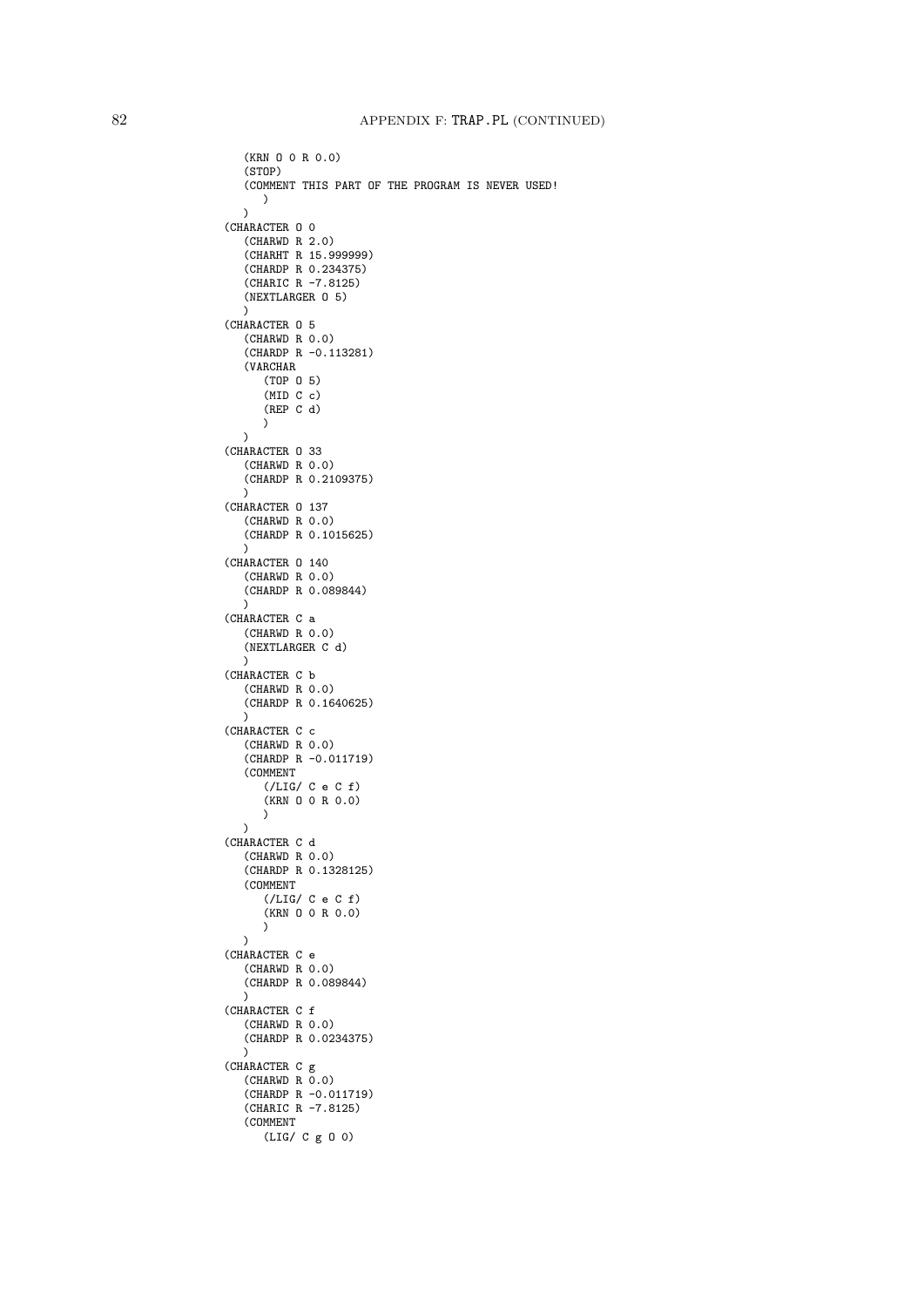```
)
  \lambda(CHARACTER C h
   (CHARWD R 0.0)
   (CHARDP R 0.1953125)
   (CHARIC R -7.8125)
   (COMMENT
      (/LIG C i 0 0)
      )
  \lambda(CHARACTER C i
   (CHARWD R 0.0)
   (CHARDP R 0.2421875)
   (CHARIC R -7.8125)
   (COMMENT
      (/LIG C i O 0) \sum\lambda(CHARACTER C j
   (CHARMD R 0.0)(CHARDP R 0.1484375)
   (CHARIC R -7.8125)
   (COMMENT
      (/LIG> C j O 0)
      (LIG C a C b)
      (KRN C d R -15.999999)
      (/LIG/ C e C f)
      (KRN O 0 R 0.0) \lambda\lambda(CHARACTER C k
   (CHARWD R 0.0)
   (CHARDP R 0.0546875)
   (CHARIC R -7.8125)
   (COMMENT
      (LIG/> C k O 0)
      (LIG C a C b)
      (KRN C d R -15.999999)
      (/LIG/ C e C f)
      (KRN O 0 R 0.0) )
  \lambda(CHARACTER C l
   (CHARWD R 2.0)
   (CHARDP R 0.1796875)
   (CHARIC R -7.8125)
   (COMMENT
      (/LIG/> C 1 0 0)
      (LIG C a C b)
      (KRN C d R -15.999999)
      (/LIG/ C e C f)
      (KRN O 0 R 0.0) )
  \lambda(CHARACTER C m
   (CHARWD R 2.0)
   (CHARHT R 15.999999)
   (CHARDP R 0.234375)
   (CHARIC R -7.8125)
   (COMMENT
      (LIG O 0 O 0) )
   \lambda(CHARACTER O 354
   (CHARWD R 0.0)
   (CHARDP R -15.999999) \overline{)}
```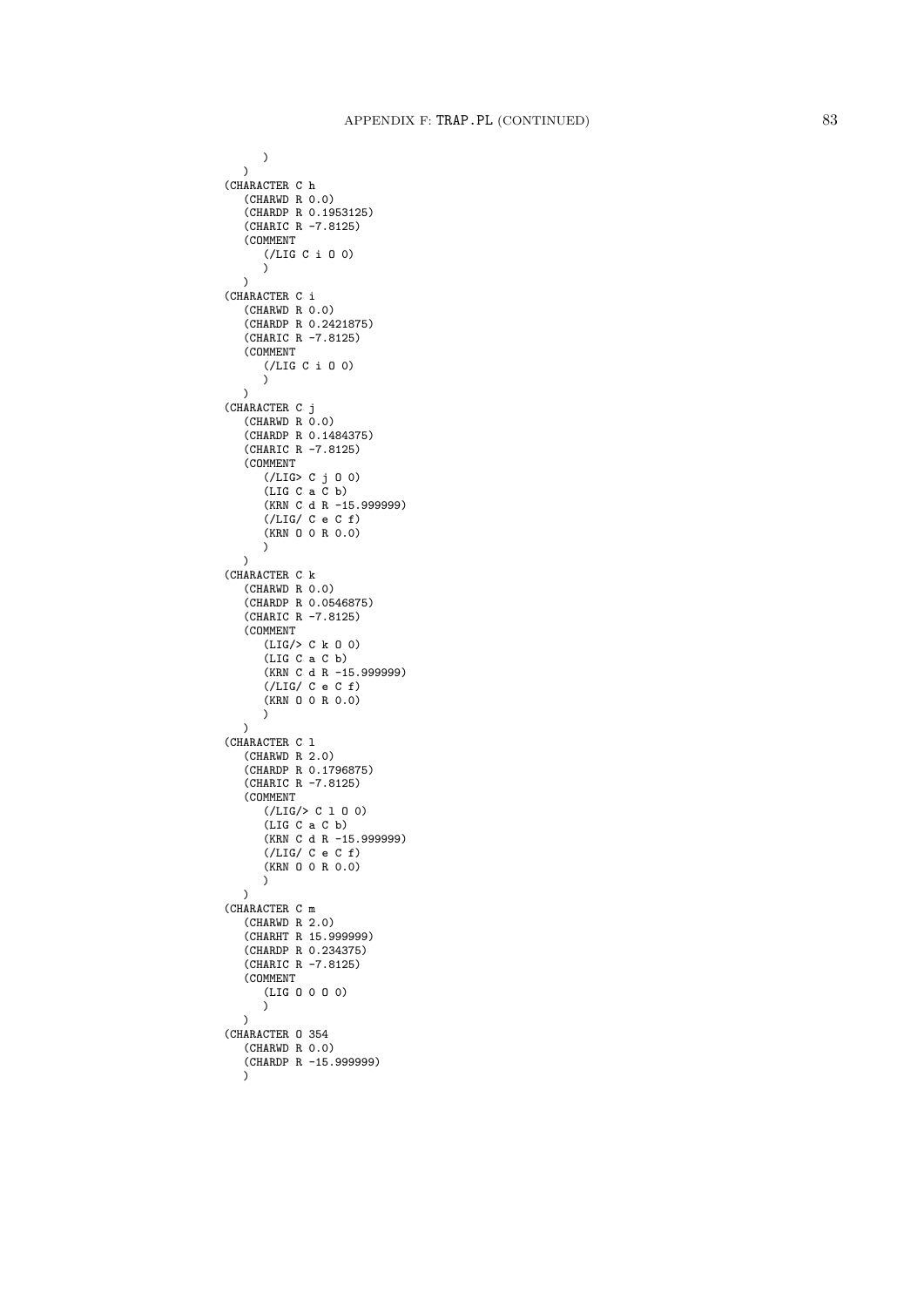Appendix G: The TRAP.FOT file. This shows what appeared on the terminal while Appendix D was being produced.

```
This is METAFONT, Version 2.71828182 (INIMF)
** &trap trap
(trap.mf
\*//*\trap\pass2!
! Missing symbolic token inserted.
<inserted text>
                 INACCESSIBLE
1.21 ...t next=\; delimiters \tilde{ } ~7
                                 ! fi
! Extra tokens will be flushed.
<to be read again>
                    !
1.21 ... next=\\; delimiters \degree7!
                                  fi
! Forbidden token found while scanning to the end of the statement.
<inserted text>
                 ;
<to be read again>
                    \
l.22 next\
          ; % the second pass will now compute silently; the ...
hello again<sup>^^</sup>_
>> pen (see the transcript file)
>> path (see the transcript file)
>> path (see the transcript file)
>> path (see the transcript file)
f <expr>->let)=];let[=(;show._
(EXPRO)<-xx{let}
\{let\}{show}
>> _1
{showdependencies}
xpart '=-ypart '-0.66667
{qq:=pen}
{showstats}
Memory usage 1462&588 (104 still untouched)
String usage 41&161 (816&7678 still untouched)
{[repeat the loop]}
! A group begun on line 163 never ended.
<to be read again>
                   endtext
l.163 ... showstats; bye endtext
{endgroup}
 )
(end occurred when else on line 93 was incomplete)
(end occurred when if on line 36 was incomplete)
(end occurred when elseif on line 21 was incomplete)
(see the transcript file for additional information)
```